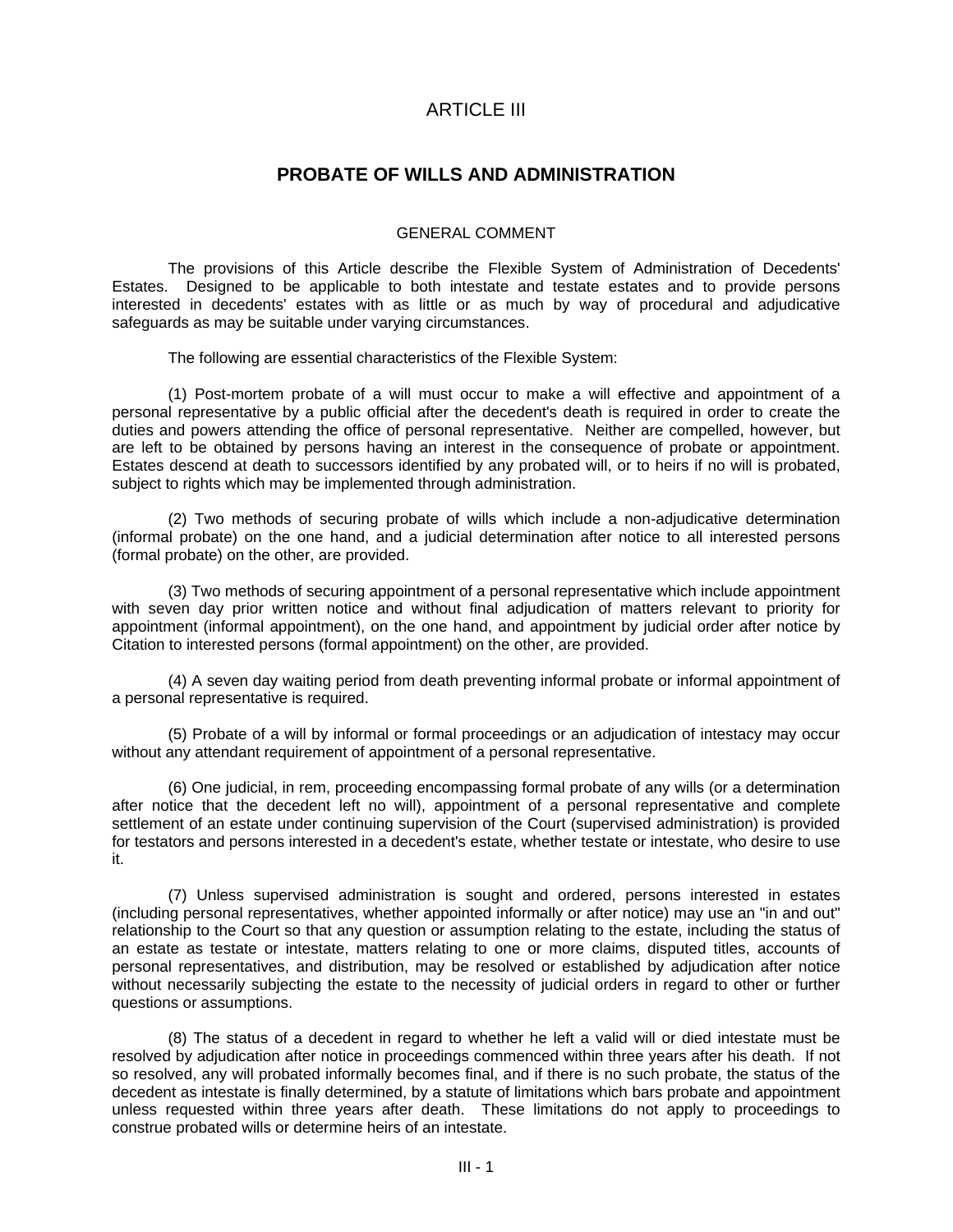(9) Personal representatives appointed informally or after notice, and whether supervised or not, have statutory powers enabling them to collect, protect, distribute and otherwise handle all steps in administration without further order of the Court, except that, unless authorized by the will, a Personal Representative must obtain a license to sell real estate and supervised personal representatives may be subjected to special restrictions on power as endorsed on their letters.

 (10) Purchasers from personal representatives and from distributees of personal representatives are protected so that adjudications regarding the testacy status of a decedent or any other question going to the propriety of a sale are not required in order to protect purchasers.

 (11) Provisions protecting a personal representative who distributes without adjudication are included to make nonadjudicated settlements feasible.

 (12) Statutes of limitation bar creditors of the decedent who fail to present claims within one year from the decedent's death.

 Overall, the system accepts the premise that the Court's role in regard to probate and administration, and its relationship to personal representatives who derive their power from public appointment, is wholly passive until some interested person invokes its power to secure resolution of a matter. This chapter, through the Court, provides remedies which are suitable and efficient to protect any and all rights regarding succession, but refrains from intruding into family affairs unless relief is requested, and limits its relief to that sought.

#### MASSACHUSETTS COMMENT

 The provisions of the Uniform Probate Code dealing with succession without administration, also known as universal succession (Sections 3-312 to 3-322) are not recommended for adoption in Massachusetts. These sections would permit heirs and devisees to accept estate assets and assume liabilities without formal or even informal filings with the Magistrate or the Court.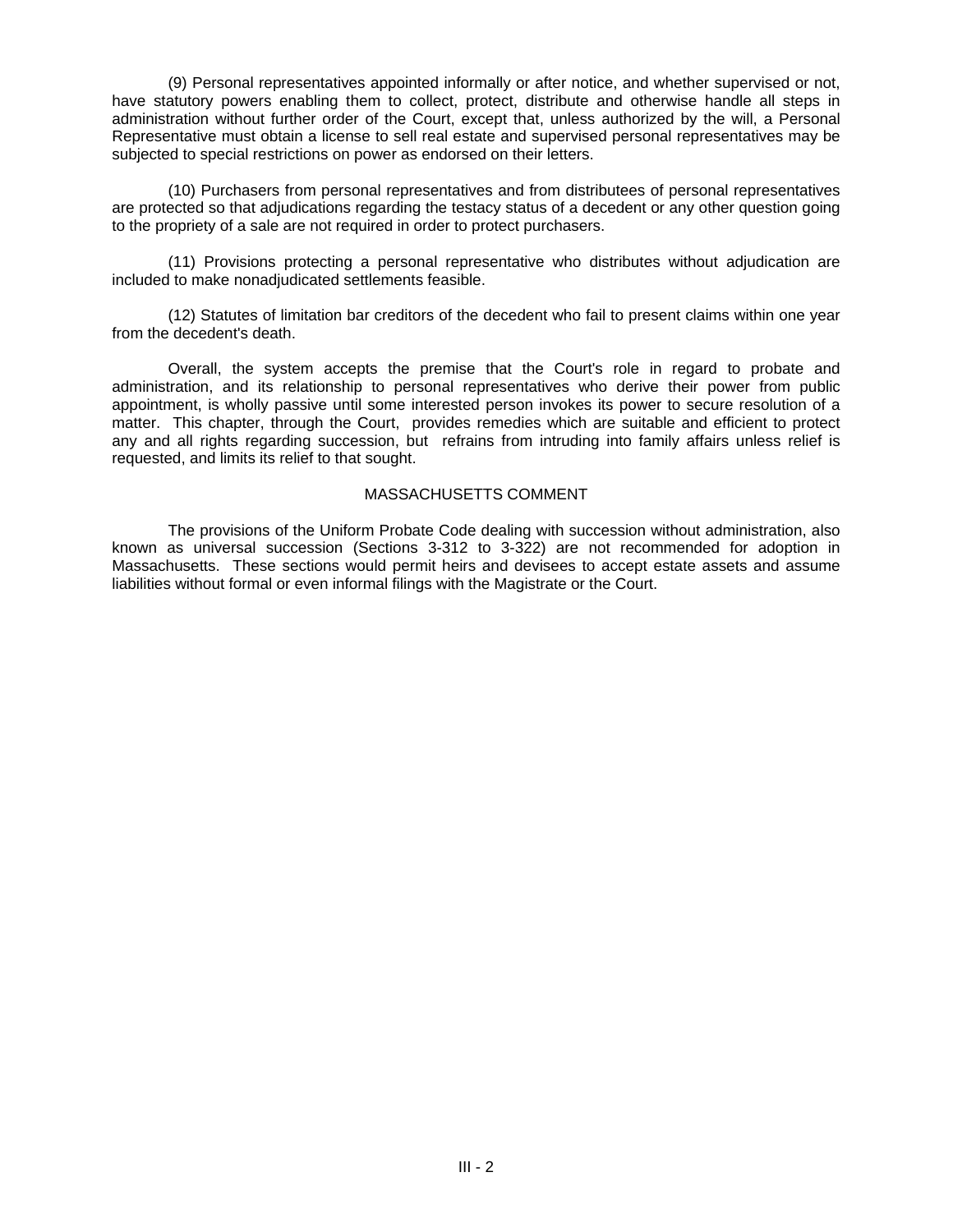# **GENERAL PROVISIONS**

## **Section 3-101. [Devolution of Estate at Death; Restrictions.]**

 The power of a person to leave property by will, and the rights of creditors, devisees, and heirs to property are subject to the restrictions and limitations contained in this chapter to facilitate the prompt settlement of estates. Upon the death of a person, the decedent's real and personal property devolves to the persons to whom it is devised by the decedent's last will or to those indicated as substitutes for them in cases involving lapse, renunciation, or other circumstances affecting the devolution of testate estate, or in the absence of testamentary disposition, to the decedent's heirs, or to those indicated as substitutes for them in cases involving renunciation or other circumstances affecting devolution of intestate estates, subject to allowances and exempt property, to rights of creditors, elective share of the surviving spouse, and to administration.

## **Section 3-102. [Necessity of Order of Probate For Will.]**

 Except as provided in section 3-1201, to be effective to prove the transfer of any property or to nominate an executor, a will must be declared to be valid by an order of informal probate by a magistrate or an adjudication of probate by the court, except that a duly executed and unrevoked will which has not been probated may be admitted as evidence of a devise if (1) no court proceeding concerning the succession or administration of the estate has occurred, and (2) either the devisee or the devisee's successors and assigns possessed the property devised in accordance with the provisions of the will, or the property devised was not possessed or claimed by anyone by virtue of the decedent's title during the time period for testacy proceedings.

### COMMENT

 The exception referring to Section 3-1201 relates to affidavit procedures which are authorized for collection of estates worth less than \$25,000.

 Section 3-107 and various sections in Parts 3 and 4 of this Article make it clear that a will may be probated without appointment of a personal representative, including any nominated by the will.

 The requirement of probate stated here and the limitations on probate provided in 3-108 mean that questions as to testacy may be eliminated simply by the running of time. Under these sections, an informally probated will cannot be questioned after the later of three years from the decedent's death or one year from the probate whether or not an executor was appointed, or, if an executor was appointed, without regard to whether the estate has been distributed. If the decedent is believed to have died without a will, the running of three years from death bars probate of a late-discovered will and so makes the assumption of intestacy conclusive. These limitations do not apply to proceedings to construe probated wills or determine heirs of any intestate. See Section 3-108.

 The exceptions to the section (other than the exception relevant to small estates) are not intended to accommodate cases of late-discovered wills. Rather, they are designed to make the probate requirement inapplicable where circumstances led survivors of a decedent to believe that there was no point to probating a will of which they may have had knowledge. If any will was probated within three years of death, or if letters of administration were issued in this period, the exceptions to the section are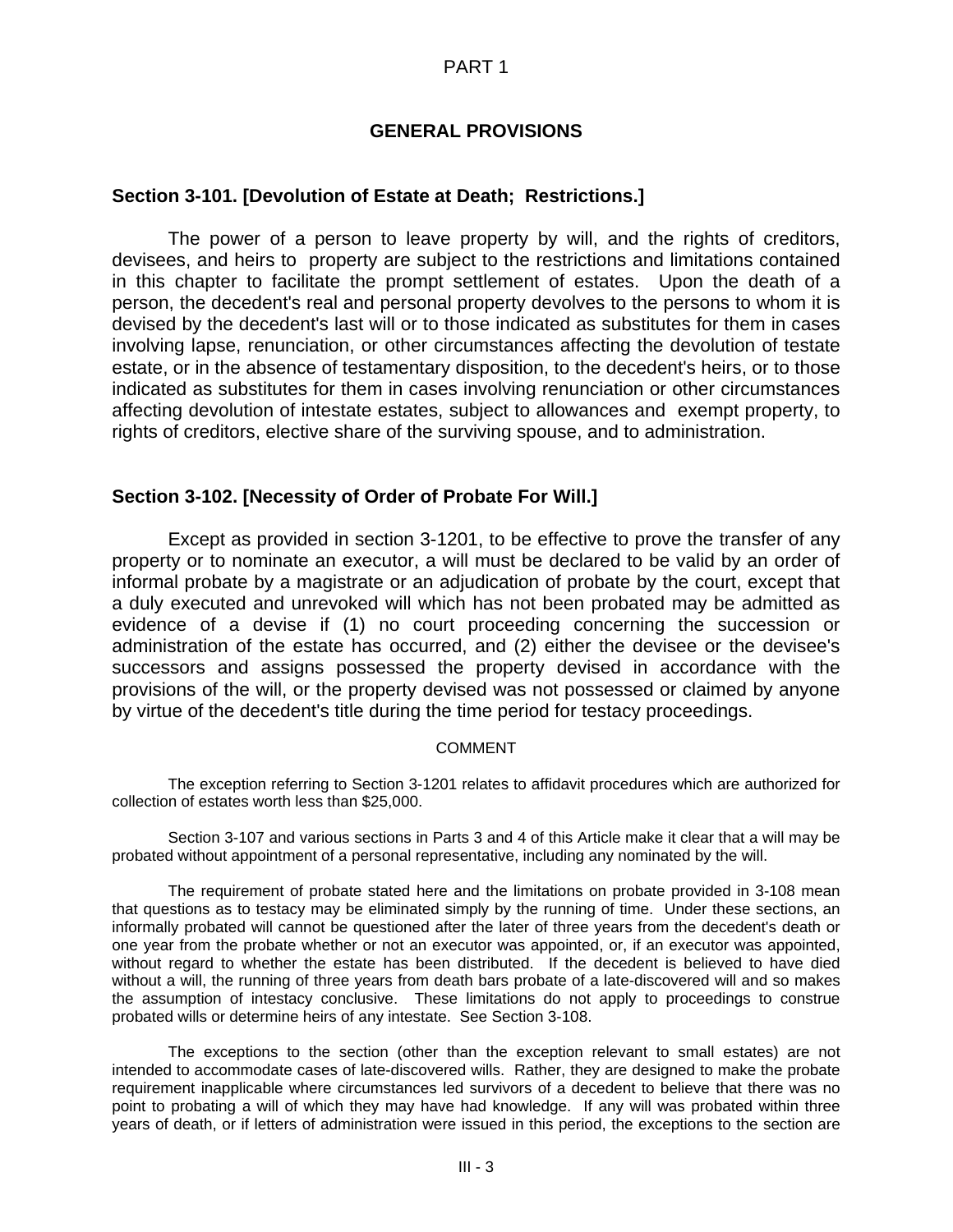inapplicable. If there has been no proceeding in probate, persons seeking to establish title by an unprobated will must show, with reference to the estate they claim, either that it has been possessed by those to whom it was devised or that it has been unknown to the decedent's heirs or devisees and not possessed by any.

 It is to be noted, also, that devisees who are able to claim under one of the exceptions to this section may not obtain probate of the will or administration of the estate to assist them in their efforts to obtain the estate in question. The exceptions are to a rule which bars admission of a will into evidence, rather than to the section barring late probate and late appointment of personal representatives. Still, the exceptions should serve to prevent two "hard" cases which can be imagined readily. In one, a surviving spouse fails to seek probate of a will, giving the spouse the entire estate of the decedent because the spouse is informed or believes that all of the decedent's property was held by them jointly, with right of survivorship. Later, it is discovered that the spouse was mistaken as to the nature of the decedent's title. The other case involves a devisee who sees no point to securing probate of a will in the devisee's favor because of being unaware of any estate. Subsequently, valuable rights of the decedent are discovered.

## **Section 3-103. [Necessity of Appointment For Administration.]**

 Except as otherwise provided in Article IV, to acquire the powers and undertake the duties and liabilities of a personal representative of a decedent, a person must be appointed by order of the court or a magistrate, qualify and be issued letters. Administration of an estate is commenced by the issuance of letters.

### COMMENT

 This section makes it clear that appointment by a public official is required before one can acquire the status of personal representative. "Qualification" is dealt with in Section 3-601. "Letters" are the subject of Section 1-305. Section 3-701 is also related, since it deals with the time of accrual of duties and powers of personal representatives.

See 3-108 for the time limit on requests for appointment of personal representatives.

 In Article IV, Sections 4-204 and 4-205 permit a personal representative from another state to obtain the powers of one appointed locally by filing evidence of the personal representative's authority with a local Court.

### MASSACHUSETTS COMMENT

 Under prior Massachusetts practice a Certificate of Appointment serves the same purpose as Letters. See Section 1-201 (28).

# **Section 3-104. [Claims Against Decedent; Necessity of Administration.]**

 No proceeding to enforce a claim against the estate of a decedent or a decedent's successors may be revived or commenced before the appointment of a personal representative. After the appointment and until distribution, all proceedings and actions to enforce a claim against the estate are governed by the procedure prescribed by this Article. After distribution a creditor whose claim has not been barred may recover from the distributees as provided in section 3-1004 or from a former personal representative individually liable as provided in section 3-1005. This section has no application to a proceeding by a secured creditor of the decedent to enforce a right to the security except as to any deficiency judgment which might be sought therein.

### COMMENT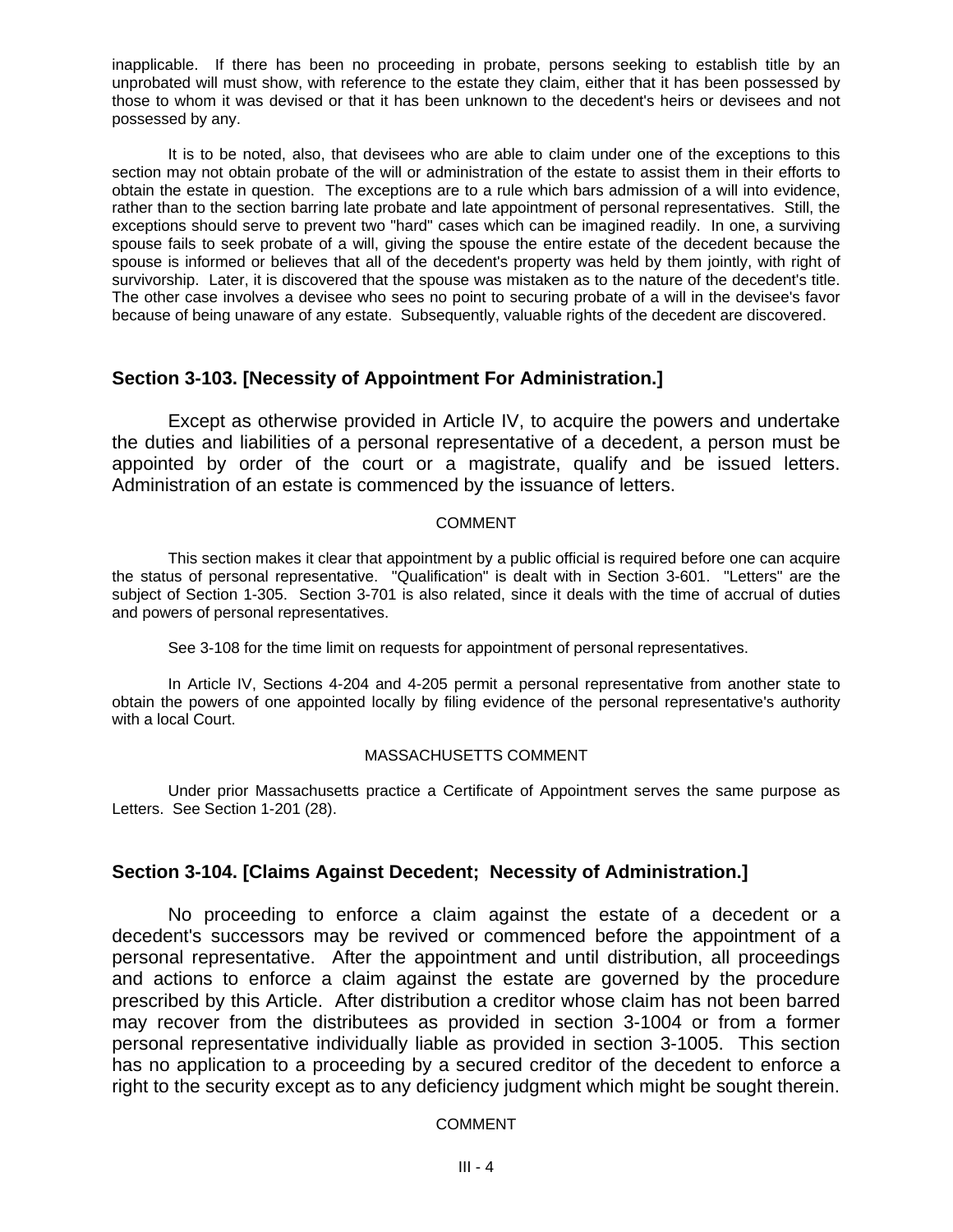This and sections of Part 8, Article III, are designed to force creditors of decedents to assert their claims against duly appointed personal representatives. Creditors of a decedent are interested persons who may seek the appointment of a personal representative (Section 3-301). If a personal representative has been appointed and has closed the estate under circumstances which leave a creditor's claim unbarred, the creditor is permitted to enforce the claims against distributees, as well as against the personal representative if any duty owed to creditors under 3-807 or 3-1003 has been breached. The methods for closing estates are outlined in Sections 3-1001 through 3-1003. Termination of appointment under Sections 3-608 et seq. may occur though the estate is not closed and so may be irrelevant to the question of whether creditors may pursue distributees.

#### MASSACHUSETTS COMMENT

 Part 8 of this Article follows substantially the procedure of present G.L. c. 197 as last modified in 1990. However, this Section does broaden creditors rights to recover from distributees. See G.L. c. 197, § 28 et seq.

## **Section 3-105. [Proceedings Affecting Devolution and Administration]**

 Persons interested in decedents' estates may petition the magistrate for determination in the informal proceedings provided in this Article, and may petition the court for orders in formal proceedings within the court's jurisdiction including but not limited to those described in this Article.

#### COMMENT

 This and other sections of Article III contemplate a non-judicial or quasi-judicial officer who will act on informal petition and a judge who will hear and decide formal petitions. See Section 1-307 which permits the judge to perform or delegate the functions of the Magistrate.

#### MASSACHUSETTS COMMENT

See G.L. c. 215, §§ 3 and 6 for jurisdiction of the Court.

## **Section 3-106. [Proceedings Within the Exclusive Jurisdiction of Court; Service; Jurisdiction Over Persons.]**

 In proceedings within the exclusive jurisdiction of the court where notice is required by this chapter or by rule, and in proceedings to construe probated wills or determine heirs which concern estates that have not been and cannot now be open for administration, interested persons may be bound by the orders of the court in respect to property in or subject to the laws of this commonwealth by notice in conformity with section 1-401. An order is binding as to all who are given notice of the proceeding though less than all interested persons are notified.

#### **COMMENT**

 The addition after "rule", of the language "and in proceedings to construe probated wills or determine heirs which concern estates that have not been and cannot now be opened for administration." This addition, coupled with the exceptions to the limitations provisions in Section 3-108 that permit proceedings to construe wills and to determine heirs of intestates to be commenced more than three years after death, clarifies the purpose of the draftsmen to offer a probate proceeding to aid the determination of rights of inheritance of estates that were not opened for administration within the time permitted by Section 3-108.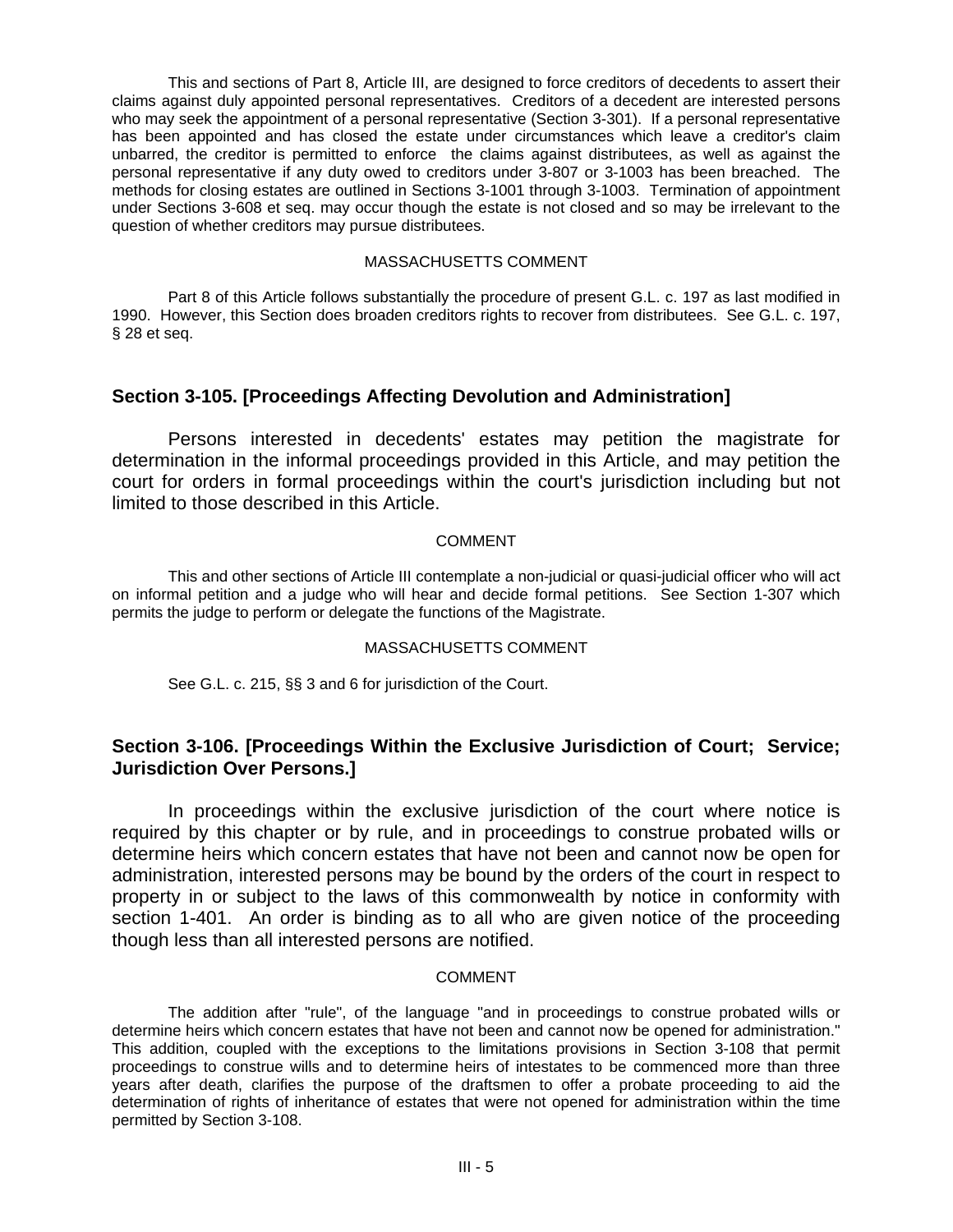#### MASSACHUSETTS COMMENT

 Notice requirements are presently set out in Probate Court Rules 3, 8 and 29. G.L. 192, § 3 establishes conclusiveness of decrees after one year from issuance.

## **Section 3-107. [Scope of Proceedings; Proceedings Independent; Exception.]**

 Unless supervised administration as described in part 5 is involved, (1) each proceeding before the court or a magistrate is independent of any other proceeding involving the same estate; (2) petitions for formal orders of the court may combine various requests for relief in a single proceeding if the orders sought may be finally granted without delay. Except as required for proceedings which are particularly described by other sections of this article, no petition is defective because it fails to embrace all matters which might then be the subject of a final order; (3) proceedings for probate of wills or adjudications of no will may be combined with proceedings for appointment of personal representatives; and (4) a proceeding for appointment of a personal representative is concluded by an order making or declining the appointment.

### COMMENT

 This section and others in Article III describe a system of administration of decedents' estates which gives interested persons control of whether matters relating to estates will become occasions for judicial orders. Sections 3-501 through 3-505 describe supervised administration, a judicial proceeding which is continuous throughout administration. It corresponds with the theory of administration of decedents' estates which prevails in many states. If supervised administration is not requested, persons interested in an estate may use combinations of the formal proceedings (order by judge after notice to persons concerned with the relief sought), informal proceedings (request for the limited response that nonjudicial or quasi-judicial personnel of the probate court are authorized to make in response to verified application) and filings provided in the remaining Parts of Article III to secure authority and protection needed to administer the estate. Nothing except self-interest will compel resort to the judge. When resort to the judge is necessary or desirable to resolve a dispute or to gain protection, the scope of the proceeding if not otherwise prescribed by the chapter is framed by the petition. The securing of necessary jurisdiction over interested persons in a formal proceeding is facilitated by Sections 3-106 and 3-602. 3-201 locates venue for all proceedings at the place where the first proceeding occurred.

#### MASSACHUSETTS COMMENT

This has no counterpart in present procedure.

# **Section 3-108. [Probate, Testacy and Appointment Proceedings; Ultimate Time Limit.]**

No informal probate or appointment proceeding or formal testacy or appointment proceeding, other than a proceeding to probate a will previously probated at the testator's domicile and appointment proceedings relating to an estate in which there has been a prior appointment, may be commenced more than 3 years after the decedent's death, except that: (1) if a previous proceeding was dismissed because of doubt relative to the fact of the decedent's death, then appropriate probate, appointment or testacy proceedings may be maintained at any time thereafter upon a finding that the decedent's death occurred prior to the initiation of the previous proceeding and the applicant or petitioner has not unduly delayed initiating the subsequent proceeding; (2)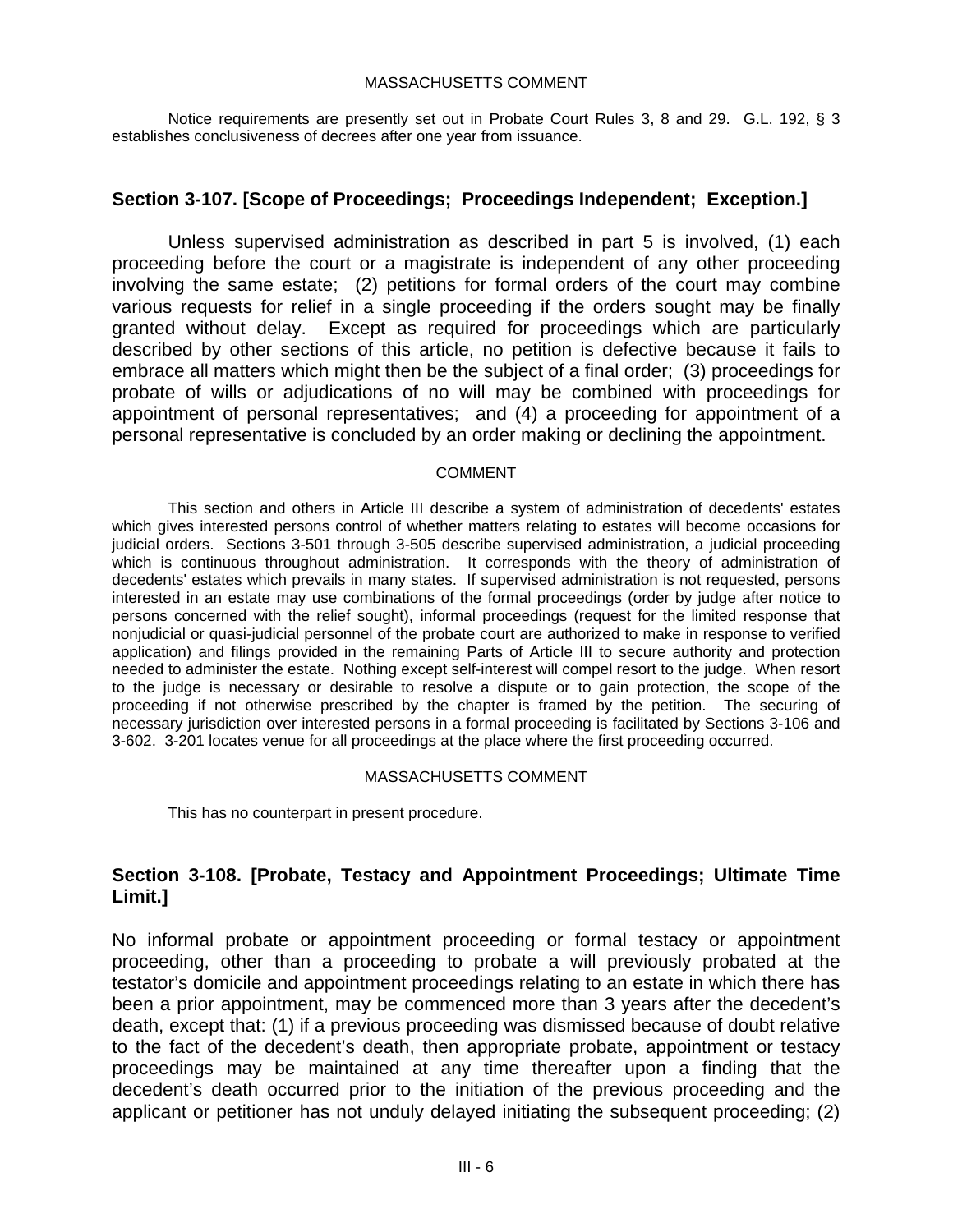appropriate probate, appointment or testacy proceedings may be maintained relative to the estate of an absent, disappeared or missing person at any time within 3 years after the death of the person can be established; (3) a proceeding to contest an informally probated will and to secure appointment of the person with legal priority for appointment in the event the contest is successful, may be commenced within the later of 12 months from the informal probate or 3 years from the decedent's death; (4) an informal appointment or a formal testacy or appointment proceeding may be commenced thereafter if no proceedings relative to the succession or estate administration has occurred within the 3 year period after the decedent's death, but the personal representative shall have no right to possess estate assets as provided in section 3-709 beyond that necessary to confirm title thereto in the successors to the estate and claims other than expenses of administration shall not be presented against the estate; and (5) a formal testacy proceeding may be commenced at any time after 3 years from the decedent's death for the purpose of establishing an instrument to direct or control the ownership of property passing or distributable after the decedent's death from one other than the decedent when the property is to be appointed by the terms of the decedent's will or is to pass or be distributed as a part of the decedent's estate or its transfer is otherwise to be controlled by the terms of the decedent's will. These limitations shall not apply to proceedings to construe probated wills or to determine heirs of an intestate. In cases under clause (1) or (2), the date on which a testacy or appointment proceeding is properly commenced shall be deemed to be the date of the decedent's death for purposes of other limitations provisions of this chapter which relate to the date of death.

#### COMMENT

 As originally approved and read with 3-102's requirement that wills be probated before being admissible in evidence, this section created a three-year-from-death time period within which proceedings concerning a succession (other than a determination of heirs, or will interpretation or construction) must be commenced. Unless certain limited exceptions were met, an estate became conclusively intestate if no formal or informal estate proceeding was commenced within the three year period, and no administration could be opened in order to generate a deed of distribution for purposes of proving a succession.

 Several of the original UPC states rejected the three year bar against late-offered wills and the correlated notion that formal proceedings to determine heirs in previously unadministered estates were necessary to generate title muniments locating inherited land in lawful successors. Critics preferred continued availability of UPC's procedures for appointing p.r.'s whose distributive instruments gave protection to purchasers. The 1987 technical amendment to 3-108 reduced, but failed to eliminate, instances in which original probate and appointment proceedings were barred by the 3 year limitation period.

 This section establishes a basic limitation period of three years within which it may be determined whether a decedent left a will and to commence administration of the estate. But, an exception assures that heirs will have at least one year after an informal probate to initiate a contest and to secure administration of the estate as intestate.

 If no will is probated within three years from death, the section has the effect of making the assumption of intestacy final. If a will has been informally probated within the period, the section has the effect of making the informal probate conclusive after three years or within twelve months from informal probate, if later. Heirs or devisees can protect themselves against change within the three years of assumption concerning whether the decedent left a will or died intestate by bringing a formal proceeding shortening the period to that described in Sections 3-412 and 3-413.

 A personal representative who has been appointed under an assumption concerning testacy which may be reversed in the three-year period if there has been no formal proceeding, is protected by Section 3-703. It relieves a personal representative of liability for surcharge for certain distributions made pursuant to an informally probated will, or under authority of informally issued letters of administration.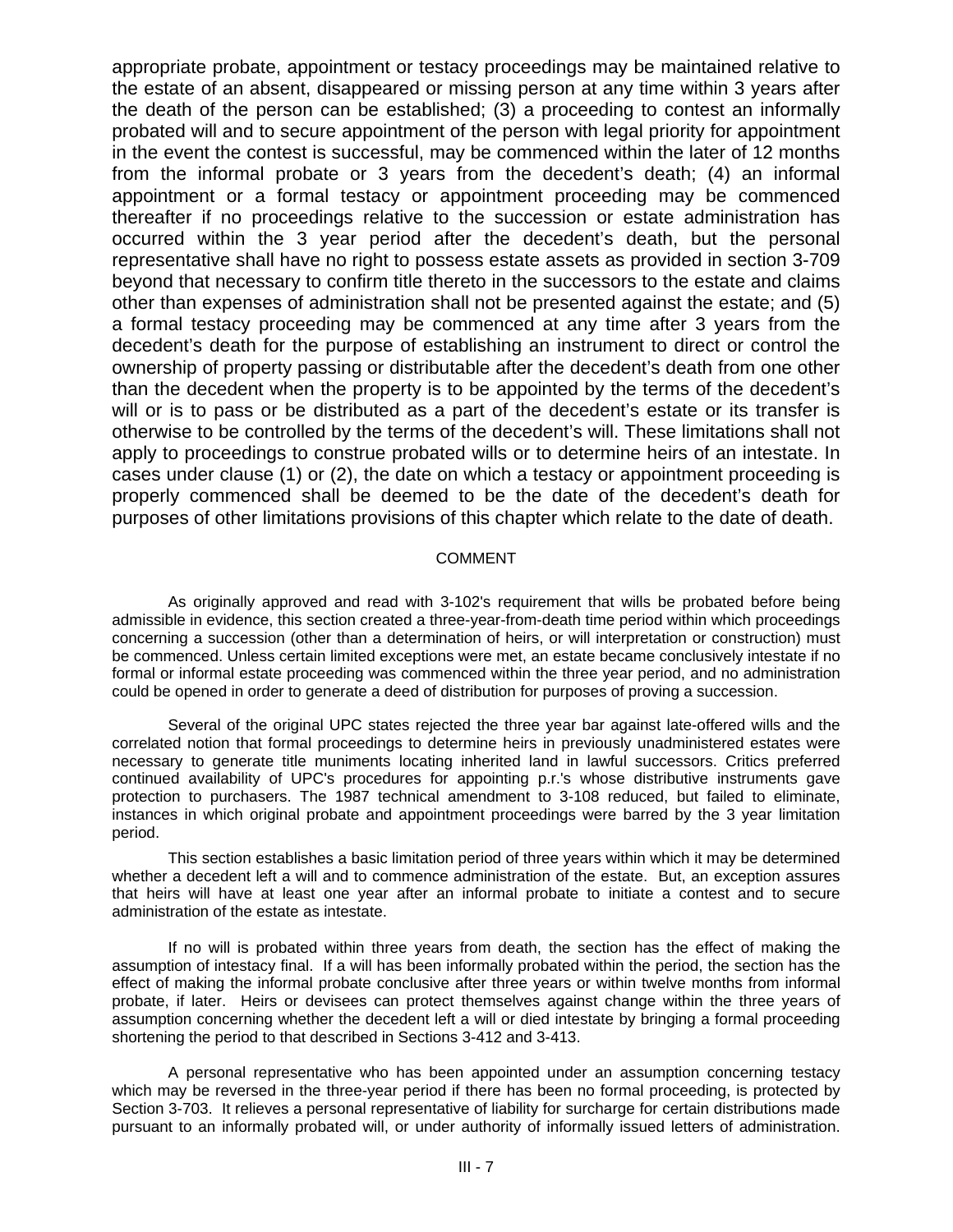Distributees who receive an estate distributed before the three-year period expires where there has been no formal determination accelerating the time for certainty, remain potentially liable to persons determined to be entitled by formal proceedings instituted within the basic period under Sections 3-909 and 3-1006.

 The basic premise underlying all of these time provisions is that interested persons who want to assume the risks implicit in the three-year period of limitations should be provided legitimate means by which they can do so. At the same time, parties should be afforded ample opportunity for earlier protection if they want it.

#### MASSACHUSETTS COMMENT

 G.L. c. 193, § 4 limited filing of administration to 50 years from death. Subsection (4) is similar to an exception to the 50 year limitation of G.L. c. 193, § 5. Note also additional remedies for fraud under § 1-106 and for vacating formal decrees under § 3-412.

Chapter 140 of the Acts of 2012 adopted a newer version of the Uniform Probate Code § 3-108 which expands the opportunities to begin probate and appointment proceedings after 3 years from death.

## **Section 3-109. [Statutes of Limitation on Decedent's Cause of Action.]**

 No statute of limitation running on a cause of action belonging to a decedent which had not been barred as of the date of death, shall apply to bar a cause of action surviving the decedent's death sooner than 4 months after death. A cause of action which, but for this section, would have been barred less than 4 months after death, is barred after 4 months unless tolled.

### MASSACHUSETTS COMMENT

 Prior Massachusetts procedure does not provide for tolling the statute of limitations for any period after death. See G.L. c. 197, § 9, et seq.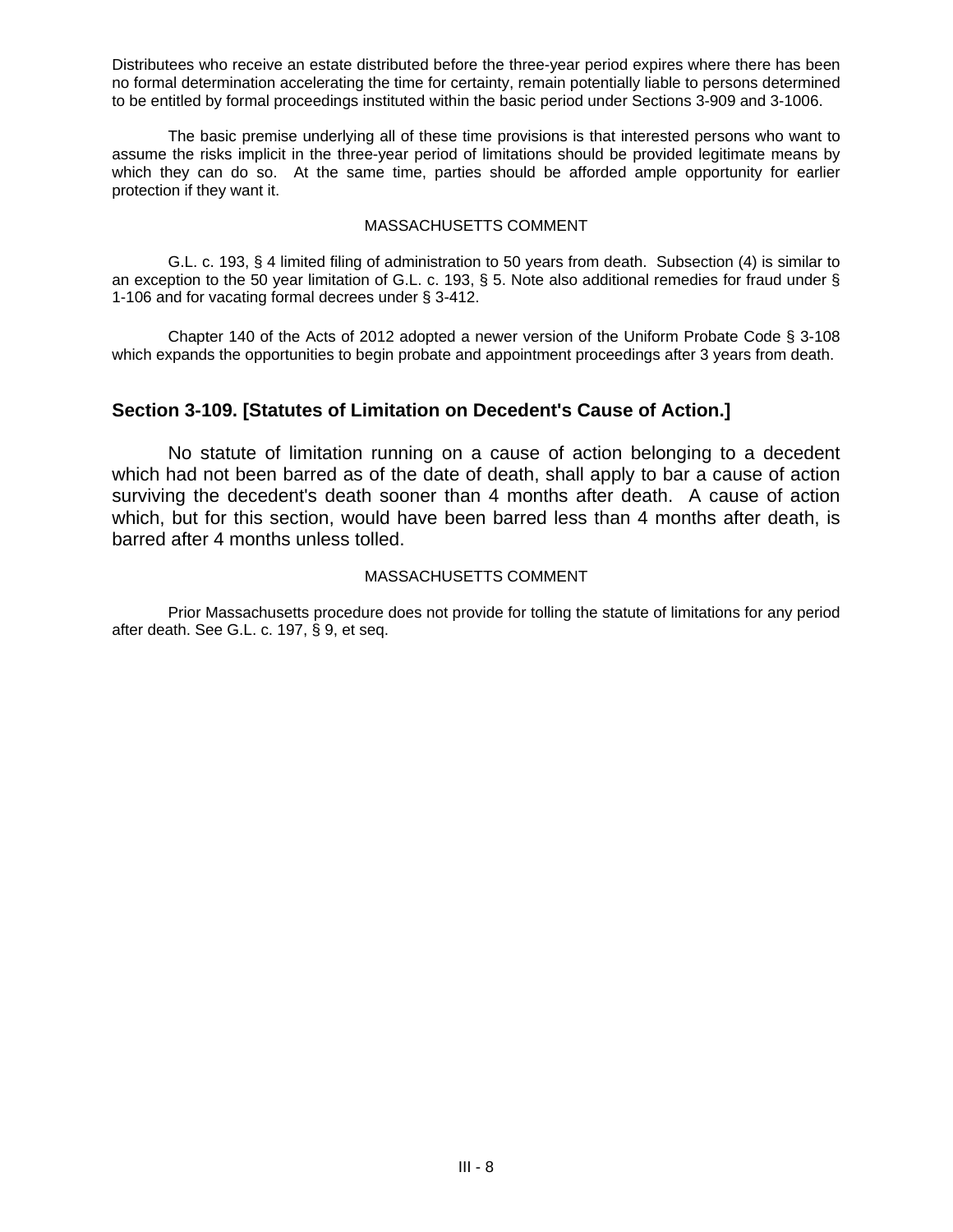## PART 2

# **VENUE FOR PROBATE AND ADMINISTRATION; PRIORITY TO ADMINISTER**

# **Section 3-201. Venue for First and Subsequent Estate Proceedings; Location of Property.]**

 (a) Venue for the first informal or formal testacy or appointment proceedings after a decedent's death is:

(1) in the county where the decedent was domiciled at the time of death; or

(2) if the decedent was not domiciled in this commonwealth, in any county where property of the decedent was located at the time of death.

 (b) Venue for all subsequent proceedings within the exclusive jurisdiction of the court is in the place where the initial proceeding occurred, unless the initial proceeding has been transferred as provided in section 1-303 or (c) of this section.

 (c) If the first proceeding was informal, on application of an interested person and after notice to the proponent in the first proceeding, the court, upon finding that venue is elsewhere, may transfer the proceeding and the file to the other court.

 (d) For the purpose of aiding determinations concerning location of assets which may be relevant in cases involving non-domiciliaries, a debt, other than one evidenced by investment or commercial paper or other instrument in favor of a non-domiciliary is located where the debtor resides or, if the debtor is a person other than an individual, at the place where it has its principal office. Commercial paper, investment paper and other instruments are located where the instrument is. An interest in property held in trust is located where the trustee may be sued.

## **COMMENT**

 Sections 1-303 and 3-201 cover the subject of venue for estate proceedings. Sections 3-202, 3- 301, 3-303 and 3-309 also may be relevant.

Provisions for transfer of venue appear in Section 1-303.

The interplay of these several sections may be illustrated best by examples.

 (1) A formal probate or appointment proceeding is initiated in A County. Interested persons who believe that venue is in B County rather than A County must raise their question about venue in A County, because 1-303 gives the Court in which the proceeding is first commenced authority to resolve disputes over venue. If the Court in A County erroneously determines that it has venue, the remedy is by appeal.

 (2) An informal probate or appointment petition is filed and granted without notice in A County. If interested persons wish to challenge the Magistrate's determination of venue, they may not simply file a formal proceeding in the county of their choice and thus force the proponent in the prior proceeding to debate the question of venue in their county. 3-201(b) locates the venue of any subsequent proceeding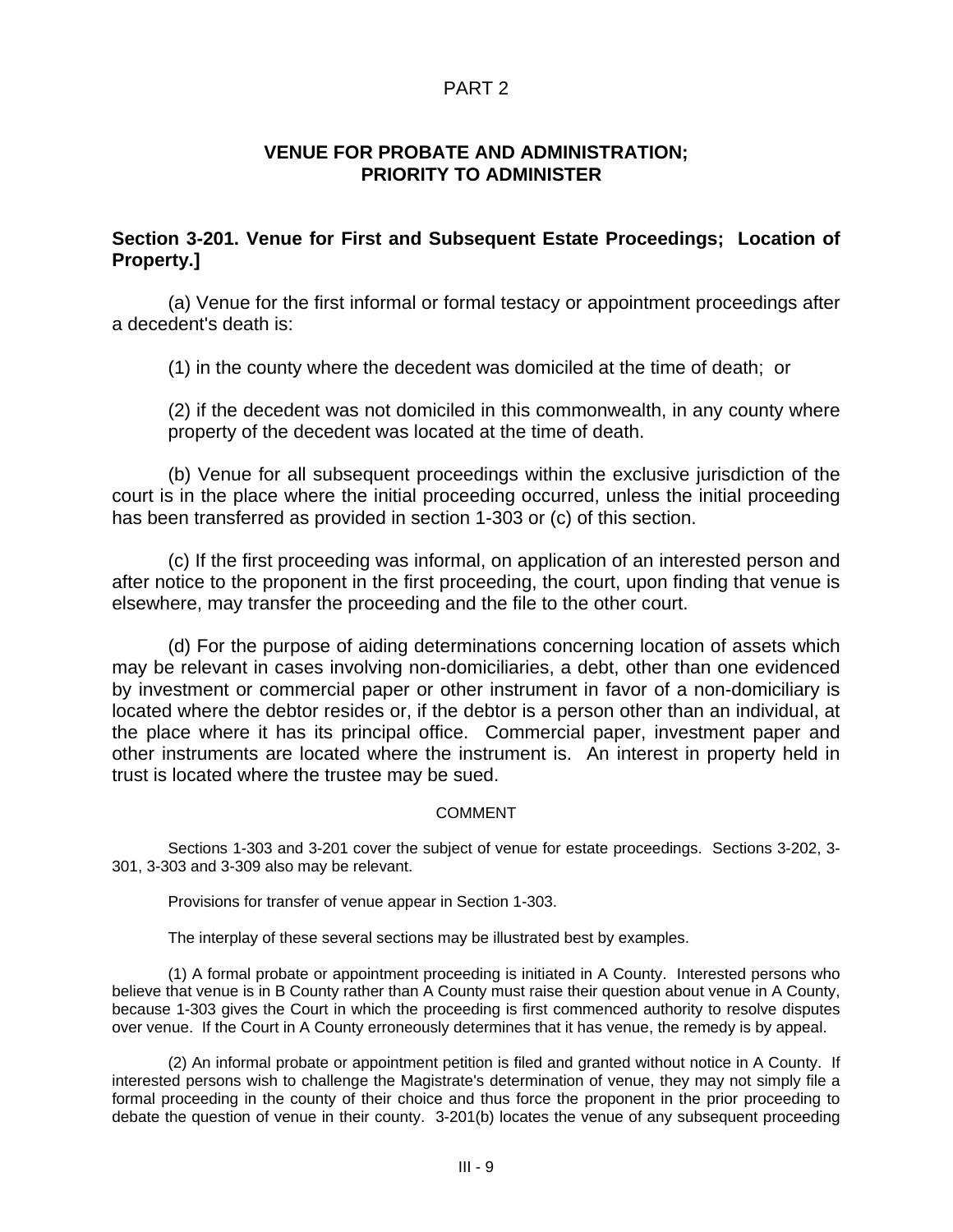where the first proceeding occurred. The function of (b) is obvious when one thinks of subsequent proceedings as those which relate to claims, or accounts, or to efforts to control a personal representative. It is less obvious when it seems to locate the forum for squabbles over venue at the place accepting the first informal petition. Still, the applicant seeking an informal order must be careful about statements made in the petition because the applicant may be charged with perjury under Section 1-310 if the applicant is deliberately inaccurate. Moreover, the Magistrate must be satisfied that the allegations in the petition support a finding of venue. 3-201(c) provides a remedy for one who is upset about the venue-locating impact of a prior order in an informal proceeding and who does not wish to engage in full litigation about venue in the forum chosen by the other interested person unless forced to do so. Using it, one may succeed in getting the A County Court to transfer the proceedings to the county of choice. The applicant would be well advised to initiate formal proceedings if given the chance, for if the applicant relies on informal proceedings, the applicant, too, may be "bumped" if the judge in B County agrees with some movant that venue was not in B County.

 (3) If the decedent's domicile was not in the commonwealth, venue is proper under 3-201 and 1- 303 in any county where there were assets.

 One contemplating starting administration because of the presence of local assets should have several other sections of this chapter in mind. First, by use of the recognition provisions in Article IV, it may be possible to avoid administration in any state other than that in which the decedent was domiciled. Second, Section 3-203 may apply to give priority for local appointment to the representative appointed at domicile. Third, under Section 3-309, informal appointment proceedings in this commonwealth will be dismissed if it is known that a personal representative has been previously appointed at domicile.

#### MASSACHUSETTS COMMENT

 Venue of the estate of a domiciliary is presently governed by Chapter 215, Section 3 where reference is to "inhabitants" or "residents," not "domicile" as in this section. Venue for non-domiciliary estates are governed by Chapter 192, Section 9 and Chapter 199, Section 5.

## **Section 3-202. [Appointment or Testacy Proceedings; Conflicting Claim of Domicile in Another State.]**

 If conflicting claims as to the domicile of a decedent are made in a formal testacy or appointment proceeding commenced in this commonwealth, and in a testacy or appointment proceeding after notice pending at the same time in another state, the court of this commonwealth must stay, dismiss, or permit suitable amendment in, the proceeding here unless it is determined that the local proceeding was commenced before the proceeding elsewhere. The determination of domicile in the proceeding first commenced must be accepted as determinative in the proceeding in this commonwealth.

#### COMMENT

 This section is designed to reduce the possibility that conflicting findings of domicile in two or more states may result in inconsistent administration and distribution of parts of the same estate. Section 3-408 dealing with the effect of adjudications in other states concerning testacy supports the same general purpose to use domiciliary law to unify succession of property located in different states.

 Whether testate or intestate, succession should follow the presumed wishes of the decedent whenever possible. Unless a decedent leaves a separate will for the portion of the estate located in each different state, it is highly unlikely that the decedent would want different portions of the estate subject to different rules simply because courts reach conflicting conclusions concerning domicile. It is pointless to debate whether the decedent would prefer one or the other of the conflicting rules, when the paramount inference is that the decedent would prefer that the estate be unified under either rule rather than wasted in litigation.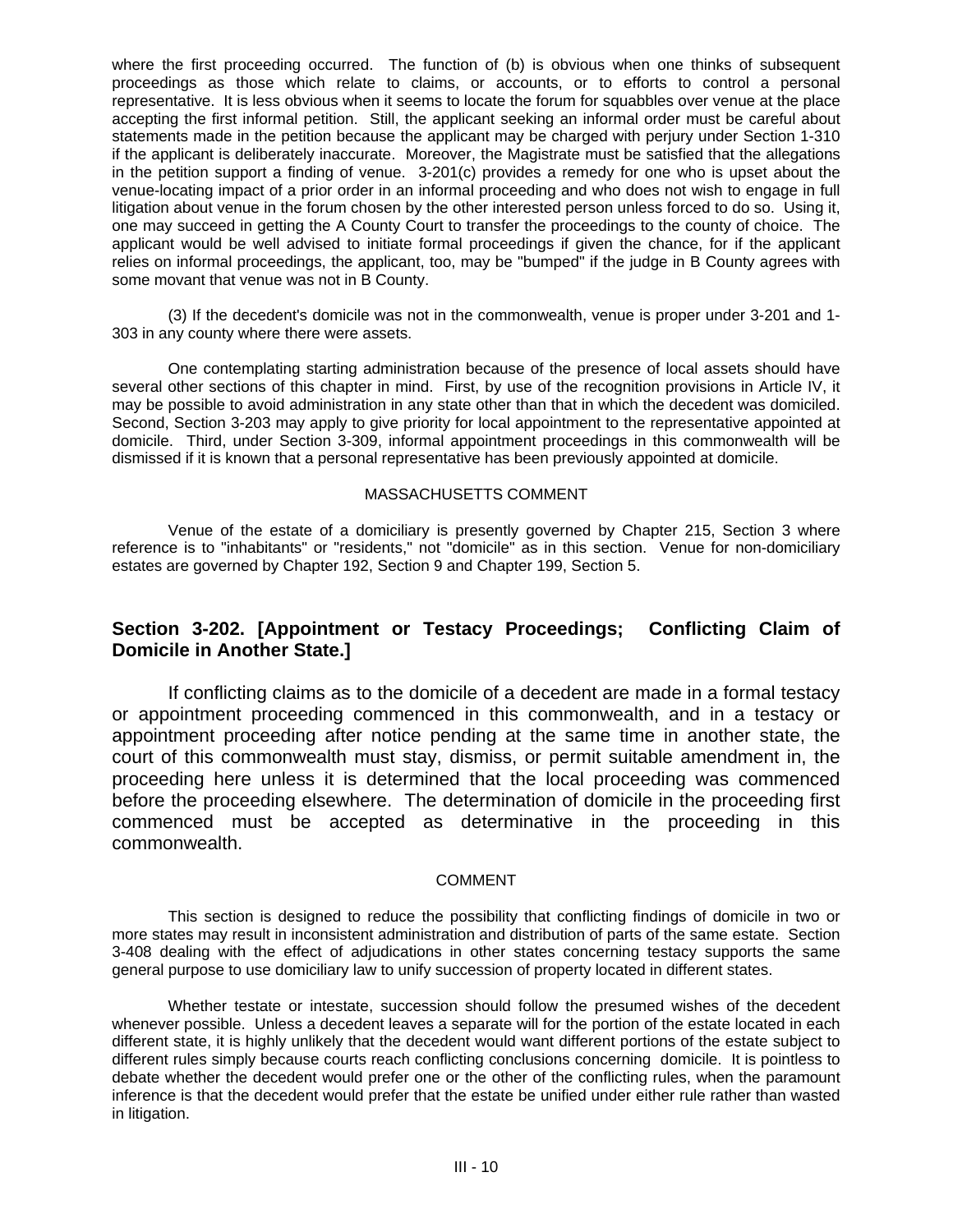The section adds very little to existing law. If a previous estate proceeding in State A has determined that the decedent was a domiciliary of A, persons who were personally before the court in A would be precluded by the principles of res judicata or collateral estoppel (and full faith and credit) from relitigating the issue of domicile in a later proceeding in State B. Probably, it would not matter in this setting that domicile was a jurisdictional fact. Stoll v. Gottlieb, 59 S.Ct. 134, 305 U.S. 165, 83 L.Ed. 104 (1938). Even if the parties to a present proceeding were not personally before the court in an earlier proceeding in State A involving the same decedent, the prior judgment would be binding as to property subject to the power of the courts in A, on persons to whom due notice of the proceeding was given. Riley v. New York Trust Co., 62 S.Ct. 608, 315 U.S. 343, 86 L.Ed. 885 (1942); Mullane v. Central Hanover Bank and Trust Co., 70 S.Ct. 652, 339 U.S. 306, 94 L.Ed. 865 (1950).

 Where a court learns that parties before it are also parties to previously initiated litigation involving a common question, traditional judicial reluctance to deciding unnecessary questions, as well as considerations of comity, are likely to lead it to delay the local proceedings to await the result in the other court. A somewhat more troublesome question is involved when one of the parties before the local court manifests a determination not to appear personally in the prior initiated proceedings so that one can preserve one's ability to litigate contested points in a more friendly, or convenient, forum. But, the need to preserve all possible advantages available to particular litigants should be subordinated to the decedent's probable wish that the estate not be wasted in unnecessary litigation. Thus, the section requires that the local claimant either initiate litigation in the forum of choice before litigation is started somewhere else, or accept the necessity of contesting unwanted views concerning the decedent's domicile offered in litigation pending elsewhere.

 It is to be noted, in this connection, that the local suitor always will have a chance to contest the question of domicile in the other state. Locally initiated proceedings may proceed to a valid judgment accepting the theory of the case unless parties who would oppose appear and defend on the theory that the domicile question is currently being litigated elsewhere. If the litigation in the other state has proceeded to judgment, Section 3-408 rather than the instant section will govern. If this section applies, it will mean that the foreign proceedings are still pending, so that the local person's contention concerning domicile can be made therein even though until the defense of litigation elsewhere is offered in the local proceedings, that person may not have been notified of the foreign proceeding.

# **Section 3-203. [Priority Among Persons Seeking Appointment as Personal Representative.]**

 (a) Whether the proceedings are formal or informal, persons have priority for appointment in the following order:

(1) the person with priority as determined by a probated will including a person nominated by a power conferred in a will;

(2) the surviving spouse of the decedent who is a devisee of the decedent;

- (3) other devisees of the decedent;
- (4) the surviving spouse of the decedent;
- (5) other heirs of the decedent;

(6) if there is no known spouse or next of kin, a public administrator appointed pursuant to chapter one hundred ninety-four.

(b) An objection to an appointment can be made only in formal proceedings. In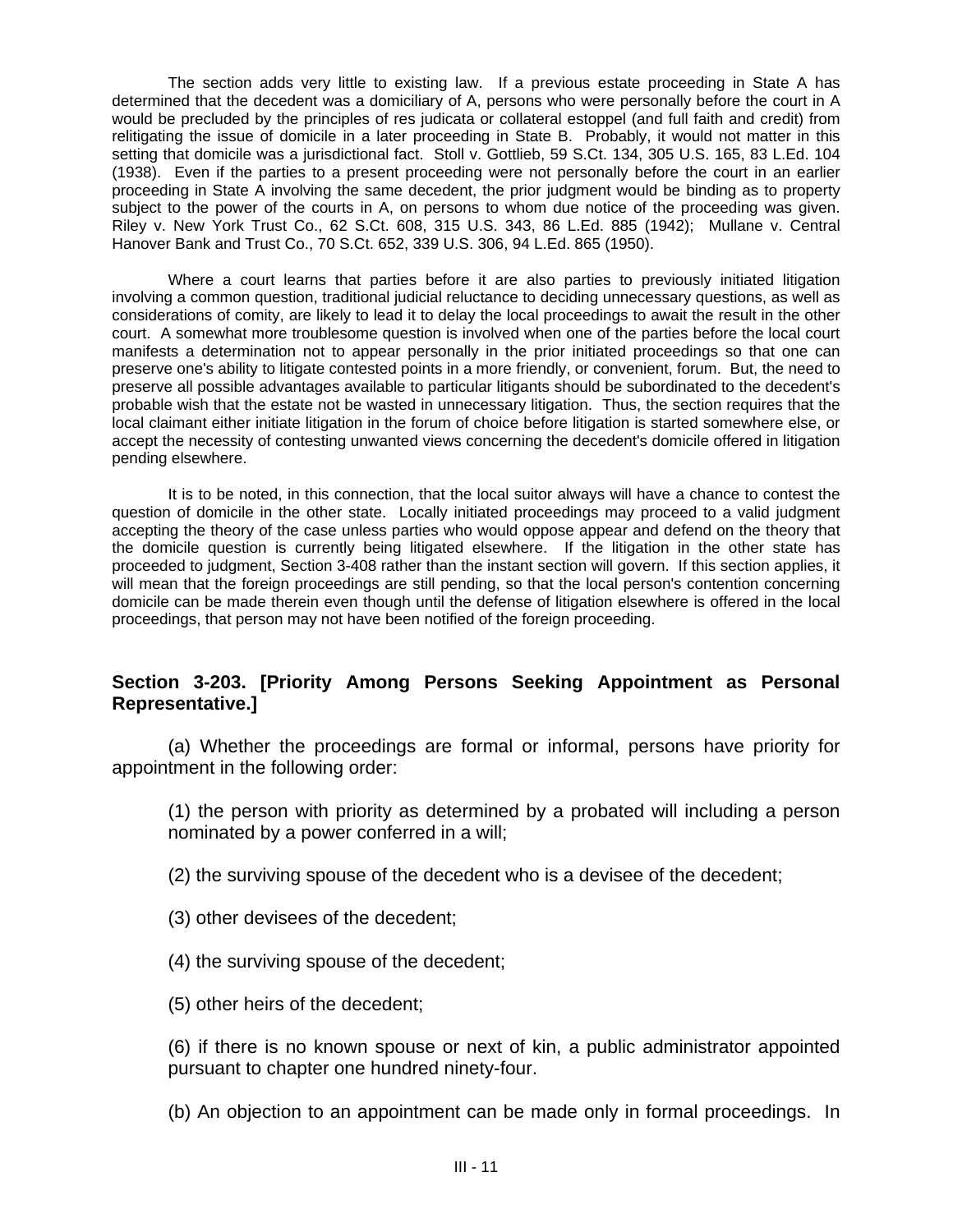case of objection the priorities stated in (a) apply except that

(1) if the estate appears to be more than adequate to meet exemptions and costs of administration but inadequate to discharge anticipated unsecured claims, the court, on petition of creditors, may appoint any qualified person;

(2) in case of objection to appointment of a person other than one whose priority is determined by will by an heir or devisee appearing to have a substantial interest in the estate, the court may appoint a person who is acceptable to the heirs and devisees or, in default of agreement any suitable person.

 (c) A person entitled to letters under (2) through (5) of (a) above, may nominate a qualified person to act as personal representative. Any person may renounce the right to nominate or to an appointment by appropriate writing filed with the court. When two or more persons share a priority, those of them who do not renounce must concur in nominating another to act for them, or in applying for appointment.

 (d) Conservators of the estates of protected persons, or if there is no conservator, any guardian except a guardian ad litem of a minor or incapacitated person, may exercise the same right to nominate, to object to another's appointment, or to participate in determining the preference of a majority in interest of the heirs and devisees that the protected person or ward would have if qualified for appointment.

 (e) Appointment of a person with priority, a person who is nominated under subsection (c), or a person whose entitlement to appointment results from renunciation by another person with priority may be made in either formal or informal proceedings. Before formal appointment of one without priority, the court shall determine that those having priority, although provided notice of the proceedings, failed to request appointment or to nominate another for appointment and that administration is necessary.

(f) No person is qualified to serve as a personal representative:

(1) who is under the age of 18;

(2) whose appointment the court finds in formal proceedings to be contrary to the best interests of the estate.

 (g) A personal representative appointed by a court of the decedent's domicile has priority over all other persons except where the decedent's will nominates different persons to be personal representative in this commonwealth and in the state of domicile. The domiciliary personal representative may nominate another, who shall have the same priority as the domiciliary personal representative.

 (h) This section governs priority for appointment of a successor personal representative but does not apply to the selection of a special personal representative.

## COMMENT

The priorities applicable to informal proceedings are applicable to formal proceedings. However, if the proceedings are formal, a person with a substantial interest may object to the selection of one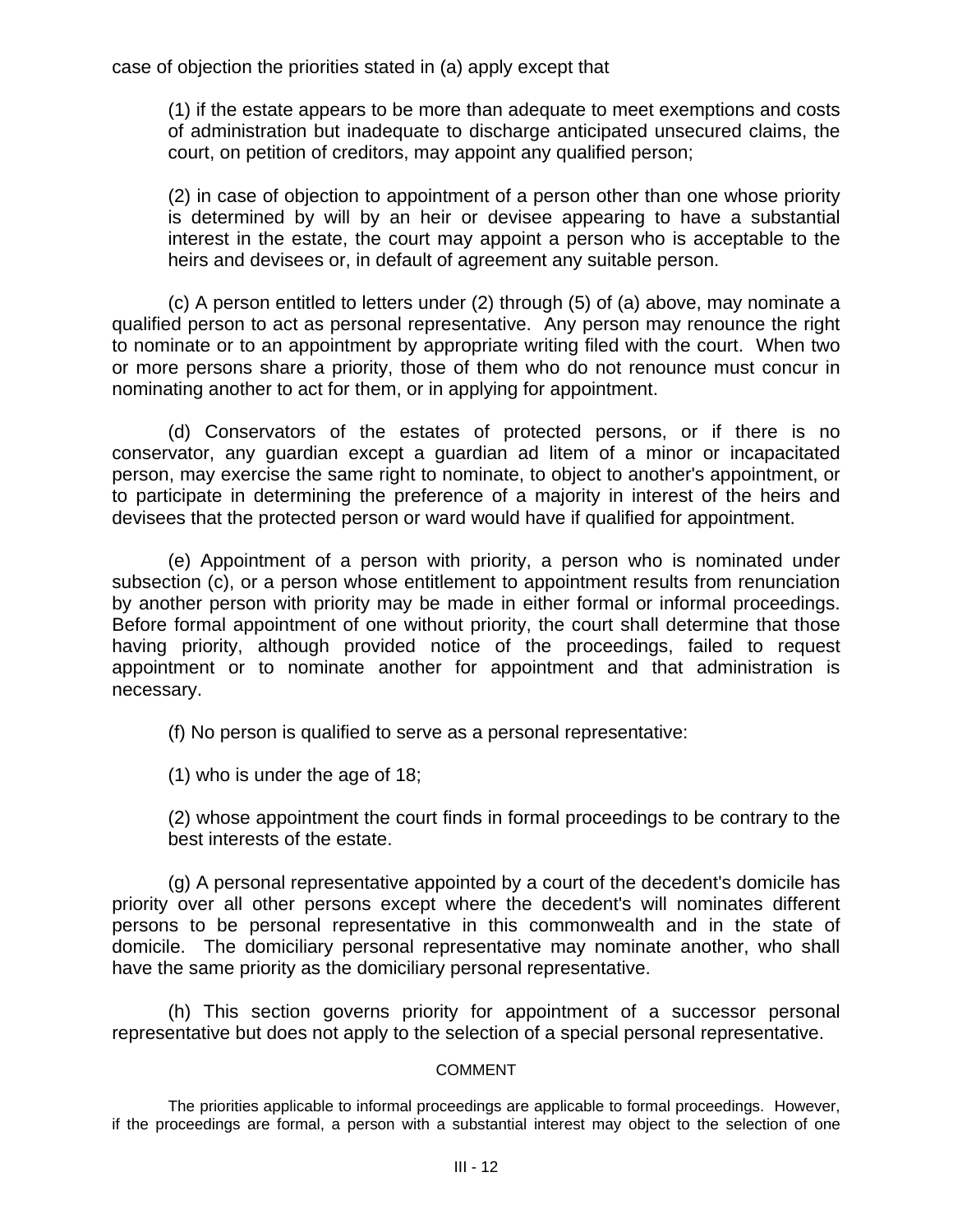having priority other than because of will provisions. The provision for majority approval which is triggered by such a protest can be handled in a formal proceeding since all interested persons will be before the court, and a judge capable of handling discretionary matters, will be involved.

 In considering this section as it relates to a devise to a trustee for various beneficiaries, it is to be noted that "interested persons" is defined by 1-201(24) to include fiduciaries. Also, 1-403(2) and 3-912 show a purpose to make trustees serve as representatives of all beneficiaries. The provision in (d) is consistent.

 Other provisions in Article III which are relevant to administration of assets in a state other than that of the decedent's domicile are 1-301 (territorial effect), 3-201 (venue), 3-308 (informal appointment for non-resident decedent delayed 30 days), 3-309 (no informal appointment here if a representative has been appointed at domicile), 3-815 (duty of personal representative where administration is more than one state) and 4-201 to 4-205 (local recognition of foreign personal representatives).

The meaning of "spouse" is determined by Section 2-802.

### MASSACHUSETTS COMMENT

 This section substantially follows the provisions of G.L. c. 192, §§ 4, 5 and 6 and c. 193, §§ 1 and 2. Subsection (a)(6) and (a)(7) are modified to follow G.L. c. 193, § 1 and Subsection (f)(1) follows G.L. c. 192, §6 and c. 193, § 8. A creditor might not qualify for appointment as personal representative because of conflict of interest, but may petition for appointment of another under § 3-203(b).

 Chapter 140 of the Acts of 2012 amended subsection (e) to make it clear that informal appointment is available when priority is established by nomination and renunciation.

## **Section 3-204. [Reserved.]**

### MASSACHUSETTS COMMENT

 The UPC demand for notice is not adopted for Massachusetts. It would establish a recordkeeping burden on the Courts. The advantages are ameliorated by the Massachusetts requirement of advance notice to all interested parties for all matters, including informal probate.

## **Section 3-205. [Judge or Register as Personal Representative.]**

 If a Judge or Register desires to be appointed personal representative of the estate of his or her spouse, child or parent who at the time of their decease was domiciled in his or her county, such appointment may be made and all subsequent proceedings relative to the estate may be had in the court of any adjoining county, and the register thereof shall forthwith transmit to the register of the county where the decedent was domiciled, a true and attested copy of all papers relating thereto filed and entered on the docket, which shall be recorded by the register to whom they are transmitted.

### COMMENT

This section is added to incorporate the provisions of G.L. c. 192, § 7.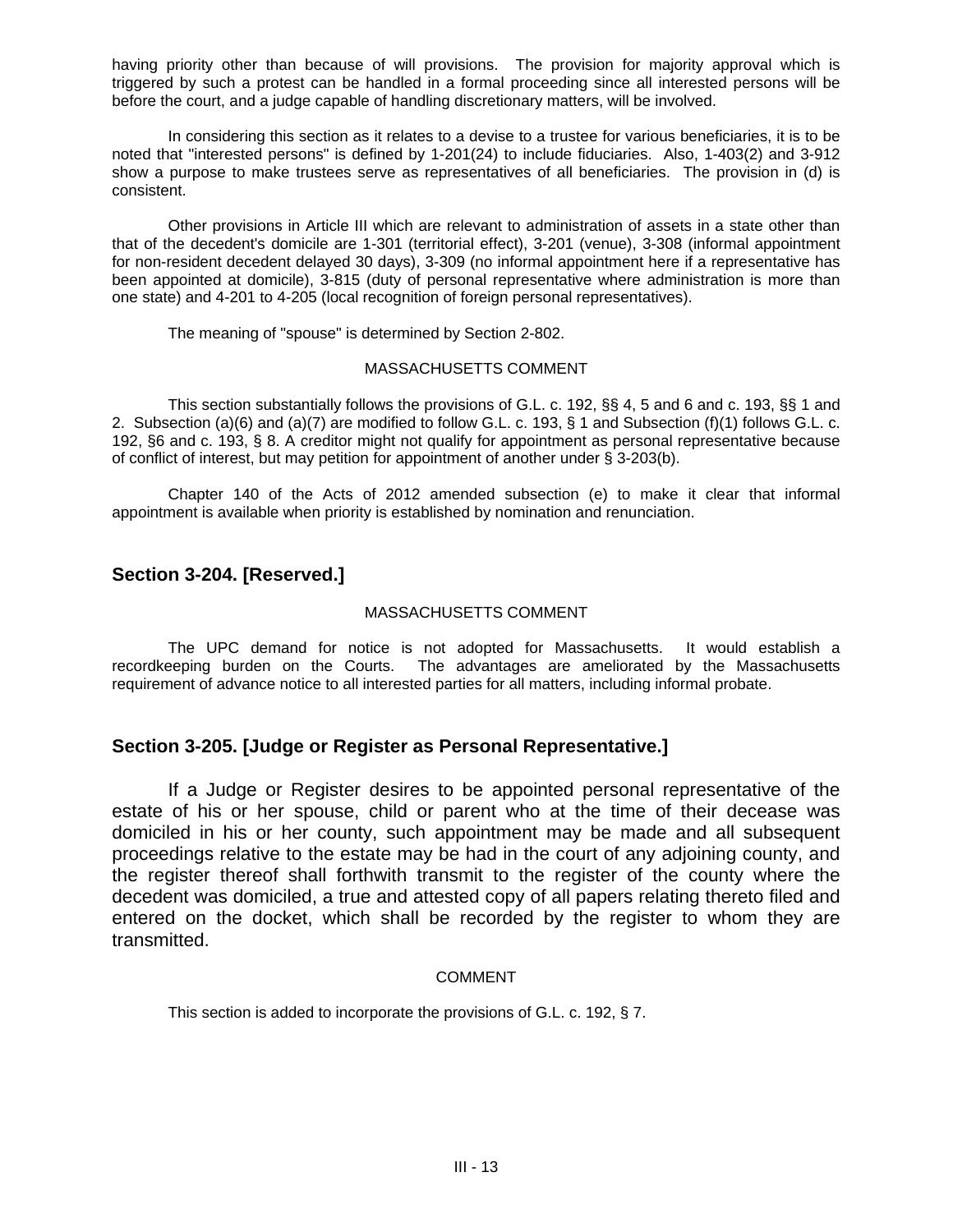## PART 3

# **INFORMAL PROBATE AND APPOINTMENT PROCEEDINGS**

## **Section 3-301. [Informal Probate or Appointment Proceedings; Petition; Contents.]**

 (a) Petitions for informal probate or informal appointment shall be directed to the court, and verified by the petitioner to be accurate and complete to the best of the petitioner's knowledge and belief as to the following information:

(1) Every petition for informal probate of a will or for informal appointment of a personal representative, other than a special or successor representative, shall contain the following:

(i) a statement of the interest of the petitioner;

(ii) the name, date of death, age and address of the decedent at the time of death, and the names and addresses of the spouse, children, heirs and devisees and the ages of any who are minors so far as known or ascertainable with reasonable diligence by the applicant;

(iii) a statement identifying any heir or surviving spouse who may be an incapacitated person;

(iv) if the decedent was not domiciled in the commonwealth at the time of death, a statement showing venue;

(v) a statement identifying and indicating the address of any personal representative of the decedent appointed in this commonwealth or elsewhere whose appointment has not been terminated;

(vi) a statement that a copy of the petition and the death certificate have been sent to the division of medical assistance by certified mail; and

(vii) a statement that the time limit for informal probate or appointment as provided in this article has not expired either because 3 years or less have passed since the decedent's death, or, if more than 3 years from death have passed, circumstances as described by section 3-108 authorizing tardy probate or appointment have occurred.

(2) A petition for informal probate of a will shall state the following in addition to the statements required by (1):

(i) that the original of the decedent's last will is in the possession of the court, or accompanies the petition, or that an authenticated copy of a will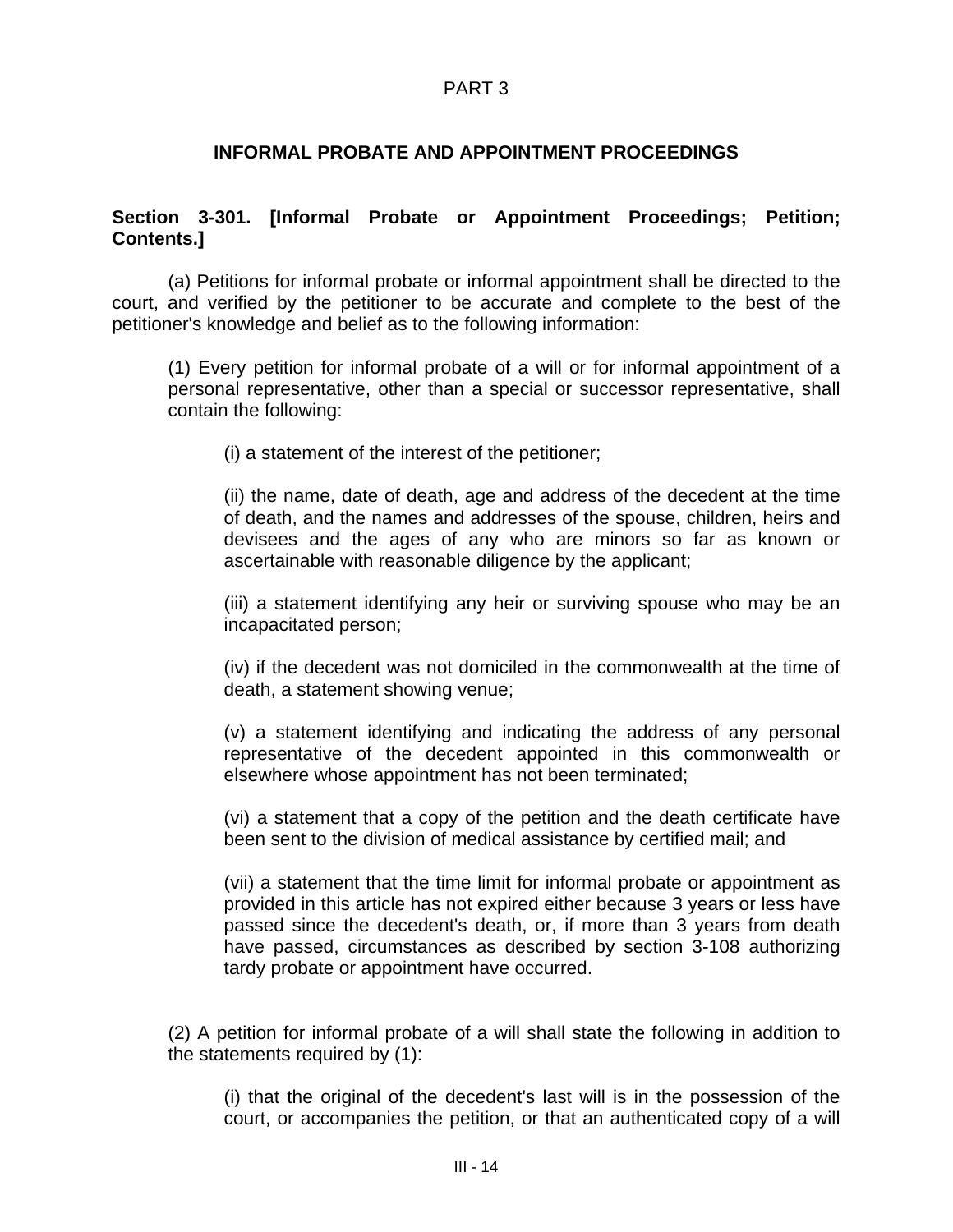probated in another jurisdiction accompanies the petition;

(ii) that the petitioner, to the best of the petitioner's knowledge, believes the will to have been validly executed;

(iii) that after the exercise of reasonable diligence, the petitioner is unaware of any instrument revoking the will, and that the petitioner believes that the instrument which is the subject of the petition is the decedent's last will.

(iv) a statement that a death certificate issued by a public officer is in the possession of the court, or accompanies the petition.

(3) A petition for informal appointment of a personal representative to administer an estate under a will shall describe the will by date of execution and state the time and place of probate or the pending petition for probate. The petition for appointment shall adopt the statements in the petition for probate and state the name, address and priority for appointment of the person whose appointment is sought.

(4) A petition for informal appointment of a personal representative in intestacy shall state in addition to the statements required by (1):

(i) that after the exercise of reasonable diligence, the petitioner is unaware of any unrevoked testamentary instrument relating to property having a situs in this commonwealth under section 1-301, or, a statement why any such instrument of which the petitioner may be aware is not being probated;

(ii) the priority of the person whose appointment is sought and the names of any other persons having a prior or equal right to the appointment under section 3-203.

(iii) a statement that a death certificate issued by a public officer is in the possession of the court, or accompanies the petition.

(5) A petition for appointment of a personal representative to succeed a personal representative appointed under a different testacy status shall refer to the order in the most recent testacy proceeding, state the name and address of the person whose appointment is sought and of the person whose appointment will be terminated if the petition is granted, and describe the priority of the petitioner.

(6) A petition for appointment of a personal representative to succeed a personal representative who has tendered a resignation as provided in section 3-610, or whose appointment has been terminated by death or removal, shall adopt the statements in the petition which led to the appointment of the person being succeeded except as specifically changed or corrected, state the name and address of the person who seeks appointment as successor, describe the priority of the nominee.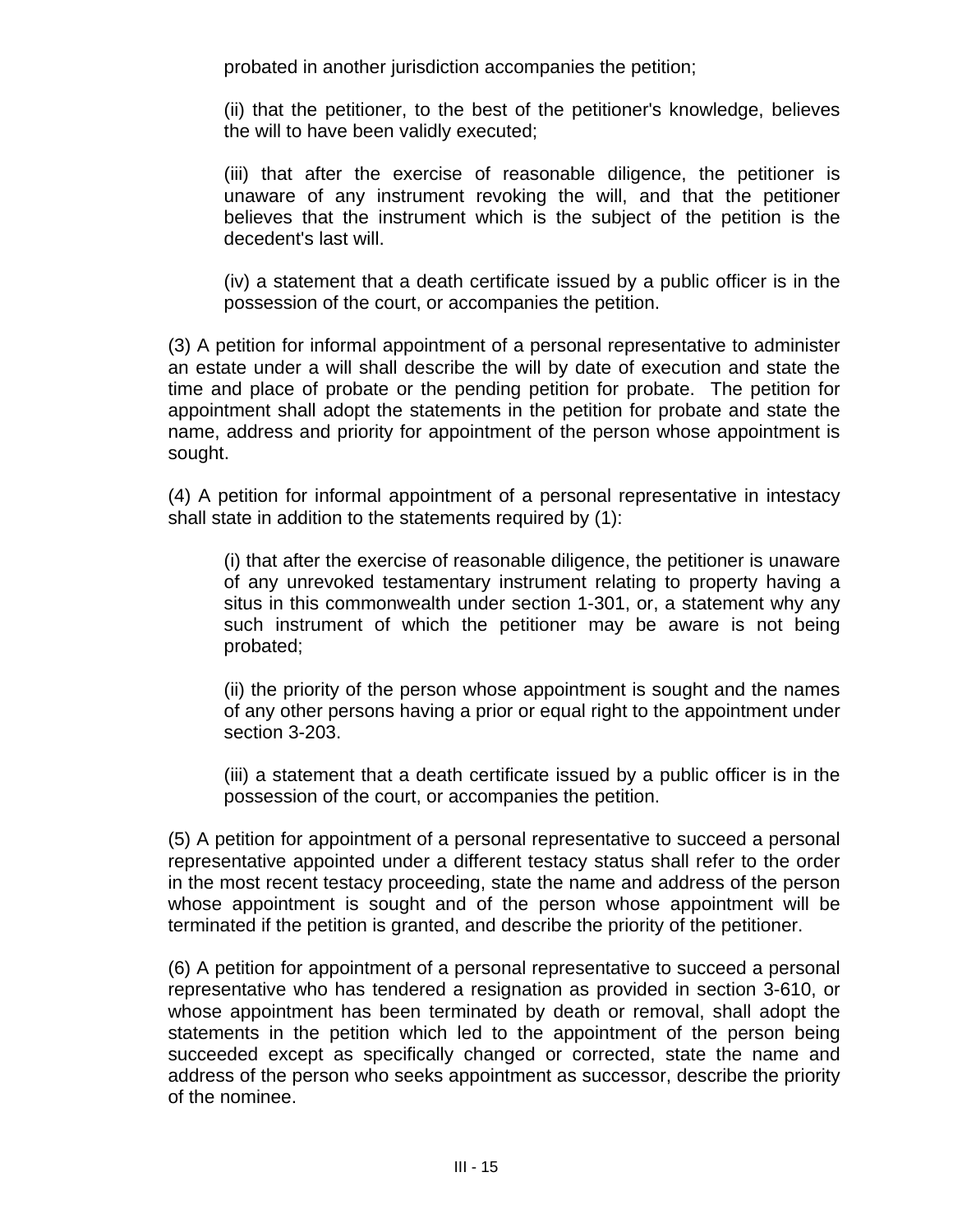(b) By verifying a petition for informal probate, or informal appointment, the petitioner submits personally to the jurisdiction of the court in any proceeding for relief from fraud relating to the petition, or for perjury, that may be instituted against the petitioner.

### COMMENT

 Forcing one who seeks informal probate or informal appointment to make oath before a public official concerning the details required of petitions should deter persons who might otherwise misuse the shortened feature of informal proceedings. The petition is available as a part of the public record. If deliberately false representation is made, remedies for fraud will be available to injured persons without specified time limit (see Article I). The section is believed to provide important safeguards that may extend well beyond those presently available under supervised administration for persons damaged by deliberate wrongdoing.

Section 1-310 deals with verification.

 Subsection (b) is a form of long-arm provision that affects everyone who acts as a petitioner in informal proceedings, in conjunction with Section 1-106 provides a remedy in the court of probate against anyone who might make known misstatements in a petition.

### MASSACHUSETTS COMMENT

 This section requires the filing of a death certificate in informal proceedings as in G.L. c. 192, §1. But see Sections 3-402(b) and 3-412(5) relating to more flexibility in formal administration.

 Section 3-301(a)(1)(iii) is added to incorporate the protection of G.L. c. 192, §1B. Section 1-404 authorizes the Court to appoint a guardian ad litem for a minor or incapacitated person.

 Chapter 140 of the Acts of 2012 changed the reference in subsection (a)(6) from section 3-610(c) to section 3-610 and changed the words "and describe the priority of the petitioner" to "describe the priority of the nominee".

## **Section 3-302. [Informal Probate; Duty of Magistrate; Effect of Informal Probate.]**

 Upon receipt of a petition requesting informal probate of a will, the court or a magistrate, upon making the findings required by section 3-303 shall issue a written statement of informal probate if at least 7 days have elapsed since the decedent's death. Informal probate is conclusive as to all persons until superseded by an order in a formal testacy proceeding. No defect in the petition or procedure relating thereto which leads to informal probate of a will renders the probate void.

### COMMENT

 This "umbrella" section and the sections it refers to describe a procedure called "informal probate". It is a statement of probate by a Magistrate. A succeeding section describes cases in which informal probate is to be denied. "Informal probate" is subjected to safeguards which seem appropriate to a transaction which has the effect of making a will operative and which may be the only official reaction concerning its validity. "Informal probate", it is hoped, will serve to keep the simple will which generates no controversy from becoming involved in truly judicial proceedings. The procedure is very much like "probate in common form" as it is known in England and some states.

# **Section 3-303. [Informal Probate; Proof and Findings Required.]**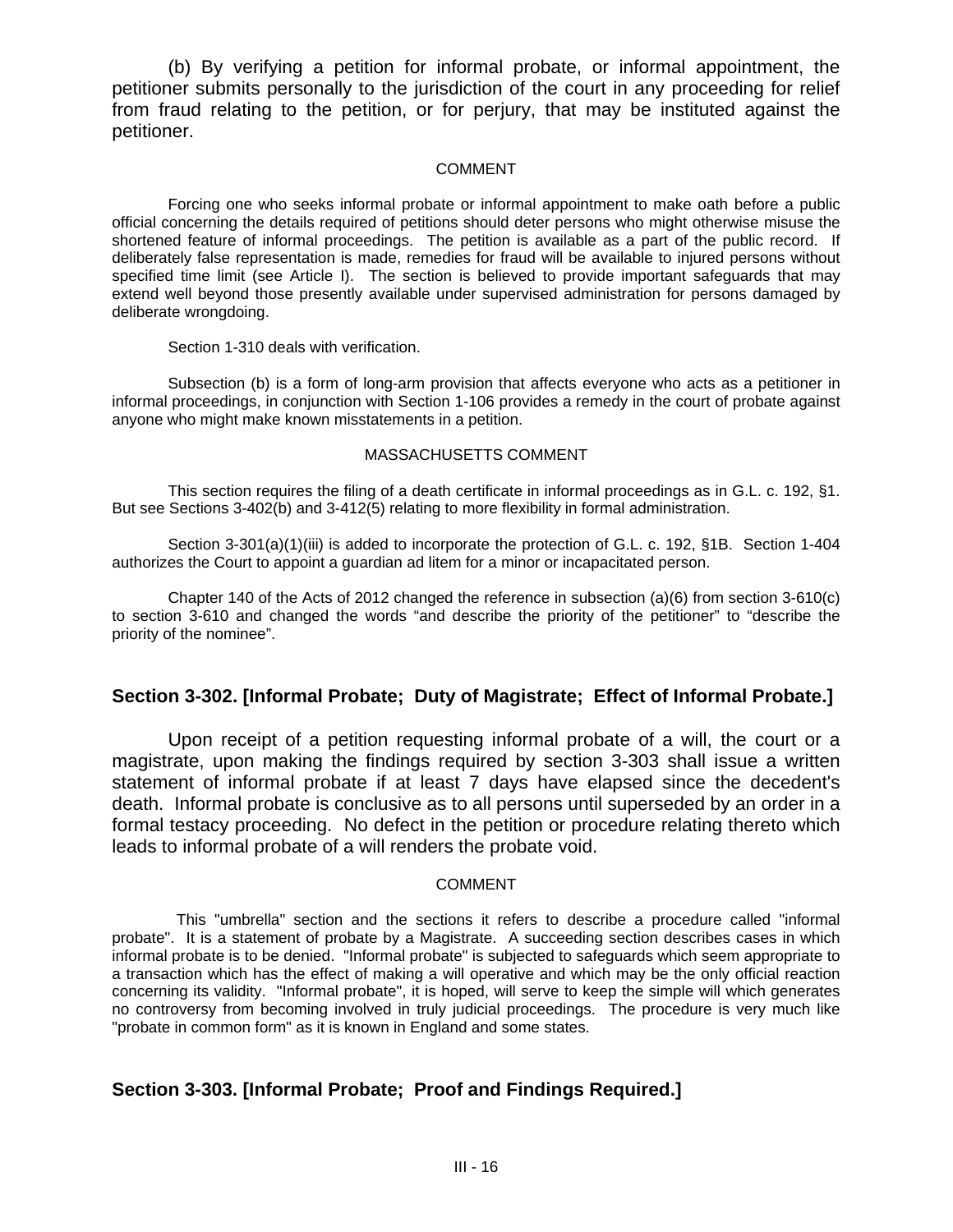(a) In an informal proceeding for original probate of a will, the court or a magistrate shall determine whether:

(1) the petition is complete;

(2) the petitioner has made oath or affirmation that the statements contained in the petition are true to the best of the petitioner's knowledge and belief;

(3) the petitioner appears from the petition to be an interested person as defined in section 1-201(24);

(4) on the basis of the statements in the petition, venue is proper;

(5) an original, duly executed and apparently unrevoked will is in the court's possession;

(6) on the basis of the statements in the petition any notice required by Section 3- 306 has been given and that the petition is not within section 3-304;

(7) it appears from the petition that the time limit for original probate has not expired;

(8) on the basis of statements in the petition, the spouse and heirs are not incapacitated persons or minors; or if they are incapacitated persons or minors they are represented by guardians or conservators; and

(9) a death certificate issued by a public officer is in the court's possession.

 (b) The petition shall be denied if it indicates that a personal representative has been appointed in another county of this commonwealth or except as provided in subsection (d) below, if it appears that this or another will of the decedent has been the subject of a previous probate order.

 (c) A will which appears to have the required signatures and which contains an attestation clause showing that requirements of execution under section 2-502 have been met shall be probated without further proof. In other cases, a magistrate may assume execution if the will appears to have been properly executed.

 (d) Informal probate of a will which has been previously probated in another state or country may be granted at any time upon written petition by any interested person, together with deposit of an authenticated copy of the will and of the statement probating it from the office or court where it was first probated.

 (e) A will from a place which does not provide for probate of a will after death and which is not eligible for probate under subsection (a) above, may be probated in this commonwealth upon receipt by the court of a duly authenticated copy of the will and a duly authenticated certificate of its legal custodian that the copy filed is a true copy and that the will has become operative under the law of the other place.

### COMMENT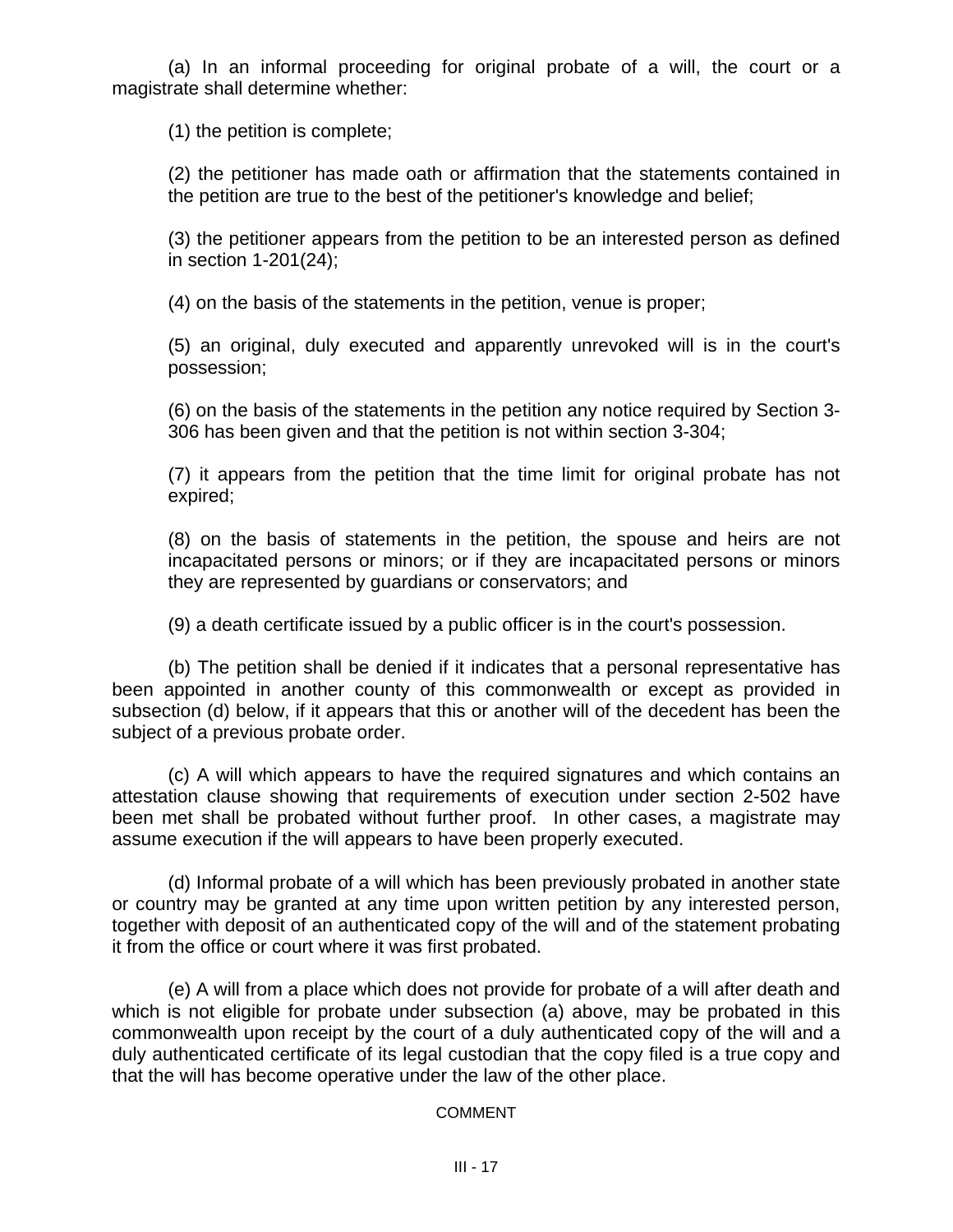The purpose of this section is to permit informal probate of a will which, from a simple attestation clause, appears to have been executed properly. It is not necessary that the will be notarized as is the case with "pre-proved" wills. If a will is "pre-proved" as provided in Article II, it will, of course, "appear" to be well executed and include the recital necessary for easy probate here.

 Except where probate or its equivalent has occurred previously in another state, informal probate is available only where an original will exists and is available to be filed. Lost or destroyed wills must be established in formal proceedings. See Section 3-402. Under Section 3-401, pendency of formal testacy proceedings blocks informal probate or appointment proceedings.

### MASSACHUSETTS COMMENT

 The Magistrate is not required to determine if an instrument is signed in accordance with the requirements of jurisdictions other than Massachusetts. Proponents of foreign wills have recourse to formal proceedings. That is not to say that instruments signed in other Uniform Probate Code states will not also meet the requirements of Massachusetts, and thus be eligible for informal proceedings.

## **Section 3-304. [Informal Probate; Unavailable in Certain Cases.]**

 Petitions for informal probate which relate to one or more of a known series of testamentary instruments (other than a will and one or more codicils thereto), the latest of which does not expressly revoke the earlier, shall be declined.

### COMMENT

 The Magistrate handles the informal proceeding, but is required to decline petitions in certain cases where circumstances suggest that formal probate would provide desirable safeguards.

# **Section 3-305. [Informal Probate; Magistrate Not Satisfied.]**

 (a) If the magistrate is not satisfied that a will is entitled to be probated in informal proceedings because of failure to meet the requirements of sections 3-303 and 3-304 or any other reason, the magistrate may decline the petition. A declination of informal probate is not an adjudication and does not preclude formal probate proceedings.

### COMMENT

 The purpose of this section is to recognize that the Magistrate should have some authority to deny probate to an instrument even though all stated statutory requirements may be said to have been met. Denial of a petition for informal probate cannot be appealed. Rather, the proponent may initiate a formal proceeding so that the matter may be brought before the judge in the normal way for contested matters.

## **Section 3-306. [Informal Probate and Appointment Proceedings; Notice Requirements.]**

 (a) The petitioner must give written notice 7 days prior to petitioning for informal probate or appointment by delivery or by mail: (1) to all heirs and devisees; (2) to any person having a prior or equal right to appointment not waived in writing and filed with the court; and (3) to any personal representative of the decedent whose appointment has not been terminated. The notice shall be delivered or sent by ordinary mail to each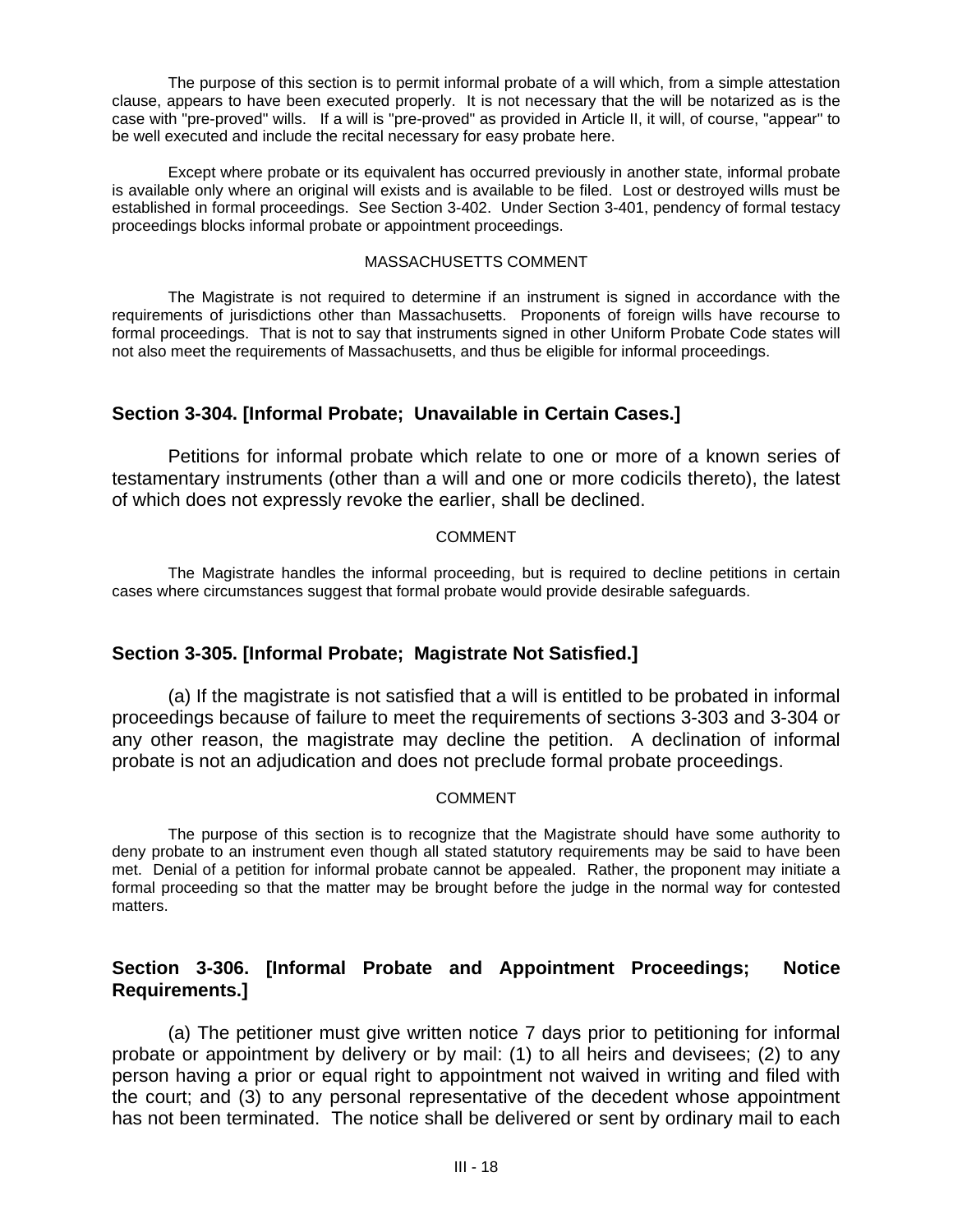of the heirs and devisees. A certificate that such notice has been given, setting forth the names and addresses of those to whom notice has been given shall be prima facie evidence thereof. No other prior notice of an informal probate or appointment proceeding is required.

 (b) The petitioner must publish a notice once in a newspaper designated by the Register of Probate having general circulation in the county where the proceeding is pending, the publication of which is to be not more than thirty days after informal probate or appointment. The court or a magistrate for good cause shown may provide for a different method or time of giving notice.

 (c) The notice shall include the name and address of the petitioner and personal representative, indicate that it is provided to persons who have or may have some interest in the estate being administered, indicate whether bond with or without surety will be filed, and describe the court where papers relating to the estate are on file. The notice shall state that the estate is being administered under informal procedure by the personal representative under the Massachusetts Uniform Probate Code without supervision by the court, that inventory and accounts are not required to be filed with the court, but that interested parties are entitled to notice regarding the administration from the personal representative and can petition the court in any matter relating to the estate, including distribution of assets and expenses of administration. The notice shall state that interested parties are entitled to petition the court to institute formal proceedings and to obtain orders terminating or restricting the powers of personal representatives appointed under informal procedure.

 (d) If it appears from the petition that there is no spouse or heir of the decedent or that any devisee is a charity, the petitioner shall give notice to the attorney general of the commonwealth.

 (e) If it appears from the petition that a spouse, heir or devisee is a minor or an incapacitated person, the petitioner shall give notice to that person and that person's guardian or conservator.

 (f) The duty does not extend to require notice to persons who have been adjudicated in a prior formal testacy proceeding to have no interest in the estate. The petitioner's failure to give this notice is a breach of duty to the persons concerned but does not affect the validity of the probate, appointment, powers or other duties. A petitioner may inform other persons of the petition by delivery or ordinary first class mail.

### COMMENT

 The informal probate of a will that is not accompanied or followed by appointment of a personal representative only serves to shift the burden of making the next move to disinterested heirs who, inter alia, may initiate a Section 3-401 formal testacy proceeding to contest the will at any time within the limitations prescribed by Section 3-108.

## **Section 3-307. [Informal Appointment Proceedings; Delay in Order; Duty of Magistrate; Effect of Appointment.]**

(a) Upon receipt of a petition for informal appointment of a personal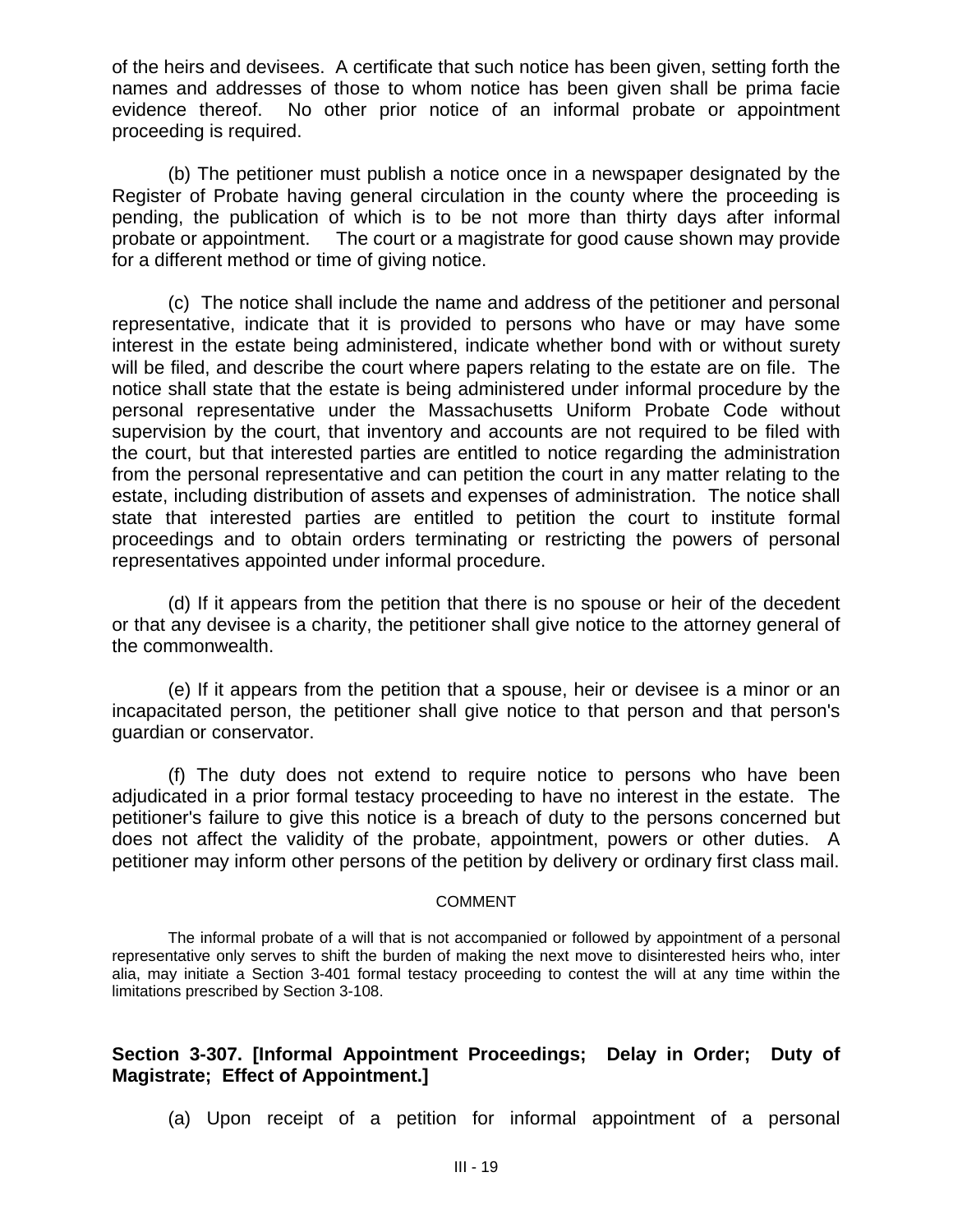representative other than a special personal representative as provided in Section 3- 614, if at least seven days have elapsed since the decedent's death, the court or a magistrate, after making the findings required by section 3-308, shall appoint the petitioner subject to qualification and acceptance; provided, that if the decedent was a non-resident, the court or a magistrate shall delay the order of appointment until 30 days have elapsed since death unless the personal representative appointed at the decedent's domicile is the petitioner, or unless the decedent's will directs that the decedent's estate be subject to the laws of this commonwealth.

 (b) The status of personal representative and the powers and duties pertaining to the office are fully established by informal appointment. An appointment, and the office of personal representative created thereby, is subject to termination as provided in sections 3-608 through 3-612, but is not subject to retroactive vacation.

### COMMENT

 Section 3-703 describes the duty of a personal representative and the protection available to one who acts under letters issued in informal proceedings. The provision requiring a delay of 30 days from death before appointment of a personal representative for a non-resident decedent is designed to permit the first appointment to be at the decedent's domicile. See Section 3-203.

Section 3-601 requires a written acceptance and bond to be filed before letters are issued.

# **Section 3-308. [Informal Appointment Proceedings; Proof and Findings Required.]**

 (a) In informal appointment proceedings, the court or a magistrate must determine whether:

(1) the petition for informal appointment of a personal representative is complete;

(2) the petitioner has made oath or affirmation that the statements contained in the petition are true to the best of the petitioner's knowledge and belief;

(3) the petitioner appears from the petition to be an interested person as defined in Section 1-201(24);

(4) on the basis of the statements in the petition, venue is proper;

(5) any will to which the requested appointment relates has been formally or informally probated; but this requirement does not apply to the appointment of a special personal representative;

(6) any notice required by section 3-306 has been given; and

(7) from the statements in the petition, the person whose appointment is sought has priority entitling that person to the appointment;

(8) on the basis of the statements in the petition, the spouse and heirs are not incapacitated persons or minors; or if any are incapacitated persons or minors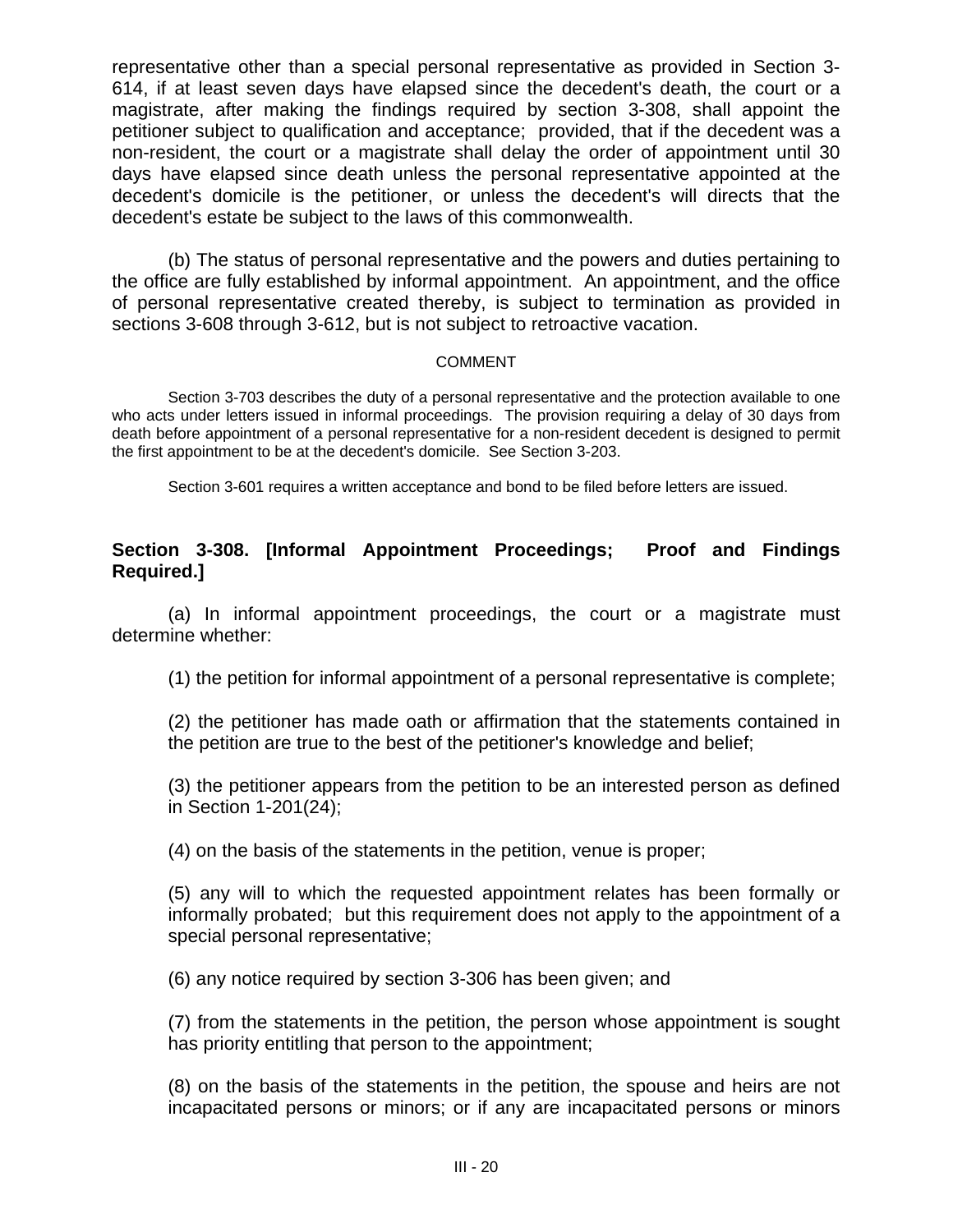they are represented by guardians or conservators; and

(9) a death certificate issued by a public officer is in the court's possession.

 (b) Unless section 3-612 controls, the petition must be denied if it indicates that a personal representative who has not filed a written statement of resignation as provided in section 3-610(c) has been appointed in this or another county of this commonwealth, that (unless the petitioner is the domiciliary personal representative or the domiciliary representative's nominee) the decedent was not domiciled in this commonwealth and that a personal representative whose appointment has not been terminated has been appointed by a court in the state of domicile, or that other requirements of this section have not been met.

### COMMENT

 Sections 3-614 and 3-615 make it clear that a special personal representative may be appointed to conserve the estate during any period of delay in probate of a will. Even though the will has not been approved, Section 3-614 gives priority for appointment as special personal representative to the person nominated by the will which has been offered for probate. Section 3-203 governs priorities for appointment. Under it, one or more of the same class may receive priority through agreement of the others.

 The last sentence of the section is designed to prevent informal appointment of a personal representative in this commonwealth when a personal representative has been previously appointed at the decedent's domicile. Sections 4-204 and 4-205 may make local appointment unnecessary. Appointment in formal proceedings is possible, however.

## **Section 3-309. [Informal Appointment Proceedings; Magistrate Not Satisfied.]**

 If the magistrate is not satisfied that a requested informal appointment of a personal representative should be made because of failure to meet the requirements of sections 3-307 and 3-308, or for any other reason, the magistrate may decline the petition. A declination of informal appointment is not an adjudication and does not preclude appointment in formal proceedings.

### COMMENT

 Authority to decline a petition for appointment is conferred on the Court or a Magistrate. Appointment of a personal representative confers broad powers over the assets of a decedent's estate. The process of declining a requested appointment for unclassified reasons should be one which a Magistrate can use quickly and informally.

# **Section 3-310. [Reserved.]**

## **Section 3-311. [Informal Appointment Unavailable in Certain Cases.]**

 If a petition for informal appointment indicates the existence of a possible unrevoked testamentary instrument which may relate to property subject to the laws of this commonwealth, and which is not filed for probate in this court, the magistrate shall decline the petition.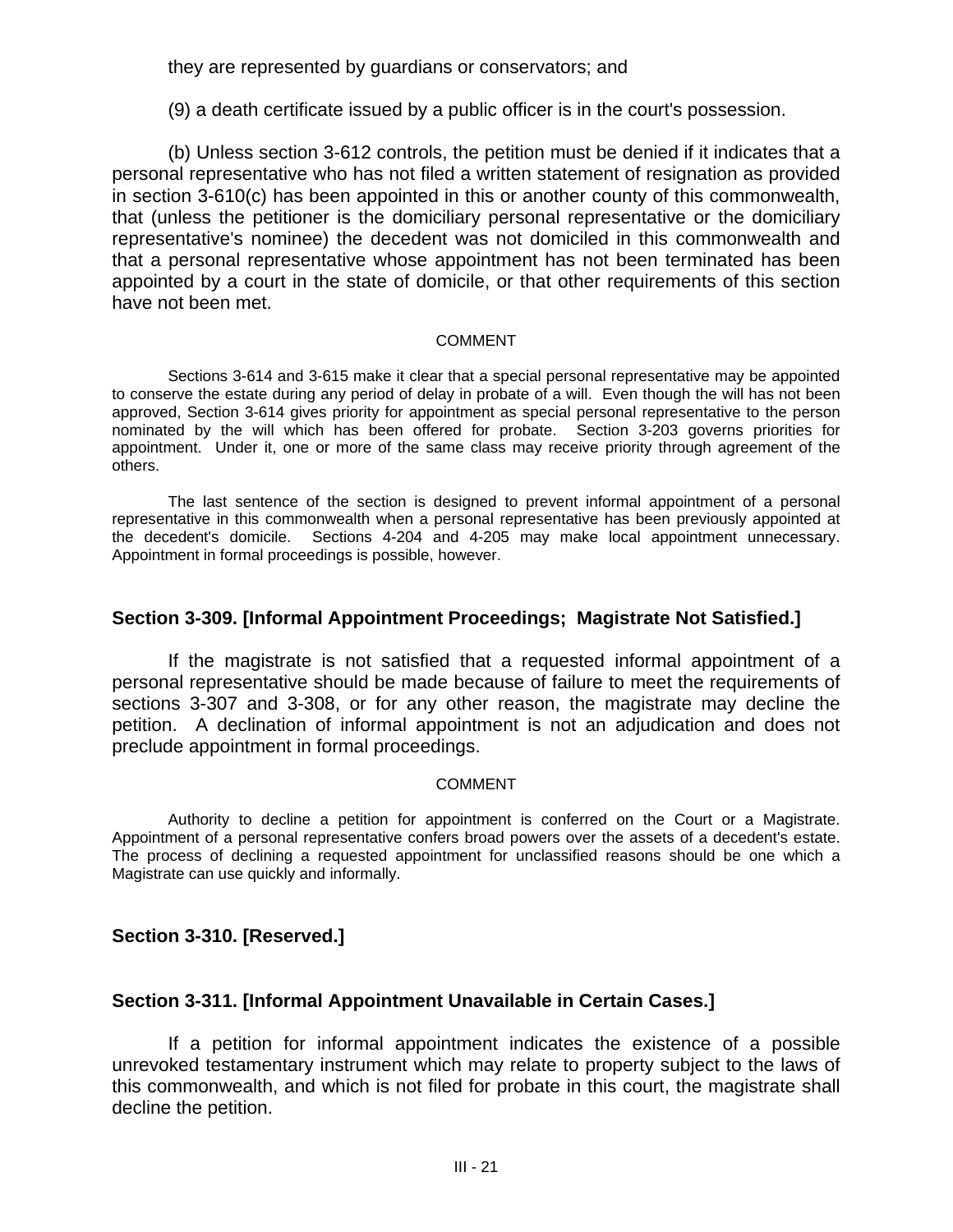# **FORMAL TESTACY AND APPOINTMENT PROCEEDINGS**

## **Section 3-401. [Formal Testacy Proceedings; Nature; When Commenced.]**

 A formal testacy proceeding is litigation to determine whether a decedent left a valid will. A formal testacy proceeding may be commenced by an interested person filing a petition as described in section 3-402(a) in which that person requests that the court enter an order probating a will, or a petition to set aside an informal probate of a will or to prevent informal probate of a will which is the subject of a pending petition, or a petition in accordance with section 3-402(b) for an order that the decedent died intestate.

 A petition may seek formal probate of a will without regard to whether the same or a conflicting will has been informally probated. A formal testacy proceeding may, but need not, involve a request for appointment of a personal representative.

 During the pendency of a formal testacy proceeding, the magistrate shall not act upon any petition for informal probate of any will of the decedent or any petition for informal appointment of a personal representative of the decedent.

 Unless a petition in a formal testacy proceeding also requests confirmation of the previous informal appointment, a previously appointed personal representative, after receipt of notice of the commencement of a formal probate proceeding, must refrain from exercising the power to make any further distribution of the estate during the pendency of the formal proceeding. A petitioner who seeks the appointment of a different personal representative in a formal proceeding also may request an order restraining the acting personal representative from exercising any of the powers of office and requesting the appointment of a special personal representative. In the absence of a request, or if the request is denied, the commencement of a formal proceeding has no effect on the powers and duties of a previously appointed personal representative other than those relating to distribution.

### COMMENT

 The word "testacy" is used to refer to the general status of a decedent in regard to wills. Thus, it embraces the possibility that the decedent left no will, any question of which of several instruments is the valid will, and the possibility that the person died intestate as to a part of the estate, and testate as to the balance. See Section 1-201(51).

 The formal proceedings described by this section may be: (i) an original proceeding to secure "solemn form" probate of a will; (ii) a proceeding to secure "solemn form" probate to corroborate a previous informal probate; (iii) a proceeding to block a pending petition for informal probate, or to prevent an informal petition from occurring thereafter; (iv) a proceeding to contradict a previous order of informal probate; (v) a proceeding to secure a declaratory judgment of intestacy and a determination of heirs in a case where no will has been offered. If a pending informal petition for probate is blocked by a formal proceeding, the petitioner may withdraw the petition and avoid the obligation of going forward with prima facie proof of due execution. See Section 3-407. The petitioner in the formal proceedings may be content to let matters stop there, or the petitioner can frame the petition, or amend, so that the petitioner may secure an adjudication of intestacy which would prevent further activity concerning the will.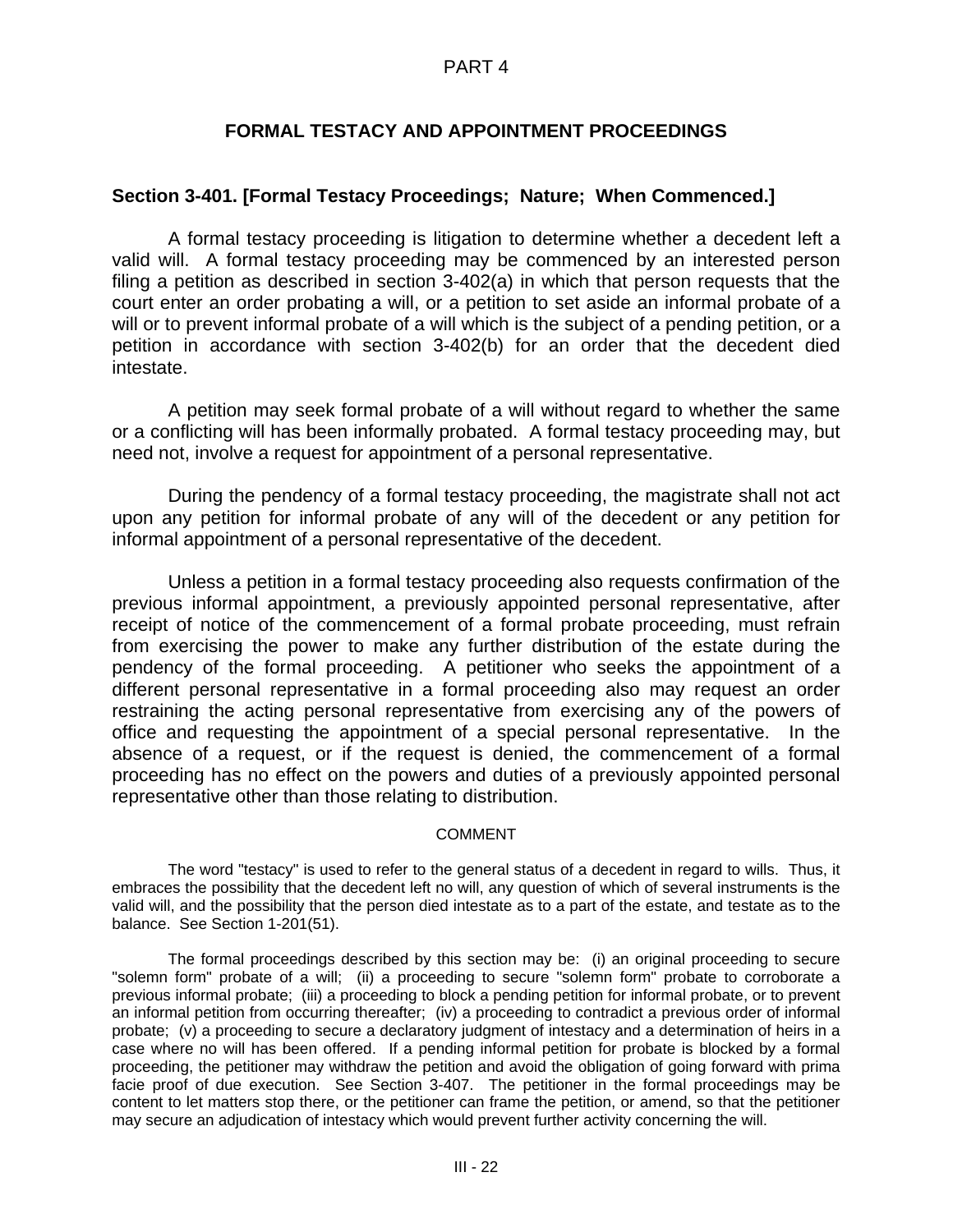If a personal representative has been appointed prior to the commencement of a formal testacy proceeding, the petitioner must request confirmation of the appointment to indicate that the petitioner does not want the testacy proceeding to have any effect on the duties of the personal representative, or refrain from seeking confirmation, in which case, the proceeding suspends the distributive power of the previously appointed representative. If nothing else is requested or decided in respect to the personal representative, the distributive powers are restored at the completion of the proceeding, with Section 3- 703 directing the petitioner to abide by the will. "Distribute" and "distribution" do not include payment of claims. See 1-201(13), 3-807 and 3-902.

### MASSACHUSETTS COMMENT

See 3-614 for appointment of a special personal representative after initiation of a proceeding.

## **Section 3-402. [Formal Testacy or Appointment Proceedings; Petition; Contents.]**

 (a) Petitions for formal probate of a will, or for adjudication of intestacy with or without request for appointment of a personal representative, must be directed to the court, request a judicial order and contain further statements as indicated in this section. A petition for formal probate of a will

(1) requests an order as to the testacy of the decedent in relation to a particular instrument which may or may not have been informally probated and determining the heirs,

(2) contains the statements required for informal petitions as stated in section 3- 301(a)(1), the statements required by subparagraphs (ii) and (iii) of section 3- 301(a)(2), and

(3) states whether the original of the last will of the decedent is in the possession of the court or accompanies the petition.

 If the original will is neither in the possession of the court nor accompanies the petition and no authenticated copy of a will probated in another jurisdiction accompanies the petition, the petition also must state the contents of the will, and indicate that it is lost, destroyed, or otherwise unavailable.

 (b) If a death certificate issued by a public officer is not filed with the petition, the court may direct the petitioner to report the results of, or make and report back concerning, a reasonably diligent search for the alleged decedent in any manner that may seem advisable.

 (c) A petition for adjudication of intestacy and appointment of a personal representative in intestacy must request a judicial finding and order that the decedent left no will and determining the heirs, contain the statements required by (1) and (4) of section 3-301(a) and indicate whether supervised administration is sought. A petition may request an order determining intestacy and heirs without requesting the appointment of a personal representative, in which case, the statements required by subparagraph (ii) of section 3-301(a)(4) above may be omitted.

## COMMENT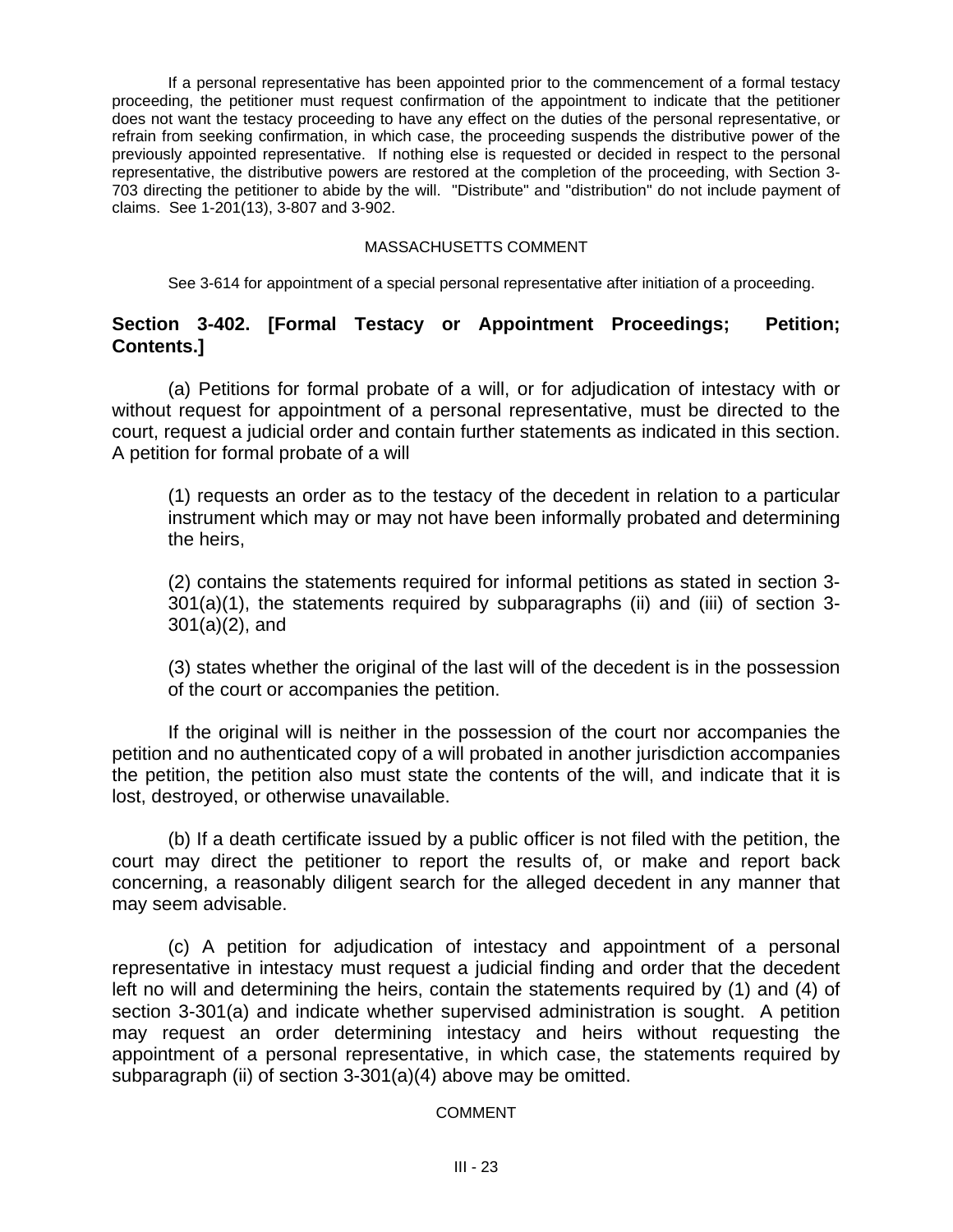If a petitioner seeks an adjudication that a decedent died intestate, the petitioner is required also to obtain a finding of heirship. A formal proceeding which is to be effective on all interested persons must follow reasonable notice to such persons. It seems desirable to force the proceedings through a formal determination of heirship because the finding will bolster the order, as well as preclude later questions that might arise at the time of distribution.

 Unless an order of supervised administration is sought, there will be little occasion for a formal order concerning appointment of a personal representative which does not also adjudicate the testacy status of the decedent. If a formal order of appointment is sought because of disagreement over who should serve, Section 3-414 describes the appropriate procedure.

 The words "otherwise unavailable" in the last paragraph of subsection (a) are not intended to be read restrictively.

 Section 1-310 expresses the verification requirement which applies to all documents filed with the Courts.

### MASSACHUSETTS COMMENT

 Subsection (b) is modified to adopt the death certificate requirements of G.L. c. 192, § 1 while retaining the flexibility of the UPC.

## **Section 3-403. [Formal Testacy Proceedings; Notice.]**

 (a) Upon commencement of a formal testacy proceeding, notice shall be given in the manner prescribed by section 1-401 by the petitioner to the persons herein enumerated.

 (b) Notice shall be given to the following persons: the surviving spouse, children, and other heirs of the decedent, the devisees and executors named in any will that is being, or has been, probated, or offered for informal or formal probate in the county, or that is known by the petitioner to have been probated, or offered for informal or formal probate elsewhere, and any personal representative of the decedent whose appointment has not been terminated. Notice may be given to other persons. In addition, the petitioner shall give notice by publication to all unknown persons and to all known persons whose addresses are unknown who have any interest in the matters being litigated.

 (c) The notice shall include the name and address of the petitioner and personal representative, indicate that it is being sent to persons who have or may have some interest in the estate being administered, indicate whether bond with or without surety will be filed, and describe the court where papers relating to the estate are on file. The notice shall state that the estate is being administered under formal procedure by the personal representative under the Massachusetts Uniform Probate Code without supervision by the court, that inventory and accounts are not required to be filed with the court, but that recipients are entitled to notice regarding the administration from the personal representative and can petition the court in any matter relating to the estate, including distribution of assets and expenses of administration.

 (d) If it appears from the petition that there is no spouse or heir of the decedent or that any devisee is a charity, the petitioner shall give notice to the attorney general of the commonwealth.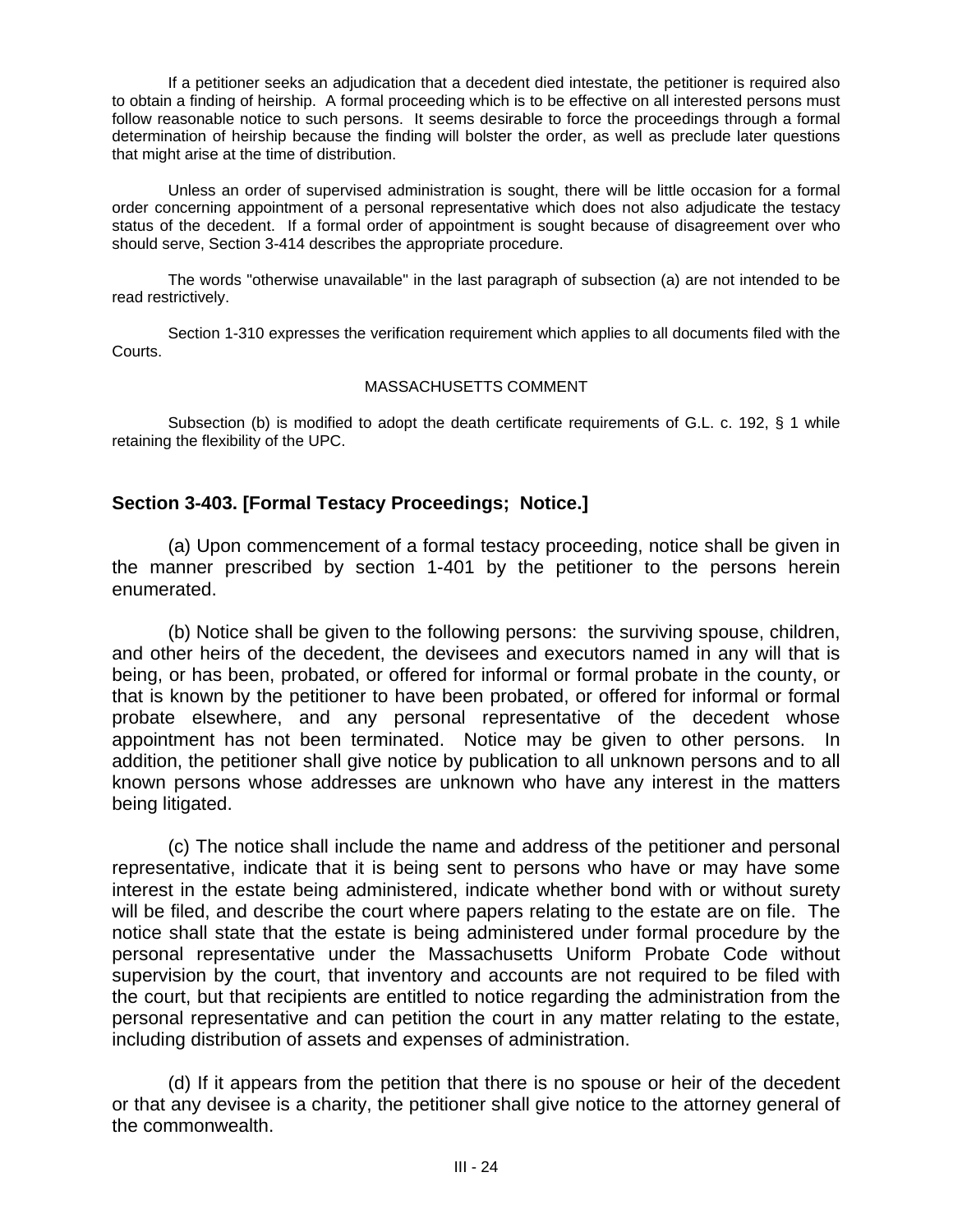(e) If it appears from the petition that a spouse, heir or devisee is a minor or an incapacitated person, the petitioner shall give notice to that person and that person's guardian or conservator.

 (f) The duty does not extend to require notice to persons who have been adjudicated in a prior formal testacy proceeding to have no interest in the estate. The petitioner's failure to give this notice is a breach of duty to the persons concerned but does not affect the validity of the probate, appointment, powers or other duties. A petitioner may inform other persons of the petition by delivery or ordinary first class mail.

### COMMENT

 Provisions governing the time and manner of notice required by this section and other sections in the Code are contained in 1-401(g).

 Testacy proceedings include adjudications that no will exists. Unknown wills as well as any which are brought to the attention of the Court are affected. Persons with potential interests under unknown wills have the notice afforded by death and by publication.

 It would not be inconsistent with this section for the Court to adopt rules designed to make petitioners exercise reasonable diligence in searching for as yet undiscovered wills.

 Section 3-106 provides that an order is valid as to those given notice, though less than all interested persons were given notice. Section 3-1001(b) provides a means of extending a testacy order to previously unnotified persons in connection with a formal closing.

### MASSACHUSETTS COMMENT

 The Code provision has been modified to accommodate the practice in Massachusetts of assigning a return date by which objections must be filed. See Probate Rule 6. This avoids the necessity of a hearing where no objections are filed.

# **Section 3-404. [Reserved.]**

# **Section 3-405. [Formal Testacy Proceedings; Hearings and Proof.]**

 If evidence concerning execution of the will is necessary, the affidavit or testimony of one of any attesting witnesses to the instrument is sufficient. If the affidavit or testimony of an attesting witness is not available, execution of the will may be proved by other evidence or affidavit.

#### COMMENT

 For various reasons, attorneys handling estates may want interested persons to be gathered for a hearing before the Court on the formal allowance of the will. The Court is not required to conduct a hearing, however.

 If no hearing is required, uncontested formal probates can be completed on the strength of the pleadings. There is no good reason for summoning attestors when no interested person wants to force the production of evidence on a formal probate. Moreover, there seems to be no valid distinction between litigation to establish a will, and other civil litigation, in respect to whether the court may enter judgment on the pleadings.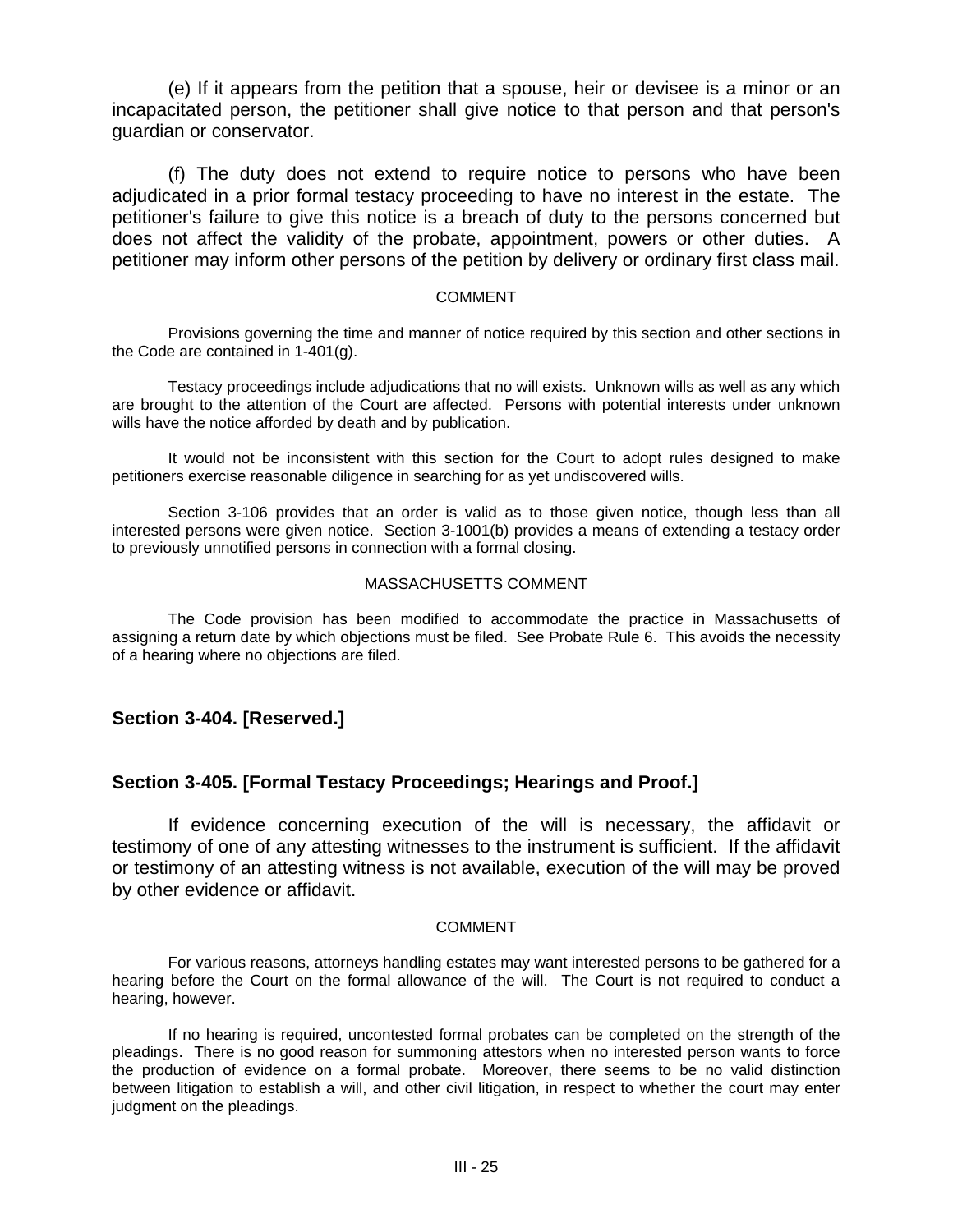#### MASSACHUSETTS COMMENT

 Orders may be entered in uncontested matters without hearing by the Court or Magistrate. See Section 1-401.

# **Section 3-406. [Formal Testacy Proceedings; Contested Cases; Testimony of Attesting Witnesses.]**

 (a) If evidence concerning execution of an attested will which is not self-proved is necessary in contested cases, the testimony of at least one of the attesting witnesses, if within the commonwealth, competent and able to testify, is required. Due execution of a will may be proved by other evidence.

 (b) If the will is self-proved, compliance with signature and other requirements of execution are presumed subject to rebuttal without the testimony of any witness upon filing the will and the acknowledgment and affidavits annexed or attached thereto, unless there is proof of fraud or forgery affecting the acknowledgment or affidavit.

### COMMENT

 The self-proved will is described in Article II. See Section 2-504. It would not preclude proof of undue influence, lack of testamentary capacity, revocation or any relevant proof that the testator was unaware of the contents of the document.

### MASSACHUSETTS COMMENT

 G.L. c. 192, § 2 provides for proof of a will in uncontested proceedings by testimony, self-proving affidavit or assent of heirs.

# **Section 3-407. [Reserved.]**

### MASSACHUSETTS COMMENT

 This section of the UPC version is removed to preserve case law regarding duty of going forward with proof. See Section 1-109 for the standard of proof.

# **Section 3-408. [Formal Testacy Proceedings; Will Construction; Effect of Final Order in Another Jurisdiction.]**

 A final order of a court of another state determining testacy, the validity or construction of a will, made in a proceeding involving notice to and an opportunity for contest by all interested persons must be accepted as determinative by the courts of this commonwealth if it includes, or is based upon, a finding that the decedent was domiciled at death in the state where the order was made.

#### COMMENT

 This section is designed to extend the effect of final orders of another jurisdiction of the United States. It should not be read to restrict the obligation of the local court to respect the judgment of another court when parties who were personally before the other court also are personally before the local court. Proof of an order of a Court of another state may be made by authenticated copy under the full faith and credit statute. If conflicting claims of domicile are made in proceedings which are commenced in different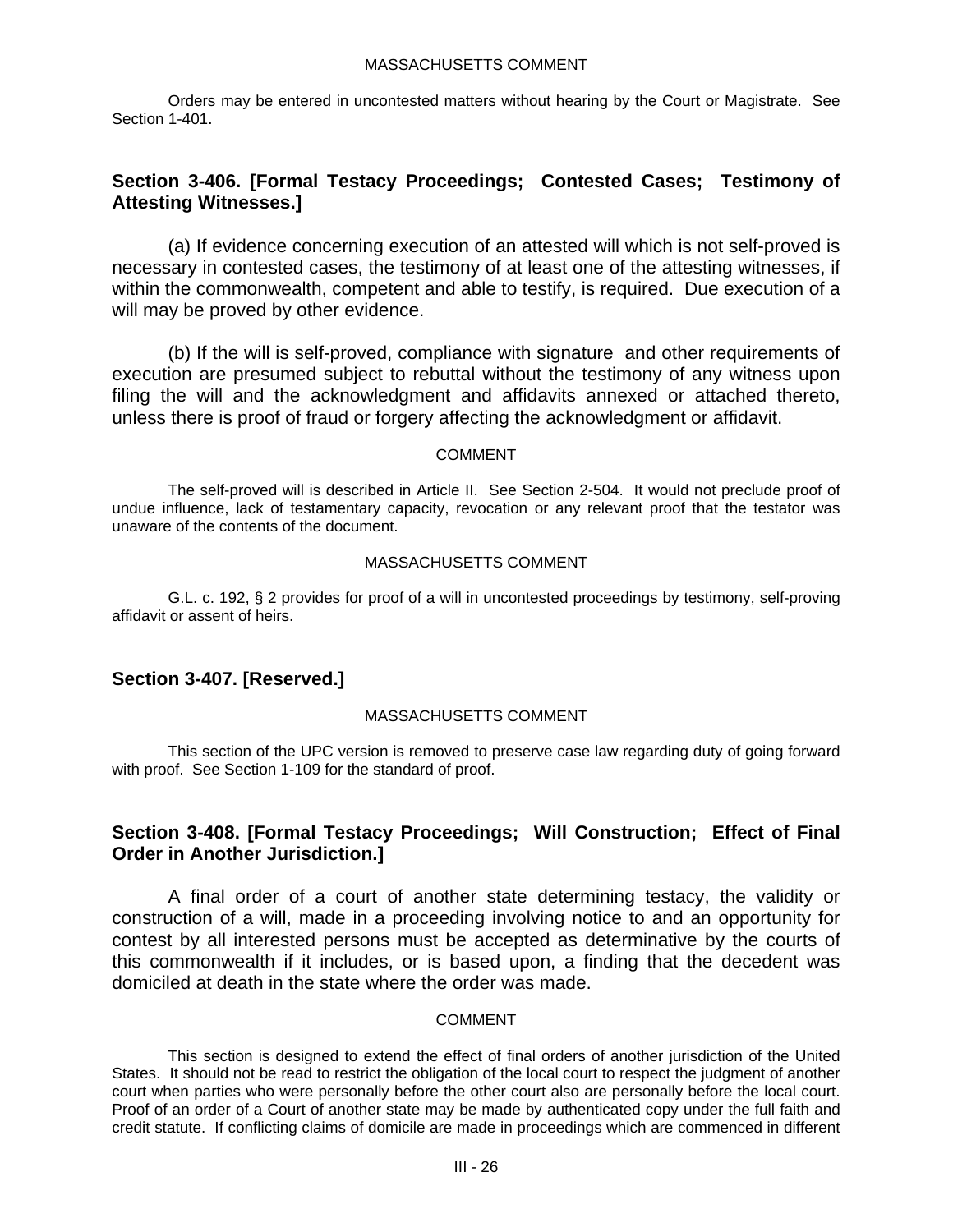jurisdictions, Section 3-202 applies. This section is framed to apply where a formal proceeding elsewhere has been previously concluded. Hence, if a local proceeding is concluded before formal proceedings at domicile are concluded, local law will control.

 Informal proceedings by which a will is probated or a personal representative is appointed are not proceedings which must be respected by a local court under either Section 3-202 or this section.

Nothing in this section bears on questions of what assets are included in a decedent's estate.

 For some purposes, the law of another state may become binding in regard to due execution or revocation of wills controlling local land, and to questions concerning the meaning of ambiguous words in wills involving local land. But, choice of law rules frequently produce a similar result. See § 240 Restatement of the Law, Second: Conflict of Laws, p. 73, Proposed Official Draft III, 1969.

 This section may be easier to justify than familiar choice of law rules, for its petition is limited to instances where the protesting party has had notice of, and an opportunity to participate in, previous litigation resolving the question the protesting party now seeks to raise.

# **Section 3-409. [Formal Testacy Proceedings; Order; Foreign Will.]**

 After the time required for any notice has expired, upon proof of notice, and after any hearing that may be necessary, if the court finds that the testator is dead, venue is proper and that the proceeding was commenced within the limitation prescribed by section 3-108, it shall determine the decedent's domicile at death, the heirs and the status of testacy. Any will found to be valid and unrevoked shall be formally probated. Termination of any previous informal appointment of a personal representative, which may be appropriate in view of the relief requested and findings, is governed by section 3-612. The petition shall be dismissed or appropriate amendment allowed if the court is not satisfied that the alleged decedent is dead. A will from a place which does not provide for probate of a will after death, may be proved for probate in this commonwealth by a duly authenticated certificate of its legal custodian that the copy introduced is a true copy and that the will has become effective under the law of the other place.

### COMMENT

 If the court is not satisfied that the alleged decedent is dead, it may permit amendment of the proceeding so that it would become a proceeding to protect the estate of a missing and therefore "disabled" person. See Article V of this Code.

# **Section 3-410. [Formal Testacy Proceedings; Probate of More Than One Instrument.]**

 If two or more instruments are offered for probate before a final order is entered in a formal testacy proceeding, more than one instrument may be probated if neither expressly revokes the other or contains provisions which work a total revocation by implication. If more than one instrument is probated, the order shall indicate what provisions control in respect to the nomination of an executor, if any. The order may, but need not, indicate how any provisions of a particular instrument are affected by the other instrument. After a final order in a formal testacy proceeding has been entered, no petition for probate of any other instrument of the decedent may be entertained, except incident to a petition to vacate a previous probate order and subject to the time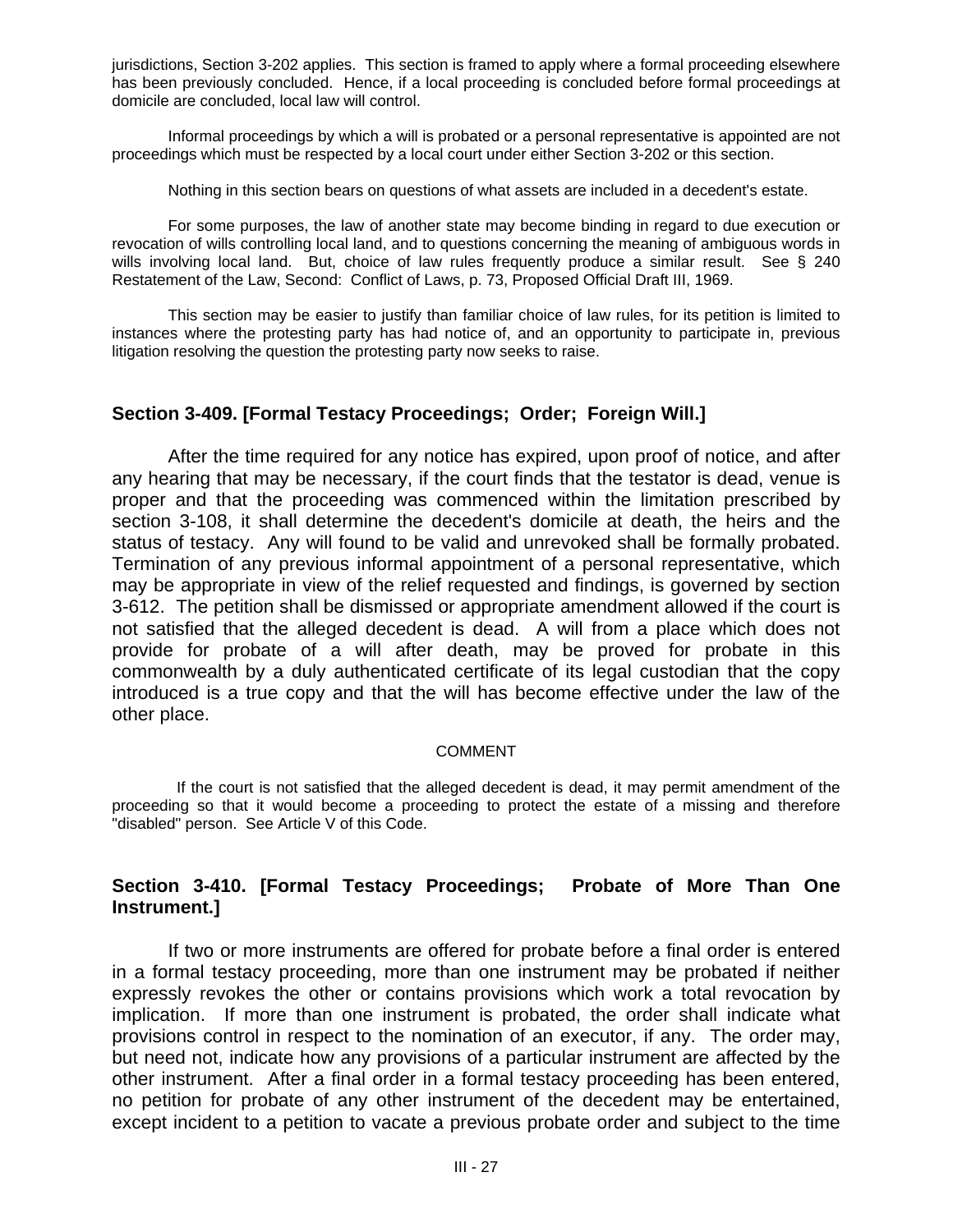### COMMENT

 Except as otherwise provided in Section 3-412, an order in a formal testacy proceeding serves to end the time within which it is possible to probate after-discovered wills, or to give effect to latediscovered facts concerning heirship. Determination of heirs is not barred by the three year limitation but a judicial determination of heirs is conclusive unless the order may be vacated.

 This section authorizes a court to engage in some construction of wills incident to determining whether a will is entitled to probate. It seems desirable to leave the extent of this power to the sound discretion of the court. If wills are not construed in connection with a judicial probate, they may be subject to construction at any time. See Section 3-108.

# **Section 3-411. [Formal Testacy Proceedings; Partial Intestacy.]**

 If it becomes evident in the course of a formal testacy proceeding that, though one or more instruments are entitled to be probated, the decedent's estate is or may be partially intestate, the court shall enter an order to that effect.

# **Section 3-412. [Formal Testacy Proceedings; Effect of Order; Vacation.]**

 Subject to appeal and subject to vacation as provided herein and in section 3- 413, a formal testacy order under sections 3-409 to 3-411, including an order that the decedent left no valid will and determining heirs, is final as to all persons with respect to all issues concerning the decedent's estate that the court considered or might have considered incident to its rendition relevant to the question of whether the decedent left a valid will, and to the determination of heirs, except that:

(1) The court shall entertain a petition for vacation of its order and probate of another will of the decedent if it is shown that the proponents of the later-offered will were unaware of its existence at the time of the earlier proceeding or were unaware of the earlier proceeding and were given no notice thereof, except by publication.

(2) If intestacy of all or part of the estate has been ordered, the determination of heirs of the decedent may be reconsidered if it is shown that one or more persons were omitted from the determination and it is also shown that the persons were unaware of their relationship to the decedent, were unaware of the death or were given no notice of any proceeding concerning the estate, except by publication.

(3) A petition for vacation under either (1) or (2) above must be filed prior to the earlier of the following time limits:

(i) If a personal representative has been appointed for the estate, the time of entry of any order approving final distribution of the estate, or, if the estate is closed by statement, 6 months after the filing of the closing statement.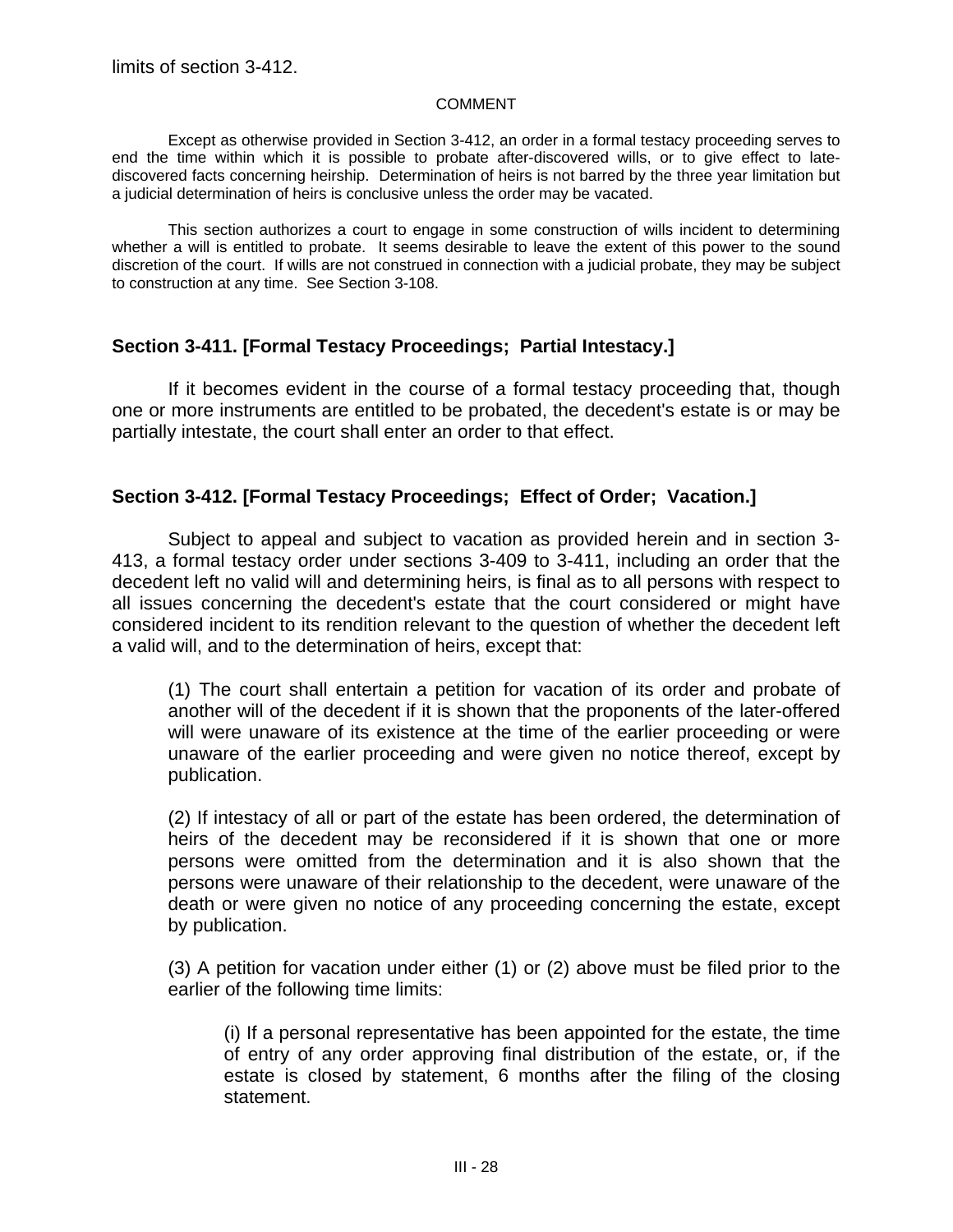(ii) Whether or not a personal representative has been appointed for the estate of the decedent, the time prescribed by section 3-108 when it is no longer possible to initiate an original proceeding to probate a will of the decedent.

(iii) 12 months after the entry of the order sought to be vacated.

(4) The order originally rendered in the testacy proceeding may be vacated, if appropriate under the circumstances, by the order of probate of the later-offered will or the order redetermining heirs.

(5) If the alleged decedent is not dead, the alleged decedent may recover estate assets in the hands of the personal representative. In addition to any remedies available to the alleged decedent by reason of any fraud or intentional wrongdoing, the alleged decedent may recover any estate or its proceeds from distributees that is in their hands, or the value of distributions received by them, to the extent that any recovery from distributees is equitable in view of all of the circumstances.

#### COMMENT

 The provisions permitting vacation of an order determining heirs on certain conditions reflect the effort to offer parallel possibilities for adjudications in testate and intestate estates. See Section 3-401. An objective is to make it possible to handle an intestate estate exactly as a testate estate may be handled. If this is achieved, some of the pressure on persons to make wills may be relieved.

 If an alleged decedent turns out to have been alive, heirs and distributees are liable to restore the "estate or its proceeds". If neither can be identified through the normal process of tracing assets, their liability depends upon the circumstances. The liability of distributees to claimants whose claims have not been barred, or to persons shown to be entitled to distribution when a formal proceeding changes a previous assumption informally established which guided an earlier distribution, is different. See Sections 3-909 and 3-1004.

## **Section 3-413. [Formal Testacy Proceedings; Vacation of Order For Other Cause.]**

 For good cause shown, an order in a formal testacy proceeding may be vacated within the time allowed for appeal.

### COMMENT

See Sections 1-304 and 1-308.

# **Section 3-414. [Formal Proceedings Concerning Appointment of Personal Representative.]**

 (a) A formal proceeding for adjudication regarding the priority or qualification of one who is a petitioner for appointment as personal representative, or of one who previously has been appointed personal representative in informal proceedings, if an issue concerning the testacy of the decedent is or may be involved, is governed by section 3-402, as well as by this section. In other cases, the petition shall contain or adopt the statements required by section 3-301(a)(1) and describe the question relating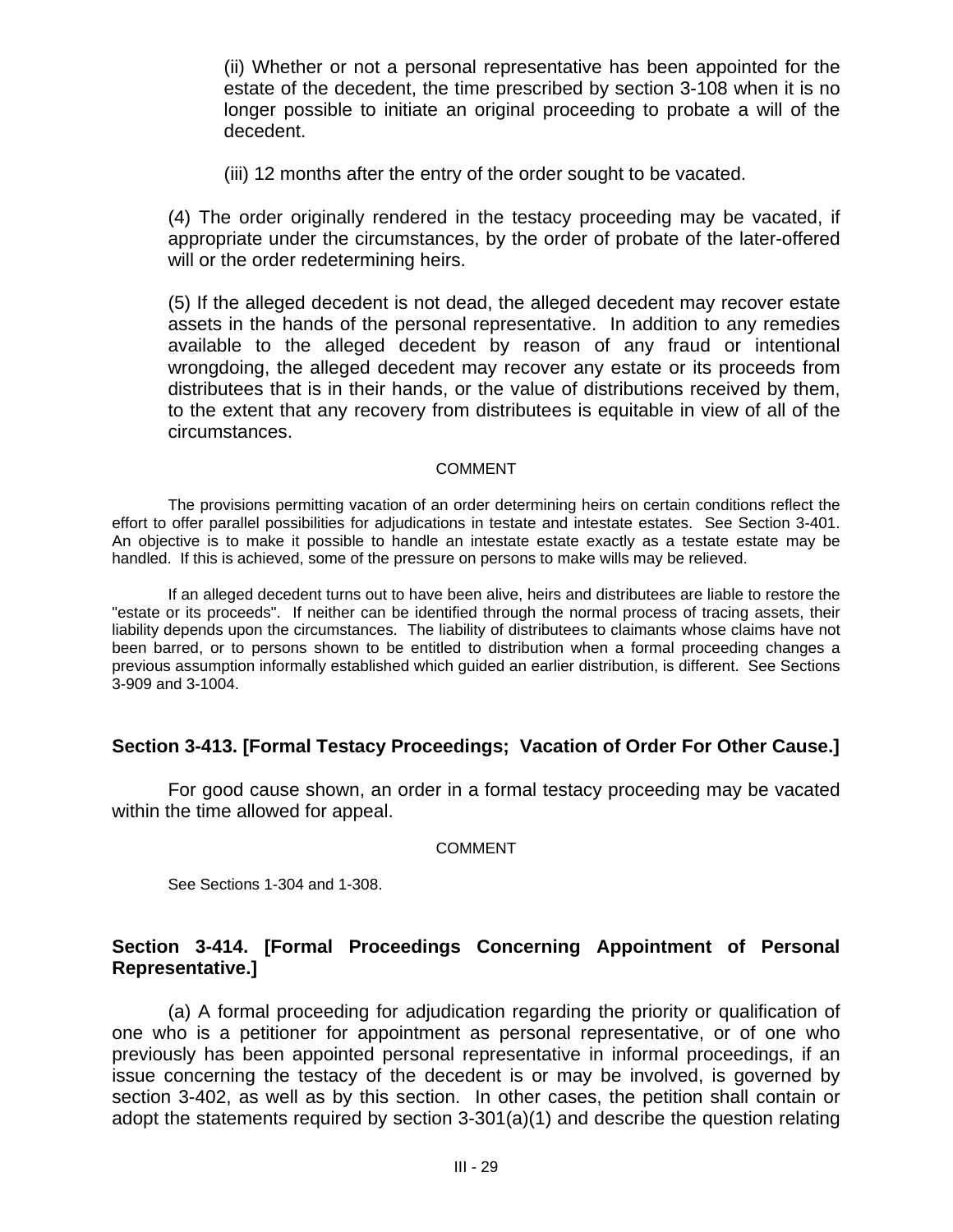to priority or qualification of the personal representative which is to be resolved. If the proceeding precedes any appointment of a personal representative, it shall stay any pending informal appointment proceedings as well as any commenced thereafter. If the proceeding is commenced after appointment, the previously appointed personal representative, after receipt of notice thereof, shall refrain from exercising any power of administration except as necessary to preserve the estate or unless the court orders otherwise.

 (b) After notice as prescribed in section 3-403 to interested persons, including all persons interested in the administration of the estate as successors under the applicable assumption concerning testacy, any previously appointed personal representative and any person having or claiming priority for appointment as personal representative, the court shall determine who is entitled to appointment under section 3- 203, make a proper appointment and, if appropriate, terminate any prior appointment found to have been improper as provided in cases of removal under section 3-611.

### COMMENT

 It is not necessary to petition formally for the appointment of a personal representative as a part of a formal testacy proceeding. A personal representative may be appointed on informal petition either before or after formal proceedings which establish whether the decedent died testate or intestate or no appointment may be desired. See Sections 3-107, 3-301(a)(3), (4) and 3-307. Furthermore, procedures for securing the appointment of a new personal representative after a previous assumption as to testacy has been changed are provided by Section 3-612. These may be informal, or related to pending formal proceedings concerning testacy. A formal order relating to appointment may be desired when there is a dispute concerning priority or qualification to serve but no dispute concerning testacy. It is important to distinguish formal proceedings concerning appointment from "supervised administration" as described in Part V. The former includes any proceeding after notice involving a request for an appointment. The latter originates in a "formal proceeding" and may be requested in addition to a ruling concerning testacy or priority or qualifications of a personal representative, but is descriptive of a special proceeding with a different scope and purpose than those concerned merely with establishing the bases for an administration. In other words, a personal representative appointed in a "formal" proceeding may or may not be "supervised".

 Another point should be noted. The Court may not immediately issue letters even though a formal proceeding seeking appointment is involved and results in an order authorizing appointment. Rather, Section 3-601 et seq. control the subject of qualification. Section 1-305 deals with letters.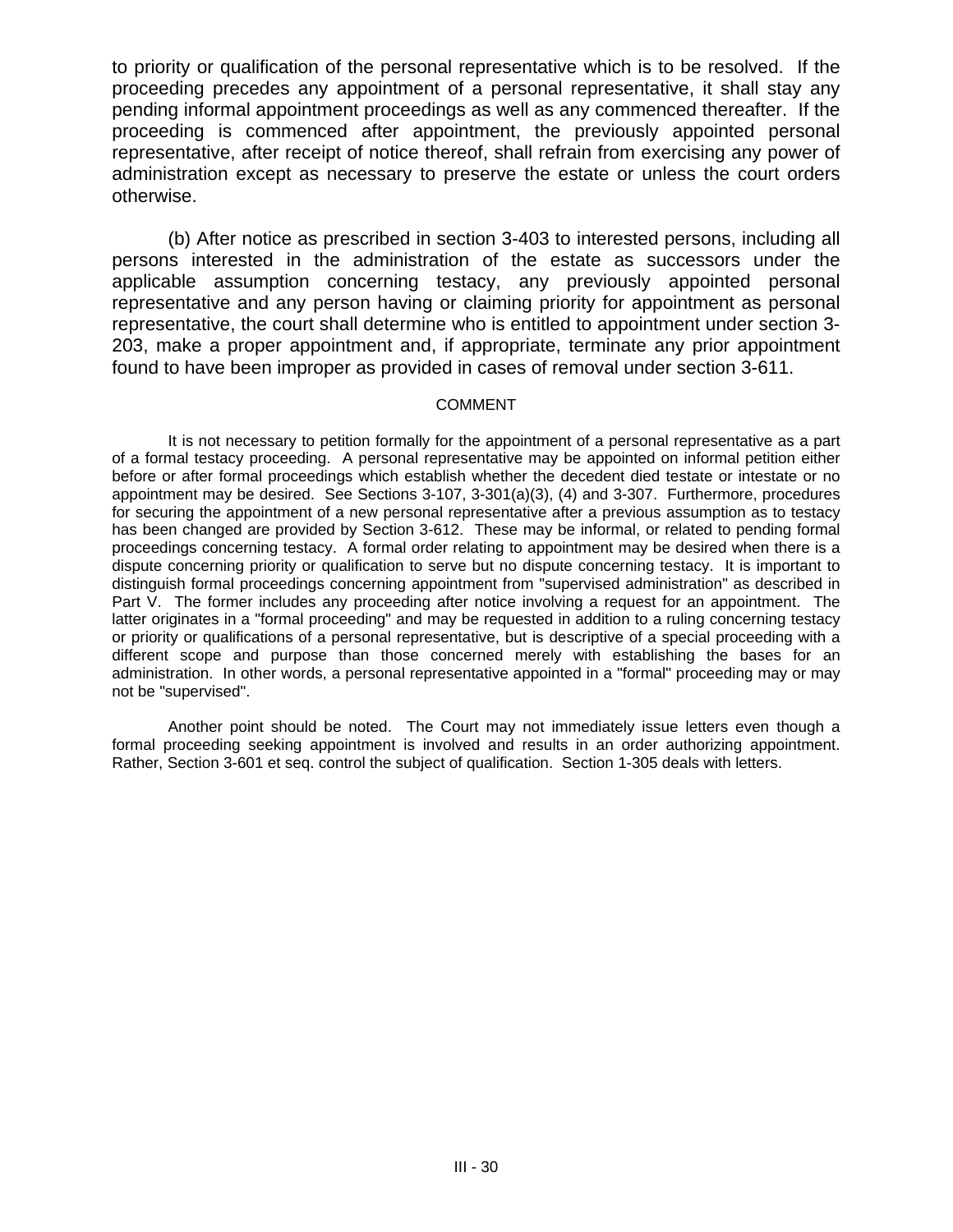## PART 5

# **SUPERVISED ADMINISTRATION**

## **Section 3-501. [Supervised Administration; Nature of Proceeding.]**

 Supervised administration is a single in rem proceeding to secure complete administration and settlement of a decedent's estate under the continuing authority of the court which extends until entry of an order approving distribution of the estate and discharging the personal representative or other order terminating the proceeding. A supervised personal representative is responsible to the court, as well as to the interested parties, and is subject to directions concerning the estate made by the court on its own motion or on the motion of any interested party. Except as otherwise provided in this Part, or as otherwise ordered by the court, a supervised personal representative has the same duties and powers as a personal representative who is not supervised.

### COMMENT

 This and the following sections of this Part describe an optional procedure for settling an estate in one continuous proceeding in the Court. The proceeding is characterized as "in rem". In cases where supervised administration is not requested or ordered, no compulsion other than self-interest exists to compel use of a formal testacy proceeding to secure an adjudication of a will or no will, because informal probate or appointment of an administrator in intestacy may be used. Similarly, unless administration is supervised, there is no compulsion other than self-interest to use a formal closing proceeding. Thus, even though an estate administration may be begun by use of a formal testacy proceeding which may involve an order concerning who is to be appointed personal representative, the proceeding is over when the order concerning testacy and appointment is entered. See Section 3-107. Supervised administration, therefore, is appropriate when an interested person desires assurance that the essential steps regarding opening and closing of an estate will be adjudicated. See the Comment following the next section.

## **Section 3-502. [Supervised Administration; Petition; Order.]**

 A petition for supervised administration may be filed by any interested person or by a personal representative at any time or the prayer for supervised administration may be joined with a petition in a testacy or appointment proceeding. If the testacy of the decedent and the priority and qualification of any personal representative have not been adjudicated previously, the petition for supervised administration shall include the matters required of a petition in a formal testacy proceeding and the notice requirements and procedures applicable to a formal testacy proceeding apply. If not previously adjudicated, the court shall adjudicate the testacy of the decedent and questions relating to the priority and qualifications of the personal representative in any case involving a request for supervised administration, even though the request for supervised administration may be denied. After notice to interested persons, the court shall order supervised administration of a decedent's estate: (1) if the decedent's will directs supervised administration, it shall be ordered unless the court finds that circumstances bearing on the need for supervised administration have changed since the execution of the will and that there is no necessity for supervised administration; (2)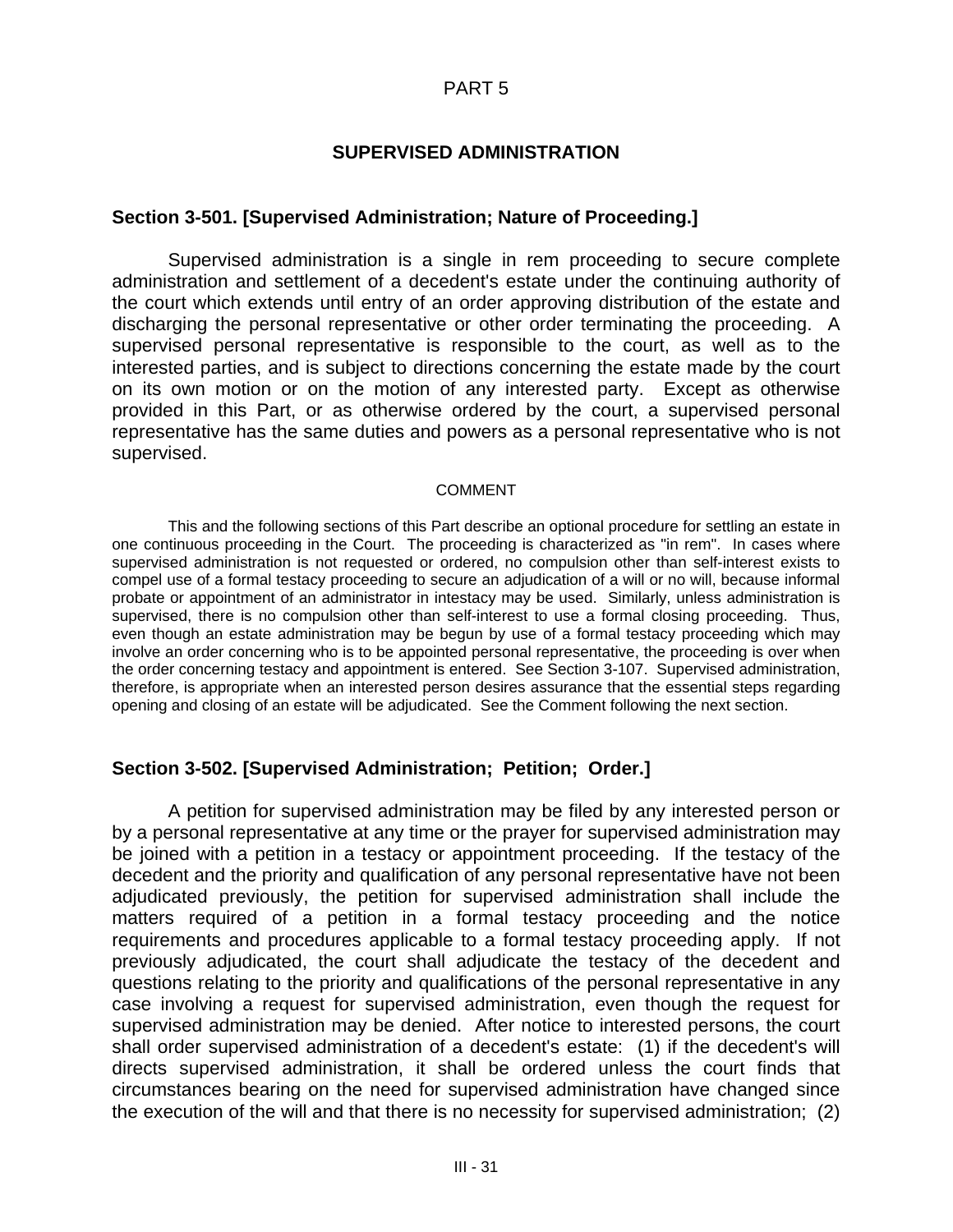if the decedent's will directs unsupervised administration, supervised administration shall be ordered only upon a finding that it is necessary for protection of persons interested in the estate; or (3) in other cases if the court finds that supervised administration is necessary under the circumstances.

### COMMENT

 This section is designed to achieve a fair balance between the wishes of the decedent, and the interests of successors in regard to supervised administration.

 Since supervised administration normally will result in an adjudicated distribution of the estate, the issue of will or no will must be adjudicated. This section achieves this by forcing a petition for supervised administration to include matters necessary to put the issue of testacy before the Court. It is possible, however, that supervised administration will be requested because administrative complexities warranting it develop after the issue of will or no will has been resolved in a previously concluded formal testacy proceeding.

 It should be noted that supervised administration, though it compels a judicial settlement of an estate, is not the only route to obtaining judicial review and settlement at the close of an administration. The procedures described in Section 3-1101 are available for use by or against personal representatives who are not supervised. Also efficient remedies for breach of duty by a personal representative who is not supervised are available under Part 6 of this Article. Finally, each personal representative consents to jurisdiction of the Court as invoked by mailed notice of any proceeding relating to the estate which may be initiated by an interested person. Also, persons interested in the estate may be subjected to orders of the Court following mailed notices made in proceedings initiated by the personal representative. In combination, these possibilities mean that supervised administration will be valuable principally to persons who see some advantage in a single judicial proceeding which will produce adjudications on all major points involved in an estate settlement.

## **Section 3-503. [Supervised Administration; Effect on Other Proceedings.]**

 (a) The pendency of a proceeding for supervised administration of a decedent's estate stays action on any informal petition then pending or thereafter filed.

 (b) If a will has been previously probated in informal proceedings, the effect of the filing of a petition for supervised administration is as provided for formal testacy proceedings by section 3-401.

 (c) After receiving notice of the filing of a petition for supervised administration, a personal representative who has been appointed previously shall not exercise the power to distribute any estate. The filing of the petition does not affect other powers and duties unless the court restricts the exercise of any of them pending full hearing on the petition.

### COMMENT

 The duties and powers of personal representative are described in Part 7 of this Article. The ability of a personal representative to create a good title in a purchaser of estate assets is not hampered by the fact that the personal representative may breach a duty created by statute, court order or other circumstances in making the sale. See Section 3-715. However, formal proceedings against a personal representative may involve requests for qualification of the power normally possessed by personal representatives which, if granted, would subject the personal representative to the penalties for contempt of Court if the personal representative disregarded the restriction. See Section 3-607. If a proceeding also involved a demand that particular real estate be kept in the estate pending determination of a petitioner's claim thereto, notice of the pendency of the proceeding could be recorded as is usual under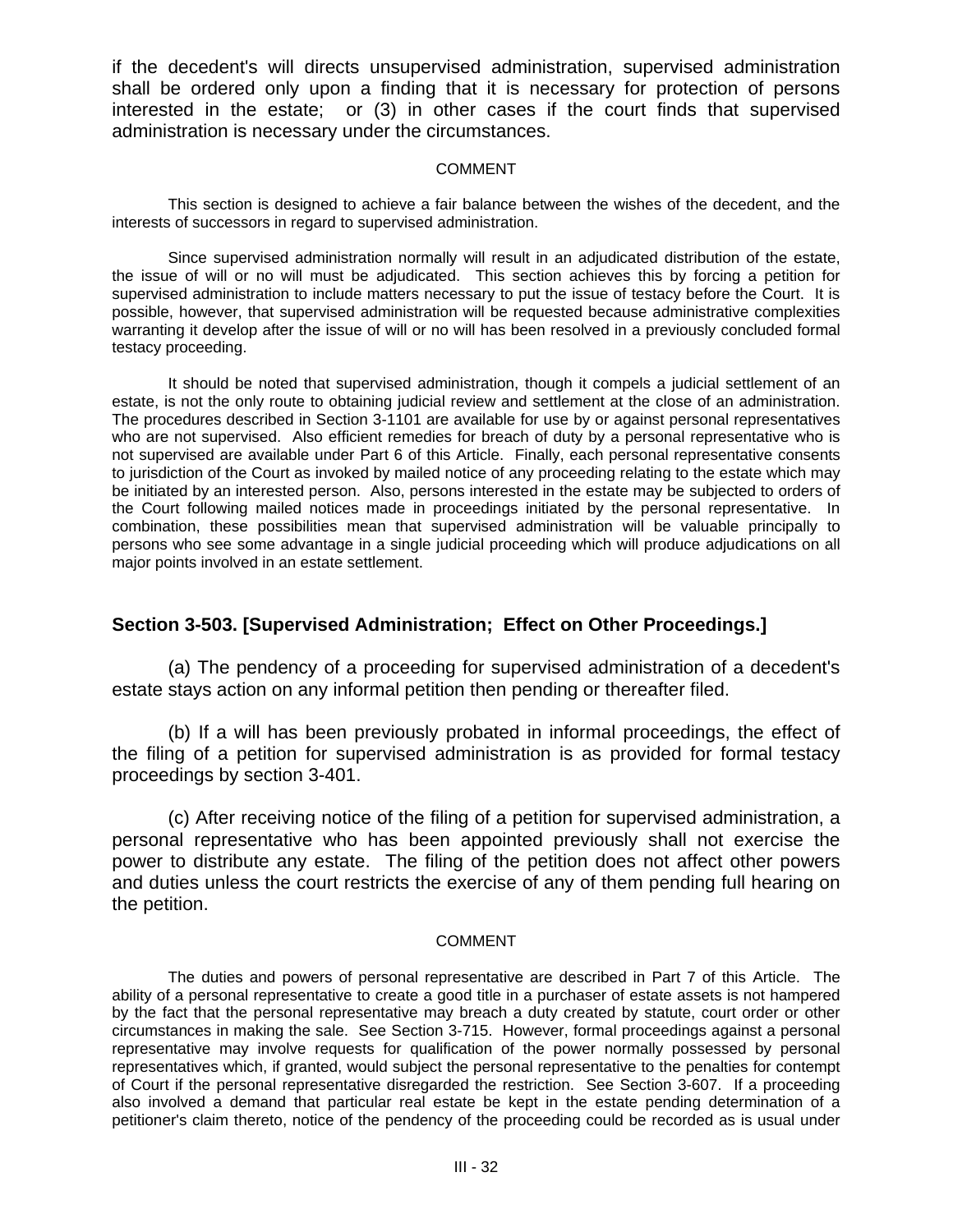the lis pendens concept.

 The word "restricts" in the last sentence is intended to negate the idea that a judicial order specially qualifying the powers and duties of a personal representative is a restraining order in the usual sense. The section means simply that some supervised personal representatives may receive the same powers and duties as ordinary personal representatives, except that they must obtain a Court order before paying claimants or distributing, while others may receive a more restricted set of powers. Section 3-607 governs petitions which seek to limit the power of a personal representative.

### **Section 3-504. [Supervised Administration; Powers of Personal Representative.]**

 Unless restricted by the court, a supervised personal representative has, without interim orders approving exercise of a power, all powers of personal representatives under this code, but the personal representative shall not exercise power to make any distribution of the estate without prior order of the court. Any other restriction on the power of a personal representative which may be ordered by the court must be endorsed on the personal representative's letters of appointment and, unless so endorsed, is ineffective as to persons dealing in good faith with the personal representative.

### COMMENT

 This section provides authority to issue letters showing restrictions of power of supervised administrators. In general, persons dealing with personal representatives are not bound to inquire concerning the authority of a personal representative, and are not affected by provisions in a will or judicial order unless they know of it. But, it is expected that persons dealing with personal representatives will want to see the personal representative's letters, and this section has the practical effect of requiring them to do so. No provision is made for noting restrictions in letters except in the case of supervised representatives. See Section 3-715.

# **Section 3-505. [Supervised Administration; Interim Orders; Distribution and Closing Orders.]**

 Unless otherwise ordered by the court, supervised administration is terminated by order in accordance with time restrictions, notices and contents of orders prescribed for proceedings under section 3-1001. Interim orders approving or directing partial distributions or granting other relief may be issued by the court at any time during the pendency of a supervised administration on the petition of the personal representative or any interested person. Unless otherwise required by order, notice of interim orders in supervised administration need be given only to interested persons who request notice of all orders entered in the proceeding.

#### COMMENT

 Since supervised administration is a single proceeding, the notice requirement contained in 3-106 relates to the notice of institution of the proceedings which is described with particularity by Section 3- 502. The above section makes it clear that an additional notice is required for a closing order. 1-402 permits any person to waive notice by a writing filed in the proceeding.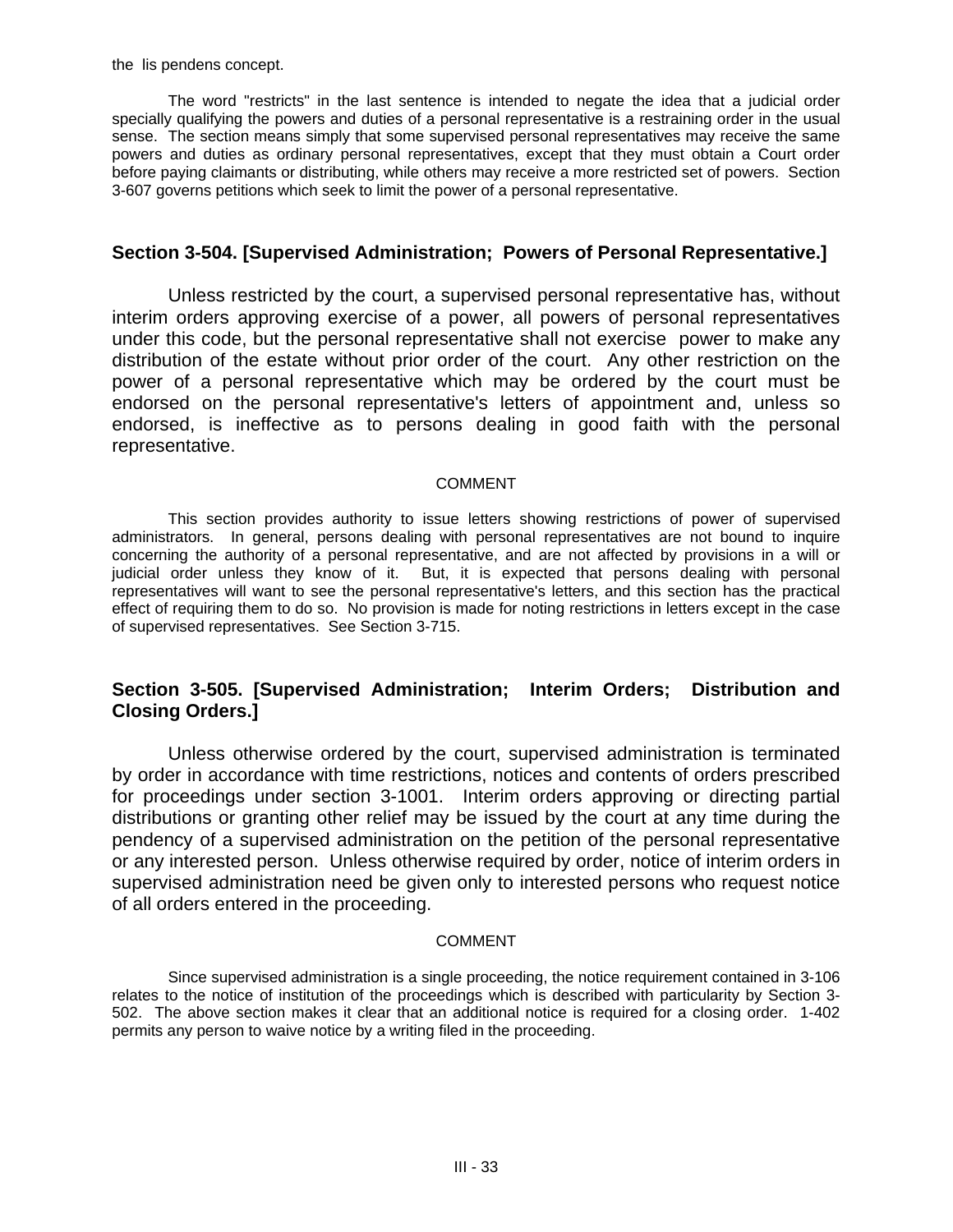### PART 6

# **PERSONAL REPRESENTATIVE; APPOINTMENT, CONTROL AND TERMINATION OF AUTHORITY**

## **Section 3-601. [Qualification.]**

 Prior to receiving letters, a personal representative shall accept appointment and qualify by filing a bond with the appointing court.

#### COMMENT

 This and related sections of this Part describe details and conditions of appointment which apply to all personal representatives without regard to whether the appointment proceeding involved is formal or informal, or whether the personal representative is supervised. Section 1-305 authorizes issuance of copies of letters and prescribes their content. The section should be read with Section 3-504 which directs endorsement on letters of any restrictions of power of a supervised administrator.

### MASSACHUSETTS COMMENT

G.L. c. 205 sets forth current requirement of a bond in all cases and sureties in some cases.

## **Section 3-602. [Acceptance of Appointment; Consent to Jurisdiction.]**

 By accepting appointment, a personal representative submits personally to the jurisdiction of any court of the commonwealth in any proceeding relating to the estate that may be instituted by any interested person. Notice of any proceeding in the probate and family court shall be delivered to the personal representative, or mailed by ordinary first class mail at the address listed in the petition for appointment or as thereafter reported to the court and to the address as then known to the petitioner. Service in a proceeding in any other court shall be delivered in accordance with the rules of that Court.

### COMMENT

 Except for personal representatives appointed pursuant to Section 3-502, appointees are not deemed to be "officers" of the appointing court or to be parties in one continuous judicial proceeding that extends until final settlement. See Section 3-107. Yet, it is desirable to follow patterns which prevent personal representatives who might make themselves unavailable to service within the commonwealth from affecting the power of the appointing court to enter valid orders affecting him. See Michigan Trust Co. v. Ferry, 33 S.Ct. 550, 228 U.S. 346, 57 L.Ed. 867 (1912). The concept employed to accomplish this is that of requiring each appointee to consent in advance to the personal jurisdiction of the Court in any proceeding relating to the estate that may be instituted against that appointee. The section requires that the appointee be given notice of any such proceeding, which, when considered in the light of the responsibility being undertaken, should make the procedure sufficient to meet the requirements of due process.

### MASSACHUSETTS COMMENT

 Submission to personal jurisdiction of the Court eliminates the need of appointing an agent for service of process. This section replaces G.L. c. 195, §§ 8 to 10.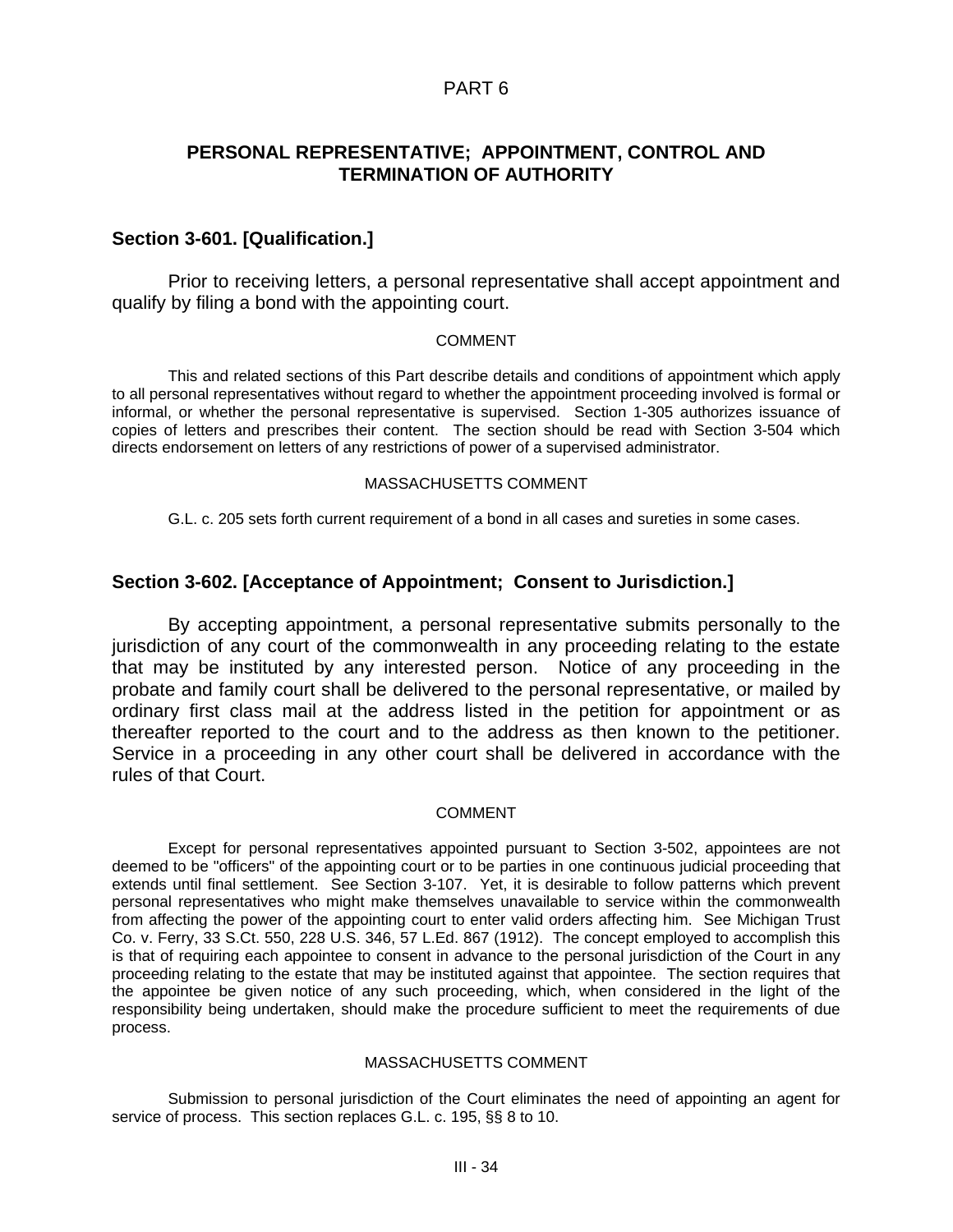## **Section 3-603. [Bond without Sureties.]**

 (a) Sureties shall be required on the bond of a personal representative unless: (i) the will directs that there be no bond or waives the requirement of surety thereon; (ii) all of the heirs, if no will has been probated, or all of the devises named in a will file a written waiver of sureties; (iii) the personal representative is a bank or trust company qualified to do trust business or exercise trust powers in this state; or (iv) the court concludes that sureties are not in the best interest of the estate. In any formal proceeding the court, on its own motion, may require sureties or additional sureties.

 (b) No surety shall be required upon bonds filed by national banks or trust companies located in the commonwealth and duly permitted to act in a fiduciary capacity as personal representative or trustee, except that the court appointing such bank or trust company as a personal representative, other than as trustee, may upon application of any interested person require the bank or trust company so appointed to give such security, in addition to any lien or security provided by the laws of the United States, as the court may consider proper, and upon failure of such bank or trust company to give the security required may revoke such appointment and remove such bank or trust company.

### MASSACHUSETTS COMMENT

 Absence of sureties does not diminish the personal representative's obligations or liability to the estate. See G.L. c. 195, § 17 which is based on Section 3-808. See also Section 3-703. The UPC version has been modified to preserve Massachusetts practice of requiring a bond in all cases. Trust companies are added as fiduciaries who are not generally required to supply sureties on the bond. See G.L. c. 205, § 6A. State chartered banks are relieved of the requirement by G.L. c. 167G, §6. Unlike many states where a bond, if required, is always with sureties; in Massachusetts a bond is always required, but sureties may, in certain circumstances, be waived.

# **Section 3-604. [Bond with Sureties; Procedure; Reduction.]**

 (a) If a bond is required and the provisions of the will or order do not specify the amount, unless stated in the petition, the person qualifying shall file a statement under oath with the court indicating the best estimate of the value of the personal estate of the decedent and shall file a bond with the court in an amount equal to the estimate. The court may permit the amount of the bond to be reduced by the value of assets of the estate deposited with a domestic financial institution in a manner that prevents their unauthorized disposition. On petition of the personal representative or another interested person the court may increase or reduce the amount of the bond, release surety, or permit the substitution of another bond with the same or different surety.

 (b) In this Section "financial institution" means an organization authorized to do business under state or federal laws relating to financial institutions, and includes a bank, trust company, savings bank, building and loan association, savings and loan company or association, credit union and any corporation authorized to do business as a banking company under chapter 172A.

### MASSACHUSETTS COMMENT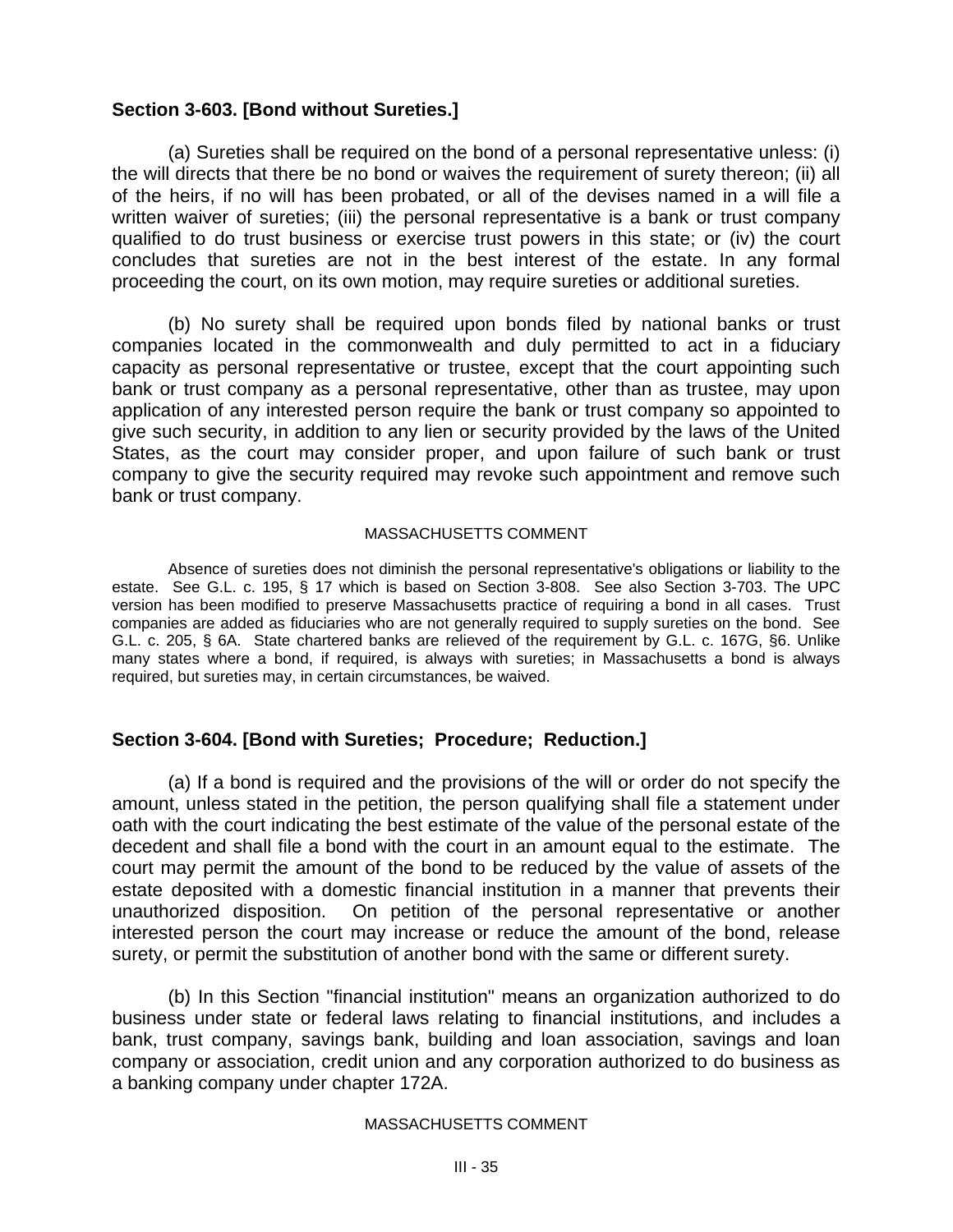See G.L. c. 205 for additional remedies.

# **Section 3-605. [Demand for Sureties by Interested Person.]**

 Any person apparently having an interest in the estate worth in excess of \$5000 or any creditor having a claim in excess of \$5000, may make a written demand that a personal representative give sureties on the bond. The demand shall be filed with the court and a copy mailed to the personal representative if appointment and qualification have occurred. Thereupon, sureties shall be required but such requirement shall cease if the person demanding sureties ceases to be interested in the estate or if sureties are excused under section 3-604. After receiving notice and until the provision of sureties or cessation of the requirement of sureties, the personal representative shall refrain from exercising any powers of office except as necessary to preserve the estate. Failure of the personal representative to meet a requirement of sureties by providing suitable sureties within 30 days after receipt of notice shall be cause for removal and appointment of a successor personal representative.

### COMMENT

 The demand for sureties described in this section may be made in a petition or application for appointment of a personal representative, or may be made after a personal representative has been appointed. The mechanism for compelling sureties is designed to function without unnecessary judicial involvement. If demand for sureties is made in a formal proceeding, the judge can determine the amount of the bond to be required with due consideration for all circumstances. If demand is not made in formal proceedings, methods for computing the amount of bond are provided by statute so that the demand can be complied with without resort to judicial proceedings. The information which a personal representative is required by Section 3-705 to give each beneficiary includes a statement concerning whether sureties have been required.

### MASSACHUSETTS COMMENT

 Chapter 140 of the Acts of 2012 amended this section to reflect that in Massachusetts bonds are always required of Personal Representatives, but sureties may, in certain circumstances, be waived.

# **Section 3-606. [Terms and Conditions of Bonds.]**

 (a) The following requirements and provisions apply to any bond required by this Part:

(1) Bonds shall name the first judge of the court making the appointment and his successors as obligee for the benefit of the persons interested in the estate and shall be conditioned upon the faithful discharge by the fiduciary of all duties according to law.

(2) Unless otherwise provided by the terms of the approved bond, sureties are jointly and severally liable with the personal representative and with each other. The address of sureties shall be stated in the bond.

(3) By executing an approved bond of a personal representative, the surety consents to the jurisdiction of the court which issued letters to the primary obligor in any proceedings pertaining to the fiduciary duties of the personal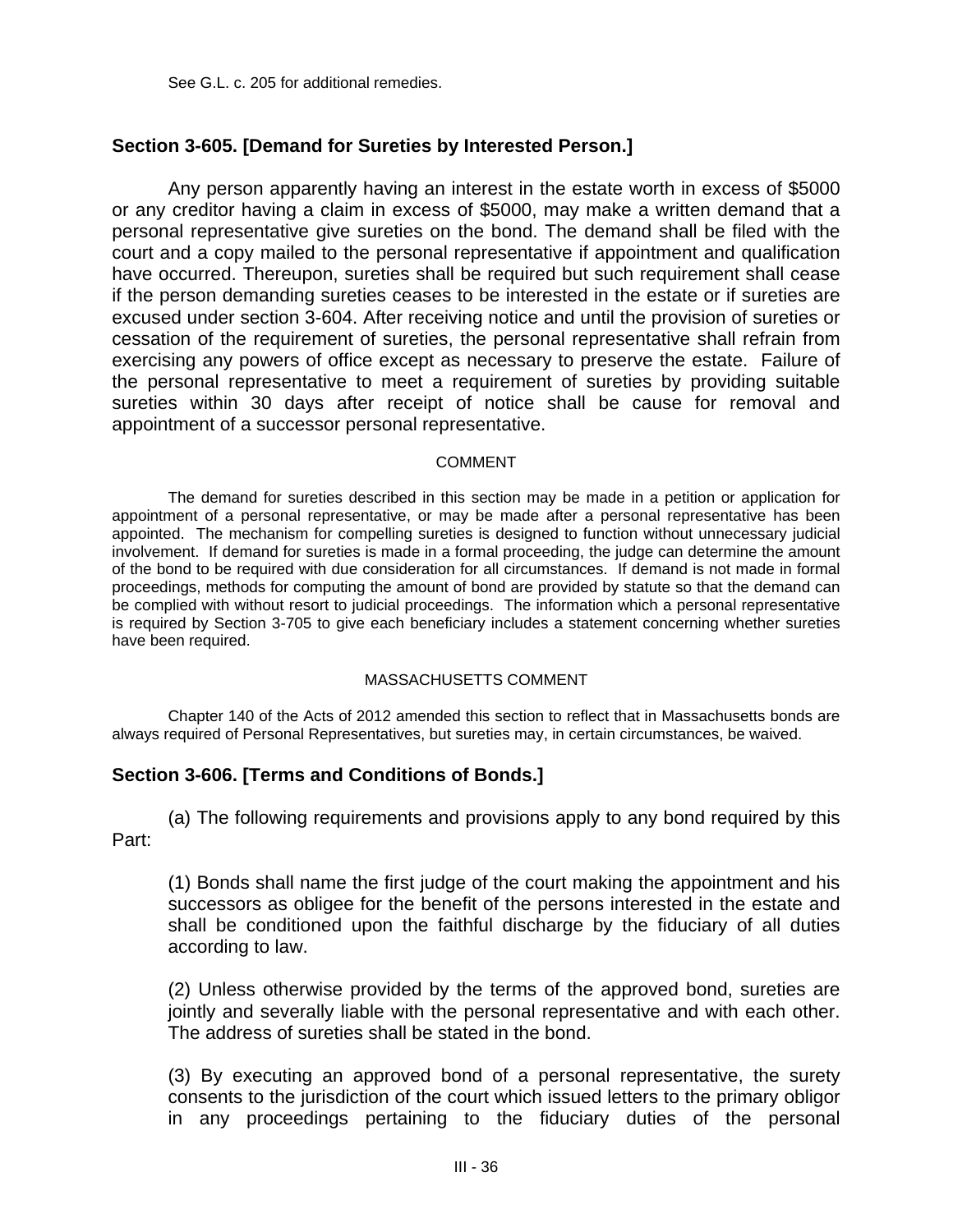representative and naming the surety as a party. Notice of any proceeding shall be delivered to the surety or mailed to the surety by registered or certified mail at the address as listed with the court where the bond is filed and to the address as then known to the petitioner.

(4) On petition of a successor personal representative, any other personal representative of the same decedent, or any interested person, a proceeding in the court may be initiated against a surety for breach of the obligation of the bond of the personal representative.

(5) The bond of the personal representative is not void after the first recovery but may be proceeded against from time to time until the whole penalty is exhausted.

(6) If a new bond is required, the sureties on the prior bond shall be liable for all breaches of the conditions thereof committed before the new bond is approved and filed.

(7) In no event shall any surety be liable for any claim or cause of action arising out of or in any way connected with acts or omissions of the personal representative occurring prior to the appointment of such person as personal representative. As provided in section 702 of chapter 203E, this section shall also apply to bonds of trustees.

 (b) No action or proceeding may be commenced against the surety on any matter as to which an action or proceeding against the primary obligor is barred by adjudication or limitation.

### MASSACHUSETTS COMMENT

 Compare G.L. c. 205, § 1 et seq. under which suit is required on the bond. But see c. 195, § 17 and Section 3-808 which make the personal representative directly liable. Subsection (a)(6) was added to preserve c. 205, § 17. Permission of the Court is no longer needed prior to suit on the bond, if judgment is made fixing damages. G.L. c. 206, § 23 enables the Court to permit suit if damages have not been determined.

 Chapter 140 of the Acts of 2012 changed the reference in subsection (a)(7) to reflect enactment of the Massachusetts Uniform Trust Code.

## **Section 3-607. [Order Restraining Personal Representative.]**

 (a) On complaint in equity of any person who appears to have an interest in the estate, the court by temporary order may restrain a personal representative from performing specified acts of administration, disbursement, or distribution, or exercise of any powers or discharge of any duties of his or her office, or make any other order to secure proper performance of his or her duty, if it appears to the court that the personal representative otherwise may take some action which would jeopardize unreasonably the interest of the petitioner or of some other interested person. Persons with whom the personal representative may transact business may be made parties.

 (b) The matter shall be set for hearing within 10 days unless the parties otherwise agree. Notice as the court directs shall be given to the personal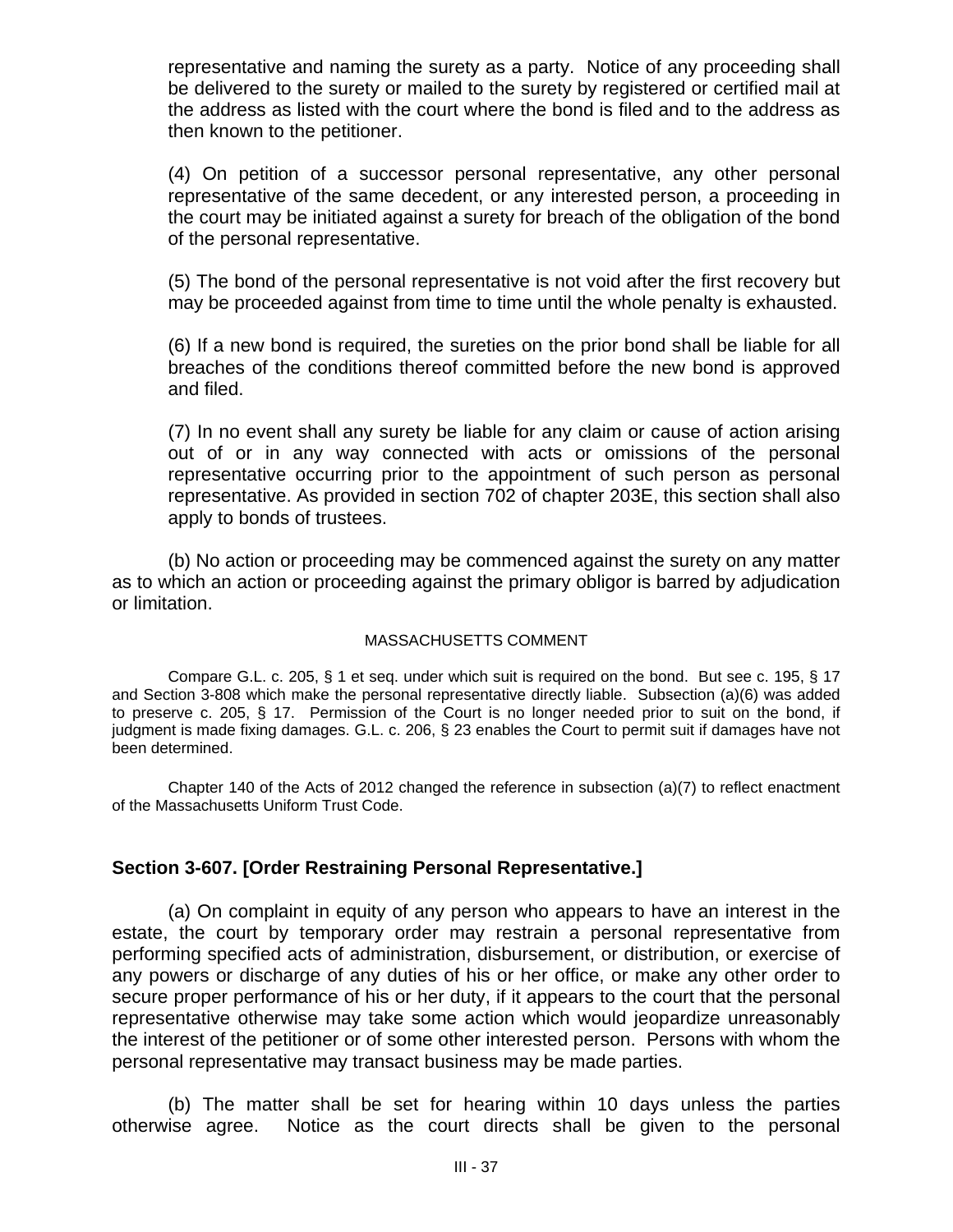representative and the attorney of record, if any, and to any other parties named defendant in the petition.

#### COMMENT

 Cf. Section 3-401 which provides for a restraining order against a previously appointed personal representative incident to a formal testacy proceeding. The above section describes a remedy which is available for any cause against a previously appointed personal representative, whether appointed formally or informally.

 This remedy, in combination with the safeguards relating to the process for appointment of a personal representative, permit "control" of a personal representative that is believed to be equal, if not superior to that available with respect to "supervised" personal representatives. The request for a restraining order may mark the beginning of a new proceeding but the personal representative, by the consent provided in Section 3-602, is practically in the position of one who, on motion, may be cited to appear before a judge.

#### MASSACHUSETTS COMMENT

 This remedy is supplementary to proceedings under Mass. Rule of Civil Procedure 65. See also 3-401 permitting a request for restraining order as part of a filing for a formal proceeding.

### **Section 3-608. [Termination of Appointment; General.]**

 Termination of appointment of a personal representative occurs as indicated in sections 3-609 to 3-612, inclusive. Termination ends the right and power pertaining to the office of personal representative as conferred by this code or any will, except that a personal representative, at any time prior to distribution or until restrained or enjoined by court order, may perform acts necessary to protect the estate and may deliver the assets to a successor representative. Termination does not discharge a personal representative from liability for transactions or omissions occurring before termination, or relieve the personal representative of the duty to preserve assets subject to the personal representative's control, to account therefor and to deliver the assets. Termination does not affect the jurisdiction of the court over the personal representative, but terminates the authority to represent the estate in any pending or future proceeding.

#### COMMENT

 "Termination", as defined by this and succeeding provisions, provides definiteness respecting when the powers of a personal representative (who may or may not be discharged by court order) terminate.

It is to be noted that this section does not relate to jurisdiction over the estate in proceedings which may have been commenced against the personal representative prior to termination. In such cases, a substitution of successor or special personal representative should occur if the plaintiff desires to maintain an action against the estate.

 It is important to note that "termination" is not "discharge". However, an order of the Court entered under 3-1001 or 3-1002 both terminates the appointment of, and discharges, a personal representative.

### **Section 3-609. [Termination of Appointment; Death or Disability.]**

The death of a personal representative or the appointment of a guardian or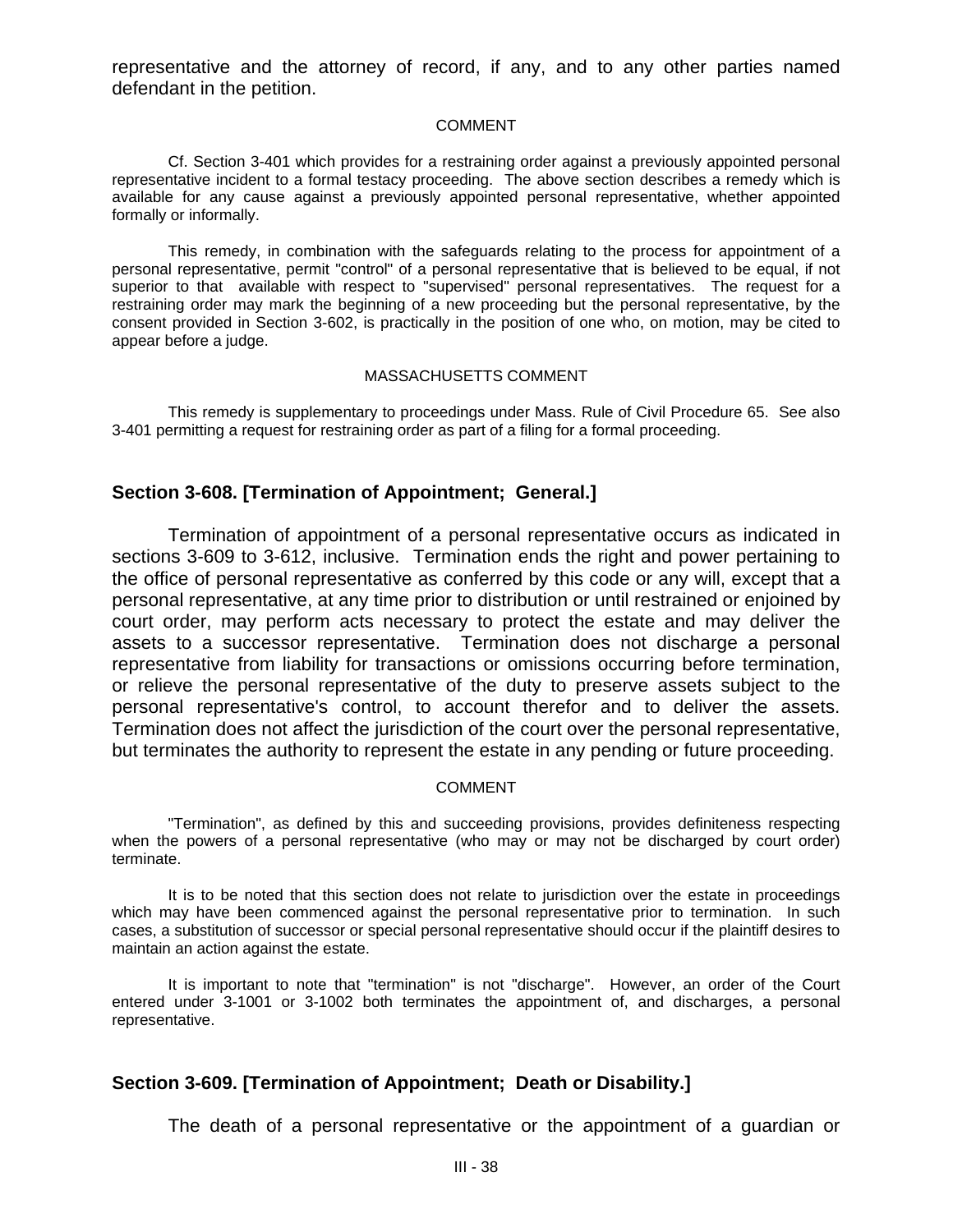conservator for the estate of a personal representative, terminates his or her appointment. Until appointment and qualification of a successor or special personal representative to replace the deceased or protected representative, the representative of the estate of the deceased or protected personal representative, if any, has the duty to protect the estate possessed and being administered by the decedent or ward at the time the appointment terminates, has the power to perform acts necessary for protection and shall account for and deliver the estate assets to a successor or special personal representative upon appointment and qualification.

#### **COMMENT**

 See Section 3-718, which establishes the rule that a surviving co-executor may exercise all powers incident to the office unless the will provides otherwise. Read together, this section and Section 3-718 mean that the representative of a deceased co-representative would not have any duty or authority in relation to the office held by the decedent.

### MASSACHUSETTS COMMENT

 See G.L. c. 195, §§ 11 and 12. For the procedure for appointment of a successor personal representative see  $\S$ § 3-301(a)(5) and (6) and 3-613.

## **Section 3-610. [Resignation by personal representative]**

 A personal representative may resign the personal representative's position by filing a written statement of resignation with the court after having provided at least 15 days written notice to the persons known to be interested in the estate. If no one applies or petitions for appointment of a successor representative within the time indicated in the notice, the filed statement of resignation shall be ineffective as a termination of appointment and shall be effective only upon the appointment and qualification of a successor representative and delivery of the assets to such successor representative.

### COMMENT

 This section provides a procedure for resignation by a personal representative which may occur without judicial assistance.

### MASSACHUSETTS COMMENT

See also Rule 90 of the Supplemental Rules of the Probate and Family Court.

 Chapter 140 of the Acts of 2012 amended this section to adopt the UPC process for a Personal Representative to resign. See 3-301(a)(5) and (6) for informal appointment of a successor personal representative.

### **Section 3-611. [Termination of Appointment by Removal; Cause; Procedure.]**

 (a) A person interested in the estate may petition for removal of a personal representative for cause at any time. Notice shall be given in the manner prescribed by section 1-401 by the petitioner to the personal representative, and to other persons as the court may order. The court may suspend the personal representative's authority in any manner during the pendency of the proceeding. If removal is ordered, the court also shall direct by order the disposition of the assets remaining in the name of, or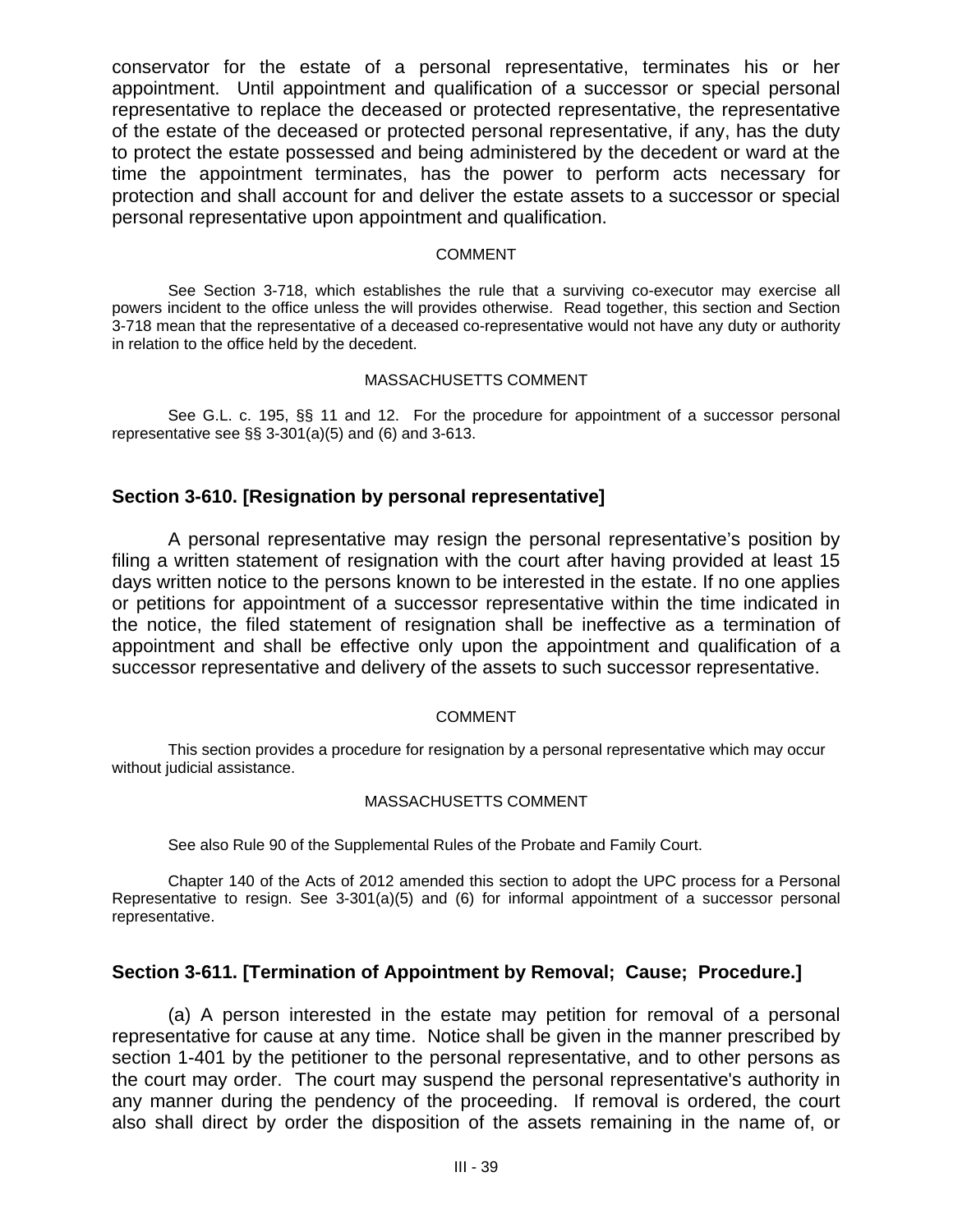under the control of, the personal representative being removed.

 (b) Cause for removal exists if it is shown that a personal representative or the person seeking appointment intentionally misrepresented material facts in the proceedings leading to appointment, or that the personal representative has disregarded an order of the court, has become incapable of discharging the duties of the office, or has mismanaged the estate or failed to perform any duty pertaining to the office. Unless the decedent's will directs otherwise, a personal representative appointed at the decedent's domicile, incident to securing his or her appointment or his or her nominee as ancillary personal representative, may obtain removal of another who was appointed personal representative in this commonwealth to administer local assets.

### COMMENT

 Thought was given to qualifying (a) above so that no formal removal proceedings could be commenced until after a set period from entry of any previous order reflecting judicial consideration of the qualifications of the personal representative. It was decided, however, that the matter should be left to the judgment of interested persons and the Court.

## **Section 3-612. [Termination of Appointment; Change of Testacy Status.]**

 Except as otherwise ordered in formal proceedings, the probate of a will subsequent to the appointment of a personal representative in intestacy or under a will which is superseded by formal probate of another will, or the vacation of an informal probate of a will subsequent to the appointment of the personal representative thereunder, does not terminate the appointment of the personal representative although the personal representative's powers may be reduced as provided in section 3-401. Termination occurs upon appointment in informal or formal appointment proceedings of a person entitled to appointment under the later assumption concerning testacy. If no request for new appointment is made within 30 days after expiration of time for appeal from the order in formal testacy proceedings, or from the informal probate, changing the assumption concerning testacy, the previously appointed personal representative upon request may be appointed personal representative under the subsequently probated will, or as in intestacy as the case may be.

### COMMENT

 This section and Section 3-401 describe the relationship between formal or informal proceedings which change a previous assumption concerning the testacy of the decedent, and a previously appointed personal representative. The basic assumption of both sections is that an appointment, with attendant powers of management, is separable from the basis of appointment; i.e., intestate or testate?; what will is the last will? Hence, a previously appointed personal representative continues to serve in spite of formal or informal proceedings that may give another a prior right to serve as personal representative. But, if the testacy status is changed in formal proceedings, the petitioner also may request appointment of the person who would be entitled to serve if his assumption concerning the decedent's will prevails. Provision is made for a situation where all interested persons are content to allow a previously appointed personal representative to continue to serve even though another has a prior right because of a change relating to the decedent's will. It is not necessary for the continuing representative to seek reappointment under the new assumption for Section 3-703 is broad enough to require the personal representative to administer the estate as intestate, or under a later probated will, if either status is established after the personal representative was appointed. Under Section 3-403, notice of a formal testacy proceeding is required to be given to any previously appointed personal representative. Hence, the testacy status cannot be changed without notice to a previously appointed personal representative.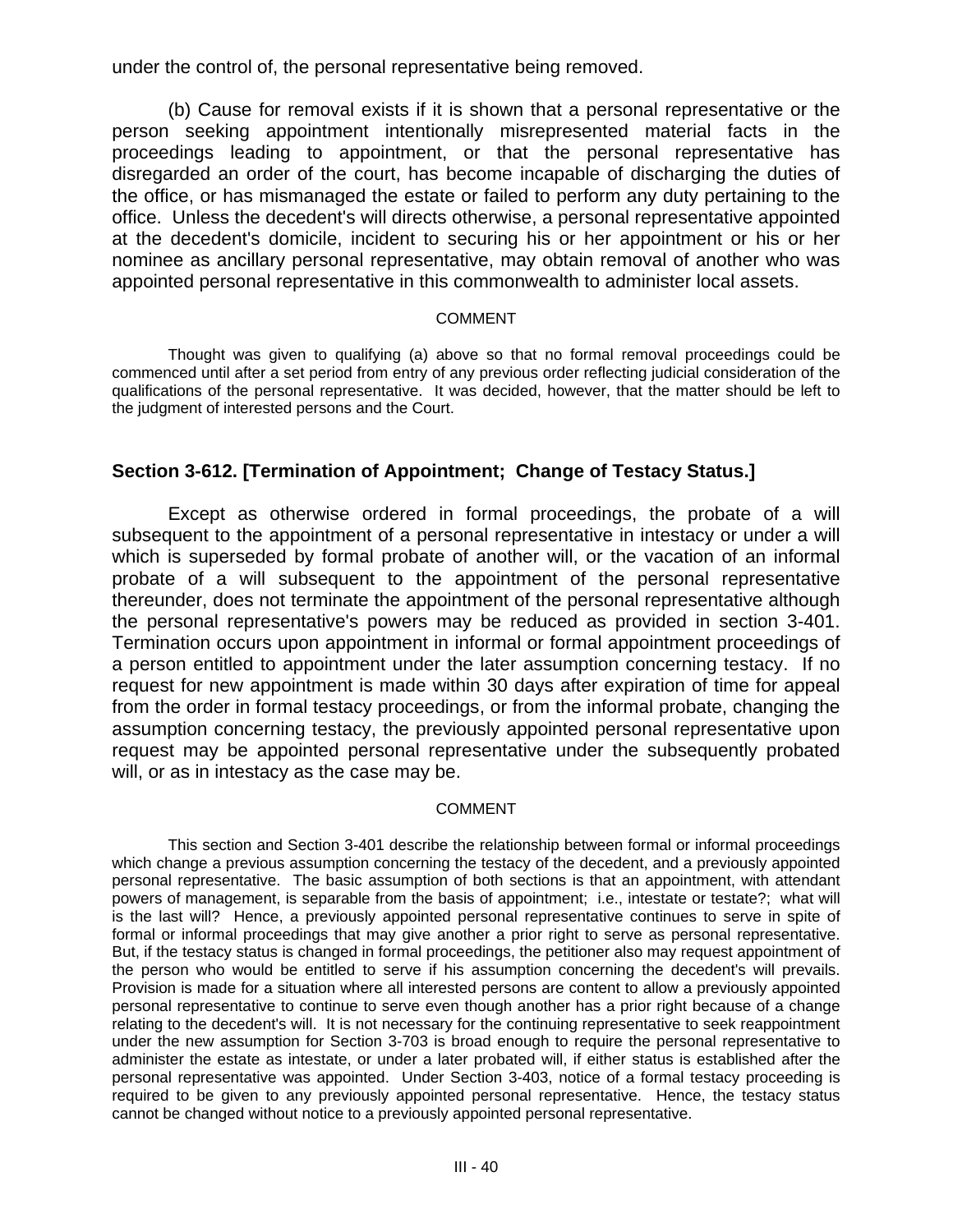## **Section 3-613. [Successor Personal Representative.]**

 Parts 3 and 4 of this article govern proceedings for appointment of a personal representative to succeed one whose appointment has been terminated. After appointment and qualification, a successor personal representative may be substituted in all actions and proceedings to which the former personal representative was a party, and no notice, process or claim which was given or served upon the former personal representative need be given to or served upon the successor in order to preserve any position or right the person giving the notice or filing the claim may thereby have obtained or preserved with reference to the former personal representative. Except as otherwise ordered by the court, the successor personal representative has the powers and duties in respect to the continued administration which the former personal representative would have had if the appointment had not been terminated.

### MASSACHUSETTS COMMENT

See also 3-301(a)(5) and (6) for informal appointment of a successor personal representative.

### **Section 3-614. [Special Personal Representative; Appointment.]**

 A special personal representative may be appointed in a proceeding by order of the court on the petition of any interested person and finding, after notice and hearing, that appointment is necessary to preserve the estate or to secure its proper administration including its administration in circumstances where a general personal representative cannot or should not act. If it appears to the court that an emergency exists, appointment may be ordered without notice. A special personal representative shall continue to act during appeal of his or her appointment unless the court orders otherwise.

### **COMMENT**

 The appointment of a special personal representative must be handled by the Court. Appointment of a special personal representative would enable the estate to participate in a transaction which the general personal representative could not, or should not, handle because of conflict of interest. If a need arises because of temporary absence or anticipated incapacity for delegation of the authority of a personal representative, the problem may be handled without judicial intervention by use of the delegation powers granted to personal representatives by Section 3-715(21).

#### MASSACHUSETTS COMMENT

 This is akin to a special administrator appointed pursuant to G.L. c. 193, § 10. This and the provisions for informal probate eliminate the need for temporary executors and temporary administrators under G.L. c. 192, § 13 and c. 193, § 7A. See Section 3-402(b) for the necessity of filing a death certificate. Section 3-401 permits a request for appointment of a special personal representative at the initiation of formal proceedings.

## **Section 3-615. [Special Personal Representative; Who May Be Appointed.]**

Any suitable person may be appointed special personal representative.

### COMMENT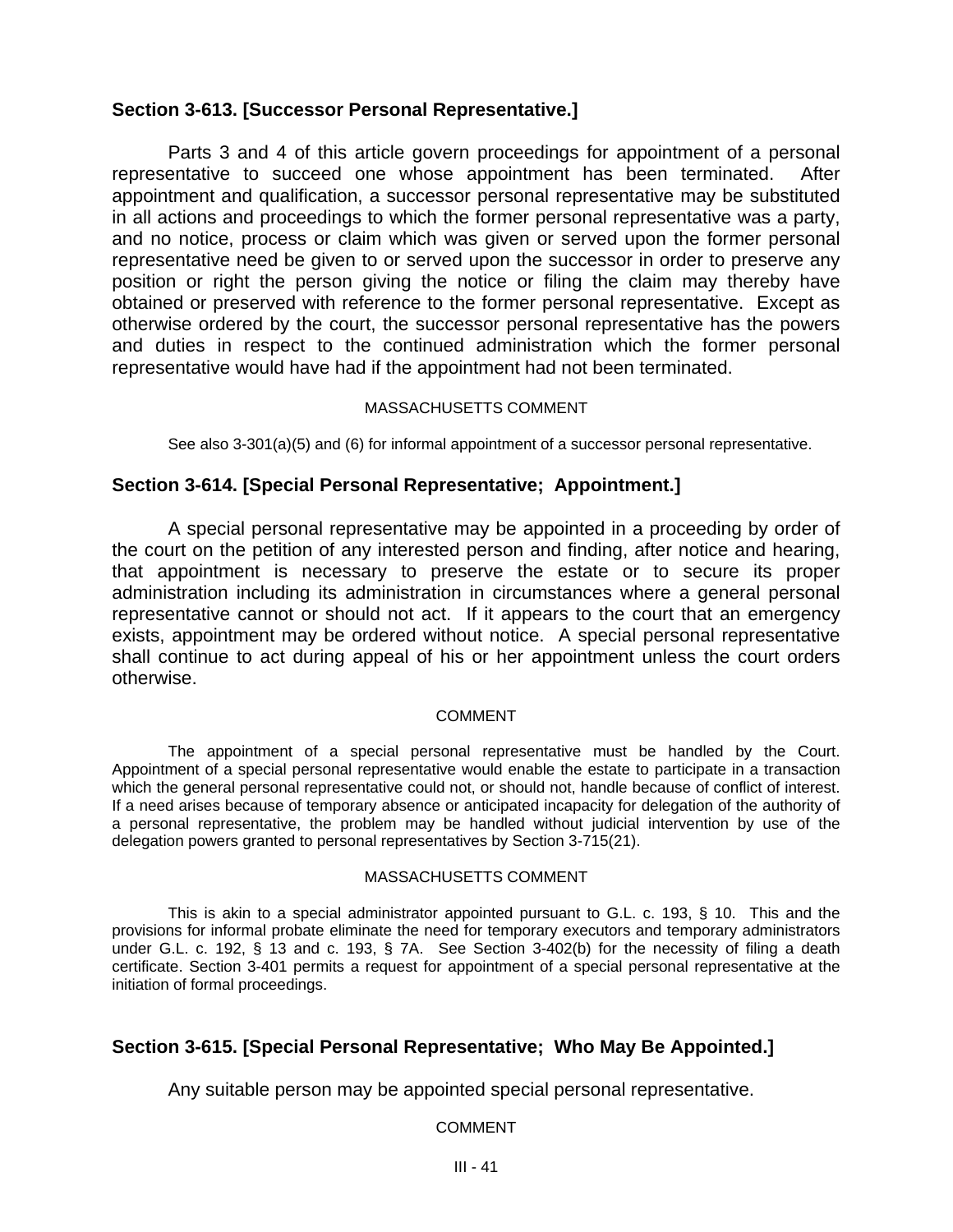The provisions of this Code concerning informal probate should reduce the number of cases in which a fiduciary will need to be appointed pending probate of a will. Nonetheless, there will be instances where contests begin before probate and where it may be necessary to appoint a special personal representative. The objective of this section is to reduce the likelihood that contestants will be encouraged to file contests as early as possible simply to gain some advantage via having a person who is sympathetic to their cause appointed special personal representative. Most will contests are not successful. Hence, it seems reasonable to prefer the named executor as special personal representative where he is otherwise qualified.

### MASSACHUSETTS COMMENT

 But see Matter of Lovejoy, 26 Mass. App. Ct. 385 (1988) limiting Court's discretion where all interested parties agree on person to be appointed personal representative.

## **Section 3-616. [Reserved.]**

### **Section 3-617. [Special Personal Representative; Formal Proceedings; Power and Duties.]**

 (a) A special personal representative appointed by order of the court in any formal proceeding has the power of a general personal representative except as limited by section 3-715(b) and in the appointment and duties as prescribed in the order. The appointment may be for a period of up to 90 days except in extraordinary circumstances, in which case the court may order an appointment for a longer period. The court may, for good cause shown, extend the appointment for additional period, of up to 90 days.

 (b) A special personal representative has authority to distribute only pursuant to part 7, of article III, and pursuant to specific orders of the court.

 (c) Unless otherwise ordered by the court, the authority of any personal representative previously appointed by the court or magistrate shall be suspended for as long as a special personal representative has authority.

### MASSACHUSETTS COMMENT

 See Sections 3-703(b) and 3-715 for limitations on a special personal representative's powers. The duration of the appointment has been modified to reflect prior Massachusetts practice.

Chapter 140 of the Acts of 2012 added subsection (c).

### **Section 3-618. [Termination of Appointment; Special Personal Representative.]**

 The appointment of a special representative terminates in accordance with the provisions of the order of appointment or on the appointment of a general personal representative. In other cases, the appointment of a special personal representative is subject to termination as provided in sections 3-608 through 3-611.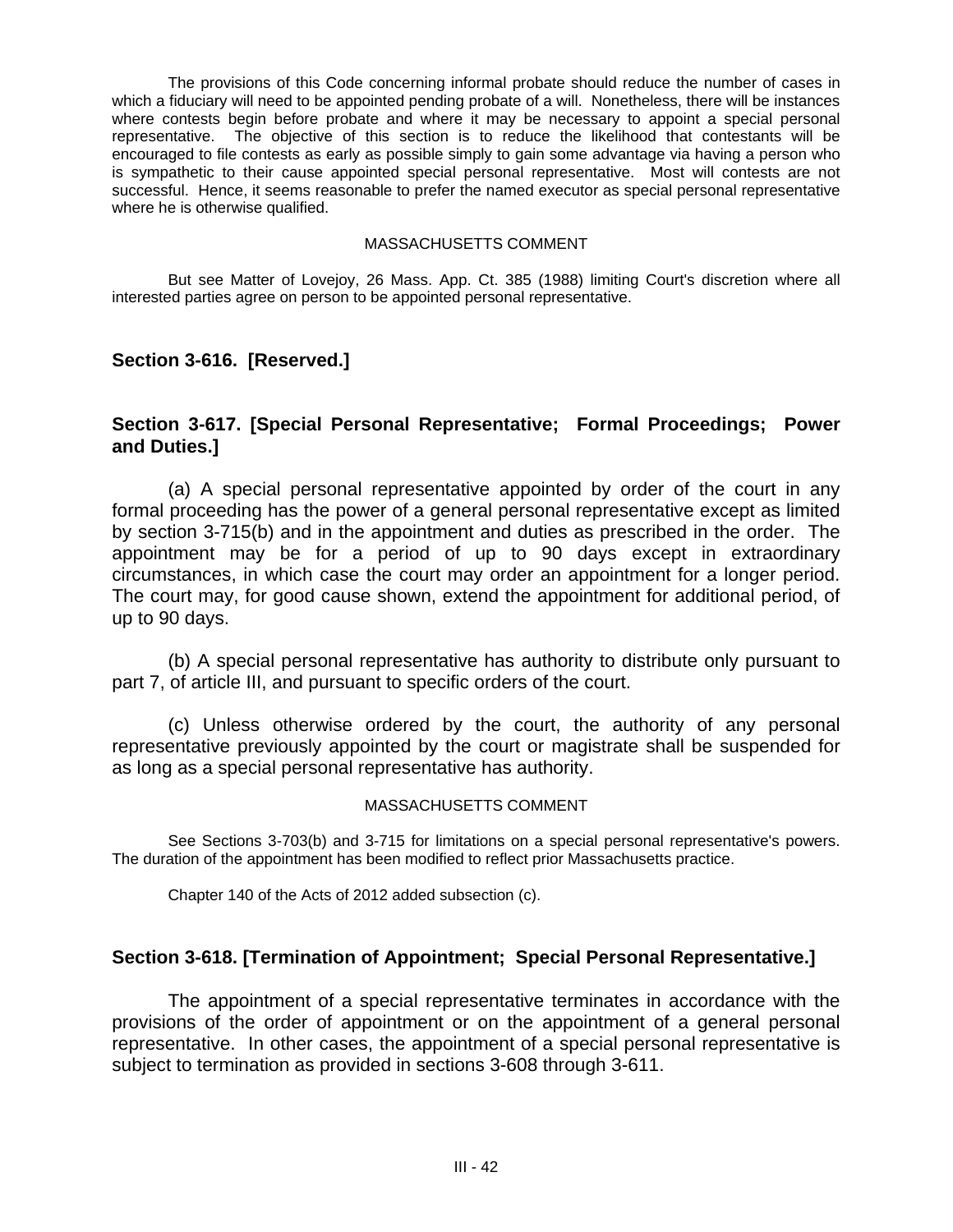### PART 7

### **DUTIES AND POWERS OF PERSONAL REPRESENTATIVES**

#### **Section 3-701. [Time of Accrual of Duties and Powers.]**

 The duties and powers of a personal representative commence upon appointment. The powers of a personal representative relate back in time to give acts by the person appointed which are beneficial to the estate occurring prior to appointment the same effect as those occurring thereafter. Prior to appointment, a person named executor in a will may carry out written instructions of the decedent relating to the decedent's body, funeral and burial arrangements. A personal representative may ratify and accept acts on behalf of the estate done by others where the acts would have been proper for a personal representative.

#### COMMENT

 This section codifies the doctrine that the authority of a personal representative relates back to death from the moment it arises. It also makes it clear that authority of a personal representative stems from the personal representative's appointment. The sentence concerning ratification is designed to eliminate technical questions that might arise concerning the validity of acts done by others prior to appointment. Section 3-715(21) relates to delegation of authority after appointment. The third sentence accepts an idea found in the Illinois Probate Act, § 79 [S.H.A. ch. 3, § 79].

#### MASSACHUSETTS COMMENT

 Under prior Massachusetts law, the personal representative has no authority over the disposition of the decedent's body. See Newhall, Settlement of Estates §1:10. If there is no spouse, the next of kin control, Riley, Estate Administration § 1.

 Nothing in this Part is intended to supersede the provisions of Part 6 relating to special personal representatives.

### **Section 3-702. [Priority Among Different Letters.]**

 A person to whom general letters are issued first has exclusive authority under the letters until the appointment is terminated or modified. If, through error, general letters are afterwards issued to another, the first appointed representative may recover any property of the estate in the hands of the representative subsequently appointed, but the acts of the latter done in good faith before notice of the first letters are not void for want of validity of appointment.

#### COMMENT

 The qualification relating to "modification" of an appointment is intended to refer to the change that may occur in respect to the exclusive authority of one with letters upon later appointment of a corepresentative or of a special personal representative. The sentence concerning erroneous dual appointment is derived from recent New York legislation. See Section 704, Surrogate's Court Procedure Act [McKinney's SCPA 704].

 Erroneous appointment of a second personal representative is possible if formal proceedings after notice are employed. The problem can arise even though notice to known interested persons and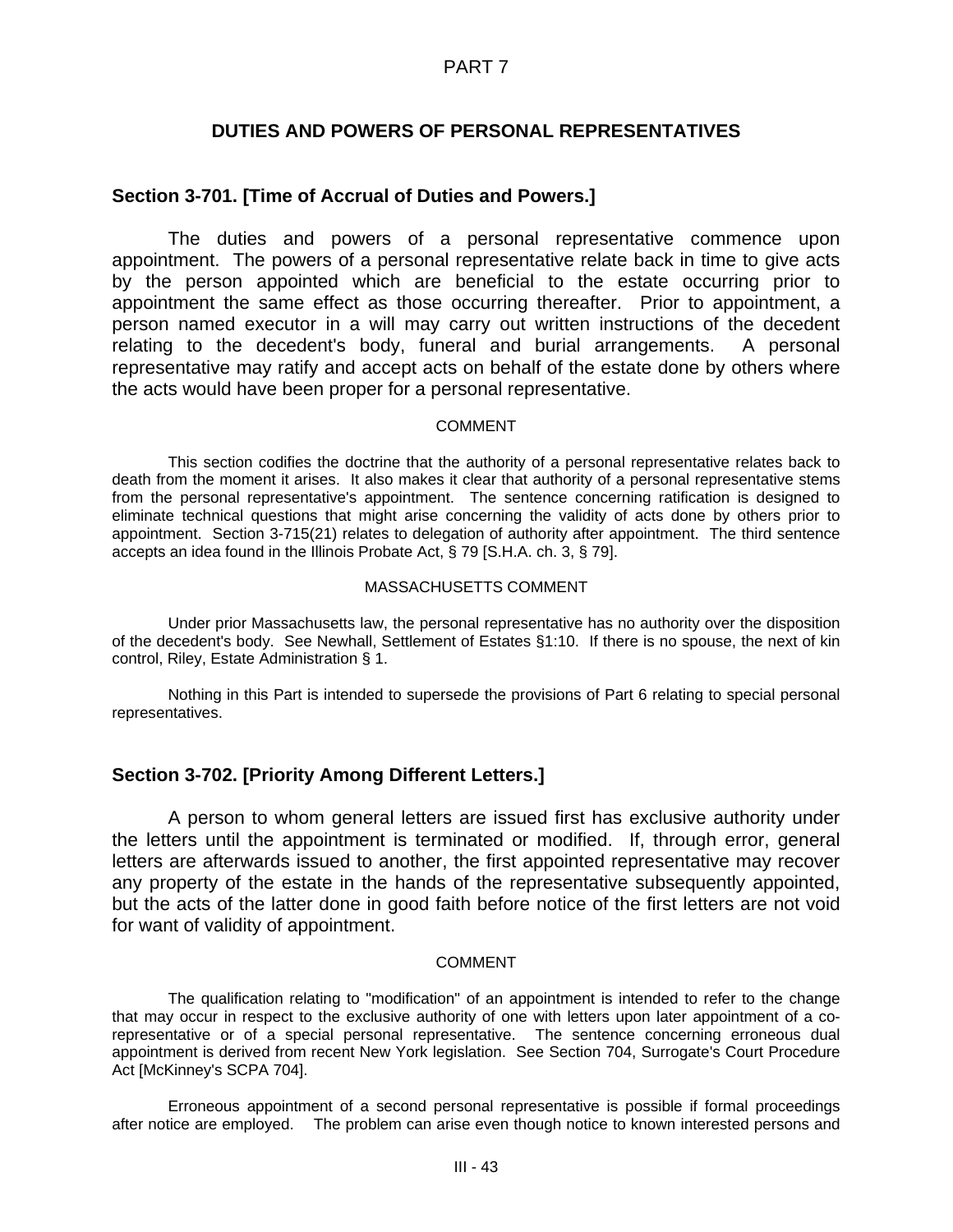## **Section 3-703. [General Duties; Relation and Liability to Persons Interested in Estate; Standing to Sue.]**

 (a) A personal representative is a fiduciary who shall observe the standards of care applicable to trustees as described by chapter 203C. A personal representative is under a duty to settle and distribute the estate of the decedent in accordance with the terms of any probated and effective will and this code, and as expeditiously and efficiently as is consistent with the best interests of the estate. The personal representative shall use the authority conferred by this code, by the terms of the will, if any, and by any order in proceedings to which the personal representative is party for the best interests of successors to the estate.

 (b) Subject to other obligations of administration, an informally probated will is authority to administer and distribute the estate according to its terms. An order of appointment of a personal representative, whether issued in informal or formal proceedings, is authority to distribute apparently intestate assets to the heirs of the decedent if, at the time of distribution, the personal representative is not aware of a pending testacy proceeding, a proceeding to vacate an order entered in an earlier testacy proceeding, a formal proceeding questioning appointment or fitness to continue, or a supervised administration proceeding. Nothing in this section affects the duty of the personal representative to administer and distribute the estate in accordance with the rights of claimants, the surviving spouse, any minor and dependent children and any pretermitted child of the decedent as described elsewhere in this code.

 (c) Except as to proceedings which do not survive the death of the decedent, a personal representative of a decedent domiciled in this commonwealth at death has the same standing to sue and be sued in the courts of this commonwealth and the courts of any other jurisdiction as the decedent had immediately prior to death.

### COMMENT

 This and the next section are especially important sections for they state the basic theory underlying the duties and powers of personal representatives. Whether or not a personal representative is supervised, this section applies to describe the relationship the personal representative bears to interested parties. If a supervised representative is appointed, or if supervision of a previously appointed personal representative is ordered, an additional obligation to the court is created. See Section 3-501.

 The fundamental responsibility is that of a trustee. See Section 7-302 and the Prudent Investor Rule, National Conference of Commissioners on Uniform State Laws, November 27, 1992 Draft. Unlike many trustees, a personal representative's authority is derived from appointment by the public agency known as the Court. But, the Code also makes it clear that the personal representative, in spite of the source of authority, is to proceed with the administration, settlement and distribution of the estate by use of statutory powers and in accordance with statutory directions. See Sections 3-107 and 3-704. Subsection (b) is particularly important, for it ties the question of personal liability for administrative or distributive acts to the question of whether the act was "authorized at the time". Thus, a personal representative may rely upon and be protected by a will which has been probated without adjudication or an order appointing the personal representative to administer which is issued in no-notice proceedings even though proceedings occurring later may change the assumption as to whether the decedent died testate or intestate. See Section 3-302 concerning the status of a will probated without notice and Section 3-102 concerning the ineffectiveness of an unprobated will. However, it does not follow from the fact that the personal representative distributed under authority that the distributees may not be liable to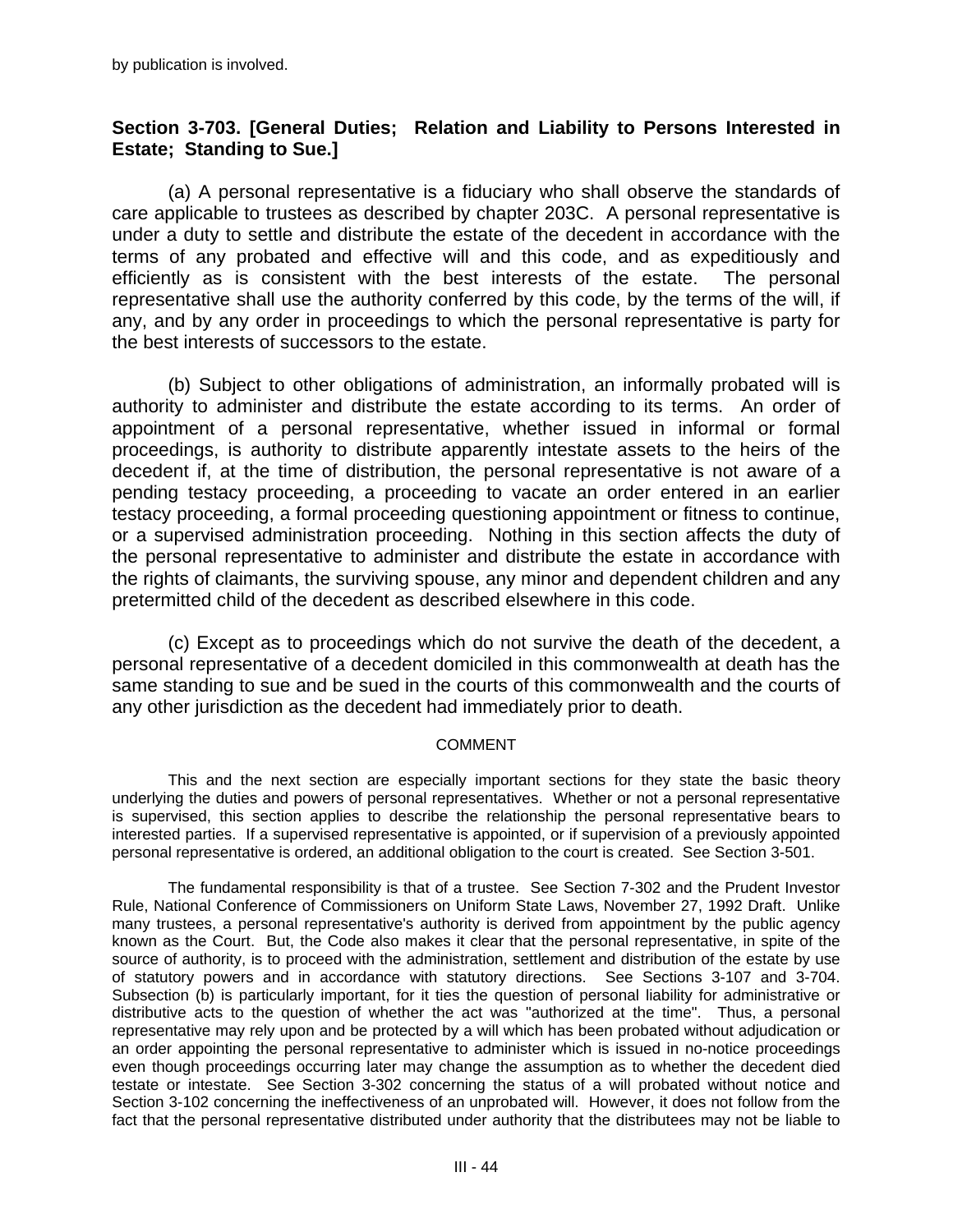restore the property or values received if the assumption concerning testacy is later changed. See Sections 3-909 and 3-1004. Thus, a distribution may be "authorized at the time" within the meaning of this section, but be "improper" under the latter section.

 Paragraph (c) is designed to reduce or eliminate differences in the amenability to suit of personal representatives appointed under this Code and under traditional assumptions. Also, the subsection states that so far as the law of the appointing forum is concerned, personal representatives are subject to suit in other jurisdictions. It, together with various provisions of Article IV, are designed to eliminate many of the present reasons for ancillary administrations.

#### MASSACHUSETTS COMMENT

 The Prudent Investor Rule was developed in Massachusetts. See G.L. c. 195, § 5A and Harvard College v. Armory, 26 Mass. 446 (1830) as well as the new Massachusetts Prudent Investor Act, c. 203C.

## **Section 3-704. [Personal Representative to Proceed Without Court Order; Exception.]**

 A personal representative shall proceed expeditiously with the settlement and distribution of a decedent's estate and, except as otherwise specified or ordered in regard to a supervised personal representative, do so without adjudication, order, or direction of the court, but the personal representative may invoke the jurisdiction of the court, in proceedings authorized by this code, to resolve questions concerning the estate or its administration.

#### COMMENT

 This section is intended to confer authority on the personal representative to initiate a proceeding at any time when it is necessary to resolve a question relating to administration. Section 3-105 grants broad subject matter jurisdiction to the probate court which covers a proceeding initiated for any purpose other than those covered by more explicit provisions dealing with testacy proceedings, proceedings for supervised administration, proceedings concerning disputed claims and proceedings to close estates.

#### MASSACHUSETTS COMMENT

 G.L. c. 195, § 5A also authorizes an executor or administrator to seek specific authority to exercise powers. The UPC authorization of sales of real estate is not adopted, § 3-715. G.L. c. 202 is retained as the procedure for securing a license to sell. Absent a power granted in a will, personal representatives will have no authority to sell or mortgage real estate without a license.

### **Section 3-705. [Reserved.]**

### MASSACHUSETTS COMMENT

 The UPC provisions for notice within 30 days after appointment have been combined with the pre-appointment notice under §§ 3-306 and 3-403. As a result a more informative notice will be given to interested parties, but only once.

### **Section 3-706. [Duty of Personal Representative; Inventory and Appraisement.]**

 (a) Within 3 months after appointment, a personal representative, who is not a successor to another representative, shall prepare an inventory of the property owned by the decedent at the time of death, listing it with reasonable detail and indicating the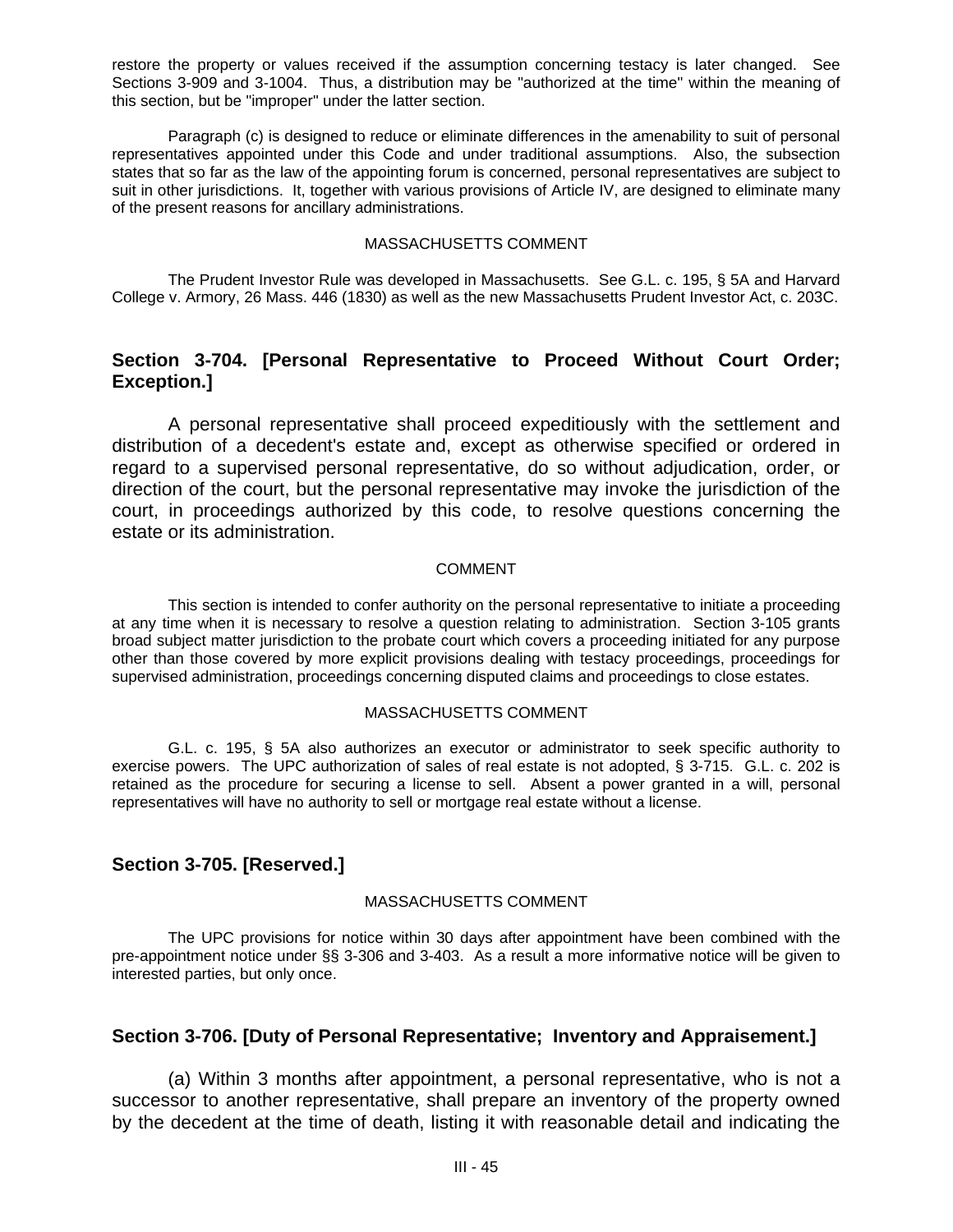fair market value of each listed item as of the date of death, and the type and amount of any encumbrance that may exist with reference to any item.

 (b) Within 3 months after appointment, a successor personal representative shall prepare an inventory of the property of the estate, listing it with reasonable detail and indicating the fair market value of each listed item as of the date of the successor personal representative's appointment, and the type and amount of any encumbrance that may exist with reference to any item.

 (c) The personal representative shall file with the court, or mail to all interested persons whose addresses are reasonably available, a copy of the inventory. The personal representative may also file the original of the inventory with the court.

#### COMMENT

 If the personal representative breaches duty concerning the inventory, the personal representative may be removed. Section 3-611. Or, an interested person seeking to surcharge a personal representative for losses incurred as a result of the personal representative's administration might be able to take advantage of any breach of duty concerning inventory. The section provides two ways in which a personal representative may handle an inventory. If the personal representative elects to send copies to all interested persons, information concerning the assets of the estate need not become a part of the records of the probate court. The alternative procedure is to file the inventory with the court. This procedure would be indicated in estates with large numbers of interested persons, where the burden of sending copies to all would be substantial. The Court's role in respect to the second alternative is simply to receive and file the inventory with the file relating to the estate.

### MASSACHUSETTS COMMENT

 This follows Massachusetts procedure of G.L. c. 195, § 5 except that filing with the court is not required by the Code. This section clarifies the issue of whether appraisal shall be as of the date of death or date of appointment. See Section 3-908 for deed of distribution to establish title in a distributee.

Chapter 140 of the Acts of 2012 amended this section to require a new inventory from a successor personal representative.

### **Section 3-707. [Employment of Appraisers.]**

 The personal representative may employ one or more qualified and disinterested appraisers to assist in ascertaining the fair market value as of the date of the decedent's death of any asset the value of which may be subject to reasonable doubt. Different persons may be employed to appraise different kinds of assets included in the estate.

#### MASSACHUSETTS COMMENT

See G.L. c. 195, § 6 for the Court's option to appoint appraisers.

### **Section 3-708. [Reserved]**

### **Section 3-709. [Duty of Personal Representative; Possession of Estate.]**

(a) Except as otherwise provided by a decedent's will, every personal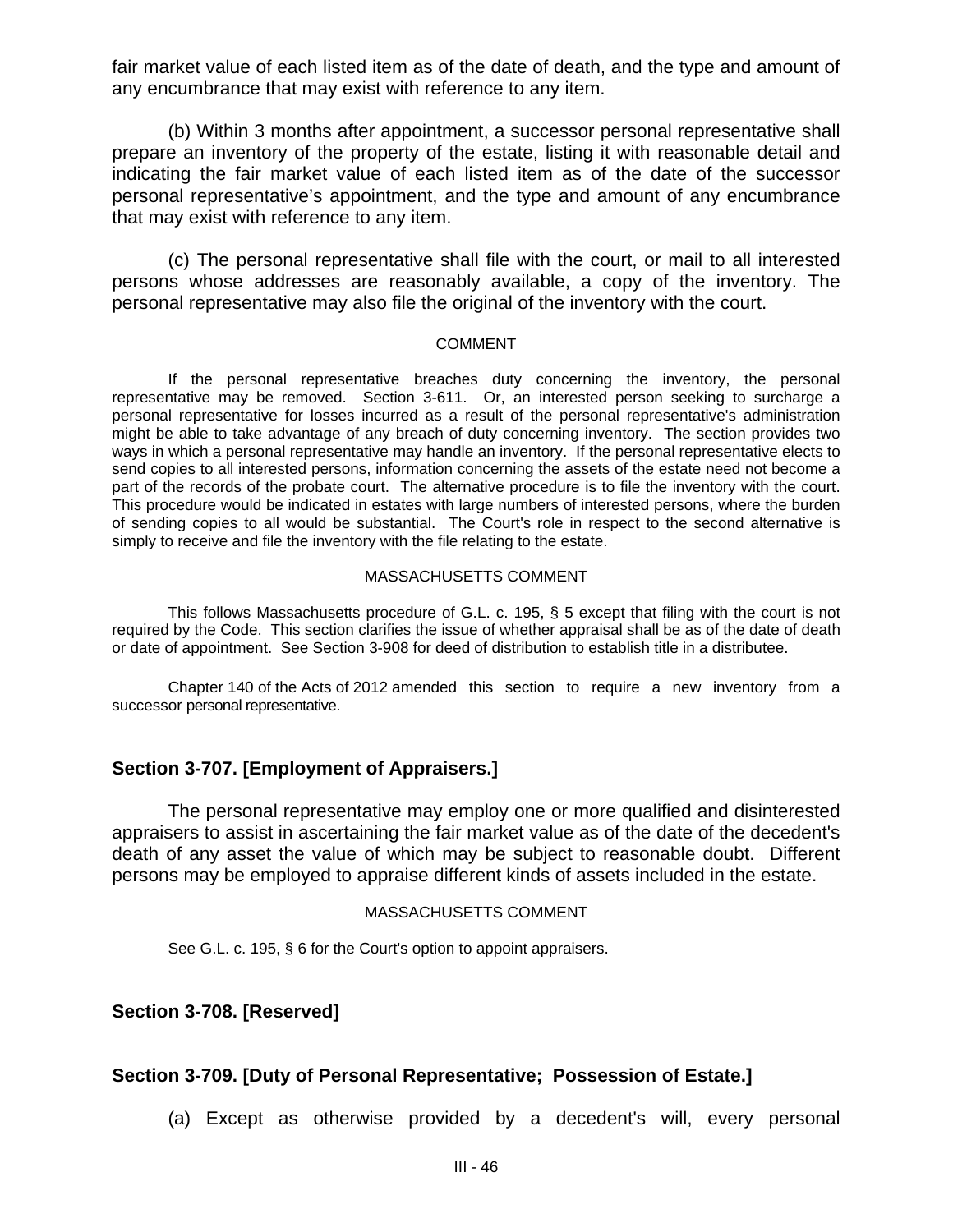representative has a right to, and shall take possession or control of, the decedent's property, except that any real property or tangible personal property may be left with or surrendered to the person presumptively entitled thereto unless or until, in the judgment of the personal representative, possession of the property will be necessary for purposes of administration. The request by a personal representative for delivery of any property possessed by an heir or devisee is conclusive evidence, in any action against the heir or devisee for possession thereof, that the possession of the property by the personal representative is necessary for purposes of administration. The personal representative shall pay taxes on, and take all steps reasonably necessary for the management, protection and preservation of, the estate in the personal representative's possession. The personal representative may maintain an action to recover possession of property or to determine the title thereto.

 (b) Whoever injuriously intermeddles with any personal property of a deceased person, without being thereto authorized by law, shall be liable as a personal representative in his or her own wrong to the person aggrieved.

 (c) A personal representative in his own wrong shall be liable to the rightful personal representative for the full value of the personal property of the deceased taken by him or her and for all damages caused to the estate by his or her acts; and he or she shall not be allowed to retain or deduct any part of such estate, except for funeral expenses or debts of the deceased or other charges actually paid by him or her and which the rightful personal representative might have been compelled to pay.

#### **COMMENT**

 Section 3-101 provides for the devolution of title on death. This section deals with the personal representative's duty and right to possess assets. It proceeds from the assumption that it is desirable whenever possible to avoid disruption of possession of the decedent's assets by devisees or heirs. But, if the personal representative decides that possession of an asset is necessary or desirable for purposes of administration, the personal representative's judgment is made conclusive in any action for possession that may be needed against an heir or devisee. It may be possible for an heir or devisee to question the judgment of the personal representative in later action for surcharge for breach of fiduciary duty, but this possibility should not interfere with the personal representative's administrative authority as it relates to possession of the estate.

## **Section 3-710. [Power to Avoid Transfers.]**

 The property liable for the payment of unsecured debts of a decedent includes all property transferred by the decedent by any means which is in law void or voidable as against creditors, and subject to prior liens, the right to recover this property, so far as necessary for the payment of unsecured debts of the decedent, is exclusively in the personal representative.

#### COMMENT

 See, also, Section 6-201, which saves creditors' rights in regard to non-testamentary transfers effective at death.

### MASSACHUSETTS COMMENT

 See G.L. c. 230, § 5 whereby an heir, legatee or creditor may bring an action in the personal representative's name if necessary.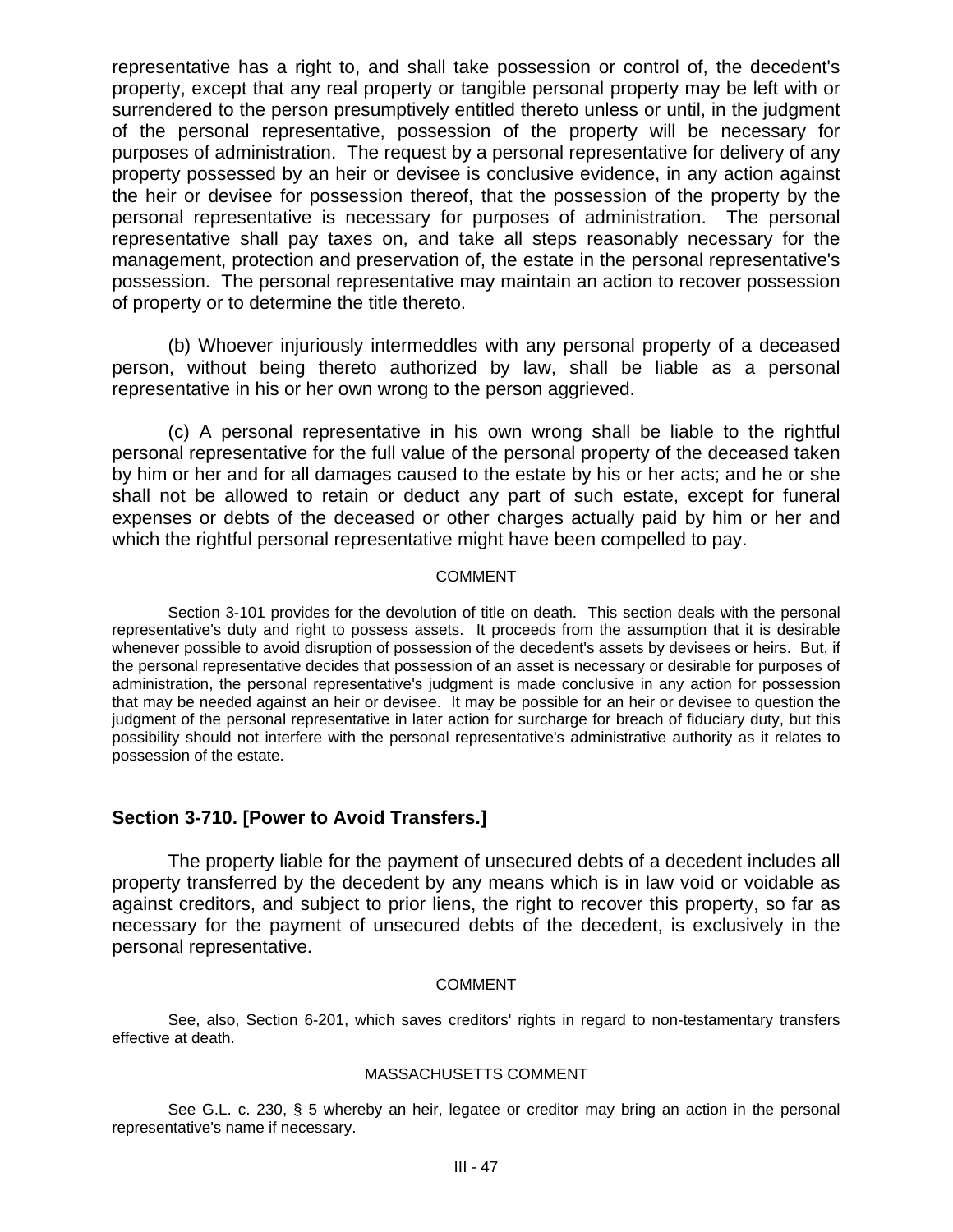## **Section 3-711. [Reserved.]**

## **Section 3-712. [Improper Exercise of Power; Breach of Fiduciary Duty.]**

 If the exercise of power concerning the estate is improper, the personal representative is liable to interested persons for damage or loss resulting from breach of fiduciary duty to the same extent as a trustee of an express trust. The rights of purchasers and others dealing with a personal representative shall be determined as provided in sections 3-713 and 3-714.

#### COMMENT

 An interested person has two principal remedies to forestall a personal representative from committing a breach of fiduciary duty. (1) Under Section 3-607 the interested person may apply to the Court for an order restraining the personal representative from performing any specified act or from exercising any power in the course of administration. (2) Under Section 3-611 the interested person may petition the Court for an order removing the personal representative.

 Evidence of a proceeding, or order, restraining a personal representative from selling, leasing, encumbering or otherwise affecting title to real property subject to administration, if properly recorded under the laws of this commonwealth, would be effective to prevent a purchaser from acquiring a marketable title under the usual rules relating to recordation of real property titles.

 In addition Sections 1-302 and 3-105 authorize joinder of third persons who may be involved in contemplated transactions with a personal representative in proceedings to restrain a personal representative under Section 3-607.

## **Section 3-713. [Sale, Encumbrance or Transaction Involving Conflict of Interest; Voidable; Exceptions.]**

 Any sale or encumbrance to the personal representative, the personal representative's spouse, agent or attorney, or any corporation or trust in which the personal representative has a substantial beneficial interest, or any transaction which is affected by a substantial conflict of interest on the part of the personal representative, is voidable by any person interested in the estate except one who has consented after fair disclosure, unless

(1) the will or a contract entered into by the decedent expressly authorized the transaction or transactions in general; or

(2) the transaction is approved by the court after notice to interested persons.

### **COMMENT**

 If a personal representative violates the duty against self-dealing described by this section, a voidable title to assets sold results. Other breaches of duty relating to sales of assets will not cloud titles except as to purchasers with actual knowledge of the breach. See Section 3-714. The principles of bona fide purchase would protect a purchaser for value without notice of defect in the seller's title arising from conflict of interest.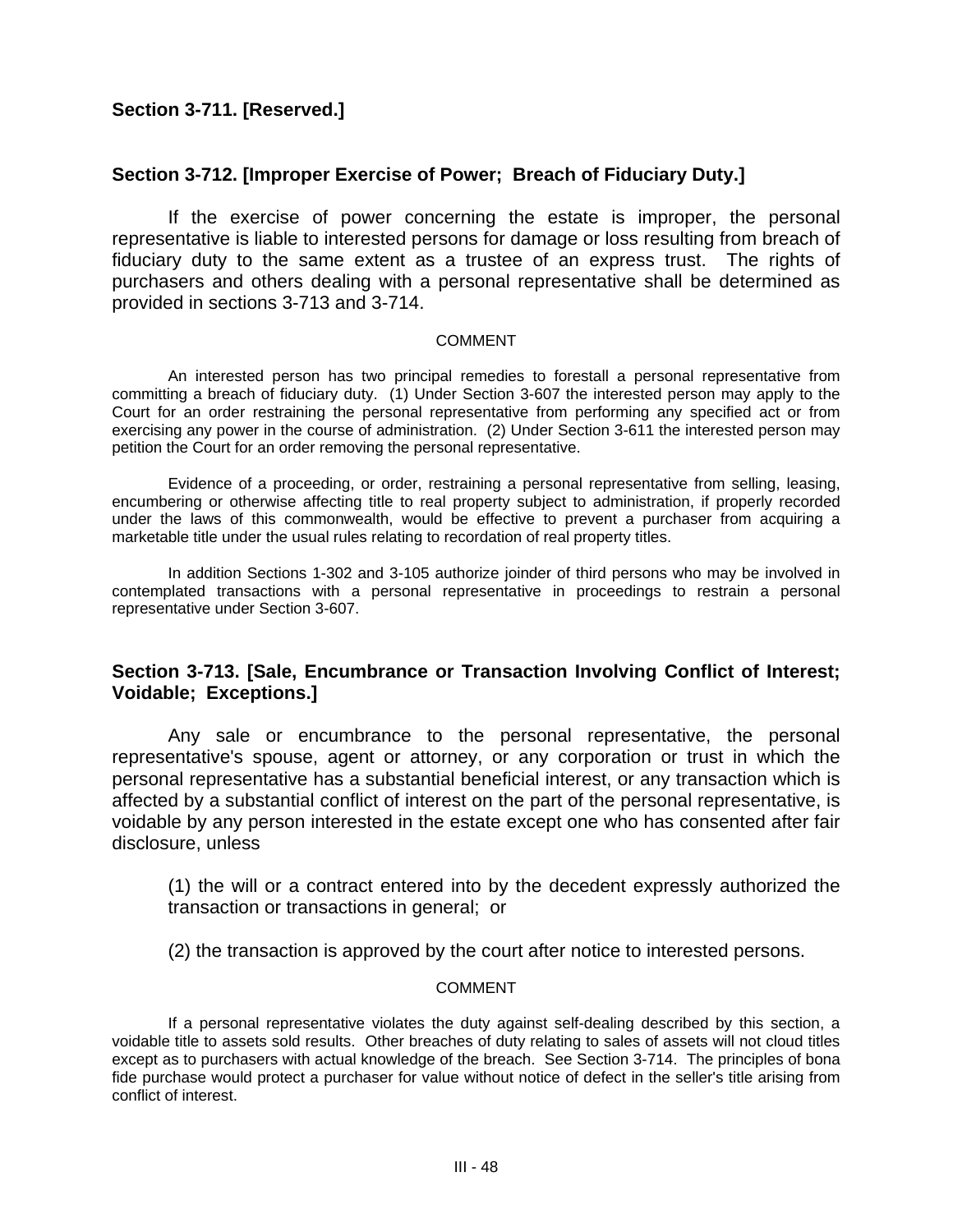## **Section 3-714. [Persons Dealing with Personal Representative; Protection.]**

 A person who in good faith either assists a personal representative or deals with a personal representative for value is protected as if the personal representative properly exercised power. The fact that a person knowingly deals with a personal representative does not alone require the person to inquire into the existence of a power or the propriety of its exercise. Except for restrictions on powers of supervised personal representatives which are endorsed on letters as provided in section 3-504, no provision in any will or order of court purporting to limit the power of a personal representative is effective except as to persons with actual knowledge thereof. A person is not bound to see to the proper application of estate assets paid or delivered to a personal representative. The protection here expressed extends to instances in which some procedural irregularity or jurisdictional defect occurred in proceedings leading to the issuance of letters, including a case in which the alleged decedent is found to be alive. The protection here expressed is not by substitution for that provided by comparable provisions of the laws relating to commercial transactions and laws simplifying transfers of securities by fiduciaries.

#### COMMENT

 This section qualifies the effect of a provision in a will which purports to prohibit sale of property by a personal representative. The provisions of a will may prescribe the duties of a personal representative and subject the personal representative to surcharge or other remedies of interested persons if the personal representative disregards them. See Section 3-703. But, the will's prohibition is not relevant to the rights of a purchaser unless the purchaser had actual knowledge of its terms. Interested persons who want to prevent a personal representative from having the power described here must use the procedures described in Sections 3-501 to 3-505. The section cannot control whether a purchaser takes free of the lien of unpaid state or federal estate taxes. Hence, purchasers from personal representatives appointed pursuant to this Code will have to satisfy themselves concerning whether estate taxes are paid, and if not paid, whether the tax lien follows the property they are acquiring. See Section 6234, Internal Revenue Code [26 U.S.C.A. § 6324] and G.L. c. 65C, § 14.

 The purpose of the Code is to make the deed or instrument of distribution the usual muniment of title. See Section 3-907, 3-908, 3-910. However, this is not available when no administration has occurred and in that event reliance upon general recording statutes must be had.

### **Section 3-715. [Transactions Authorized for Personal Representatives; Exceptions.]**

 (a) Except as restricted or otherwise provided by the will or by an order in a formal proceeding and subject to the priorities stated in section 3-902, a personal representative other than a special personal representative, acting reasonably for the benefit of the interested persons, may properly:

(1) retain assets owned by the decedent pending distribution or liquidation including those in which the representative is personally interested or which are otherwise improper for trust investment;

(2) receive assets from fiduciaries, or other sources;

(3) perform, compromise or refuse performance of the decedent's contracts that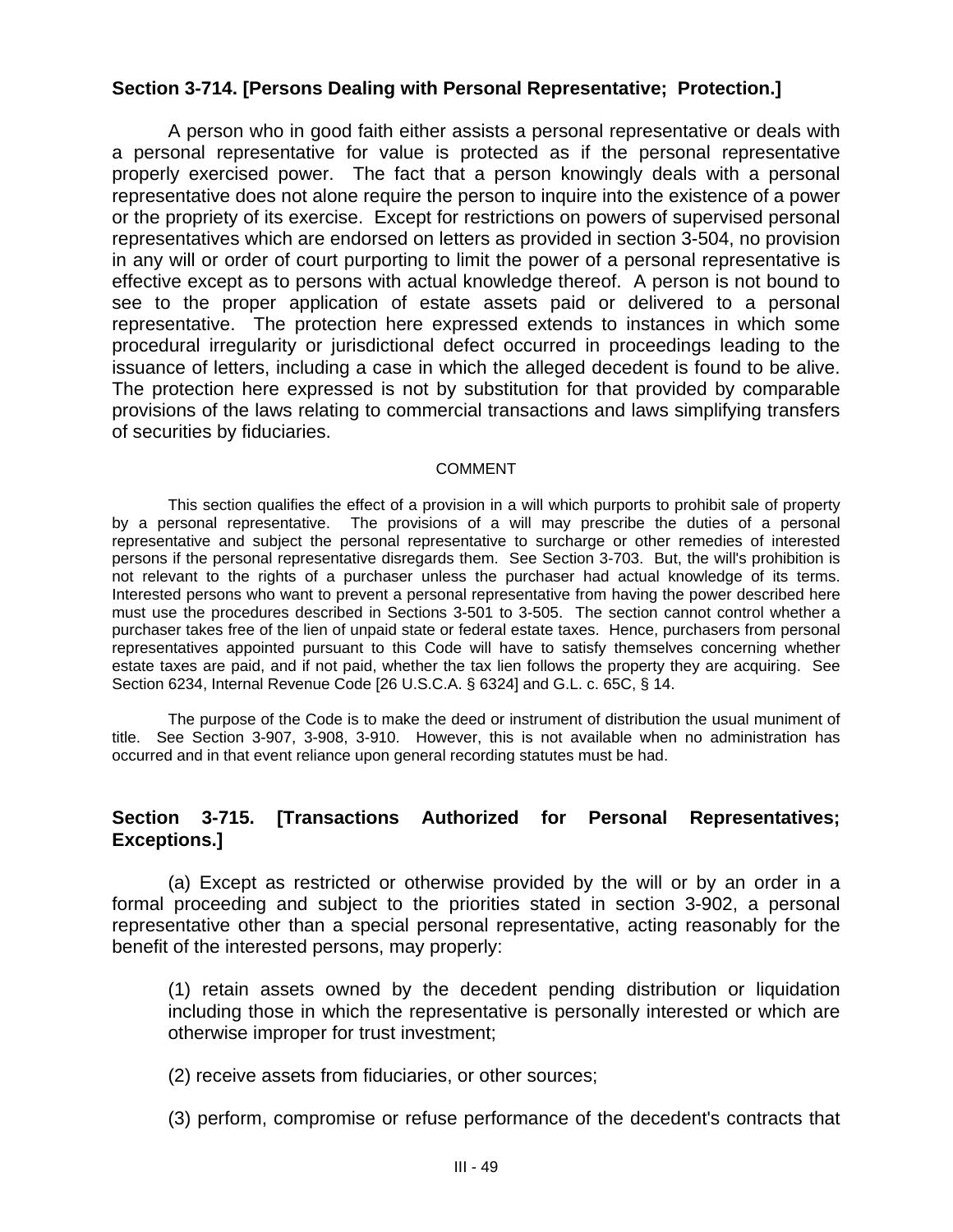continue as obligations of the estate, as he may determine under the circumstances. In performing enforceable contracts by the decedent to convey or lease land, the personal representative, among other possible courses of action, may:

(i) execute and deliver a deed of conveyance for cash payment of all sums remaining due or the purchaser's note for the sum remaining due secured by a mortgage or deed of trust on the land; or

(ii) deliver a deed in escrow with directions that the proceeds, when paid in accordance with the escrow agreement, be paid to the successors of the decedent, as designated in the escrow agreement;

(4) satisfy written charitable pledges of the decedent irrespective of whether the pledges constituted binding obligations of the decedent or were properly presented as claims, if in the judgment of the personal representative the decedent would have wanted the pledges completed under the circumstances;

(5) if funds are not needed to meet debts and expenses currently payable and are not immediately distributable, deposit or invest liquid assets of the estate, including moneys received from the sale of other assets, in federally insured interest-bearing accounts, readily marketable secured loan arrangements or other prudent investments which would be reasonable for use by trustees generally;

(6) acquire or dispose of tangible and intangible personal property for cash or on credit, at public or private sale; and manage, develop, improve, exchange, change the character of, or abandon an estate asset;

(7) make repairs or alterations in buildings or other structures, demolish any improvements, structures, raze existing or erect new party walls or buildings;

(8) subdivide, develop or dedicate land to public use; adjust boundaries; or adjust differences in valuation by giving or receiving considerations; or dedicate easements to public use without consideration;

 (9) enter for any purpose into a lease as lessor or lessee, with or without option to purchase or renew, for a term within or extending beyond the period of administration;

(10) enter into a lease or arrangement for exploration and removal of minerals or other natural resources or enter into a pooling or unitization agreement;

(11) abandon property when, in the opinion of the personal representative, it is valueless, or is so encumbered, or is in condition that it is of no benefit to the estate;

(12) vote stocks or other securities in person or by general or limited proxy;

(13) pay calls, assessments, and other sums chargeable or accruing against or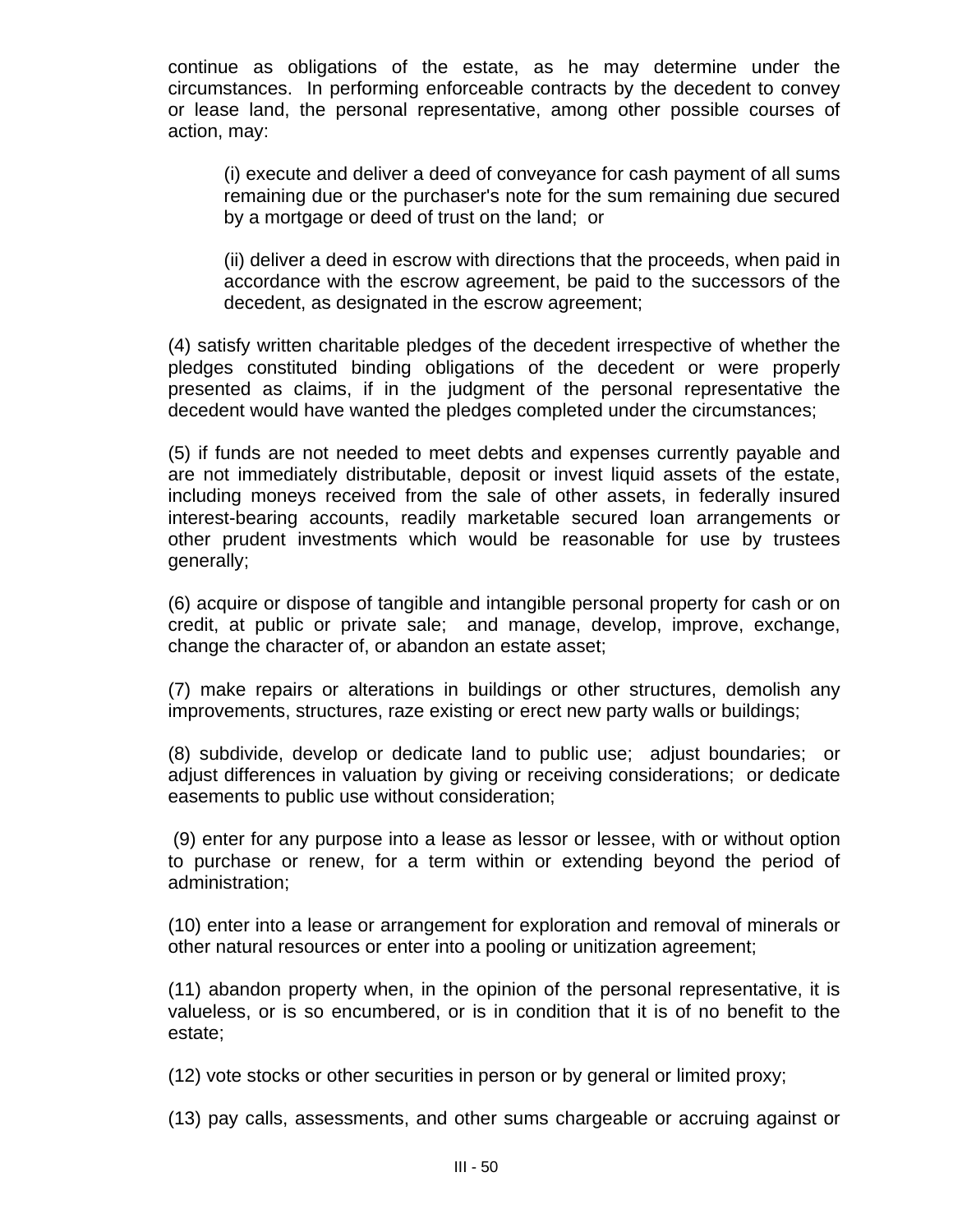on account of securities, unless barred by the provisions relating to claims;

(14) hold a security in the name of a nominee or in other form without disclosure of the interest of the estate but the personal representative is liable for any act of the nominee in connection with the security so held;

(15) insure the assets of the estate against damage, loss and liability and the personal representative against liability as to third persons;

(16) borrow money with or without security to be repaid from the estate assets or otherwise; and advance money for the protection of the estate;

(17) effect a fair and reasonable compromise with any debtor or obligor, or extend, renew or in any manner modify the terms of any obligation owing to the estate. If the personal representative holds a mortgage, pledge or other lien upon property of another person, the personal representative may, in lieu of foreclosure, accept a conveyance or transfer of encumbered assets from the owner thereof in satisfaction of the indebtedness secured by lien;

(18) pay taxes, assessments, compensation of a personal representative other than a special personal representative, and other expenses incident to the administration of the estate;

(19) sell or exercise stock subscription or conversion rights; consent, directly or through a committee or other agent, to the reorganization, consolidation, merger, dissolution, or liquidation of a corporation or other business enterprise;

(20) allocate items of income or expense to either estate income or principal, as permitted or provided by law;

(21) employ persons, including attorneys, auditors, investment advisors, or agents, even if they are associated with the personal representative, to advise or assist the personal representative in the performance of administrative duties; act without independent investigation upon their recommendations; and instead of acting personally, employ one or more agents to perform any act of administration, whether or not discretionary;

(22) defend and prosecute claims, or proceedings in any jurisdiction for the protection of the estate and of the personal representative in the performance of duties;

(23) sell, or lease any personal property of the estate or any interest therein for cash, credit, or for part cash and part credit, and with or without security for unpaid balances;

(23 ½) sell, lease or encumber to an arm's length third party any real estate of the estate, or an interest in that real estate, for cash, credit, or for part cash and part credit, with or without security for unpaid balances and whether the personal representative has been appointed formally or informally; the sale, lease or encumbrance shall be conclusive notwithstanding section 3-302 or any contest of the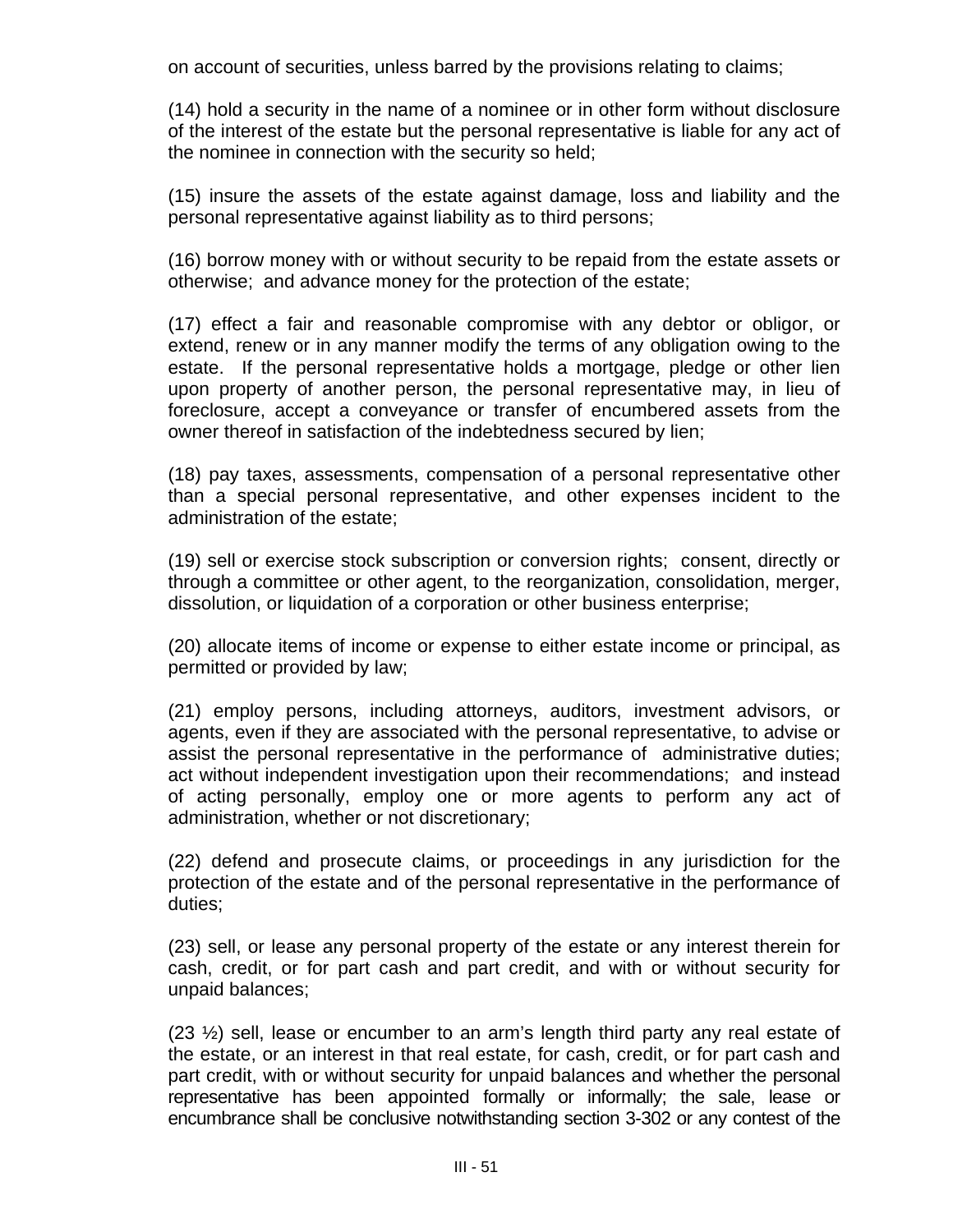informal probate proceeding, provided that: (i) if the decedent died without a will, a license has been issued under chapter 202; or (ii) if the decedent died with a will, either: (a) the will, probated formally or informally, empowered the personal representative to sell, lease or encumber that real estate or an interest in that real estate, or (b) a license has been issued under chapter 202.

(24) continue any unincorporated business or venture in which the decedent was engaged at the time of death (i) in the same business form for a period of not more than 4 months from the date of appointment of a general personal representative if continuation is a reasonable means of preserving the value of the business including good will, (ii) in the same business form for any additional period of time that may be approved by order of the court in a formal proceeding to which the persons interested in the estate are parties; or (iii) throughout the period of administration if the business is incorporated by the personal representative and if none of the probable distributees of the business who are competent adults object to its incorporation and retention in the estate;

(25) incorporate any business or venture in which the decedent was engaged at the time of death;

(26) provide for exoneration of the personal representative from personal liability in any contract entered into on behalf of the estate;

(27) satisfy and settle claims and distribute the estate as provided in this code.

 (b) Except as restricted or otherwise provided by the will or by an order in a formal proceeding and subject to the priorities stated in section 3-902, a special personal representative acting reasonably for the benefit of the interested persons, may properly exercise only those powers set forth in subsections (1), (2), (3), (5), (7), (12), (15), (18), (19), (20), (21), (22), (24) and (26) of paragraph (a).

### COMMENT

 This section accepts the assumption of the Uniform Trustee's Powers Act that it is desirable to equip fiduciaries with the authority required for the prudent handling of assets and extends it to personal representatives. The section requires that a personal representative act reasonably and for the benefit of the interested person. Subject to this and to the other qualifications described by the preliminary statement, the enumerated transactions are made authorized transactions for personal representatives. Sub-paragraphs (27) and (18) support the other provisions of the Code, particularly Section 3-704, which contemplates that personal representatives will proceed with all of the business of administration without court orders.

 In part, sub-paragraph (4) involves a substantive question of whether noncontractual charitable pledges of a decedent can be honored by a personal representative. It is believed, however, that it is not desirable from a practical standpoint to make much turn on whether a charitable pledge is, or is not, contractual. Pledges are rarely made the subject of claims. The effect of subparagraph (4) is to permit the personal representative to discharge pledges where the personal representative believes the decedent would have wanted it done without exposing the personal representative to surcharge. The holder of a contractual pledge may, of course, pursue the remedies of a creditor. If a pledge provides that the obligation ceases on the death of the pledgor, no personal representative would be safe in assuming that the decedent would want the pledge completed under the circumstances.

 Subsection (3) is not intended to affect the right to performance or to damages of any person who contracted with the decedent. To do so would constitute an unreasonable interference with private rights.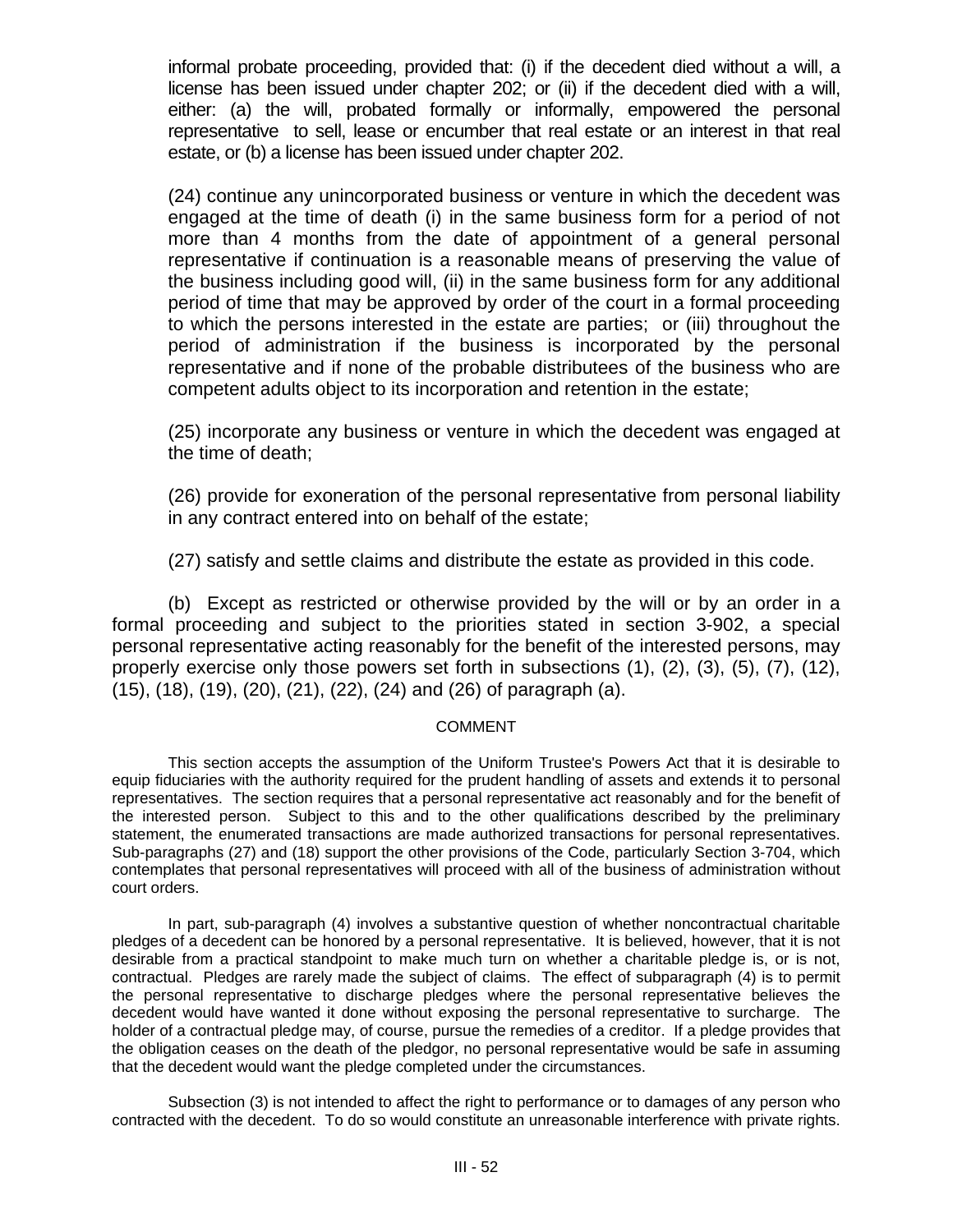The intention of the subsection is simply to give a personal representative who is obligated to carry out a decedent's contracts the same alternatives in regard to the contractual duties which the decedent had prior to death.

### MASSACHUSETTS COMMENT

 See G.L. c. 195, § 5A for less comprehensive list of powers of executors and administrators. The UPC authority for sale of real estate without a license is not adopted. A personal representative may proceed under G.L. c. 202 for a license to sell or mortgage real estate.

 Chapter 140 of the Acts of 2012 added subsection 23 ½ to clarify that a personal representative appointed formally or informally may sell real estate pursuant to a power contained in a will or by license to sell.

### **Section 3-716. [Powers and Duties of Successor Personal Representative.]**

 A successor personal representative has the same power and duty as the original personal representative to complete the administration and distribution of the estate, as expeditiously as possible, but shall not exercise any power expressly made personal to the executor named in the will.

## **Section 3-717. [Co-representatives; When Joint Action Required.]**

 If two or more persons are appointed co-representatives and unless the will provides otherwise, the concurrence of all is required on all acts connected with the administration and distribution of the estate. This restriction does not apply when any co-representative receives and receipts for property due the estate, when the concurrence of all cannot readily be obtained in the time reasonably available for emergency action necessary to preserve the estate, or when a co-representative has been delegated to act for the others. Persons dealing with a co-representative if actually unaware that another has been appointed to serve or if advised by the personal representative with whom they deal that the personal representative has authority to act alone for any of the reasons mentioned herein, are as fully protected as if the person with whom they dealt had been the sole personal representative.

### COMMENT

 With certain qualifications, this section is designed to compel co-representatives to agree on all matters relating to administration when circumstances permit. Delegation by one to another representative is a form of concurrence in acts that may result from the delegation. A co-representative who abdicates responsibility to co-administer the estate by a blanket delegation breaches a duty to interested persons as described by Section 3-703. Section 3-715 (21) authorizes some limited delegations, which are reasonable and for the benefit of interested persons.

## **Section 3-718. [Powers of Surviving Personal Representative.]**

 Unless the terms of the will otherwise provide, every power exercisable by personal co-representatives may be exercised by the one or more remaining after the appointment of one or more is terminated, and if one of 2 or more nominated as corepresentatives is not appointed, those appointed may exercise all the powers incident to the office.

### **COMMENT**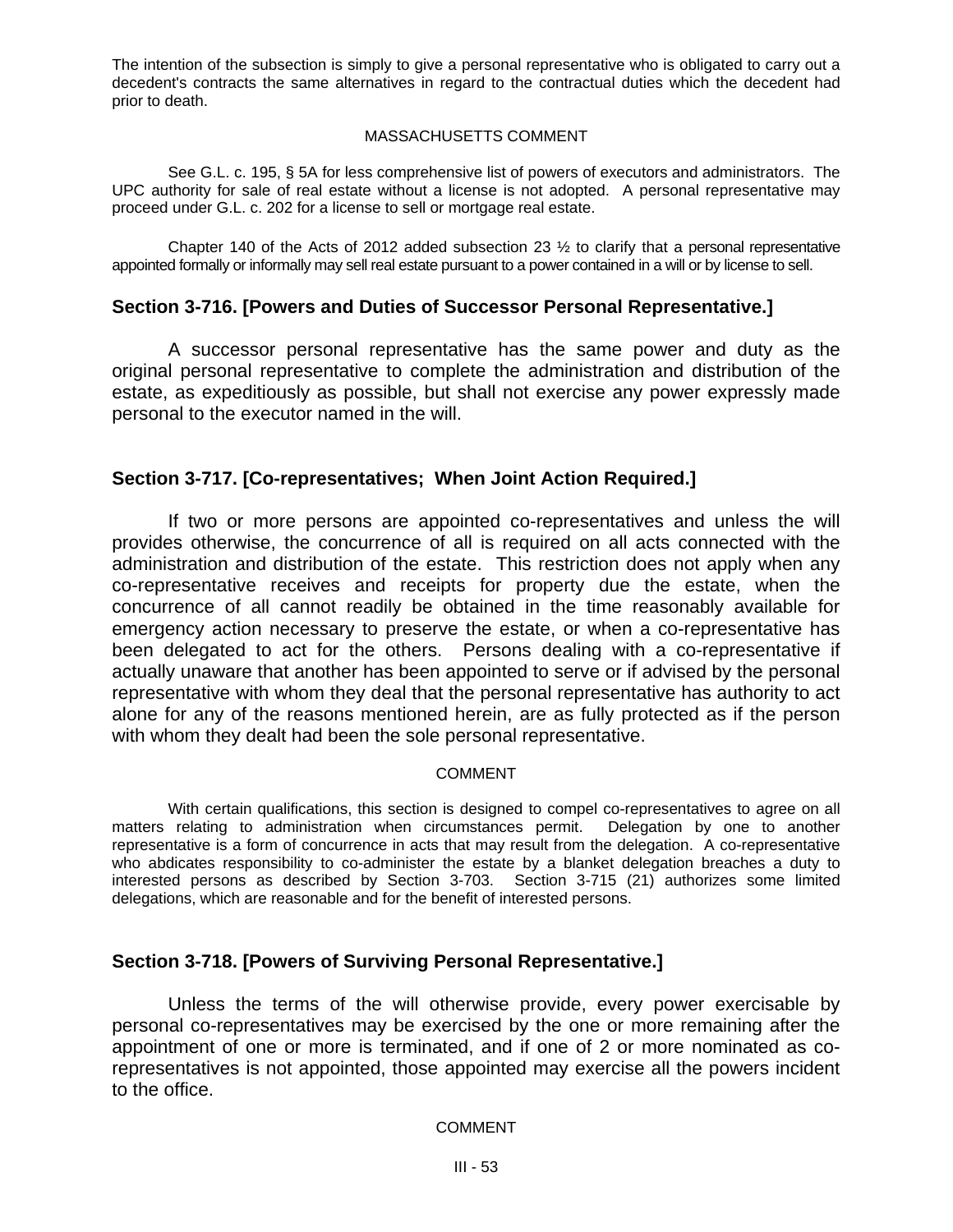This section applies where one of two or more co-representatives dies, becomes disabled or is removed. In regard to co-executors, it is based on the assumption that the decedent would not consider the powers of fiduciaries to be personal, or to be suspended if one or more could not function. In regard to co-administrators in intestacy, it is based on the idea that the reason for appointing more than one ceases on the death or disability of either of them.

#### MASSACHUSETTS COMMENT

See G.L. c. 195, § 11 to the same effect.

## **Section 3-719. [Compensation of Personal Representative.]**

 A personal representative is entitled to reasonable compensation for services. If a will provides for compensation of the personal representative and there is no contract with the decedent regarding compensation, the personal representative may renounce the provision before qualifying and be entitled to reasonable compensation. A personal representative also may renounce the right to all or any part of the compensation. A written renunciation of fee may be filed with the court.

#### COMMENT

 This section has no bearing on the question of whether a personal representative who also serves as attorney for the estate may receive compensation in both capacities. If a will provision concerning a fee is framed as a condition on the nomination as personal representative, it could not be renounced.

## **Section 3-720. [Expenses in Estate Litigation.]**

 If any personal representative or person nominated as personal representative defends or prosecutes any proceeding in good faith, whether successful or not that personal representative or person is entitled to receive from the estate necessary expenses and disbursements including reasonable attorneys' fees incurred.

### COMMENT

 Litigation prosecuted by a personal representative for the primary purpose of enhancing the prospects for compensation would not be in good faith.

 A personal representative is a fiduciary for successors of the estate (Section 3-703). Though the will naming the personal representative may not yet be probated, the priority for appointment conferred by Section 3-203 on one named executor in a probated will means that the person named has an interest, as a fiduciary, in seeking the probate of the will. Hence, the personal representative is an interested person within the meaning of Sections 3-301 and 3-401. Section 3-912 gives the successors of an estate control over the executor, provided all are competent adults. So, if all persons possibly interested in the probate of a will, including trustees of any trusts created thereby, concur in directing the named executor to refrain from efforts to probate the instrument, the personal representative would lose standing to proceed. All of these observations apply with equal force to the case where the named executor of one instrument seeks to contest the probate of another instrument. Thus, the Code changes the idea followed in some jurisdictions that an executor lacks standing to contest other wills which, if valid, would supersede the will naming the personal representative, and standing to oppose other contests that may be mounted against the instrument nominating the personal representative.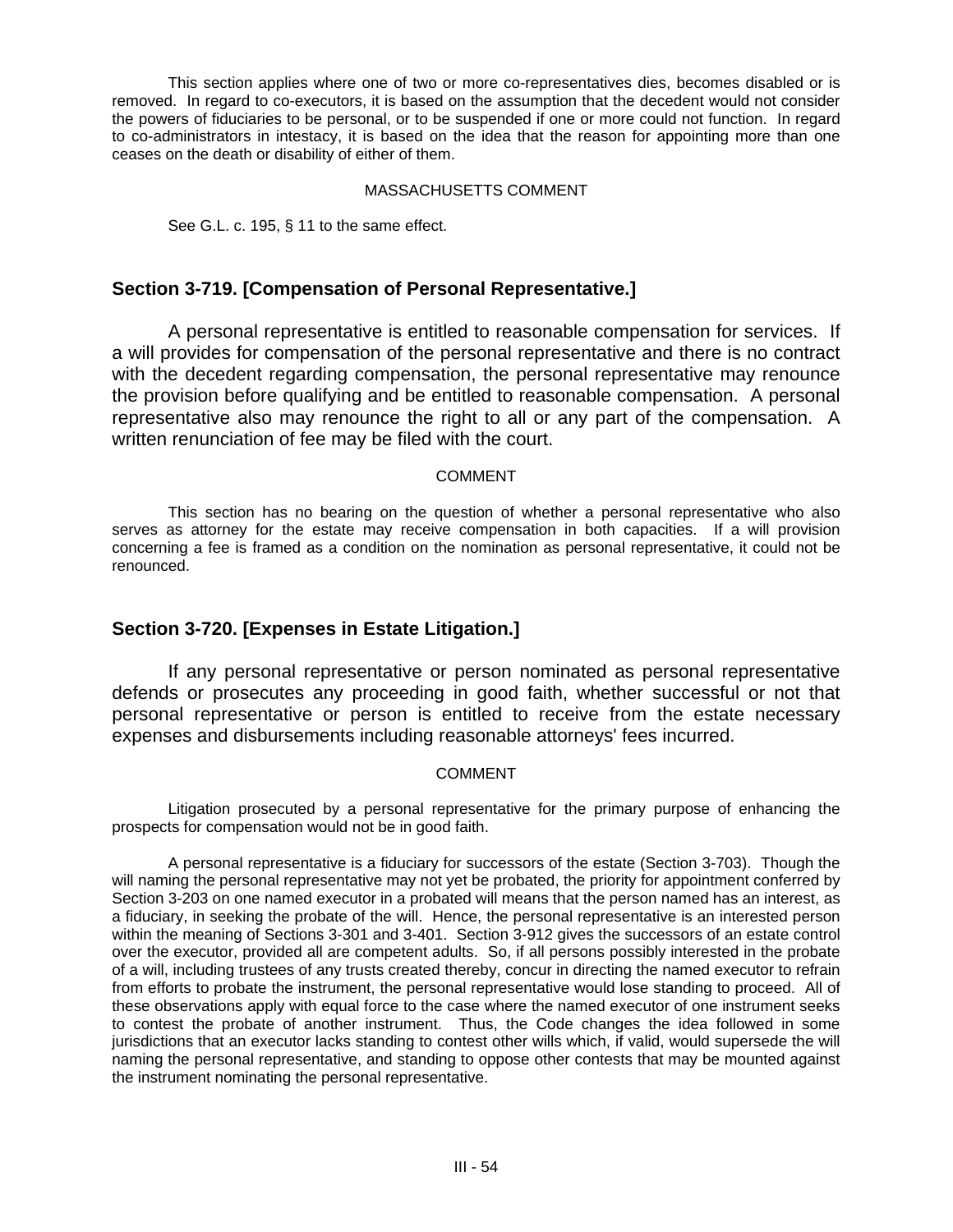# **Section 3-721. [Reserved]**

### MASSACHUSETTS COMMENT

 Current provisions for determining fees of personal representatives, attorney and agents are retained. See G.L. c. 215, §§ 39, 39A, 39B and 45.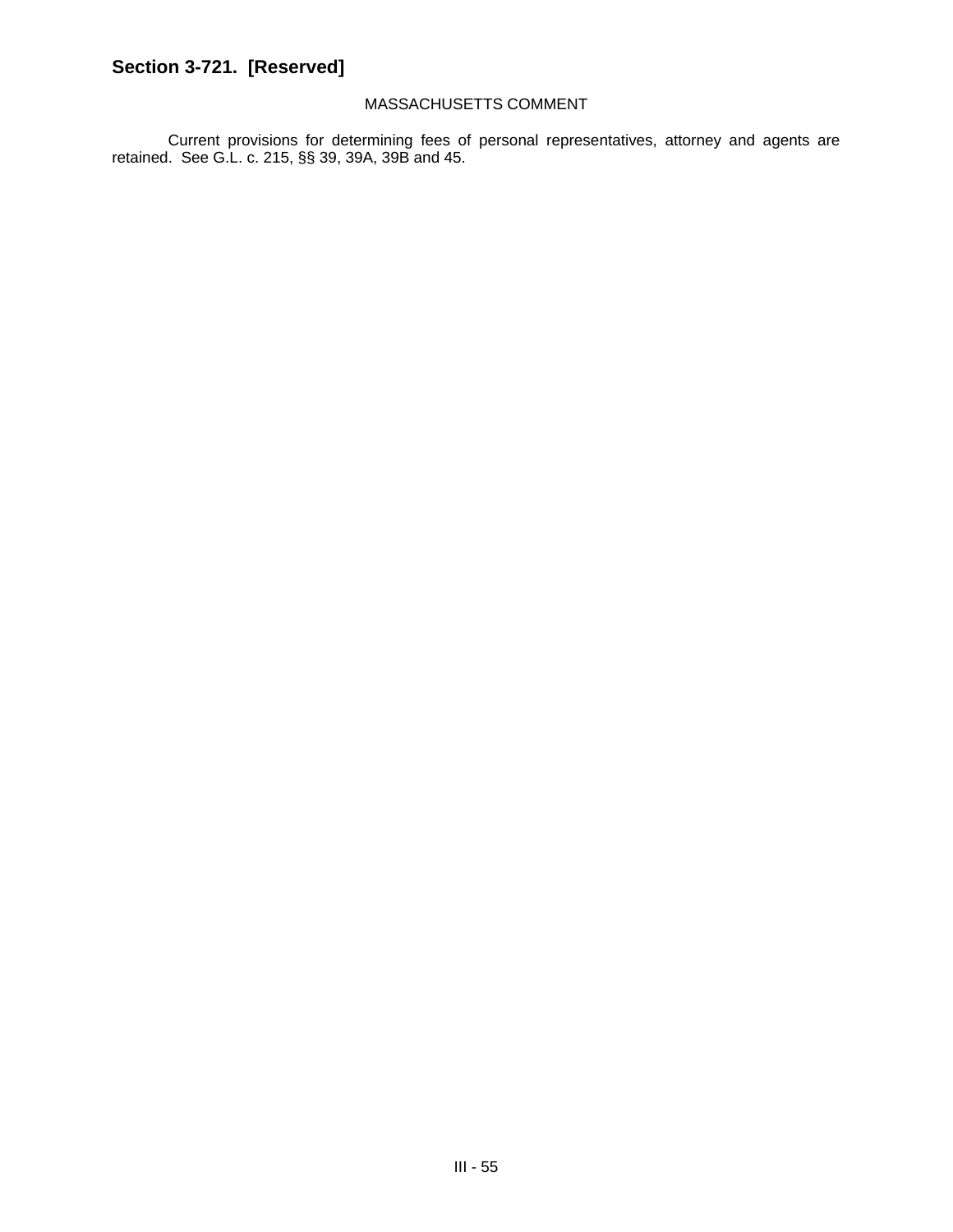## PART 8

## **CREDITORS' CLAIMS**

## **Section 3-801. [Reserved]**

## **Section 3-802. [Statutes of Limitations.]**

 Unless an estate is insolvent, the personal representative, with the consent of all successors whose interests would be affected, may waive any defense of limitations available to the estate. If the defense is not waived, no claim barred by a statute of limitations at the time of the decedent's death may be allowed or paid.

 Only those successors who would be affected thereby, must agree to a waiver of a defense of limitations available to an estate.

## **Section 3-803. [Limitations on Presentation of Claims.]**

 (a) Except as provided in this chapter, a personal representative shall not be held to answer to an action by a creditor of the deceased unless such action is commenced within one year after the date of death of the deceased and unless, before the expiration of such period, the process in such action has been served by delivery in hand upon such personal representative or service thereof accepted by him or a notice stating the name of the estate, the name and address of the creditor, the amount of the claim and the court in which the action has been brought has been filed with the register.

 (b) A trustee of a trust, the assets of which are subject as a matter of substantive law to being reached by creditors of the deceased shall not be held to answer to an action by a creditor of the deceased unless such action is commenced against such trustee or against the personal representative of the deceased within the time and in the manner provided in subsection (a). Such trustee shall have immunity from personal liability to a creditor or the deceased in the same manner as a personal representative has, pursuant to section 3-807.

 (c) A claim described in subsections (a) or (b) which is barred by statute of the decedent's domicile before the limitation in this commonwealth is barred in this commonwealth.

(d) Nothing in this section affects or prevents:

(1) any proceeding to enforce any mortgage, pledge, or other lien upon property of the estate;

(2) an action for personal injuries or death, if commenced more than one year after the date of death of the deceased, brought against the personal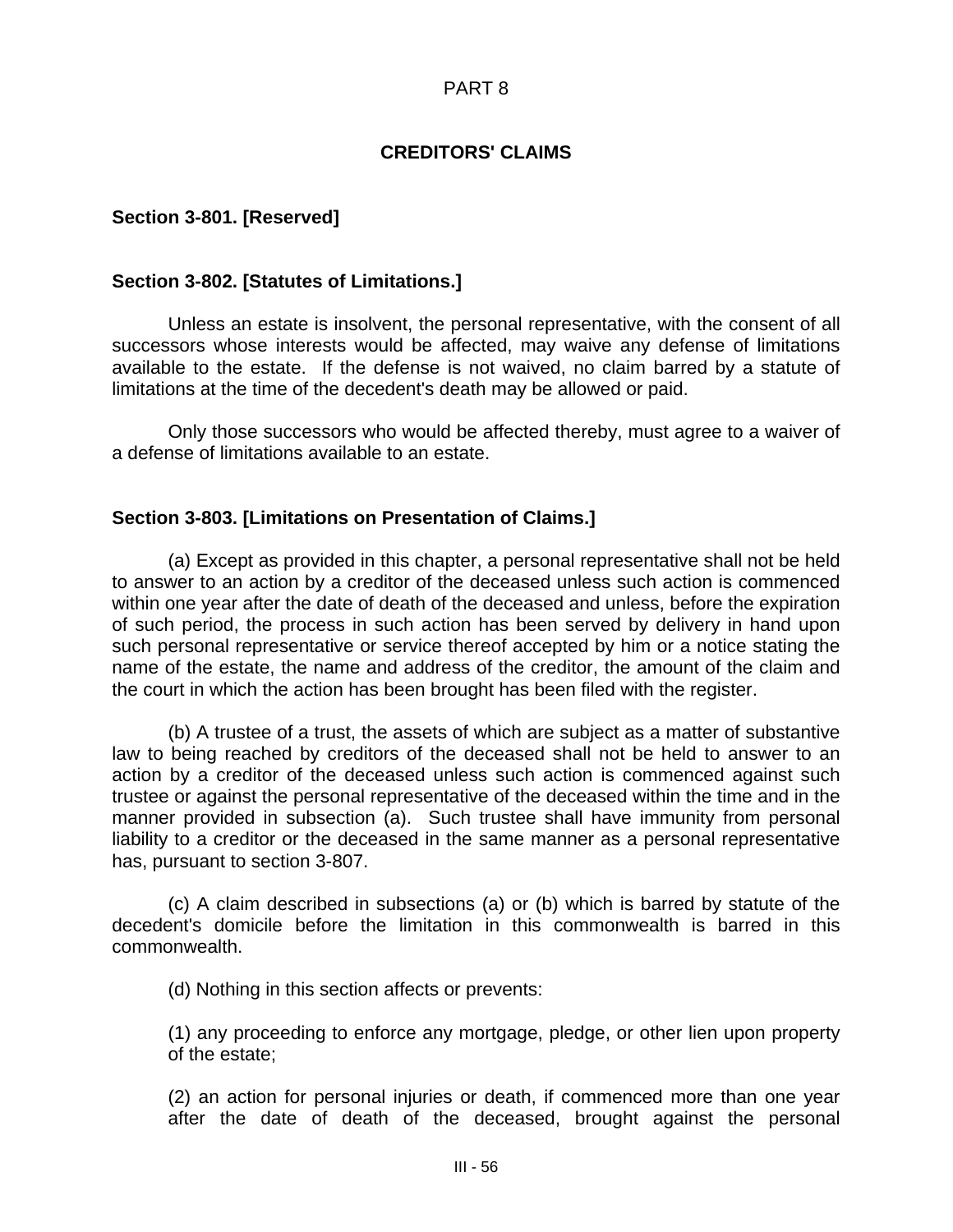representative, provided that such action is commenced within three years next after the cause of action accrues, and provided further that any judgment recovered in any action so brought may be satisfied only from the proceeds of a policy of insurance or bond, if any, and not from the general assets of the estate.

(3) collection of compensation for services rendered and reimbursement for expenses advanced by the personal representative or by the attorney or accountant for the personal representative of the estate.

 (e) If the supreme judicial court, upon a complaint in equity filed by a creditor whose claim has not been prosecuted within the time limited by subsections (a) or (b), deems that justice and equity require it and that such creditor is not chargeable with culpable neglect in not prosecuting his claim within the time so limited, it may give him judgment for the amount of his claim against the estate of the deceased person, provided forthwith upon the filing of the complaint a notice such as provided in subsection (a) has been filed in the proper registry of probate; but such judgment shall not affect any payment or distribution made before the filing of such complaint and notice.

 (f) If a deceased received medical assistance under chapter 118E when such deceased was 55 years of age or older or while an inpatient in a nursing facility or other medical institution, section 32 of chapter 118E shall govern the notice to be given to the division of medical assistance and such division's claim for recovery under section 31 of said chapter 118E if the division so chooses.

### COMMENT

 Under Section 3-808 a personal representative is not liable on transactions entered into on behalf of the estate unless he agrees to be personally liable or unless he breaches a duty by making the contract. Tort claims normally will involve casualty insurance of the decedent or of the personal representative, and so will fall within the exception of subparagraph (d). If a personal representative is personally at fault in respect to a tort claim arising after the decedent's death, his personal liability would not be affected by the running of the special short period provided here.

 The one-year from death limitation (which applies without regard to whether or when an estate is opened for administration) is designed to prevent concerns stemming from the possible applicability to this Code of Tulsa Professional Collection Services v. Pope, 108 S.Ct. 1340, 485 U.S. 478 (1988) from unduly prolonging estate settlements and closings.

 Successors who are willing to delay receipt and enjoyment of inheritances may consider waiting out the limitation period running from death simply to avoid any public record of an administration that might alert known and unknown creditors to pursue their claims. The scenario was deemed to be unlikely, however, for unpaid creditors of a decedent are interested persons (Section 1-201(24)) who are qualified to force the opening of an estate for purposes of presenting and enforcing claims. Further, successors who delay opening an administration will suffer from lack of proof of title to estate assets and attendant inability to enjoy their inheritances. Finally, the odds that holders of important claims against the decedent will need help in learning of the death and proper place of administration is rather small. Any benefit to such claimants of additional procedures designed to compel administrations and to locate and warn claimants of an impending bar, is quite likely to be heavily outweighed by the costs such procedures would impose on all estates, the vast majority of which are routinely applied to quick payment of the decedents' bills and distributed without any creditor controversy.

#### MASSACHUSETTS COMMENT

This section preserves the claim procedure of G.L. c. 197, §§ 9 and 9A.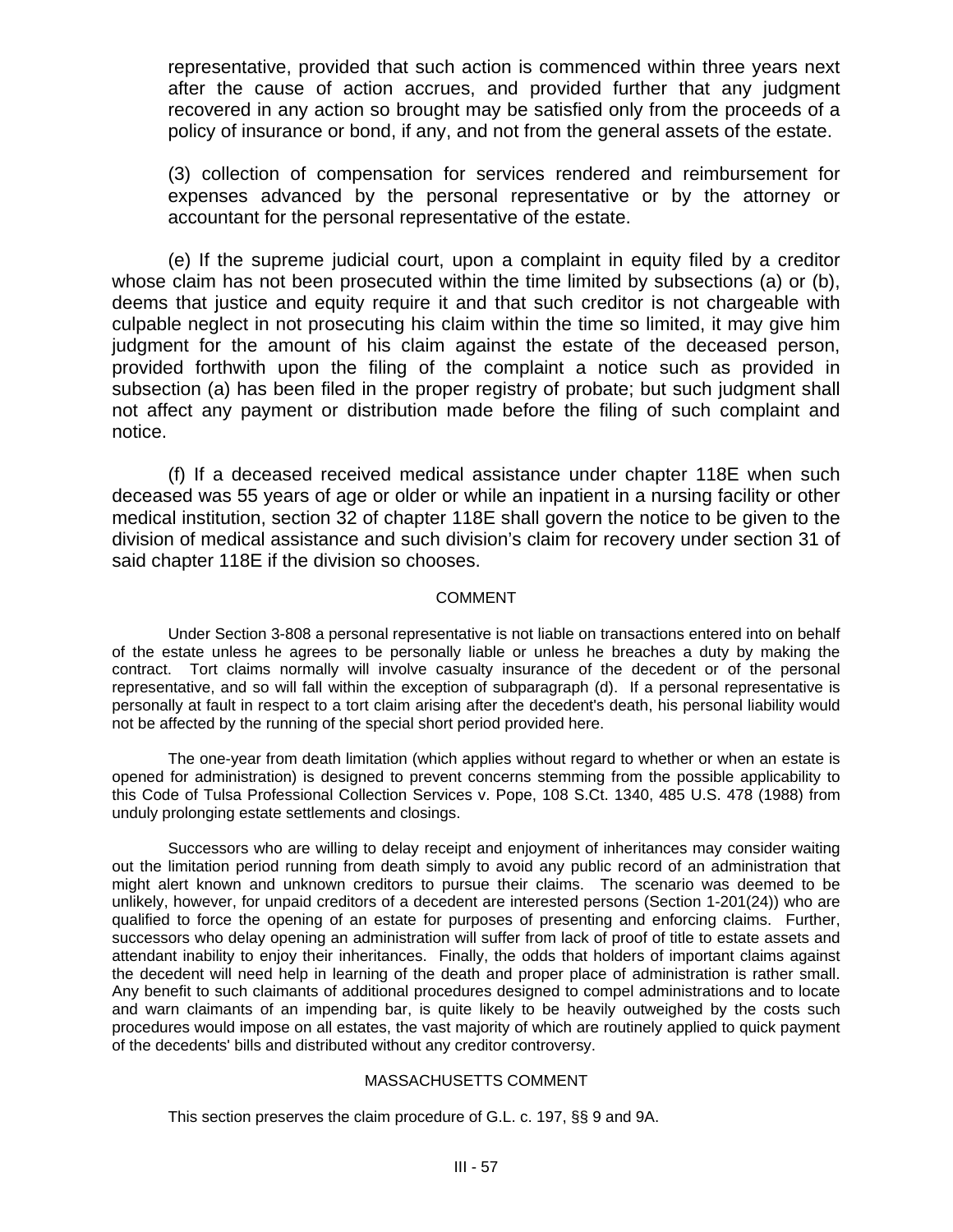## **Section 3-804. [Manner of Commencement of Claims.]**

 (1) A personal representative shall not be held to answer to an action by a creditor of the deceased which is commenced within any other or additional period of limitation for bringing such action provided by or under this chapter unless before the expiration of such period the process in such action has been served by delivery in hand upon the personal representative or service thereof accepted by the personal representative or a notice as aforesaid has been filed with the register.

 (2) Claims against a decedent's estate shall be commenced by a proceeding against the personal representative in any court where the personal representative may be subjected to jurisdiction, to obtain payment of his claim against the estate, but the commencement of the proceeding must occur within the time limited for presenting the claim. No presentation of claim is required in regard to matters claimed in proceedings against the decedent which were pending at the time of his death.

 (3) A special personal representative shall be liable to an action by a creditor of the deceased brought within the period of limitation provided in section 3-803; provided, however, that any such action shall be stayed by the court in which it is brought until such time as a general personal representative has been appointed and said general personal representative has been substituted for said special personal representative as the party defendant.

### COMMENT

 The filing of a claim with the probate court under (2) of this section does not serve to initiate a proceeding concerning the claim. Rather, it serves merely to protect the claimant who may anticipate some need for evidence to show that his claim is not barred. The probate court acts simply as a depository of the statement of claim, as is true of its responsibility for an inventory filed with it under Section 3-706.

### MASSACHUSETTS COMMENT

Subsection (1) follows G.L. c. 197, § 9(b) and Subsection (3) restates G.L. c. 193, § 15.

## **Section 3-805. [Classification of Claims.]**

 (a) If the applicable assets of the estate are insufficient to pay all claims in full, the personal representative shall make payment in the following order:

(1) costs and expenses of administration;

(2) reasonable funeral expenses;

(3) debts and taxes with preference under federal law;

(4) reasonable and necessary medical and hospital expenses of the last illness of the decedent, including compensation of persons attending the decedent;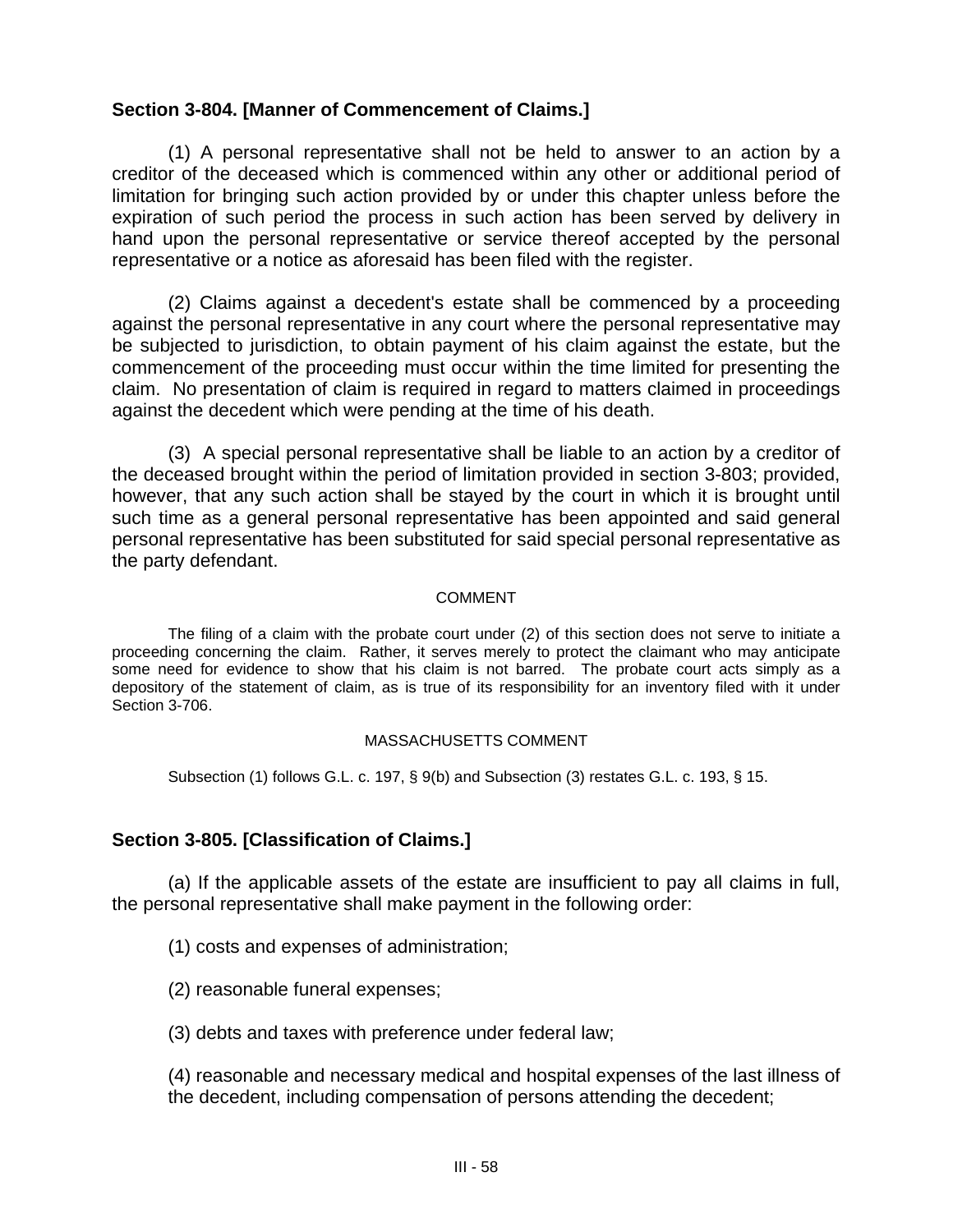(5) debts and taxes with preference under other laws of this commonwealth;

(6) debts due to the division of medical assistance;

(7) all other claims.

 (b) No preference shall be given in the payment of any claim over any other claim of the same class, and a claim due and payable shall not be entitled to a preference over claims not due.

### **COMMENT**

 Under federal law, funeral expenses, but not debts incurred by the decedent can be given priority over claims of the United States.

### MASSACHUSETTS COMMENT

 See G.L. c. 198, § 1 which assigns a similar priority except that it groups together expenses of last sickness, funeral and administration.

## **Section 3-806. [Allowance of Claims.]**

 (a) A judgment in a proceeding in another court against a personal representative to enforce a claim against a decedent's estate is an allowance of the claim.

 (b) Unless otherwise provided in any judgment in another court entered against the personal representative, allowed claims bear interest at the legal rate for the period commencing with the date of judgment unless based on a contract making a provision for interest, in which case they bear interest in accordance with that provision.

### MASSACHUSETTS COMMENT

See G.L. c. 197, § 20 for interest due on legacies.

## **Section 3-807. [Payment of Claims.]**

 (a) Upon the expiration of the time limitation provided in section 3-803 for the presentation of claims, the personal representative shall proceed to pay the claims allowed against the estate in the order of priority prescribed, after making provision for family allowances, for claims already presented that have not yet been allowed or whose allowance has been appealed, and for unbarred claims that may yet be presented, including costs and expenses of administration. By petition to the court in a proceeding for the purpose, or by appropriate motion if the administration is supervised, a claimant whose claim has been allowed but not paid may secure an order directing the personal representative to pay the claim to the extent funds of the estate are available to pay it.

 (b) If a personal representative finds that the estate of the deceased will probably be insufficient for the payment of his debts the personal representative shall represent the estate to be insolvent to the court, and shall, pursuant to court order, after notice to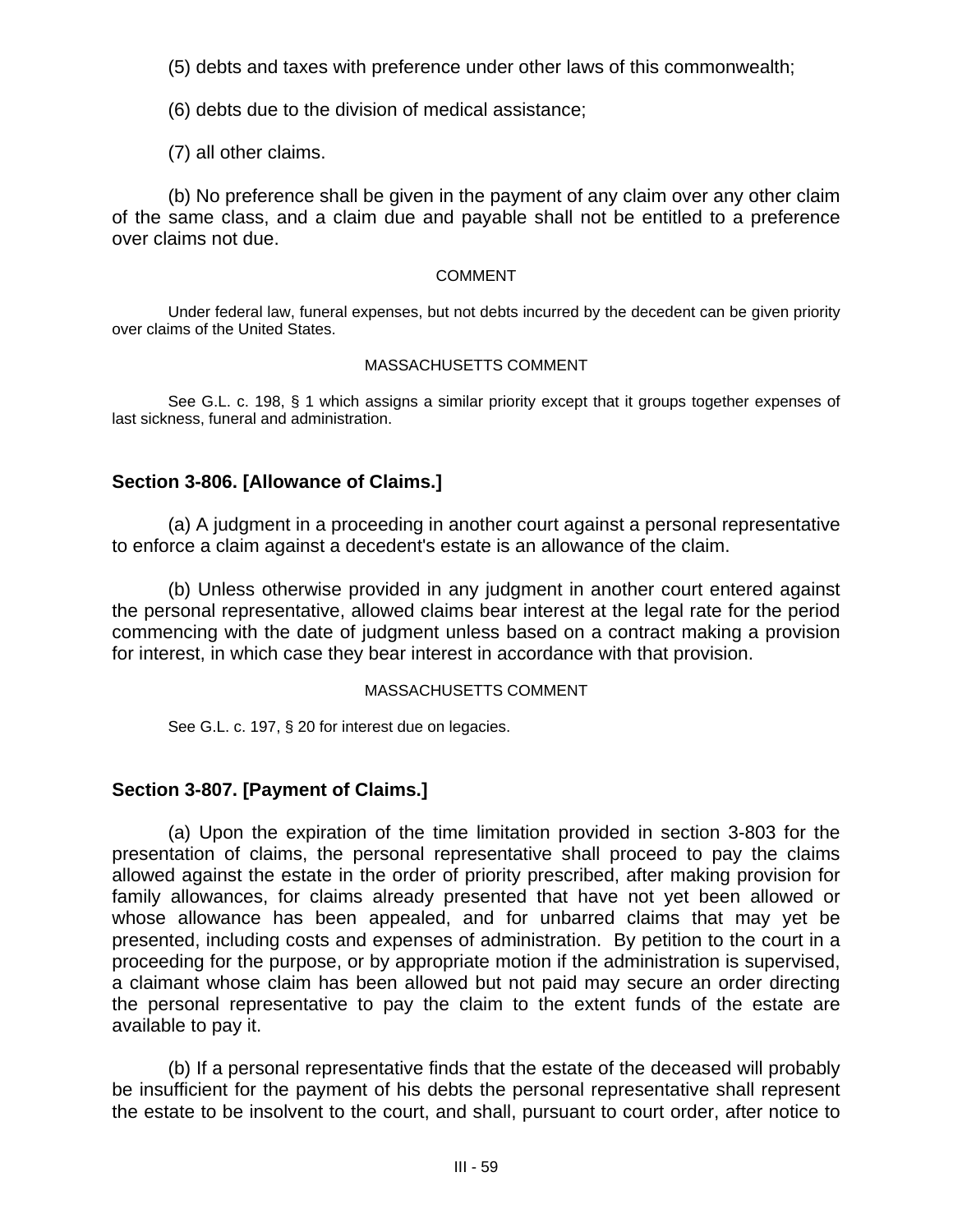all persons interested, divide and pay over what remains in the personal representative's hands among the creditors who prove their debts. No action shall be maintained against a personal representative after an estate has been represented insolvent, unless for a claim entitled to a preference which would not be affected by the insolvency of the estate or unless the assets prove more than sufficient to pay all the debts allowed. If the estate is represented insolvent while an action is pending for a claim which is not entitled to such preference, the action may be stayed without costs until it appears whether the estate is insolvent, and if it is not insolvent, the plaintiff may prosecute the action as if no such representation had been made.

 (c) If a personal representative shall not within six months after the date of death of the deceased have had notice of demands against the estate of the deceased sufficient to warrant him to represent such estate to be insolvent, he or she may, after the expiration of said six months, pay the debts due from the estate and shall not be personally liable to any creditor in consequence for such payments made before notice of such creditor's demand; and if such a personal representative shall be in doubt as to the validity of any debt which, if valid, the personal representative would have a right to pay under this section, the personal representative may, with the approval of the court, after notice to all persons interested, pay such debt or so much thereof as the court may authorize.

 (d) If a personal representative pays under subsection (c), before notice of the demand of any other creditor, the whole of the estate and effects of the deceased, the personal representative shall not be required in consequence of such notice to represent the estate insolvent, but in an action against the personal representative shall be discharged upon proving such payments.

 (e) If a personal representative pays, under subsection (c), so much of the estate and effects of the deceased that the remainder is insufficient to satisfy a demand of which the personal representative afterward has notice, the personal representative shall be liable on such last mentioned demand for only so much as may then remain. If two or more such demands are exhibited, which together exceed the amount of assets remaining in his hands, the personal representative may represent the estate insolvent, and shall, pursuant to court order, after notice to all persons interested, divide and pay over what remains in the personal representative's hands among the creditors who prove their debts; but the creditors of the deceased who have been previously paid shall not be liable to repay any part of the amount received by them.

 (f) If it appears, upon the settlement of the account of a personal representative, that the whole estate and effects which have come to the personal representative's hands have been exhausted in paying the charges of administration and debts or claims entitled by law to a preference over the common creditors of the deceased, such settlement shall be a bar to an action brought against the personal representative by a creditor who is not entitled to such preference, although the estate has not been represented insolvent.

 (g) The personal representative at any time may pay any just claim that has not been barred, with or without formal presentation, but, except as provided in subsections (c), (d), (e) and (f), is personally liable to any other claimant whose claim is allowed and who is injured by its payment if: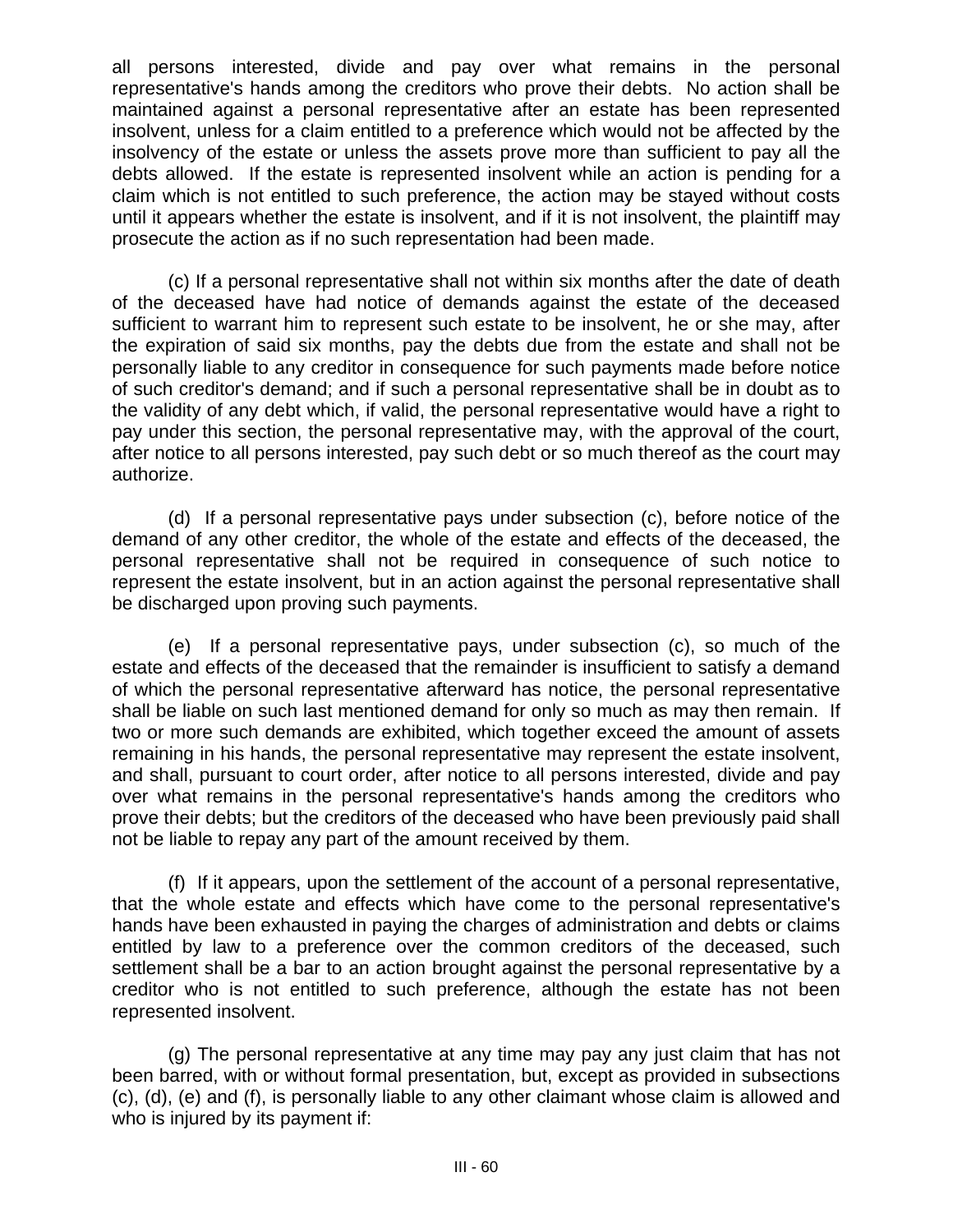(1) payment was made before the expiration of the time limit stated in subsection (a) and the personal representative failed to require the payee to give adequate security for the refund of any of the payment necessary to pay other claimants; or

(2) payment was made, due to negligence or willful fault of the personal representative, in such manner as to deprive the injured claimant of priority.

#### MASSACHUSETTS COMMENT

 This adopts the Massachusetts procedure set forth in G.L. c. 197, §§ 2 to 5. Subsections (a) and (g) follow the U.P.C. The cumbersome procedure of settling insolvent estates under c. 198 is abandoned in favor of resort by those seeking protection to the broad powers of the Court, see Section 3-107. C. 198, §§ 1 and 31 are combined in subsection (b).

### **Section 3-808. [Individual Liability of Personal Representative.]**

 (a) Unless otherwise provided in the contract, a personal representative is not individually liable on a contract properly entered into in his fiduciary capacity in the course of administration of the estate unless he fails to reveal his representative capacity and identify the estate in the contract.

 (b) A personal representative is individually liable only if he or she is personally at fault for (1) obligations arising from ownership or control of the estate or (2) for torts committed in the course of administration of the estate.

 (c) Claims based on contracts entered into by a personal representative in his fiduciary capacity, on obligations arising from ownership or control of the estate or on torts committed in the course of estate administration may be asserted against the estate by proceeding against the personal representative in his fiduciary capacity, whether or not the personal representative is individually liable therefor.

 (d) Issues of liability as between the estate and the personal representative individually may be determined in a proceeding for accounting, surcharge or indemnification or other appropriate proceeding.

### **COMMENT**

 In the absence of statute an executor, administrator or a trustee is personally liable on contracts entered into in his fiduciary capacity unless he expressly excludes personal liability in the contract. He is commonly personally liable for obligations stemming from ownership or possession of the property (e.g., taxes) and for torts committed by servants employed in the management of the property. The claimant ordinarily can reach the estate only after exhausting his remedies against the fiduciary as an individual and then only to the extent that the fiduciary is entitled to indemnity from the property. This and the following sections are designed to make the estate a quasi-corporation for purposes of such liabilities. The personal representative would be personally liable only if an agent for a corporation would be under the same circumstances, and the claimant has a direct remedy against the quasi-corporate property.

### MASSACHUSETTS COMMENT

 In 1976, G.L. c. 195, § 17 was revised based on the same language of the U.P.C. See also Apahouser Lock & Security Corp. v. Carvelli, 26 Mass. App. Ct. 385 (1988).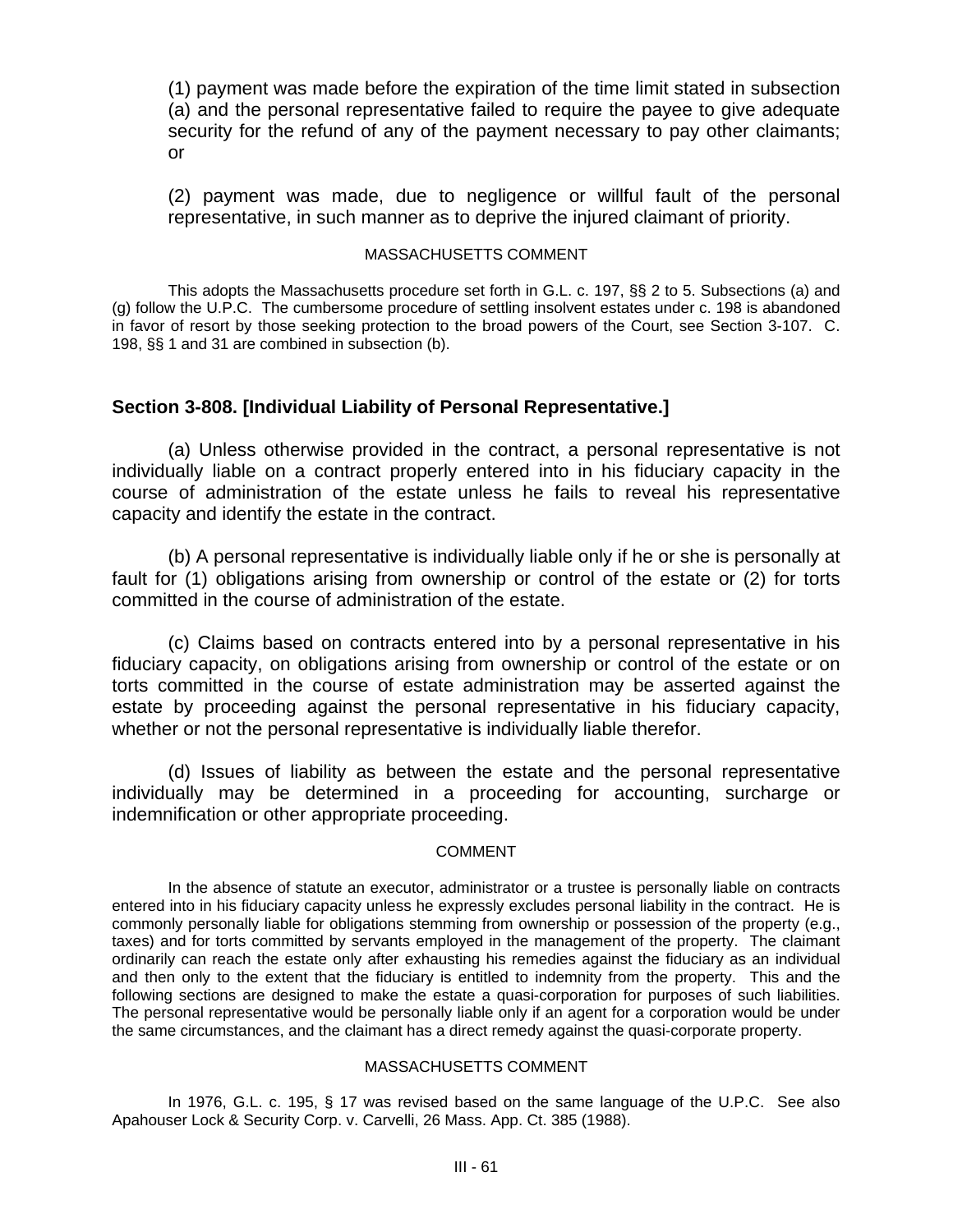## **Section 3-809. [Secured Claims.]**

 Payment of a secured claim is upon the basis of the amount allowed if the creditor surrenders his security; otherwise payment is upon the basis of one of the following:

(1) if the creditor exhausts his security before receiving payment, unless precluded by other law, upon the amount of the claim allowed less the fair value of the security; or

(2) if the creditor does not have the right to exhaust his security or has not done so, upon the amount of the claim allowed less the value of the security determined by converting it into money according to the terms of the agreement pursuant to which the security was delivered to the creditor, or by the creditor and personal representative by agreement, arbitration, compromise or litigation.

## **Section 3-810. [Claims Not Due and Contingent or Unliquidated Claims.]**

 (a) If a claim which will become due at a future time or a contingent or unliquidated claim becomes due or certain before the distribution of the estate, and if the claim has been allowed or established by a proceeding, it is paid in the same manner as presently due and absolute claims of the same class.

 (b) In other cases the personal representative or, on petition of the personal representative or the claimant in a special proceeding for the purpose, the court may provide for payment as follows:

(1) if the claimant consents, he may be paid the present or agreed value of the claim, taking any uncertainty into account;

(2) arrangement for future payment, or possible payment, on the happening of the contingency or on liquidation may be made by creating a trust, giving a mortgage, obtaining a bond or security from a distributee, or otherwise.

### MASSACHUSETTS COMMENT

See G.L. c. 197, § 13.

## **Section 3-811. [Counterclaims.]**

 In paying a claim the personal representative may deduct any counterclaim which the estate has against the claimant. In determining a claim against an estate a court shall reduce the amount allowed by the amount of any counterclaims and, if the counterclaims exceed the claim, render a judgment against the claimant in the amount of the excess. A counterclaim, liquidated or unliquidated, may arise from a transaction other than that upon which the claim is based. A counterclaim may give rise to relief exceeding in amount or different in kind from that sought in the claim.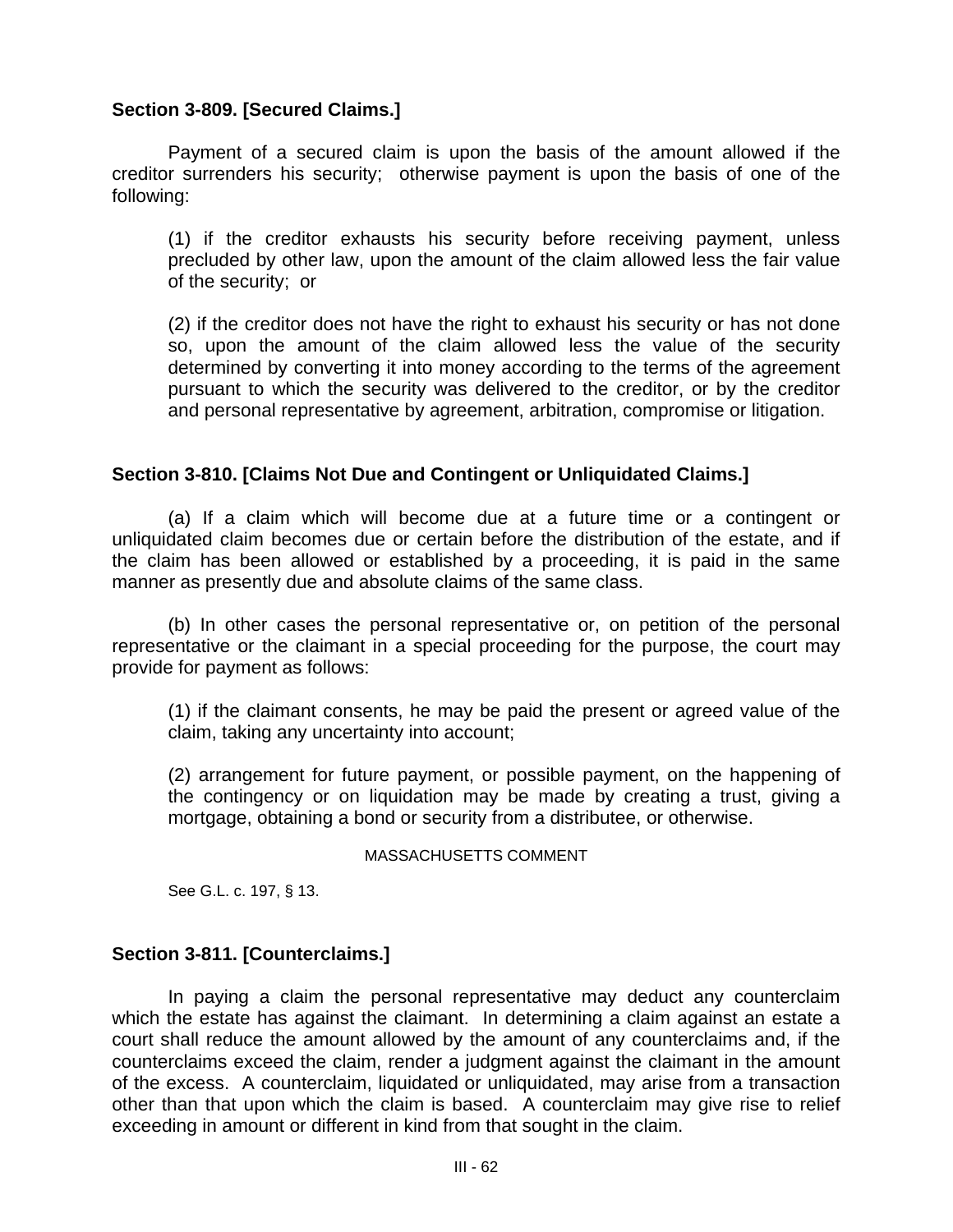See G.L. c. 197, § 25.

## **Section 3-812. [Execution and Levies Prohibited.]**

 No execution may issue upon nor may any levy be made against any property of the estate under any judgment against a decedent or a personal representative, but this section shall not be construed to prevent the enforcement of mortgages, pledges or liens upon real or personal property in an appropriate proceeding.

## **Section 3-813. [Compromise of Claims.]**

 When a claim against the estate has been presented in any manner, the personal representative may, if it appears for the best interest of the estate, compromise the claim, whether due or not due, absolute or contingent, liquidated or unliquidated.

#### MASSACHUSETTS COMMENT

See G.L. c. 195, § 5A(4)

## **Section 3-814. [Encumbered Assets.]**

 If any assets of the estate are encumbered by mortgage, pledge, lien, or other security interest, the personal representative may pay the encumbrance or any part thereof, renew or extend any obligation secured by the encumbrance or convey or transfer the assets to the creditor in satisfaction of his lien, in whole or in part, whether or not the holder of the encumbrance has presented a claim, if it appears to be for the best interest of the estate. Payment of an encumbrance does not increase the share of the distributee entitled to the encumbered assets unless the distributee is entitled to exoneration.

### COMMENT

 Section 2-609 establishes a rule of construction against exoneration. Thus, unless the will indicates to the contrary, a specific devisee of mortgaged property takes subject to the lien without right to have other assets applied to discharge the secured obligation.

#### MASSACHUSETTS COMMENT

See G.L. c. 191, § 23.

## **Section 3-815. [Administration in More Than One State; Duty of Personal Representative.]**

 (a) All assets of estates being administered in this commonwealth are subject to all claims, allowances and charges existing or established against the personal representative wherever appointed.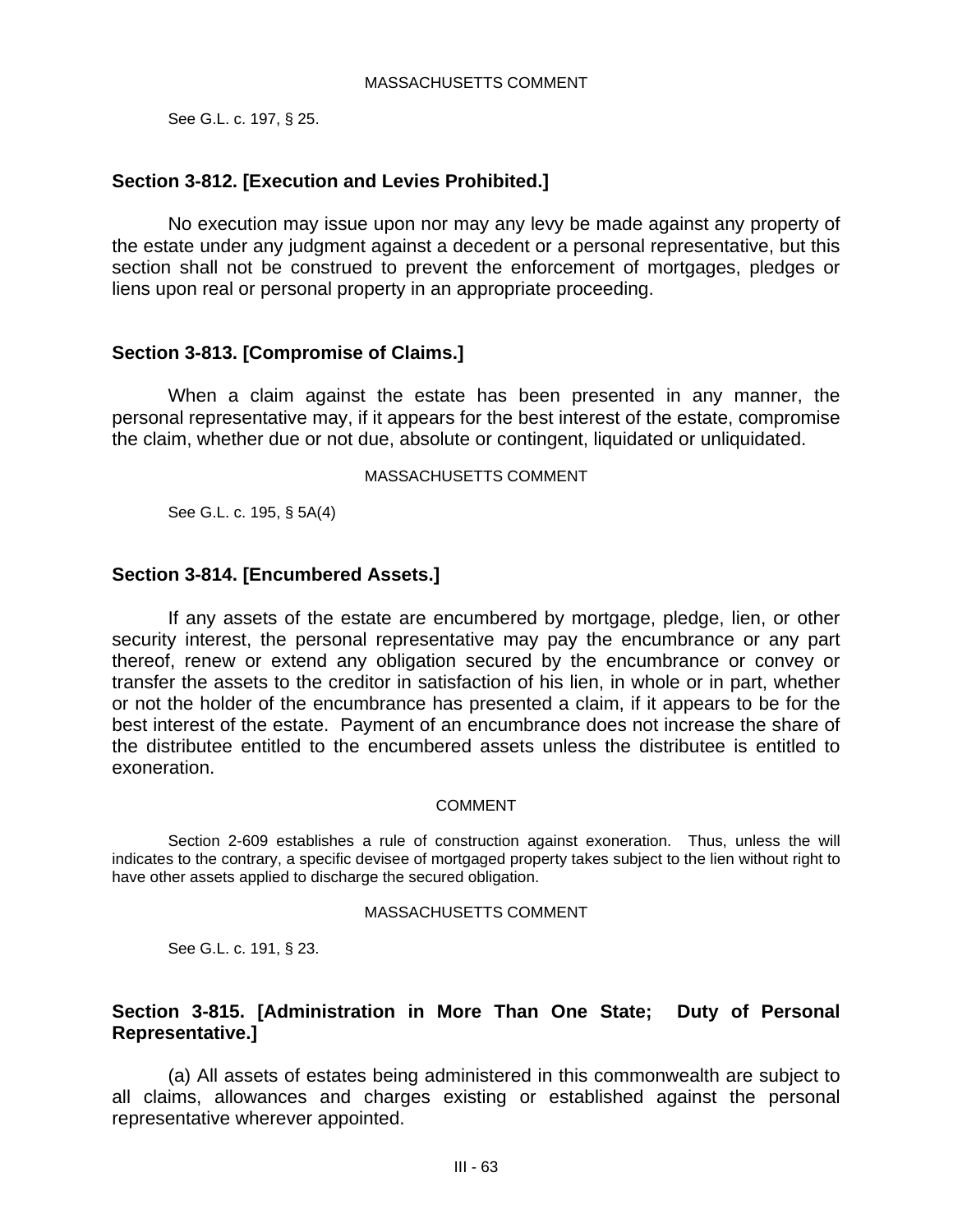(b) If the estate either in this commonwealth or as a whole is insufficient to cover all family exemptions and allowances (determined by the law of the decedent's domicile), prior charges and claims, each claimant whose claim has been allowed either in this commonwealth or elsewhere in administrations of which the personal representative is aware, is entitled to receive payment of an equal proportion of his claim, after satisfaction of the exemptions, allowances and charges. If a preference or security in regard to a claim is allowed in another jurisdiction but not in this commonwealth, the creditor so benefited is to receive dividends from local assets only upon the balance of his claim after deducting the amount of the benefit.

 (c) In case the family exemptions and allowances, prior charges and claims of the entire estate exceed the total value of the portions of the estate being administered separately and this commonwealth is not the state of the decedent's last domicile, the claims allowed in this commonwealth shall be paid their proportionate share of total assets if local assets are adequate for the purpose, and the balance of local assets shall be transferred to the domiciliary personal representative. If local assets are not sufficient to pay all claims allowed in this commonwealth the amount to which they are entitled, local assets shall be marshaled so that each claim allowed in this commonwealth is paid its proportion as far as possible, after taking into account all dividends on claims allowed in this commonwealth from assets in other jurisdictions.

#### COMMENT

 Under Section 3-803(a)(1), if a local (property only) administration is commenced , claimants may prove claims in the local administration at any time before the local claim period expires. Section 3-815 has the effect of subjecting all assets of the decedent, wherever they may be located and administered, to claims properly presented in any local administration. It is necessary, however, that the personal representative of any portion of the estate be aware of other administrations in order for him to become responsible for claims and charges established against other administrations.

### **Section 3-816. [Final Distribution to Domiciliary Representative.]**

 The estate of a non-resident decedent being administered by a personal representative appointed in this commonwealth shall, if there is a personal representative of the decedent's domicile willing to receive it, be distributed to the domiciliary personal representative for the benefit of the successors of the decedent unless (1) by virtue of the decedent's will, if any, and applicable choice of law rules, the successors are identified pursuant to the local law of this commonwealth without reference to the local law of the decedent's domicile; (2) the personal representative of this commonwealth, after reasonable inquiry, is unaware of the existence or identity of a domiciliary personal representative; or (3) the court orders otherwise in a proceeding for a closing order under section 3-1001 or incident to the closing of a supervised administration. In other cases, distribution of the estate of a decedent shall be made in accordance with the other parts of this article.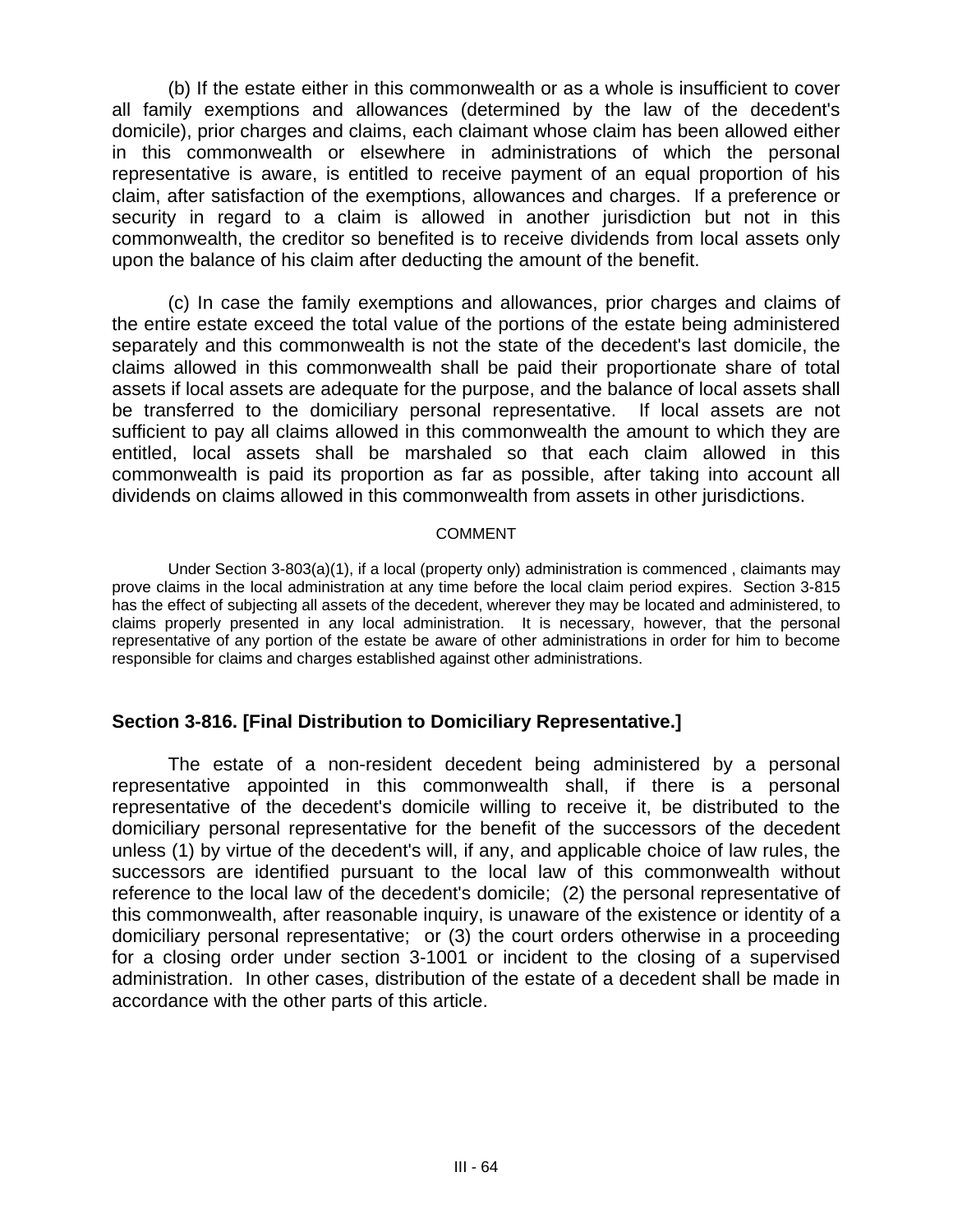## **SPECIAL PROVISIONS RELATING TO DISTRIBUTION**

## **Section 3-901. [Successors' Rights if No Administration.]**

 In the absence of administration, the heirs and devisees are entitled to the estate in accordance with the terms of a probated will or the laws of intestate succession. Devisees may establish title by the probated will to devised property. Persons entitled to property by family allowance, exemption or intestacy may establish title thereto by proof of the decedent's ownership, his death, and their relationship to the decedent. Successors take subject to all charges incident to administration, including the claims of creditors and allowances of surviving spouse and dependent children, and subject to the rights of others resulting from abatement, retainer, advancement, and ademption.

#### COMMENT

 Title to a decedent's property passes to his heirs and devisees at the time of his death. See Section 3-101. This section adds little to Section 3-101 except to indicate how successors may establish record title in the absence of administration.

#### MASSACHUSETTS COMMENT

 For a discussion of the principle that title passes to the heirs without the requirement of the heirs to be determined by a probate proceeding and that the 3 year statute of limitations does not apply to a probate determination of heirs, see In the Matter of the Petition of Beachside I Homeowners Association, No. A11-180, Court of Appeals of Minnesota, July 18, 2011.

### **Section 3-902. [Distribution; Order in Which Assets Appropriated; Abatement.]**

 (a) Except as provided in subsection (b) and except as provided in connection with the share of the surviving spouse who elects to take an elective share, shares of distributees abate, without any preference or priority as between real and personal property, in the following order: (1) property passing by intestacy; (2) residuary devises; (3) general devises; (4) specific devises. For purposes of abatement, a general devise charged on any specific property or fund is a specific devise to the extent of the value of the property on which it is charged, and upon the failure or insufficiency of the property on which it is charged, a general devise to the extent of the failure or insufficiency. Abatement within each classification is in proportion to the amounts of property each of the beneficiaries would have received if full distribution of the property had been made in accordance with the terms of the will.

 (b) If the will expresses an order of abatement, or if the testamentary plan or the express or implied purpose of the devise would be defeated by the order of abatement stated in subsection (a), the shares of the distributees abate as may be found necessary to give effect to the intention of the testator.

 (c) If the subject of a preferred devise is sold or used incident to administration, abatement shall be achieved by appropriate adjustments in, or contribution from, other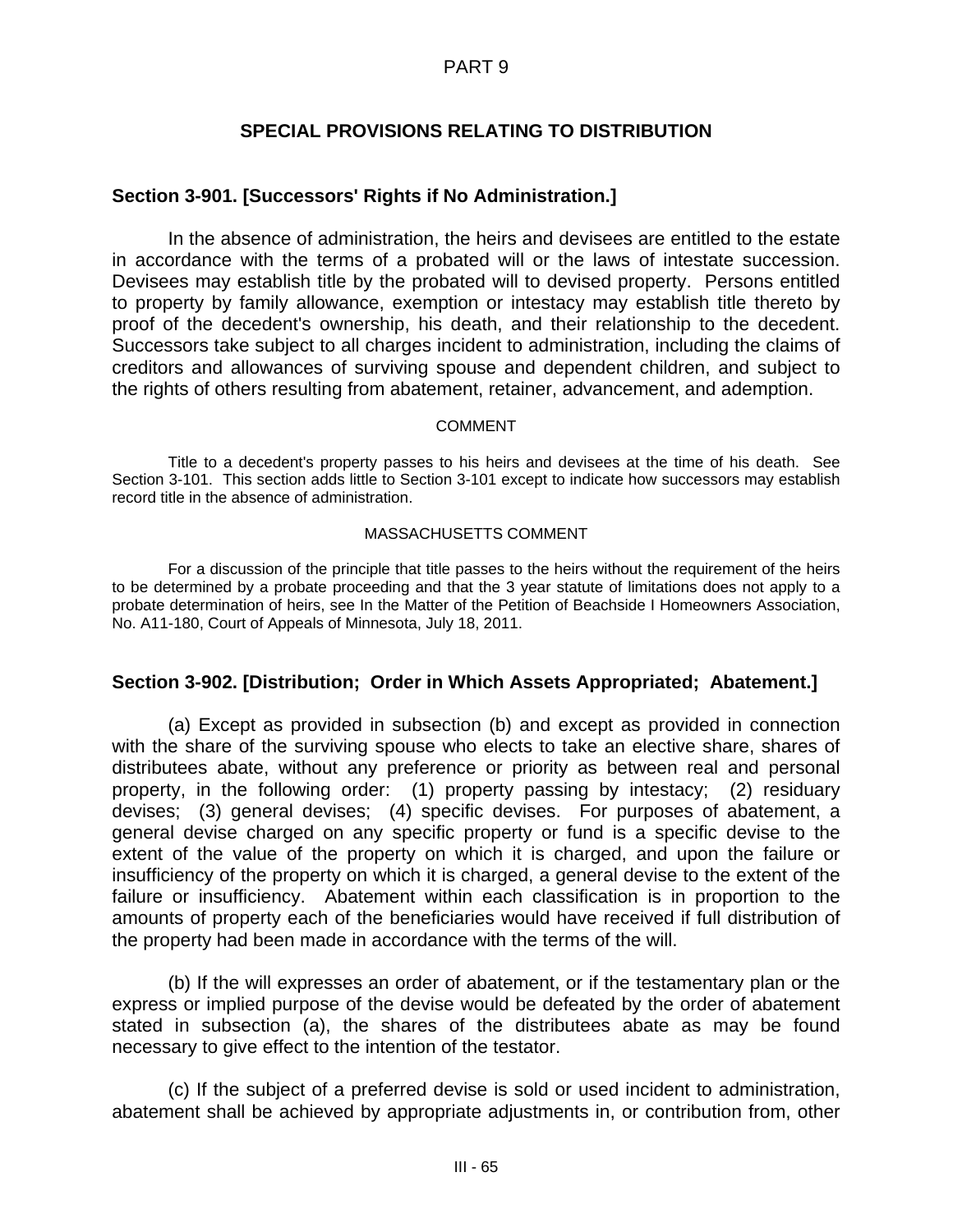interests in the remaining assets.

#### COMMENT

 A testator may determine the order in which the assets of his estate are applied to the payment of his debts. If he does not, then the provisions of this section express rules which may be regarded as approximating what testators generally want. The statutory order of abatement is designed to aid in resolving doubts concerning the intention of a particular testator, rather than to defeat his purpose. Hence, subsection (b) directs that consideration be given to the purpose of a testator. This may be revealed in many ways. Thus, it is commonly held that, even in the absence of statute, general legacies to a wife, or to persons with respect to which the testator is in loco parentis, are to be preferred to other legacies in the same class because this accords with the probable purpose of the legacies.

#### MASSACHUSETTS COMMENT

 Compare G.L. c. 191, §§26 and 27, G.L. c. 202, §§ 1 to 4A. This section would eliminate the priority of real property over personality.

### **Section 3-903. [Right of Retainer.]**

 The amount of a non-contingent indebtedness of a successor to the estate if due, or its present value if not due, shall be offset against the successor's interest; but the successor has the benefit of any defense which would be available to him in a direct proceeding for recovery of the debt.

#### MASSACHUSETTS COMMENT

This section is similar to G.L. c. 197, § 25.

### **Section 3-904. [Interest on General Pecuniary Devise.]**

 The rate of interest upon general pecuniary devises or pecuniary distribution under a trust instrument, unless otherwise provided in the will or trust instrument, shall be such as the supreme judicial court may by general rules establish, and in absence of any such rules the rate shall be four percent per annum. Unless otherwise provided in the will or trust instrument, interest shall be payable from the date of the expiration of the period within which creditors may bring actions against a personal representative as provided in section 3-803.

#### MASSACHUSETTS COMMENT

 This section adopts G.L. c. 197, § 20 as it is applicable to estates. S.J.C. Rule 1:14 establishes the rate of interest at 8%. This section does not limit the personal representative's liability to remaindermen for lost income on uninvested or mismanaged assets, see Sullivan v. Sullivan, 335 Mass. 268 (1957).

### **Section 3-905. [Reserved]**

#### MASSACHUSETTS COMMENT

 The U.P.C. section would reverse the rule that forfeiture clauses are valid in Massachusetts. See Newhall, The Settlement of Estates, § 348. It is not recommended for adoption in Massachusetts. See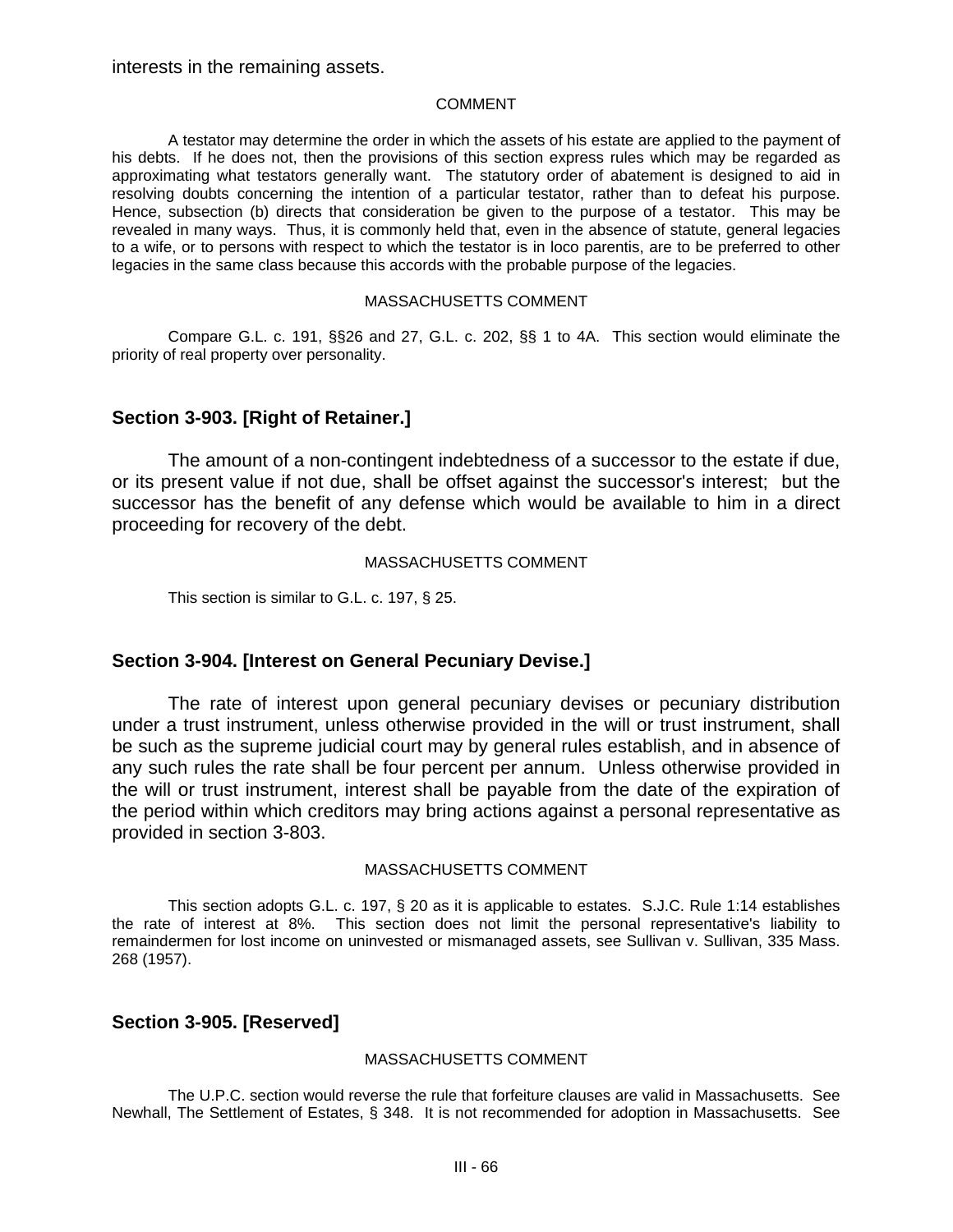## **Section 3-906. [Distribution in Kind; Valuation; Method.]**

 (a) Except as restricted or otherwise provided for by will or order of the court, a personal representative may distribute assets of the estate in kind or partly in cash and partly in kind and pro rata or not pro rata at then current values as between distributees.

 (b) After the probable charges against the estate are known, the personal representative may mail or deliver a proposal for distribution to all persons who have a right to object to the proposed distribution. The right of any distributee to object to the proposed distribution on the basis of the kind or value of asset he is to receive, if not waived earlier in writing, terminates if he fails to object in writing received by the personal representative within 30 days after mailing or delivery of the proposal.

### MASSACHUSETTS COMMENT

 The option to distribute in cash or kind of G.L. c. 195, § 5A (3) is preserved in place of the UPC preference for in kind distributions.

## **Section 3-907. [Distribution in Kind; Evidence.]**

 If distribution in kind is made, the personal representative shall execute an instrument or deed of distribution assigning, transferring or releasing the assets to the distributee as evidence of the distributee's title to the property.

### COMMENT

 This and sections following should be read with Section 3-709 which permits the personal representative to leave certain assets of a decedent's estate in the possession of the person presumptively entitled thereto. The "release" contemplated by this section would be used as evidence that the personal representative had determined that he would not need to disturb the possession of an heir or devisee for purposes of administration.

 A personal representative may acquire a full title to estate assets, as in the case where particular items are conveyed to the personal representative by sellers, transfer agents or others. The language of Section 3-907 is designed to cover instances where the instrument of distribution operates as a transfer, as well as those in which its operation is more like a release.

## **Section 3-908. [Distribution; Right or Title of Distributee.]**

 Proof that a distributee has received an instrument or deed of distribution of assets in kind, or payment in distribution, from a personal representative, is conclusive evidence that the distributee has succeeded to the interest of the estate in the distributed assets, as against all persons interested in the estate, except that the personal representative may recover the assets or their value if the distribution was improper.

### COMMENT

The purpose of this section is to channel controversies which may arise among successors of a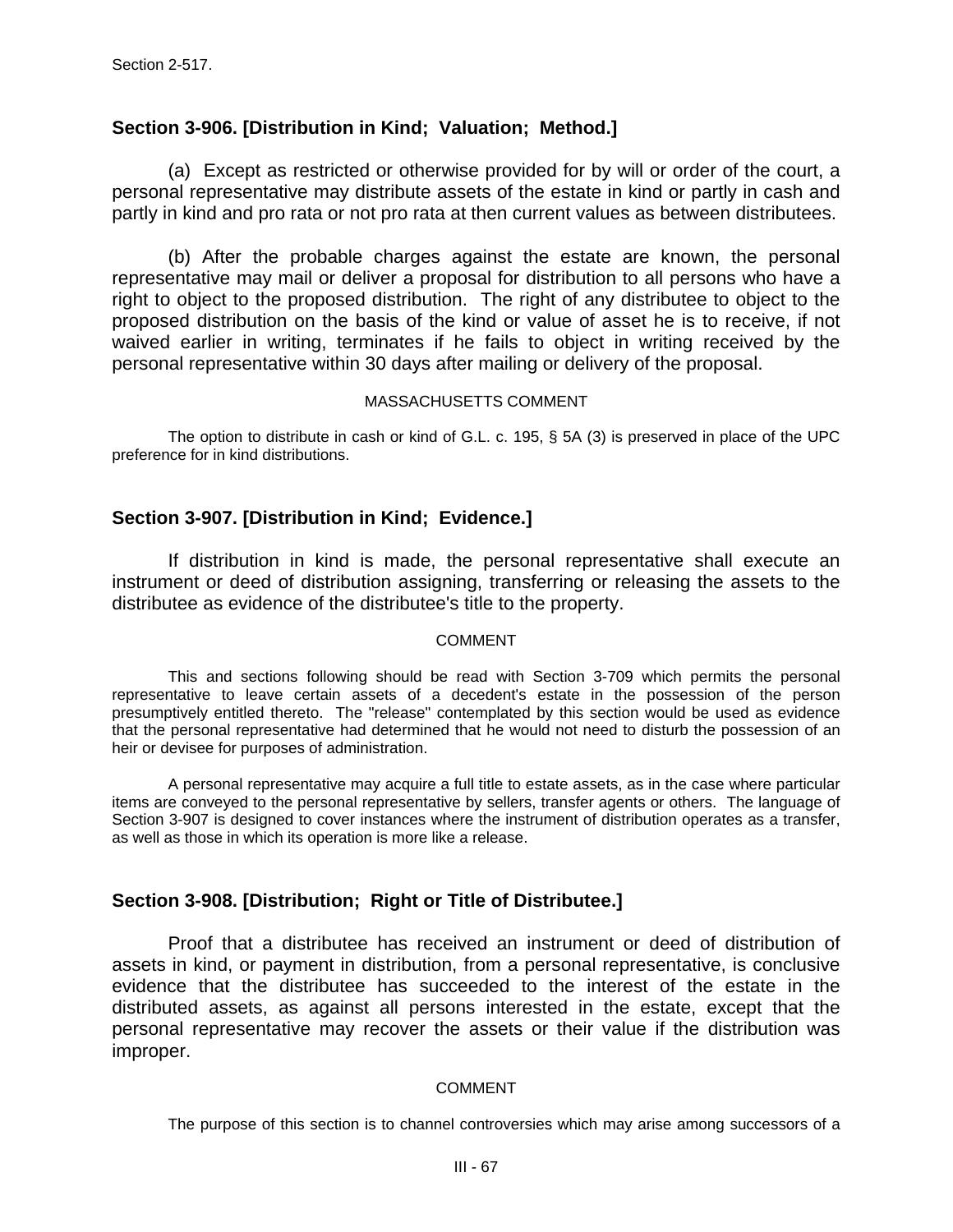decedent because of improper distributions through the personal representative who made the distribution, or a successor personal representative. Section 3-108 does not bar appointment proceedings initiated to secure appointment of a personal representative to correct an erroneous distribution made by a prior representative. But see Section 3-1006.

## **Section 3-909. [Improper Distribution; Liability of Distributee.]**

 Unless the distribution or payment no longer can be questioned because of adjudication, estoppel, or limitation, a distributee of property improperly distributed or paid, or a claimant who was improperly paid, is liable to return the property improperly received and its income since distribution if he has the property. If he does not have the property, then he is liable to return the value as of the date of disposition of the property improperly received and its income and gain received by him.

### COMMENT

 The term "improperly" as used in this section must be read in light of Section 3-703 and the manifest purpose of this and other sections of the Code to shift questions concerning the propriety of various distributions from the fiduciary to the distributees in order to prevent every administration from becoming an adjudicated matter. Thus, a distribution may be "authorized at the time" as contemplated by Section 3-703, and still be "improper" under this section. Section 3-703 is designed to permit a personal representative to distribute without risk in some cases, even though there has been no adjudication. When an unadjudicated distribution has occurred, the rights of persons to show that the basis for the distribution (e.g., an informally probated will, or informally issued letters of administration) is incorrect, or that the basis was improperly applied (erroneous interpretation, for example) is preserved against distributees by this section.

 The definition of "distributee" to include the trustee and beneficiary of a testamentary trust in 1- 201(13) is important in allocating liabilities that may arise under Sections 3-909 and 3-910 on improper distribution by the personal representative under an informally probated will. The provisions of 3-909 and 3-910 are based on the theory that liability follows the property and the fiduciary is absolved from liability by reliance upon the informally probated will.

### **Section 3-910. [Reserved.]**

### **Section 3-911. [Reserved.]**

## **Section 3-912. [Private Agreements Among Successors to Decedent Binding on Personal Representative.]**

 Subject to the rights of creditors and taxing authorities, competent successors may agree among themselves to alter the interests, shares, or amounts to which they are entitled under the will of the decedent, or under the laws of intestacy, in any way that they provide in a written contract executed by all who are affected by its provisions. The personal representative shall abide by the terms of the agreement subject to his obligation to administer the estate for the benefit of creditors, to pay all taxes and costs of administration, and to carry out the responsibilities of his office for the benefit of any successors of the decedent who are not parties. Personal representatives of decedents' estates are not required to see to the performance of trusts if the trustee thereof is another person who is willing to accept the trust. Accordingly, trustees of a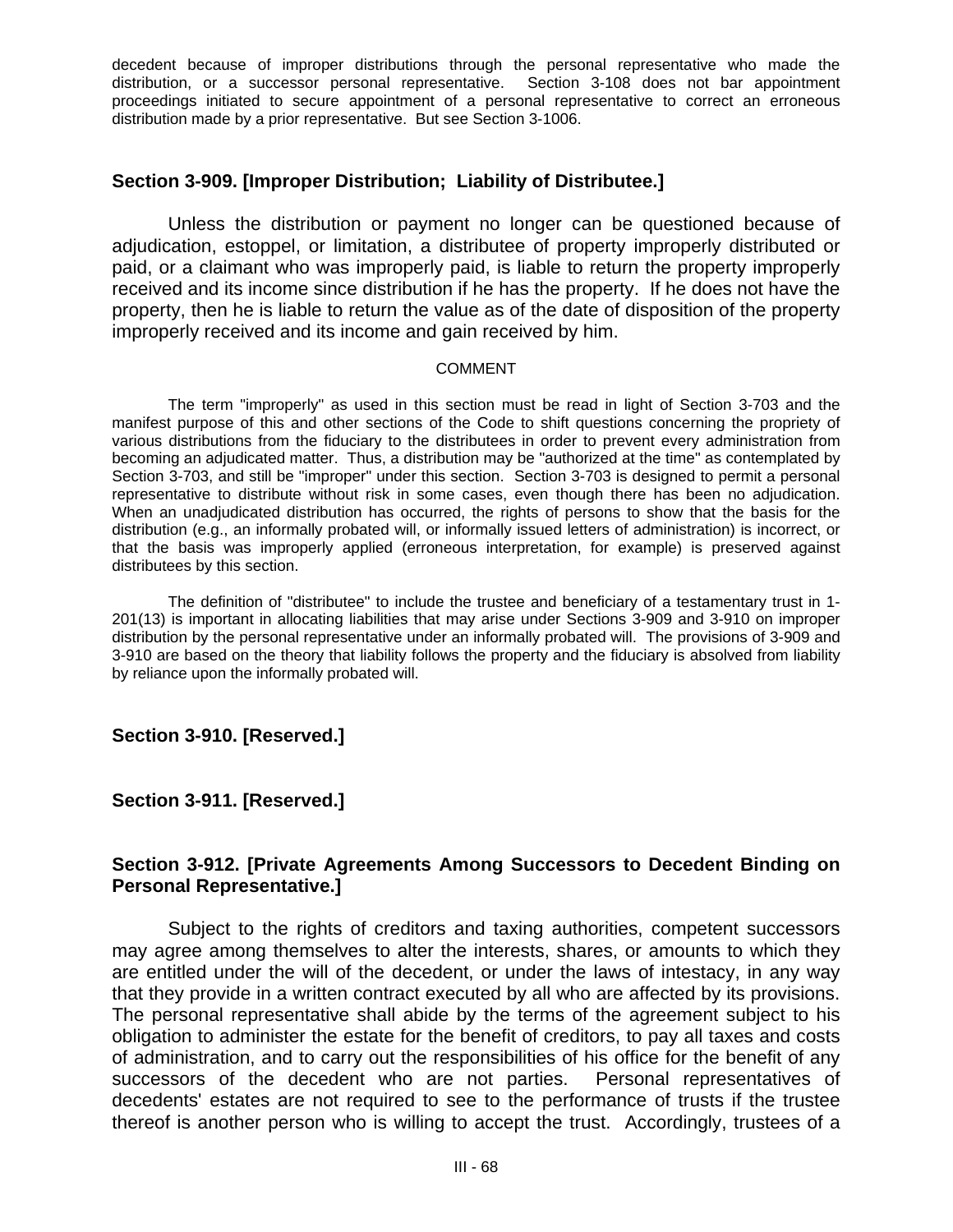testamentary trust are successors for the purposes of this section. Nothing herein relieves trustees of any duties owed to beneficiaries of trusts.

### COMMENT

 It may be asserted that this section is only a restatement of the obvious and should be omitted. Its purpose, however, is to make it clear that the successors to an estate have residual control over the way it is to be distributed. Hence, they may compel a personal representative to administer and distribute as they may agree and direct. Successors should compare the consequences and possible advantages of careful use of the power to renounce as described by Section 2-801 with the effect of agreement under this section. The most obvious difference is that an agreement among successors under this section would involve transfers by some participants to the extent it changed the pattern of distribution from that otherwise applicable.

 Differing from a pattern that is familiar in many states, this Code does not subject testamentary trusts and trustees to special statutory provisions, or supervisory jurisdiction. A testamentary trustee is treated as a devisee with special duties which are of no particular concern to the personal representative. Article VII contains optional procedures extending the safeguards available to personal representatives to trustees of both inter vivos and testamentary trusts.

### MASSACHUSETTS COMMENT

Compare G.L. c. 204, § 13 et seq. See also Sections 3-1101 and 3-1102.

### **Section 3-913. [Distributions to Trustee.]**

 (a) If a trust instrument does not excuse the trustee from giving bond, before distributing to a trustee a personal representative may petition the appropriate Court to require that the trustee post bond with sureties if the personal representative apprehends that distribution might jeopardize the interests of persons who are not able to protect themselves, and the personal representative may withhold distribution until the court has acted.

 (b) No inference of negligence on the part of the personal representative shall be drawn from his or her failure to exercise the authority conferred by subsection (a).

#### COMMENT

 This section is concerned with the fiduciary responsibility of the personal representative to beneficiaries of trusts to which he or she may deliver. Normally, the trustee represents beneficiaries in matters involving third persons, including prior fiduciaries. Yet, the personal representative may apprehend that delivery to the trustee may involve risks for the safety of the fund and for the personal representative. For example, the personal representative may be anxious to see that there is no equivocation about the devisee's willingness to accept the trust, and no problem of preserving evidence of the acceptance. The personal representative may have doubts about the integrity of the trustee, or about the trustee's ability to function satisfactorily. The testator's selection of the trustee may have been based on facts which are still current, or which are of doubtful relevance at the time of distribution. If the risks relate to the question of the trustee's intention to handle the fund without profit for himself or herself, a conflict of interest problem is involved. If the risk relates to the ability of the trustee to manage prudently, a more troublesome question is posed for the personal representative. Is the personal representative not bound to act in the best interests of the beneficiaries?

 In many instances involving doubts of this sort, the personal representative probably will want the protection of a Court order. Sections 3-1001 and 3-1002 provide ample authority for an appropriate proceeding in the Court which issued the personal representative's letters.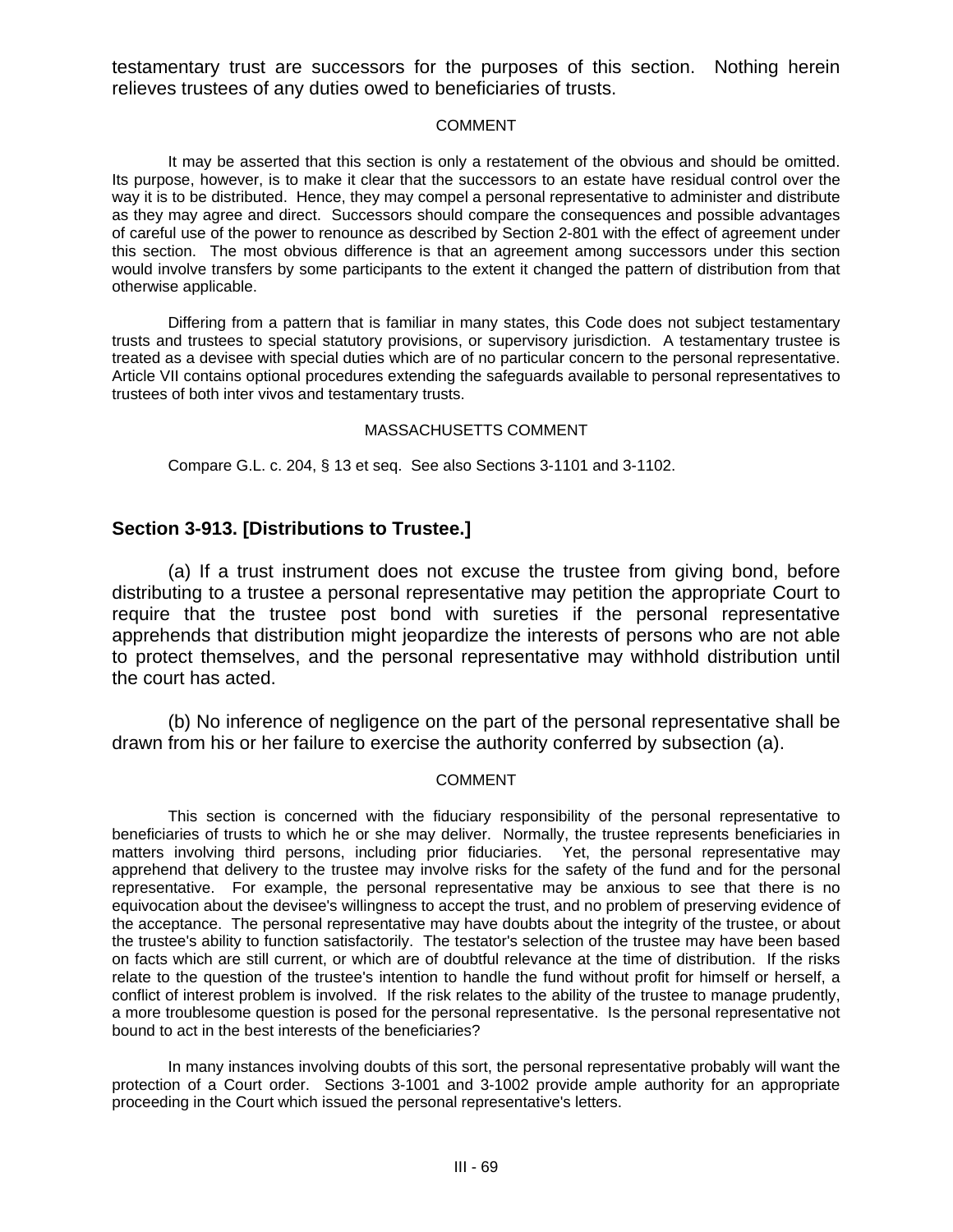In other cases, however, the personal representative may believe that he or she may be adequately protected if the acceptance of the trust by the devisee is unequivocal, or if the trustee is bonded. Also, the section complements Section 7-304 by providing that the personal representative may petition an appropriate court to require that the trustee be bonded.

 Status of testamentary trustees under the Uniform Probate Code. Under the Uniform Probate Code, the testamentary trustee by construction would be considered a devisee, distributee, and successor to whom title passes at time of the testator's death even though the will must be probated to prove the transfer. The informally probated will is conclusive until set aside and the personal representative may distribute to the trustee under the informally probated will or settlement agreement and the title of the trustee as distributee represented by the instrument or deed of distribution is conclusive until set aside on showing that it is improper. Should the informally probated will be set aside or the distribution to the trustee be shown to be improper, the trustee as distributee would be liable for value received but purchasers for value from the trustee as distributee under an instrument of distribution would be protected. Section 1-201's definition of "distributee" limits the distributee liability of the trustee and substitutes that of the trust beneficiaries to the extent of distributions by the trustee.

 As a distributee as defined by 1-201, the testamentary trustee or beneficiary of a testamentary trust is liable to claimants like other distributees, would have the right of contribution from other distributees of the decedent's estate and would be protected by the same time limitations as other distributees (3-1006).

 Incident to his or her standing as a distributee of the decedent's estate, the testamentary trustee would be an interested party who could petition for an order of complete settlement by the personal representative or for an order terminating testate administration. The trustee also could appropriately receive the personal representative's account and distribution under a closing statement. As distributee he or she could represent beneficiaries in compromise settlements in the decedent's estate which would be binding upon the trustee and his or her beneficiaries. See Section 3-912.

 The general fiduciary responsibilities of the testamentary trustee are not altered by the Uniform Probate Code and the trustee continues to have the duty to collect and reduce to possession within a reasonable time the assets of the trust estate including the enforcement of any claims on behalf of the trust against prior fiduciaries, including the personal representative, and third parties.

## **Section 3-914. [Disposition of Unclaimed Assets.]**

 (a) If a personal representative has money which the personal representative considers it advisable to deposit in a savings bank, or in savings accounts in a trust company, or in paid-up shares and accounts of and in a co-operative bank, or with which the personal representative considers it advisable to purchase shares or make deposits in a credit union located in the commonwealth or to purchase share accounts of a federal savings and loan association located in the commonwealth, in the name of the judge of probate, for the benefit of any person, the personal representative may apply to the court by which he or she was appointed for leave so to do, and the court may in its discretion, without notice, direct such money to be so deposited. When the deposit is made the deposit book or certificates of the bank shall be filed in court. When the person entitled to such money satisfies the court of his or her right to receive it, the court shall by decree direct that it be transferred to him or her.

 (b)(1) If a personal representative holds property the disposition of which depends upon the death of an absentee whose death has not been determined under paragraph (1), (2) or (3) of section 1-107, on or after the day 5 years after the date of the absentee's disappearance the personal representative, or any person who would be interested in the property were the absentee dead, may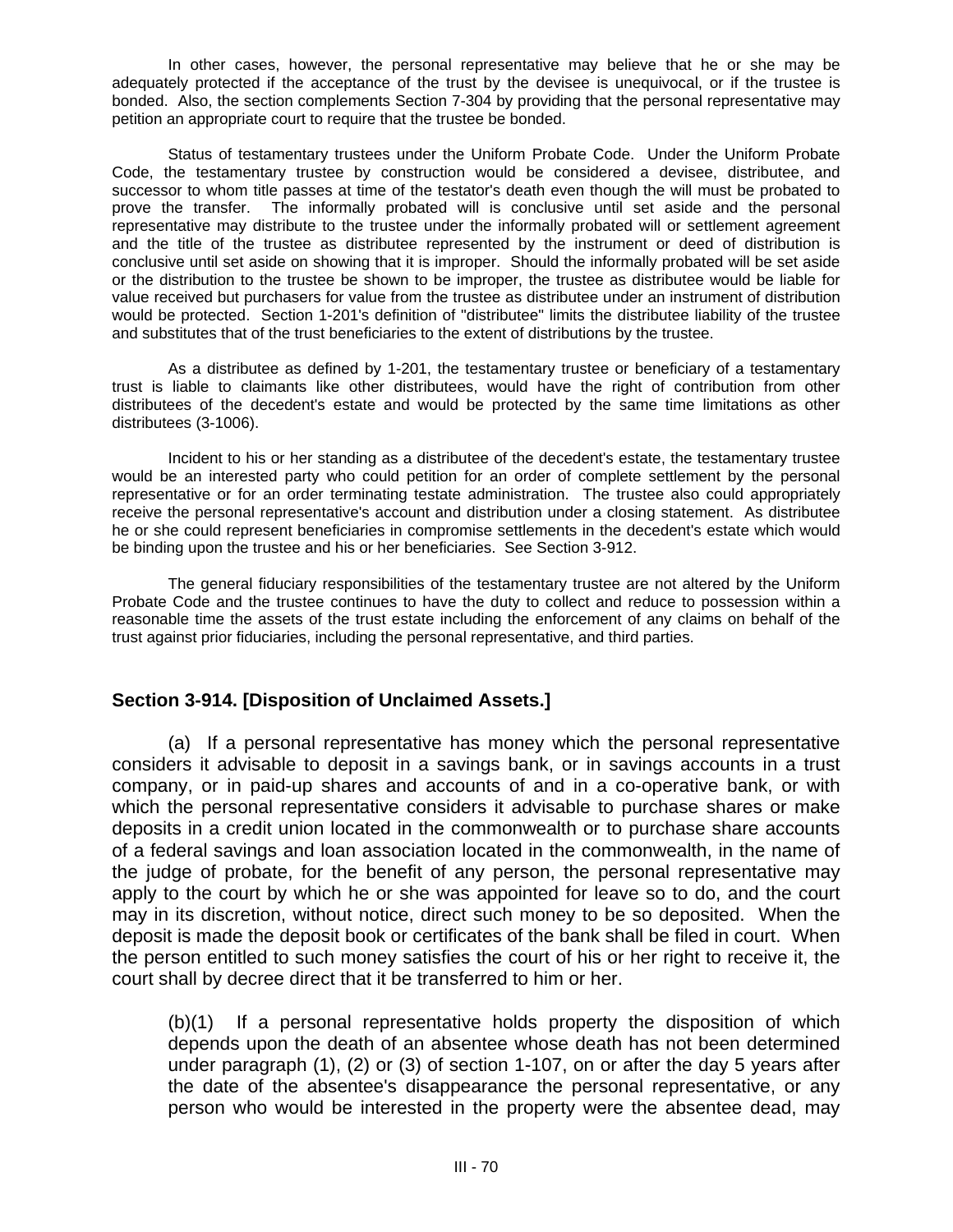petition the court having jurisdiction of the estate for an order that the property be disposed of to the persons to whom and in the shares or proportions in which it would be distributed if the absentee had died on the day 5 years after the date of the absentee's disappearance.

 (2) The court may direct the petitioner to report the results of, or make and report back concerning, a reasonably diligent search for the absentee in any manner that may seem advisable, including any or all of the following methods:

 (i) by inserting in one or more suitable periodicals a notice requesting information from any person having knowledge of the whereabouts of the absentee;

 (ii) by notifying law enforceable officials, public welfare agencies and registers of deaths in appropriate locations of the disappearance of the absentee;

(iii) by engaging the services of an investigator.

The costs of any search so directed shall be paid from estate property.

 (3) After any such report directed by the court under paragraph (2) above has been completed to the satisfaction of the court, notice of the hearing on the petition shall be given as provided in section 1-401.

 (4) If after the hearing the court finds that the facts warrant a presumption of death under paragraph (4) of section 1-107, it shall enter an appropriate order of disposition of the trust property and any undistributed net income.

### **COMMENT**

 This section applies when it is believed that a claimant, heir or distributee exists but he cannot be located. See 2-105.

### MASSACHUSETTS COMMENT

 Subsection (a) adopts G.L. c. 206, § 27 and (b) is derived from c. 203, §§ 26 through 39. See Section 7-309 for a similar provision for trusts.

## **Section 3-915. [Distribution to Person Under Disability.]**

 (a) A personal representative may discharge his obligation to distribute to any person under legal disability by distributing in a manner expressly provided in the will.

 (b) Unless contrary to an express provision in the will, the personal representative may discharge an obligation to distribute to a minor or person under other disability as authorized by chapter two hundred one A or any other statute. If the personal representative knows that a guardian of the estate or conservator has been appointed or that a proceeding for appointment of a guardian of the estate or conservator is pending, the personal representative is authorized to distribute only to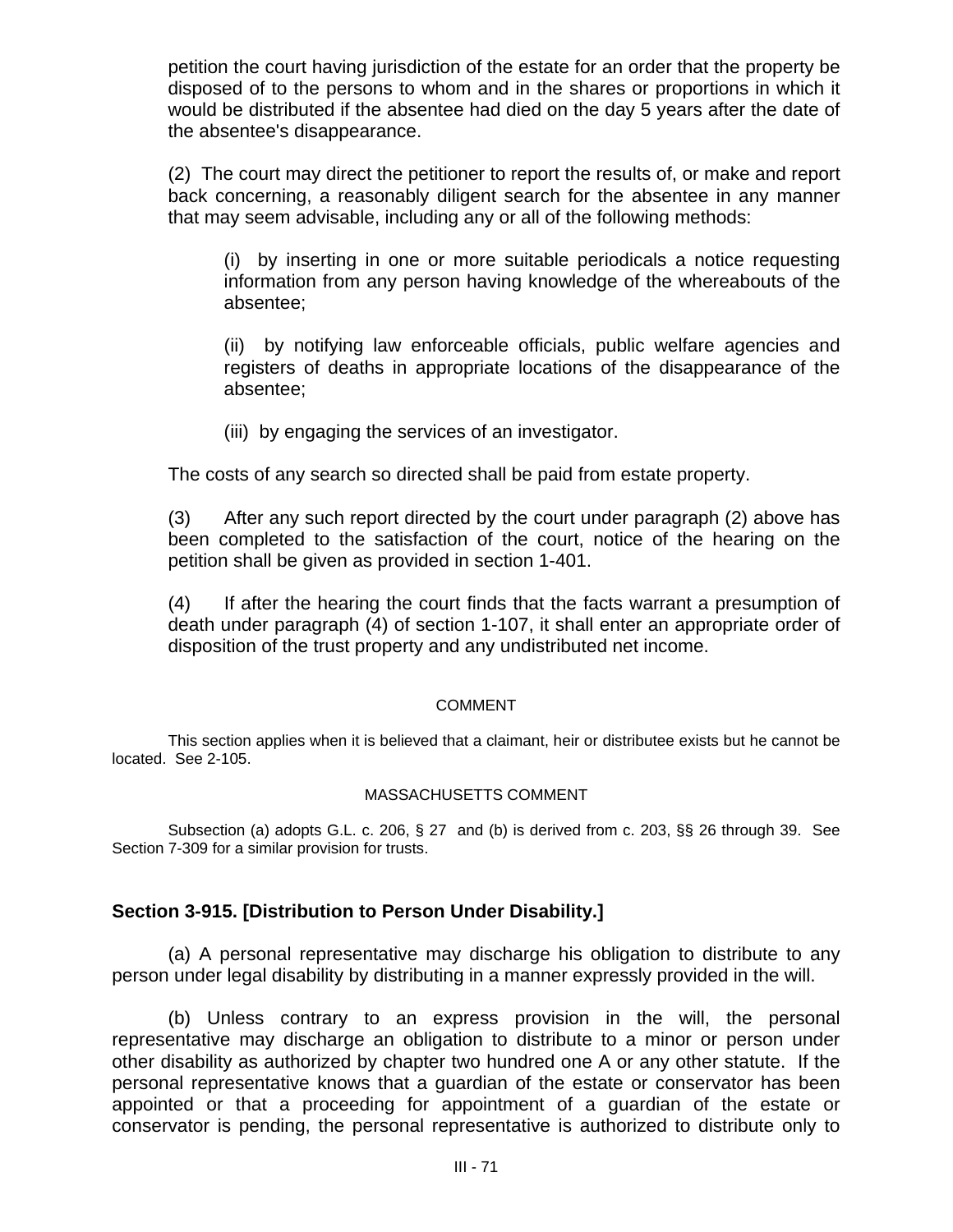the guardian of the estate or conservator.

 (c) If the heir or devisee is under disability other than minority, the personal representative is authorized to distribute to:

(1) an attorney in fact who has authority under a power of attorney to receive property for that person; or

(2) the spouse, parent or other close relative with whom the person under disability resides if the distribution is of amounts not exceeding \$10,000 a year, or property not exceeding \$10,000 in value, unless the court authorizes a larger amount or greater value.

 Persons receiving money or property for the disabled person are obligated to apply the money or property to the support of that person, but may not pay themselves except by way of reimbursement for out-of-pocket expenses for goods and services necessary for the support of the disabled person. Excess sums must be preserved for future support of the disabled person. The personal representative is not responsible for the proper application of money or property distributed pursuant to this subsection.

### MASSACHUSETTS COMMENT

See G.L. c. 201A, § 6 for distributions to minors.

## **Section 3-916. [Apportionment of Estate Taxes.]**

(a) For purposes of this section:

(1) "Estate", the gross estate of a decedent as determined for the purpose of federal estate tax and the estate tax payable to this commonwealth;

(2) "Fiduciary" means personal representative or trustee;

(3) "Person", any individual, partnership, association, joint stock company, corporation, government, political subdivision, governmental agency, or local governmental agency;

(4) "Person interested in the estate", any person entitled to receive, or who has received, from a decedent or by reason of the death of a decedent any property or interest therein included in the decedent's estate. It includes a personal representative, guardian, conservator, and trustee;

(5) "State", any state, territory, or possession of the United States, the District of Columbia, and the commonwealth of Puerto Rico;

(6) "Tax", the federal and Massachusetts estate tax and the additional inheritance tax imposed by the commonwealth and interest and penalties imposed in addition to the tax;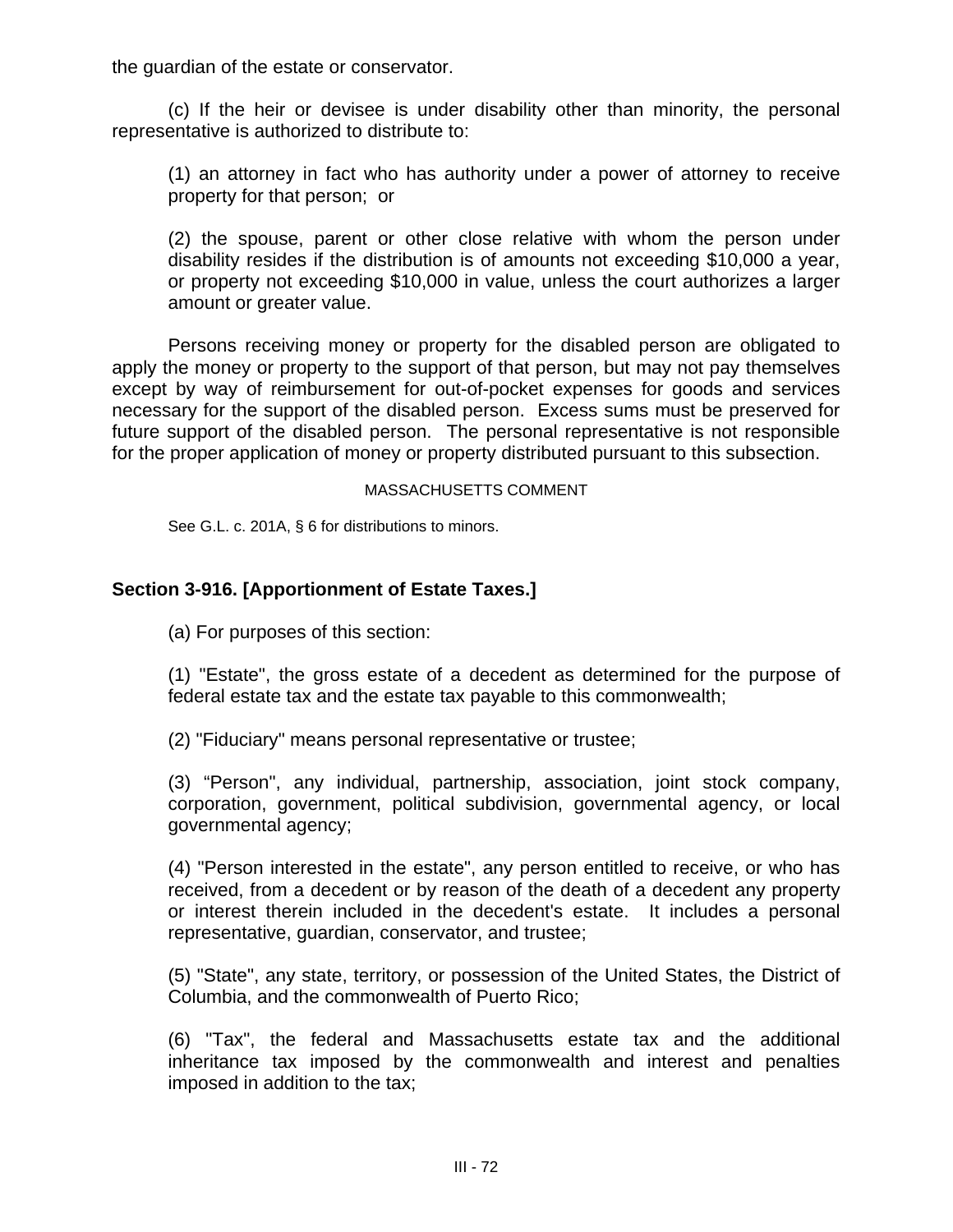(b) Except as provided in subsection (i) and, unless the will otherwise provides, the tax shall be apportioned among all persons interested in the estate. The apportionment is to be made in the proportion that the value of the interest of each person interested in the estate bears to the total value of the interests of all persons interested in the estate. The values used in determining the tax are to be used for that purpose. If the decedent's will directs a method of apportionment of tax different from the method described in this code, the method described in the will controls.

(c)(1) The court in which venue lies for the administration of the estate of a decedent, on petition for the purpose may determine the apportionment of the tax.

(2) If the court finds that it is inequitable to apportion interest and penalties in the manner provided in subsection (b), because of special circumstances, it may direct apportionment thereof in the manner it finds equitable.

(3) If the court finds that the assessment of penalties and interest assessed in relation to the tax is due to delay caused by the negligence of the fiduciary, the court may charge him with the amount of the assessed penalties and interest.

(4) In any action to recover from any person interested in the estate the amount of the tax apportioned to the person in accordance with this code the determination of the court in respect thereto shall be prima facie correct.

(d)(1) The personal representative or other person in possession of the property of the decedent required to pay the tax may withhold from any property distributable to any person interested in the estate, upon its distribution to him, the amount of tax attributable to his interest. If the property in possession of the personal representative or other person required to pay the tax and distributable to any person interested in the estate is insufficient to satisfy the proportionate amount of the tax determined to be due from the person, the personal representative or other person required to pay the tax may recover the deficiency from the person interested in the estate. If the property is not in the possession of the personal representative or the other person required to pay the tax, the personal representative or the other person required to pay the tax may recover from any person interested in the estate the amount of the tax apportioned to the person in accordance with this chapter.

(2) If property held by the personal representative is distributed prior to final apportionment of the tax, the distributee shall provide a bond or other security for the apportionment liability in the form and amount prescribed by the personal representative.

(e)(1) In making an apportionment, allowances shall be made for any exemptions granted, any classification made of persons interested in the estate and for any deductions and credits allowed by the law imposing the tax.

(2) Any exemption or deduction allowed by reason of the relationship of any person to the decedent or by reason of the purposes of the gift inures to the benefit of the person bearing such relationship or receiving the gift; but if an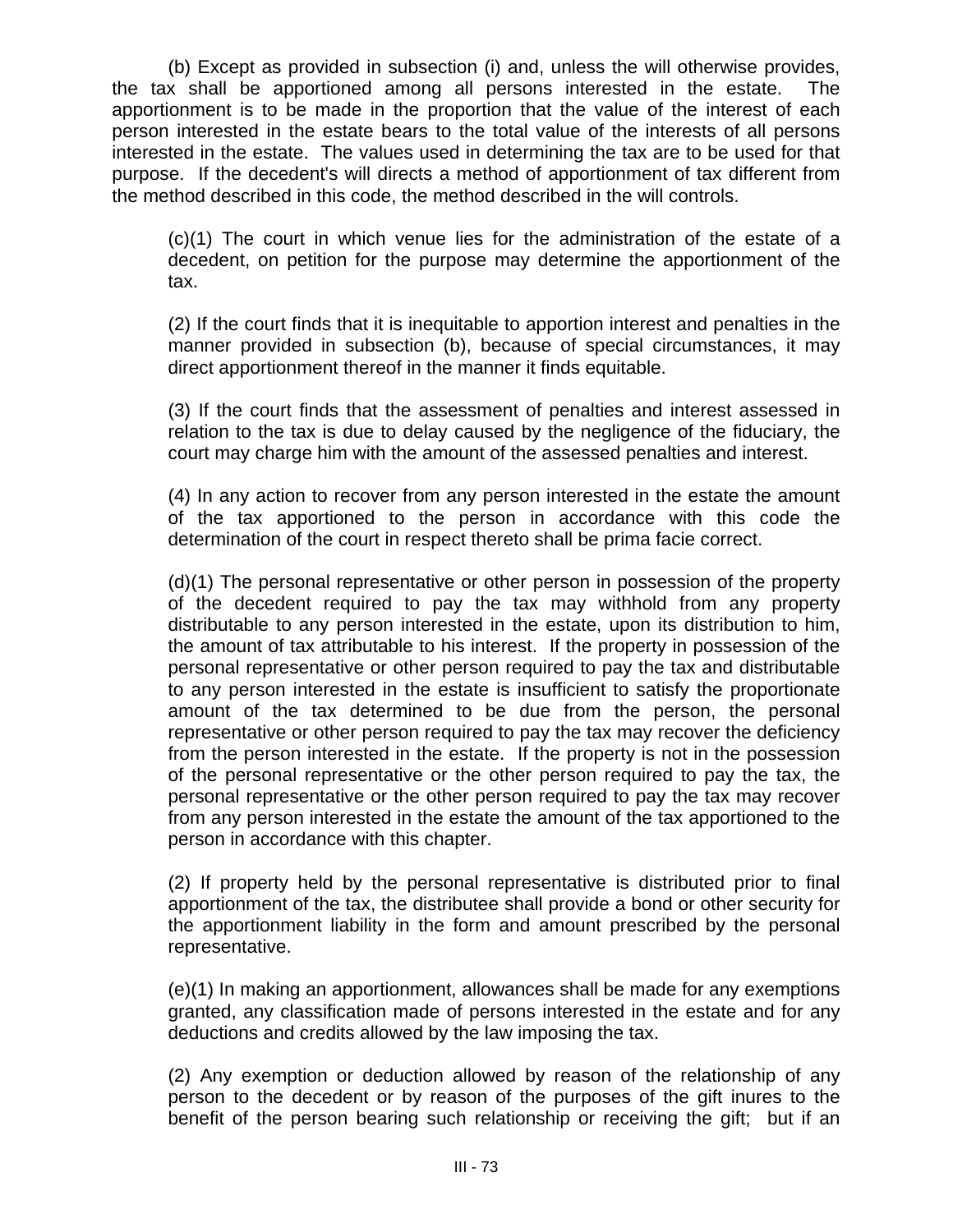interest is subject to a prior present interest which is not allowable as a deduction, the tax apportionable against the present interest shall be paid from principal.

(3) Any deduction for property previously taxed and any credit for gift taxes or death taxes of a foreign country paid by the decedent or his estate inures to the proportionate benefit of all persons liable to apportionment.

(4) Any credit for inheritance, succession or estate taxes or taxes in the nature thereof applicable to property or interests includable in the estate, inures to the benefit of the persons or interests chargeable with the payment thereof to the extent proportionately that the credit reduces the tax.

(5) To the extent that property passing to or in trust for a surviving spouse or any charitable, public or similar purpose is not an allowable deduction for purposes of the tax solely by reason of an inheritance tax or other death tax imposed upon and deductible from the property, the property is not included in the computation provided for in subsection (b) hereof, and to that extent no apportionment is made against the property. The sentence immediately preceding does not apply to any case if the result would be to deprive the estate of a deduction otherwise allowable under section 2053(d) of the Internal Revenue Code of 1986, as amended, or corresponding provisions of any subsequent United States tax law, relating to deduction for state death taxes on transfers for public, charitable, or religious uses.

 (f) No interest in income and no estate for years or for life or other temporary interest in any property or fund is subject to apportionment as between the temporary interest and the remainder. The tax on the temporary interest and the tax, if any, on the remainder is chargeable against the corpus of the property or funds subject to the temporary interest and remainder.

 (g) Neither the personal representative nor other person required to pay the tax is under any duty to institute any action to recover from any person interested in the estate the amount of the tax apportioned to the person until the expiration of the 3 months next following final determination of the tax. A personal representative or other person required to pay the tax who institutes the action within a reasonable time after the 3 months' period is not subject to any liability or surcharge because any portion of the tax apportioned to any person interested in the estate was collectible at a time following the death of the decedent but thereafter became uncollectible. If the personal representative or other person required to pay the tax cannot collect from any person interested in the estate the amount of the tax apportioned to the person, the amount not recoverable shall be equitably apportioned among the other persons interested in the estate who are subject to apportionment.

 (h) A personal representative acting in another state or a person required to pay the tax domiciled in another state may institute an action in the courts of this state and may recover a proportionate amount of the federal estate tax, of an estate tax payable to another state or of a death duty due by a decedent's estate to another state, from a person interested in the estate who is either domiciled in this state or who owns property in this state subject to attachment or execution. For the purposes of the action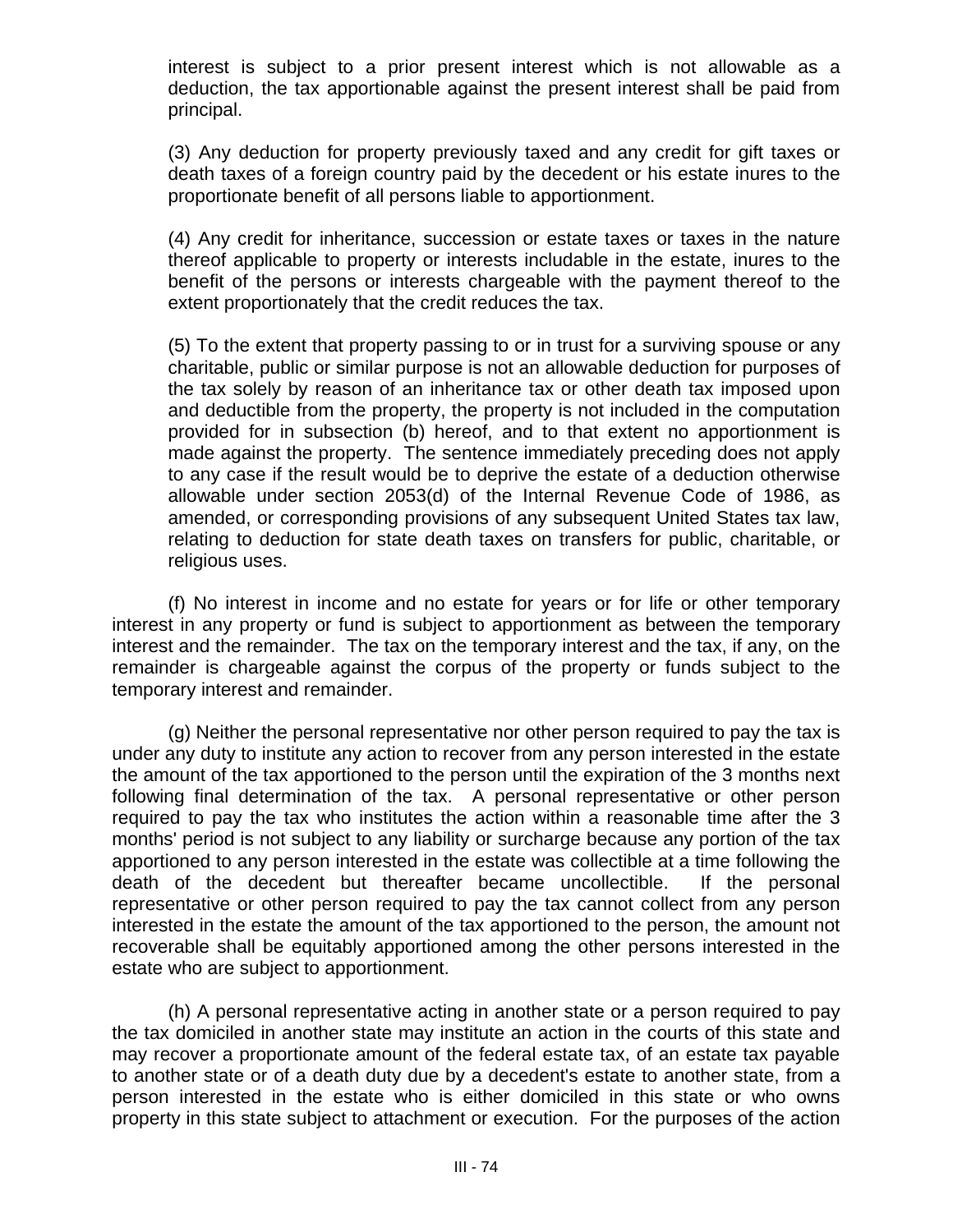the determination of apportionment by the court having jurisdiction of the administration of the decedent's estate in the other state is prima facie correct.

 (i) If the liabilities of persons interested in the estate as prescribed by this act differ from those which result under the federal estate tax law, the liabilities imposed by the federal law will control and the balance of this section shall apply as if the resulting liabilities had been prescribed herein.

 (j) If any portion of the property with respect to which such tax is levied or assessed is property in which the decedent has a qualifying income interest for life within the meaning of section 3A of chapter 65C or section 2044 of the Internal Revenue Code of 1986, as amended or any statutes of similar import, such portion of the net amount of the tax so levied or assessed, including, in the case of the Massachusetts estate tax, any tax imposed under the provision of subsection (b) of section 2 of said chapter 65C, shall, except as otherwise provided or directed by the decedent's will, be charged to and paid from the corpus of such property as equals the amount by which the total net amount of such tax levied or assessed exceeds the total net amount of such tax as would have been levied or assessed if the value of such property which is included in the measure of such tax had not been so included. The amount so charged shall not be apportioned between temporary and remainder estates.

 (k) A direction in a will or instrument of trust to pay taxes caused by, resulting from, or imposed by reason of the death of the testator or donor, as the case may be, out of the decedent's probate estate or trust estate or other property, shall not include, unless the will or instrument of trust or a provision of such tax laws specifically provides otherwise, taxes levied or assessed under the tax laws of the United States or of the commonwealth or of any foreign state or commonwealth (i) on generation-skipping transfers or (ii) on any qualified terminable interest property in which the decedent had a qualifying income interest for life.

#### COMMENT

Section 3-916 copies the Uniform Estate Tax Apportionment Act.

#### MASSACHUSETTS COMMENT

 See G.L. c. 65A, §§ 5 and 5A for apportionment and recovery of estate taxes. Subsection (j) is taken from c. 65A, § 5(3) and subsection (k) follows c. 191, § 1(6).

# **Section 3-917. [Partial Distribution]**

 If the court finds that partial distribution of the property of an estate in process of settlement can, without detriment to such estate, be made to the persons entitled thereto, the court may, subject to the rights of creditors and after notice, order such partial distribution to be made.

#### MASSACHUSETTS COMMENT

 This section is taken from G.L. c. 197, § 22. There is no corresponding Uniform Probate Code provision.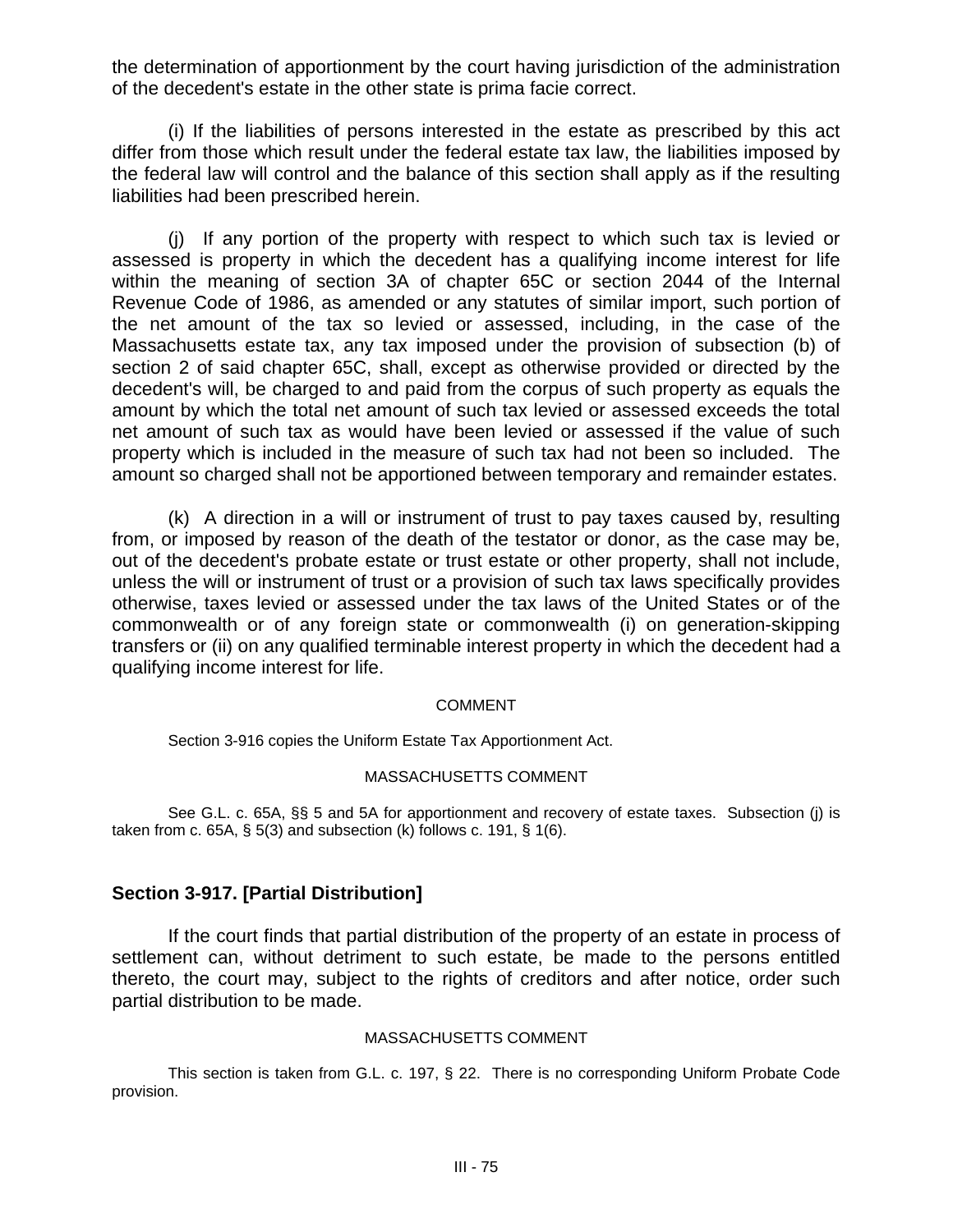# PART 10

# **CLOSING ESTATES**

### **Section 3-1001. [Formal Proceedings Terminating Administration; Testate or Intestate; Order of General Protection.]**

 (a) A personal representative or any interested person may petition for an order of complete settlement of the estate. The personal representative may petition at any time, and any other interested person may petition after one year from the appointment of the original personal representative except that no petition under this section may be entertained until the time for presenting claims which arose prior to the death of the decedent has expired. The petition may request the court to determine testacy, if not previously determined, to consider the final account, compel or approve an accounting or distribution or both, to construe any will, determine heirs or adjudicate the final settlement and distribution of the estate. Unless the petition is assented to by all interested parties, notice shall be given in the manner prescribed by section 1-401 by the petitioner to all interested persons.

 (b) After the time required for any notice has expired, upon proof of notice, and after any hearing that may be necessary, the court may enter an order or orders, on appropriate conditions, determining the persons entitled to distribution of the estate, and, as circumstances require, approving settlement and directing or approving distribution of the estate and discharging the personal representative from further claim or demand of any interested person. Such discharge shall forever exonerate the personal representative and his or her sureties from all liability under such decree unless his or her account is impeached for fraud or manifest error.

 (c) If one or more heirs or devisees were omitted as parties in, or were not given notice of, a previous formal testacy proceeding, the court, on proper petition for an order of complete settlement of the estate under this section, and after notice to the omitted or unnotified persons and other interested parties determined to be interested on the assumption that the previous order concerning testacy is conclusive as to those given notice of the earlier proceeding, may determine testacy as it affects the omitted persons and confirm or alter the previous order of testacy as it affects all interested persons as appropriate in the light of the new proofs. In the absence of objection by an omitted or unnotified person, evidence received in the original testacy proceeding shall constitute prima facie proof of due execution of any will previously admitted to probate, or of the fact that the decedent left no valid will if the prior proceedings determined this fact.

#### COMMENT

 Section 3-106 specifies that an order is binding as to all who are given notice even though less than all interested persons were notified. This section provides a method of curing an oversight in regard to notice which may come to light before the estate is finally settled. If the person who failed to receive notice of the earlier proceeding succeeds in obtaining entry of a different order from that previously made, others who received notice of the earlier proceeding may be benefited. Still, they are not entitled to notice of the curative proceeding, nor should they be permitted to appear.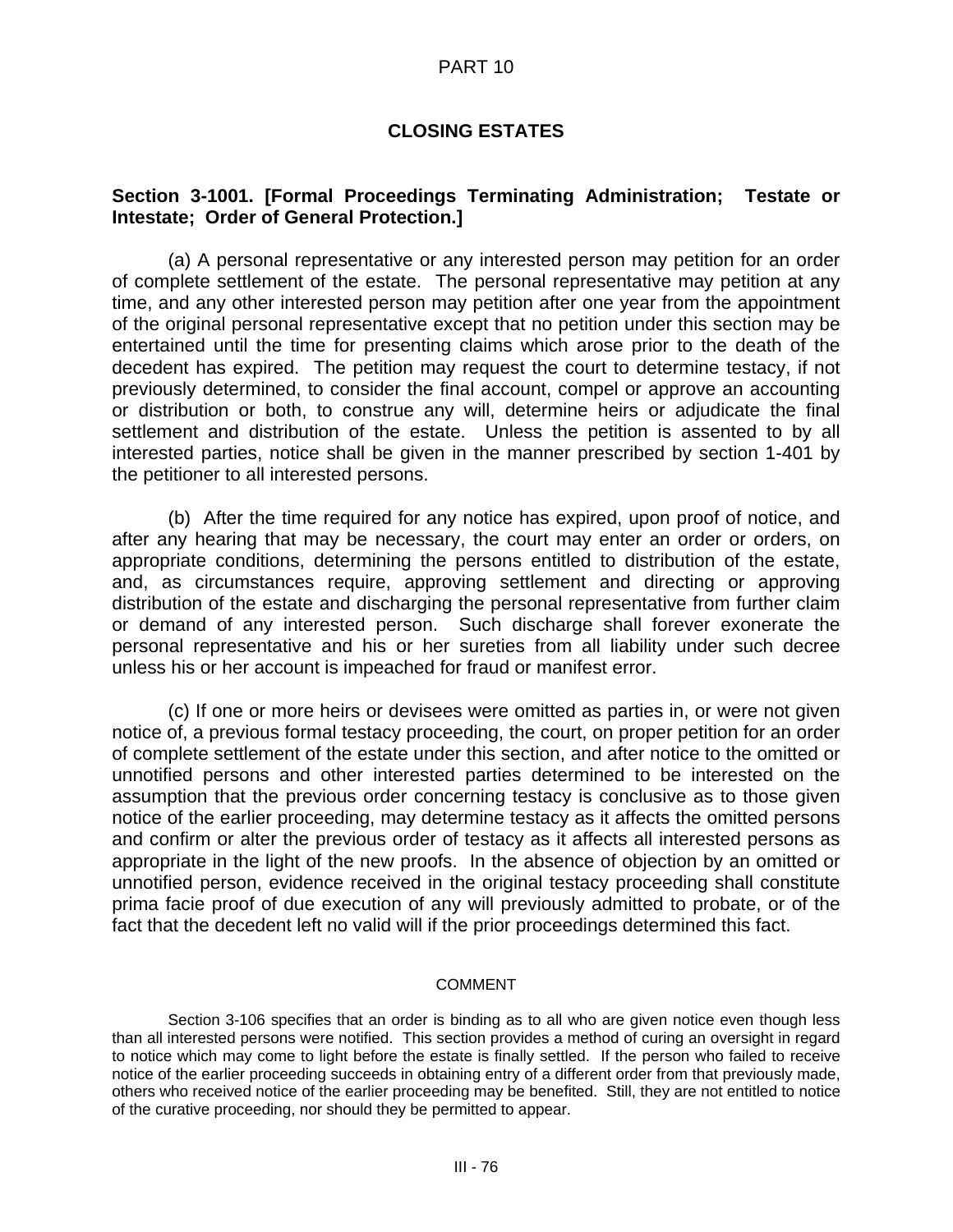#### MASSACHUSETTS COMMENT

 See generally G.L. c. 206 relating to accounts. The last sentence of subsection (c) was added to preserve similar language of c. 206, § 24. For waiver of notice, see §1-402.

### **Section 3-1002. [Reserved]**

# **Section 3-1003. [Closing Estates; By Sworn Statement of Personal Representative.]**

 (a) Unless prohibited by order of the court and except for estates being administered in supervised administration proceedings, a personal representative may close an estate by filing with the court no earlier than 6 months after the date of original appointment of a general personal representative for the estate, a verified statement stating that the personal representatives or a previous personal representative, has:

(1) determined that the time limited for presentation of creditors' claims has expired;

(2) fully administered the estate of the decedent by making payment, settlement, or other disposition of all claims that were presented, expenses of administration and estate, inheritance and other death taxes, except as specified in the statement, and that the assets of the estate have been distributed to the persons entitled. If any claims remain undischarged, the statement must state whether the personal representative has distributed the estate subject to possible liability with the agreement of the distributees or state in detail other arrangements that have been made to accommodate outstanding liabilities; and

(3) sent a copy of the statement to all distributees of the estate and to all creditors or other claimants of whom the personal representative is aware whose claims are neither paid nor barred and has furnished a full account in writing of the personal representative's administration to the distributees whose interests are affected thereby.

 (b) If no proceedings involving the personal representative are pending in the court 1 year after the closing statement is filed, the personal representative's closing statement may not be challenged, except for fraud or manifest error.

#### COMMENT

 The Code uses "termination" to refer to events which end a personal representative's authority. See Sections 3-608, et seq. The word "closing" refers to circumstances which support the conclusions that the affairs of the estate either are, or have been alleged to have been, wound up. If the affairs of the personal representative are reviewed and adjudicated under either Sections 3-1001 or 3-1002, the judicial conclusion that the estate is wound up serves also to terminate the personal representative's authority. See Section 3-610(b). On the other hand, a "closing" statement under 3-1003 is only an affirmation by the personal representative that he believes the affairs of the estate to be completed. The statement is significant because it reflects that assets have been distributed. Any creditor whose claim has not been barred and who has not been paid is permitted by Section 3-1004 to assert his claim against distributees. The personal representative is also still fully subject to suit under Sections 3-602 and 3-608, for his authority is not "terminated" under Section 3-610(a) until one year after a closing statement is filed. Even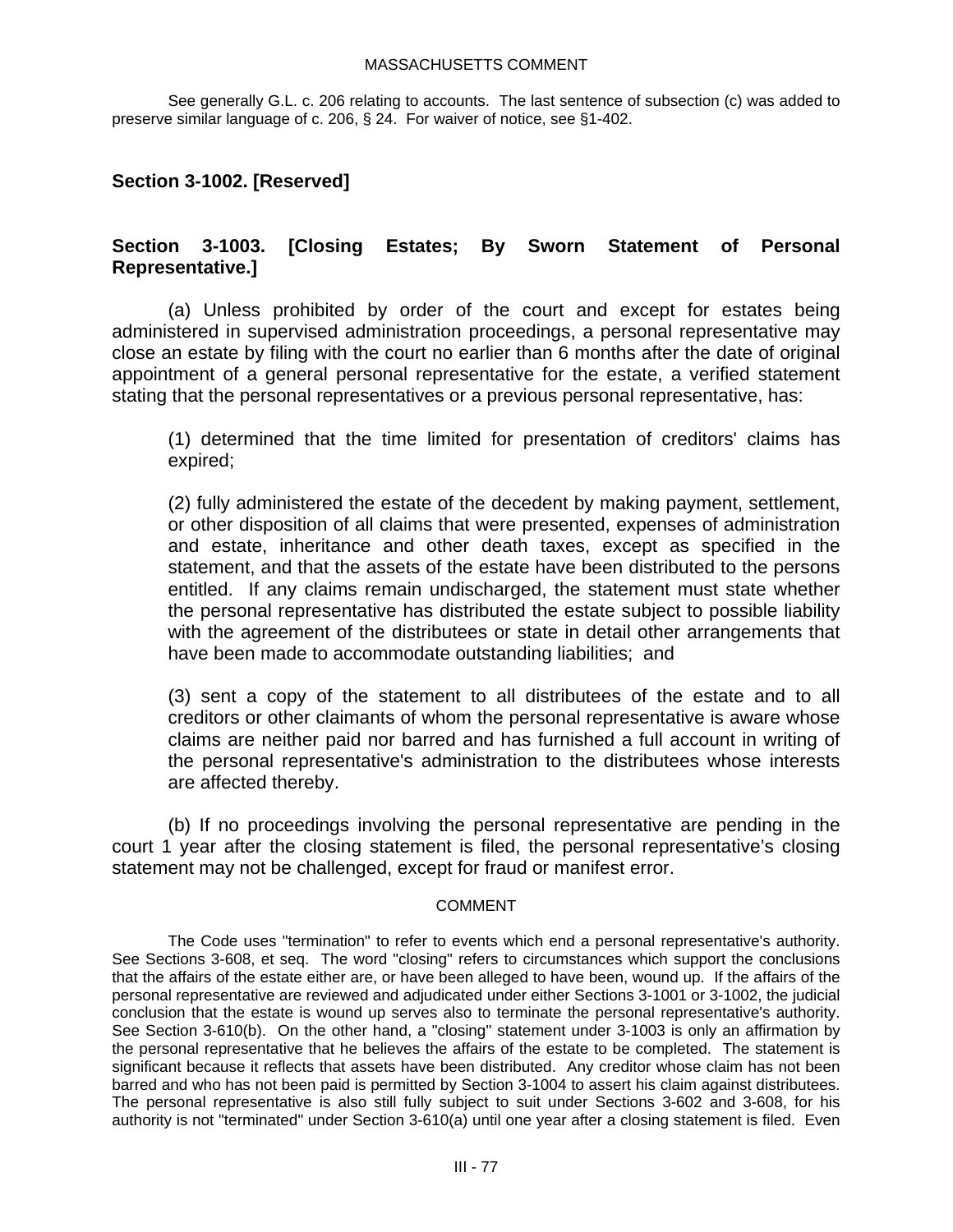if his authority is "terminated," he remains liable to suit unless protected by limitation or unless an adjudication settling his accounts is the reason for "termination". See Sections 3-1005 and 3-608.

 From a slightly different viewpoint, a personal representative may obtain a complete discharge of his fiduciary obligations through a judicial proceeding after notice. Sections 3-1001 and 3-1002 describe two proceedings which enable a personal representative to gain protection from all persons or from devisees only. A personal representative who neither obtains a judicial order of protection nor files a closing statement, is protected by 3-703 in regard to acts or distributions which were authorized when done but which become doubtful thereafter because of a change in testacy status. On the other questions, the personal representative who does not take any of the steps described by the Code to gain more protection, has no protection against later claims of breach of his fiduciary obligation other than any arising from consent or waiver of individual distributees who may have bound themselves by receipts given to the personal representative.

 This section increases the prospects of full discharge of a personal representative who uses the closing statement route over those of a personal representative who relies on receipts. Full protection follows from the running of the six months limitations period described in 3-1005. But, 3-1005's protection does not prevent distributees from claiming lack of full disclosure. Hence, it offers little more protection than a receipt. Still, it may be useful to decrease the likelihood of later claim of non-disclosure. Its more significant function, however, is to provide a means for terminating the office of personal representative in a way that will be obvious to third persons.

### **Section 3-1004. [Liability of Distributees to Claimants.]**

 After assets of an estate have been distributed and subject to section 3-1006, an undischarged claim not barred may be prosecuted in a proceeding against one or more distributees as an improper distribution in accordance with section 3-909.

#### **Section 3-1005. [Limitations on Proceedings Against Personal Representative.]**

 Unless previously barred by adjudication and except as provided in the closing statement, the rights of successors and of creditors whose claims have not otherwise been barred against the personal representative for breach of fiduciary duty are barred unless a proceeding to assert the same is commenced within 6 months after the filing of the closing statement. The rights thus barred do not include rights to recover from a personal representative for fraud, misrepresentation, or inadequate disclosure related to the settlement of the decedent's estate.

#### COMMENT

 This and the preceding section make it clear that a claimant whose claim has not been barred may have alternative remedies when an estate has been distributed subject to his claim. Under this section, he has six months to prosecute an action against the personal representative if the latter breached any duty to the claimant. For example, the personal representative may be liable to a creditor if he violated the provisions of Section 3-807. The preceding section describes the fundamental liability of the distributees to unbarred claimants to the extent of the value received. The last sentence emphasizes that a personal representative who fails to disclose matters relevant to his liability in his closing statement and in the account of administration he furnished to distributees, gains no protection from the period described here. A personal representative may, however, use Section 3-1001, or, where appropriate, 3- 1002 to secure greater protection.

# **Section 3-1006. [Limitations on Actions and Proceedings Against Distributees.]**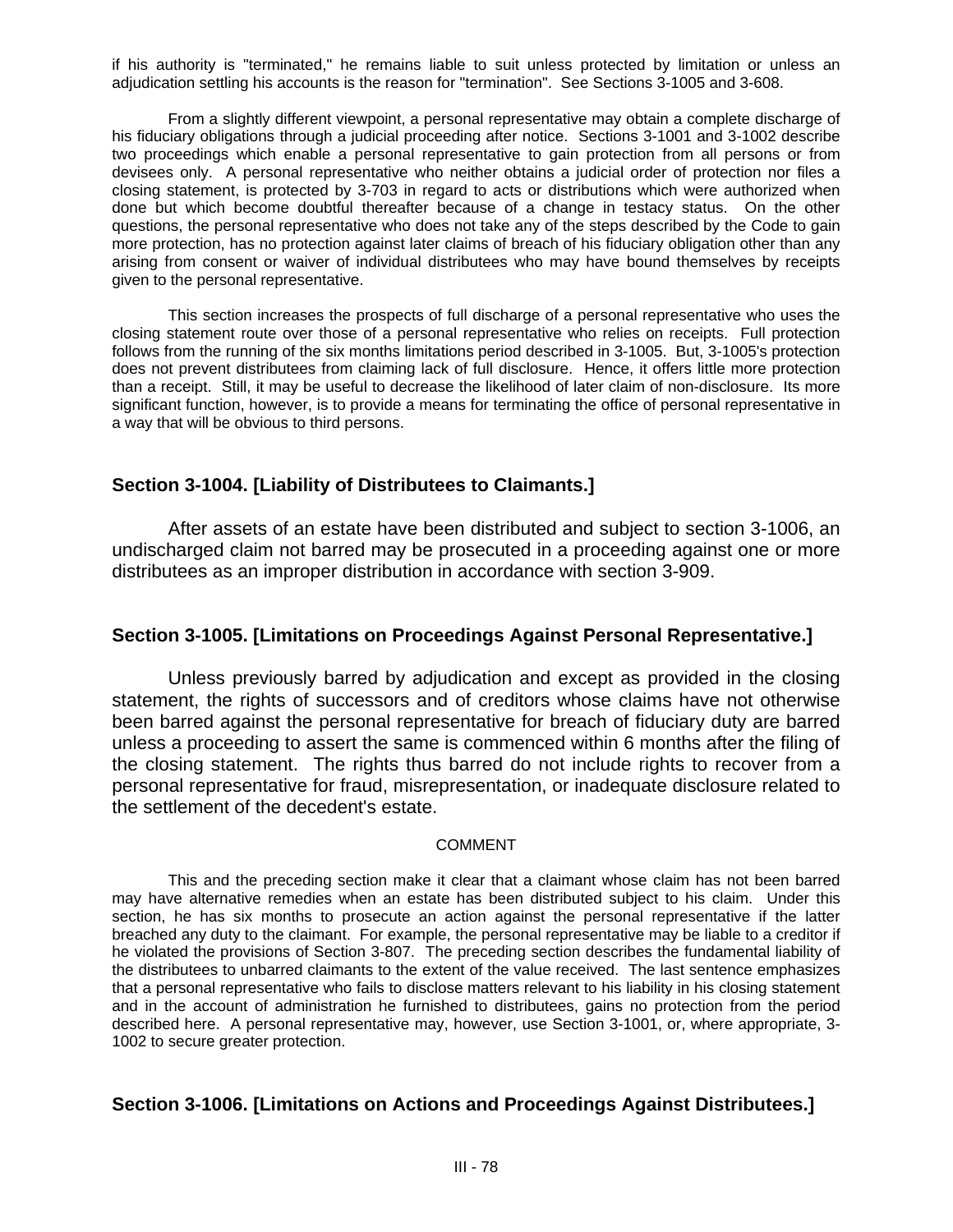Unless previously adjudicated in a formal testacy proceeding or in a proceeding settling the accounts of a personal representative or otherwise barred, the claim of a claimant to recover from a distributee who is liable to pay the claim, and the right of an heir or devisee, or of a successor personal representative acting in their behalf, to recover property improperly distributed or its value from any distributee is forever barred at the later of 3 years after the decedent's death or 1 year after the time of its distribution thereof, but all claims of creditors of the decedent are barred 1year after the decedent's death. This section does not bar an action to recover property or value received as a result of fraud.

#### COMMENT

 This section describes an ultimate time limit for recovery by creditors, heirs and devisees of a decedent from distributees. It is to be noted: (1) Section 3-108 imposes a general limit of three years from death on one who must set aside an informal probate in order to establish his rights, or who must secure probate of a late-discovered will after an estate has been administered as intestate. Hence the time limit of 3-108 may bar one who would claim as an heir or devisee sooner than this section, although it would never cause a bar prior to three years from the decedent's death. (2) This section would not bar recovery by a supposed decedent whose estate has been probated. See Section 3-412. (3) The limitation of this section ends the possibility of appointment of a personal representative to correct an erroneous distribution as mentioned in Sections 3-1005 and 3-1008. If there have been no adjudications under Section 3-409, or possibly 3-1001 or 3-1002, estate of the decedent which is discovered after administration has been closed may be the subject of different distribution than that attending the estate originally administered.

**Section 3-1007. [Reserved]**

**Section 3-1008. [Reserved.]**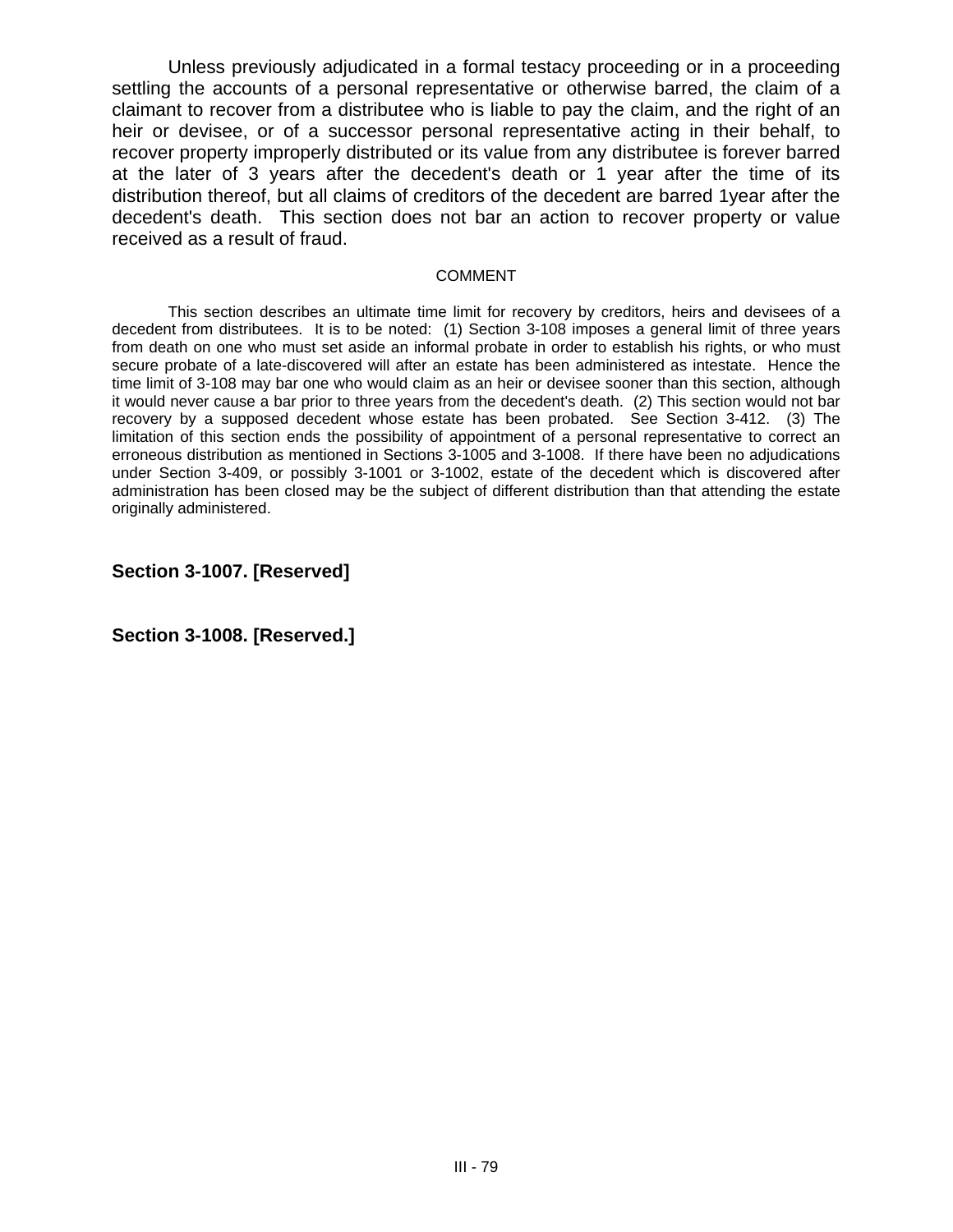### PART 11

# **COMPROMISE OF CONTROVERSIES**

### **Section 3-1101. [Effect of Approval of Agreements Involving Trusts, Inalienable Interests, or Interests of Third Persons.]**

 A compromise of any controversy as to admission to probate of any instrument offered for formal probate as the will of a decedent, as to the administration or distribution of an estate, or as to an accounting therefore, or as to any matter relating to said estate, or as to the construction of a will or trust created by a written instrument, or as to the fiduciary's power and authority thereunder, or as to any controversy growing out of said will or instrument that may arise between the fiduciary and any other person or the guardian or conservator of any person interested under said will or instrument or in said estate, or between claimants or the guardians or conservators of claimants to said estate, to which arbitration or compromise, in the form of an agreement in writing, such personal representative, guardian, conservator, receiver, commissioner or other fiduciary officer or trustee, and all other persons in being and of full age and not under guardianship, and the guardian or conservator, if any, of all other persons who claim a vested interest in said estate, whose interests will, in the opinion of the court, be affected by the proposed arbitration or compromise, shall be parties, if approved in a formal proceeding in the court for that purpose, is binding on all the parties thereto including those unborn, unascertained or who could not be located. An approved compromise is binding even though it may affect a trust or an inalienable interest. A compromise does not impair the rights of creditors or of taxing authorities who are not parties to it.

#### MASSACHUSETTS COMMENT

 See G.L. c. 204, §§ 13 to 18. This section is revised by adopting language of c. 204, § 14 to broaden its application beyond estates. See also Section 3-912 for private agreements among heirs and devisees.

# **Section 3-1102. [Procedure for Securing Court Approval of Compromise.]**

The procedure for securing court approval of a compromise is as follows:

(1) The terms of the compromise shall be set forth in an agreement in writing which shall be executed by all competent persons and parents or guardians acting for any minor child having beneficial interests or having claims which will or may be affected by the compromise. Execution is not required by any person whose identity cannot be ascertained or whose whereabouts is unknown and cannot reasonably be ascertained.

(2) Any interested person, including the personal representative or a trustee, then may submit the agreement to the court for its approval and for execution by the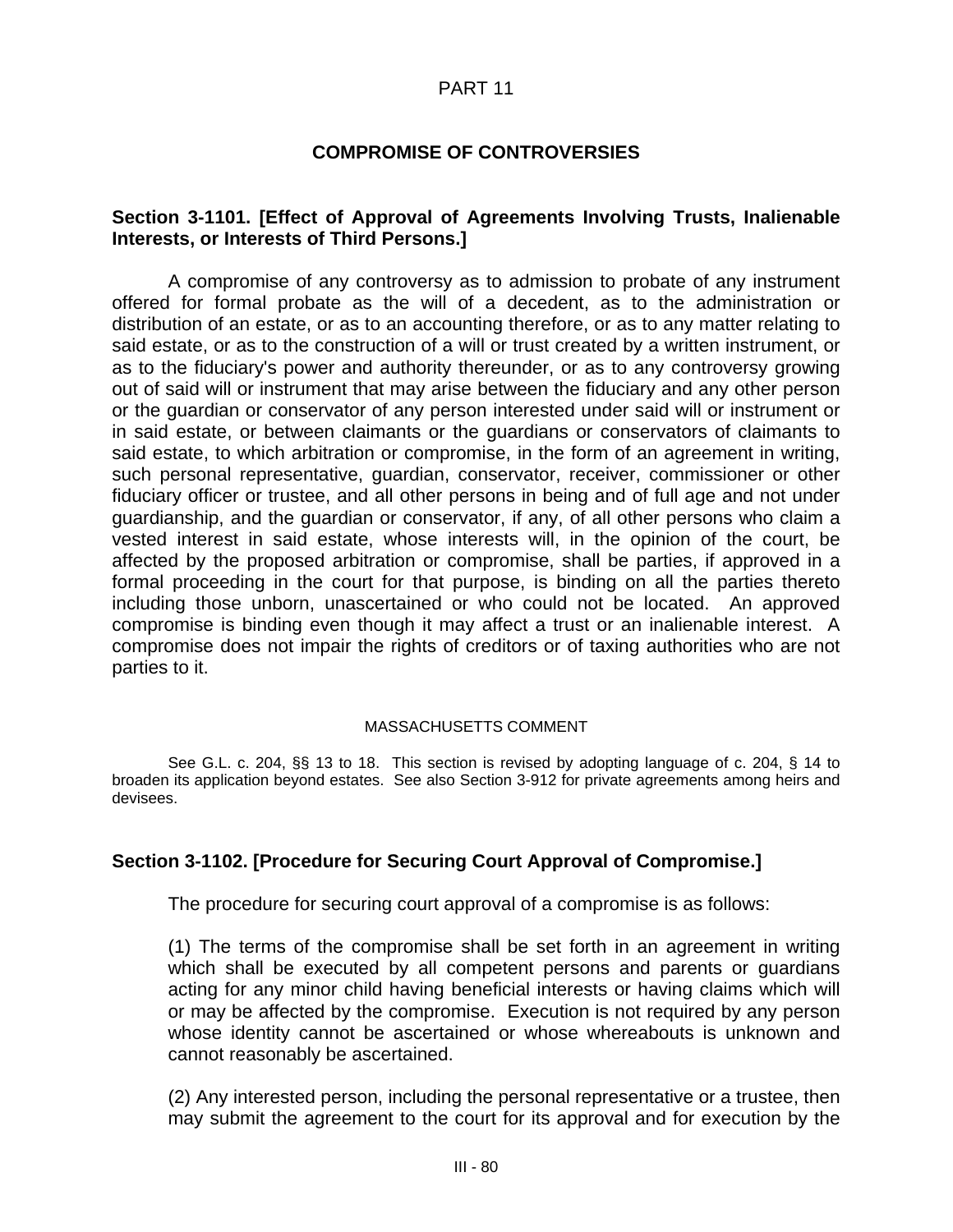personal representative, the trustee of every affected trust, and other fiduciaries and representatives.

(3) After notice as prescribed by section 1-401 to all interested persons or their representatives, including the personal representative of the estate and all affected trustees of trusts, the court, if it finds that the contest or controversy is in good faith and that the effect of the agreement upon the interests of persons represented by fiduciaries or other representatives is just and reasonable, shall make an order approving the agreement and directing all fiduciaries subject to its jurisdiction to execute the agreement. Minor children represented only by their parents or guardians may be bound only if their parents or guardians join with other competent persons in execution of the compromise. Upon the making of the order and the execution of the agreement, all further disposition of the estate is in accordance with the terms of the agreement.

#### COMMENT

 This section and the one preceding it outline a procedure which may be initiated by competent parties having beneficial interests in a decedent's estate as a means of resolving controversy concerning the estate. If all competent persons with beneficial interests or claims which might be affected by the proposal and parents properly representing interests of their children concur, a settlement scheme differing from that otherwise governing the devolution may be substituted. The procedure for securing representation of minors and unknown or missing persons with interests must be followed. See Section 1-403. The ultimate control of the question of whether the substitute proposal shall be accepted is with the court which must find: "that the contest or controversy is in good faith and that the effect of the agreement upon the interests of parties represented by fiduciaries is just and reasonable."

 The thrust of the procedure is to put the authority for initiating settlement proposals with the persons who have beneficial interests in the estate, and to prevent executors and testamentary trustees from vetoing any such proposal. The only reason for approving a scheme of devolution which differs from that framed by the testator or the statutes governing intestacy is to prevent dissipation of the estate in wasteful litigation. Because executors and trustees may have an interest in fees and commissions which they might earn through efforts to carry out testator's intention, the judgment of the court is substituted for that of such fiduciaries in appropriate cases. A controversy which the court may find to be in good faith, as well as concurrence of all beneficially interested and competent persons and parent-representatives provide prerequisites which should prevent the procedure from being abused. Thus, the procedure does not threaten the planning of a testator who plans and drafts with sufficient clarity and completeness to eliminate the possibility of good faith controversy concerning the meaning and legality of his plan.

See Section 1-403 for rules governing representatives and appointment of guardians ad litem.

# **Section 3-1103. [Non-Resident Beneficiaries; Payment of Trust Fund to Foreign Trustee.]**

 If all living parties interested as beneficiaries in a trust created by a will allowed in the commonwealth reside outside thereof, the court having jurisdiction of the trust may, on petition of parties in interest or of the personal representative or trustee, if it considers it just and expedient, authorize the personal representative or trustee to pay the fund to a trustee appointed by the proper court in any other state or country, if all living beneficiaries and the personal representative or trustee signify their consent, and the court is satisfied that the laws of such other state or country secure the due performance of said trust; and upon such payment, shown to the satisfaction of said court, the personal representative or trustee appointed here may be discharged from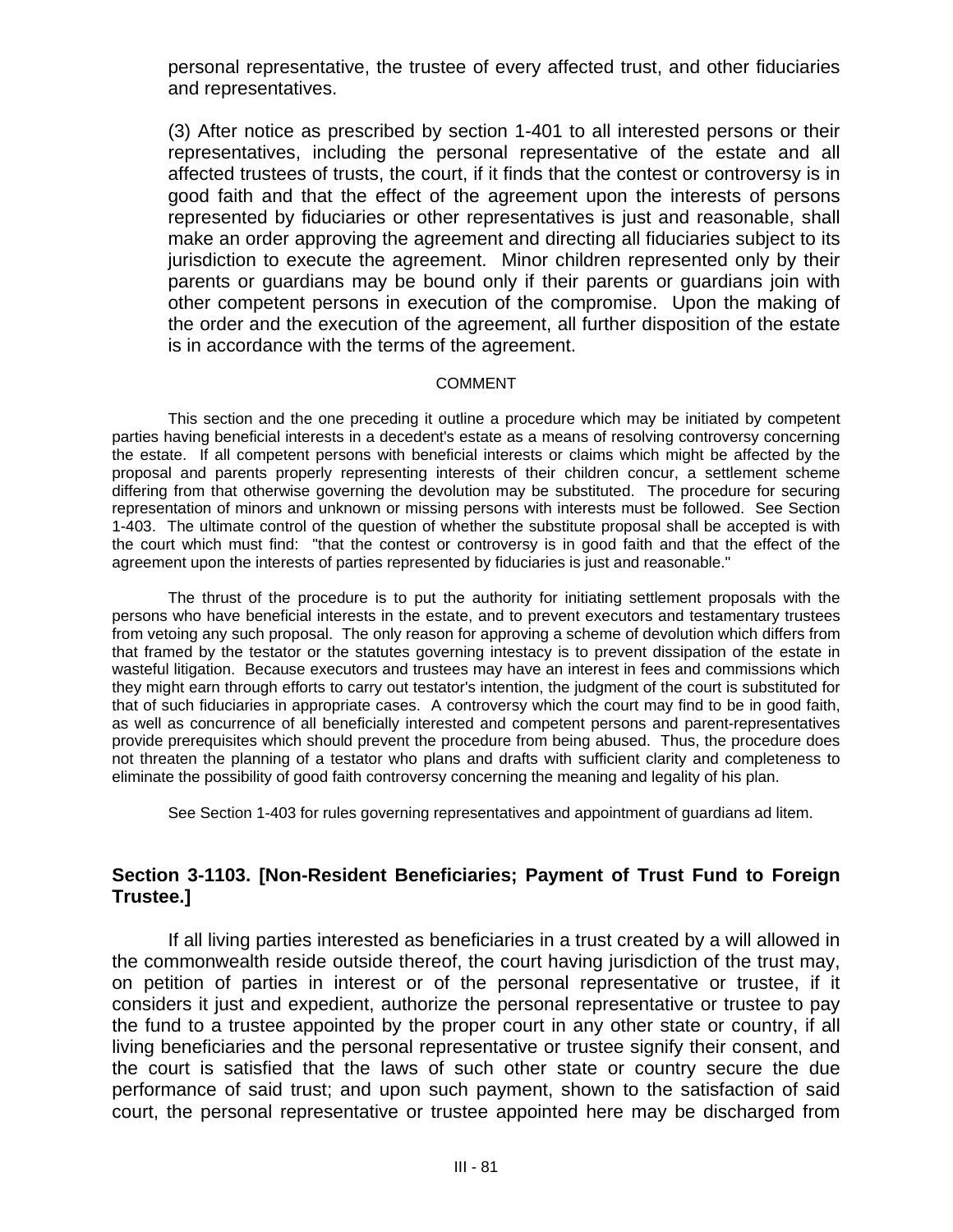further responsibility by decree of said court.

# MASSACHUSETTS COMMENT

This section is added to incorporate G.L. c. 206, § 29.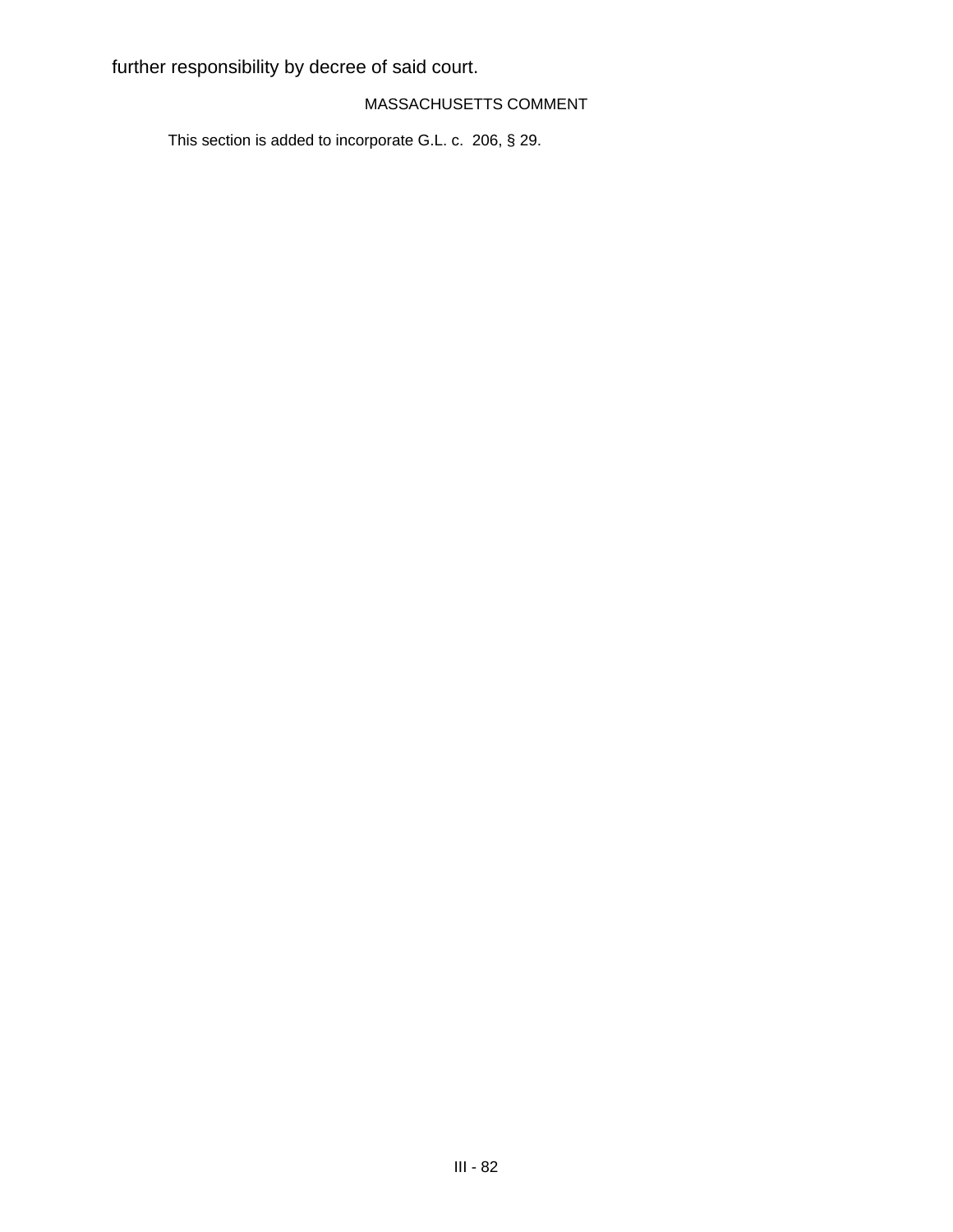### PART 12

### **COLLECTION OF PERSONAL PROPERTY BY VOLUNTARY ADMINISTRATION PROCEDURE FOR SMALL ESTATES**

#### GENERAL COMMENT

 The four sections which follow include two designed to facilitate transfer of small estates with use of a voluntary personal representative, and two designed to simplify the duties of a personal representative, who is appointed to handle a small estate.

 The Flexible System of Administration described by earlier portions of Article III lends itself well to situations involving small estates. Letters may be obtained quickly without notice or judicial involvement. Immediately, the personal representative is in a position to distribute to successors whose deeds or transfers will protect purchasers. This route accommodates the need for quick and inexpensive transfers of land of small value as well as other assets. Consequently, it was unnecessary to frame complex provisions extending the affidavit procedures to land.

 Figures gleaned from a recent authoritative report of a major survey of probated estates in Cleveland, Ohio, demonstrate that more than one-half of all estates in probate had a gross value of less than \$15,000. This means that the principal measure of the relevance of any legislation dealing with probate procedures is to be found in its impact on very small and moderate sized estates. Here is the area where probate affects most people.

#### **Section 3-1201. [Voluntary Administration of Small Estates.]**

 If a person domiciled in the commonwealth dies leaving an estate consisting entirely of personal property the total value of which may include a motor vehicle of which the decedent was the owner, and other personal property not exceeding \$25,000 in value, any interested person may, after the expiration of 30 days from the death of the decedent, provided no petition for appointment of a personal representative has been filed with the court of the county in which the decedent resided, file with said court upon a form prescribed by the court a statement, verified by oath, or affirmation containing: (a) the name and residential address of the petitioner, (b) the name, residence and date of death of the deceased, (c) the relationship of the petitioner to the deceased, (d) a schedule showing every asset of the estate known to the petitioner and the estimated value of each such asset, (e) a statement that the petitioner has undertaken to act as voluntary personal representative of the estate of the deceased and will administer the same according to law, and apply the proceeds thereof in conformity with this section, (f) the names and addresses of surviving joint owners of property with the deceased, known to the petitioner, (g) the names and addresses known to the petitioner of the persons who would take under the provisions of part 1 of article II of this chapter in the case of intestacy, and (h) the names and addresses known to the petitioner of the persons who would take under the provisions of the will, if any. The original of any will shall be filed with the above statement.

 Upon presentation of such statement, accompanied by a certificate of the death of the deceased by a public officer and payment of a fee as may be specified in section 40 of chapter 262, the register shall docket these documents as a part of the permanent records of the court. Upon payment of a fee as prescribed in section 40 of chapter 262,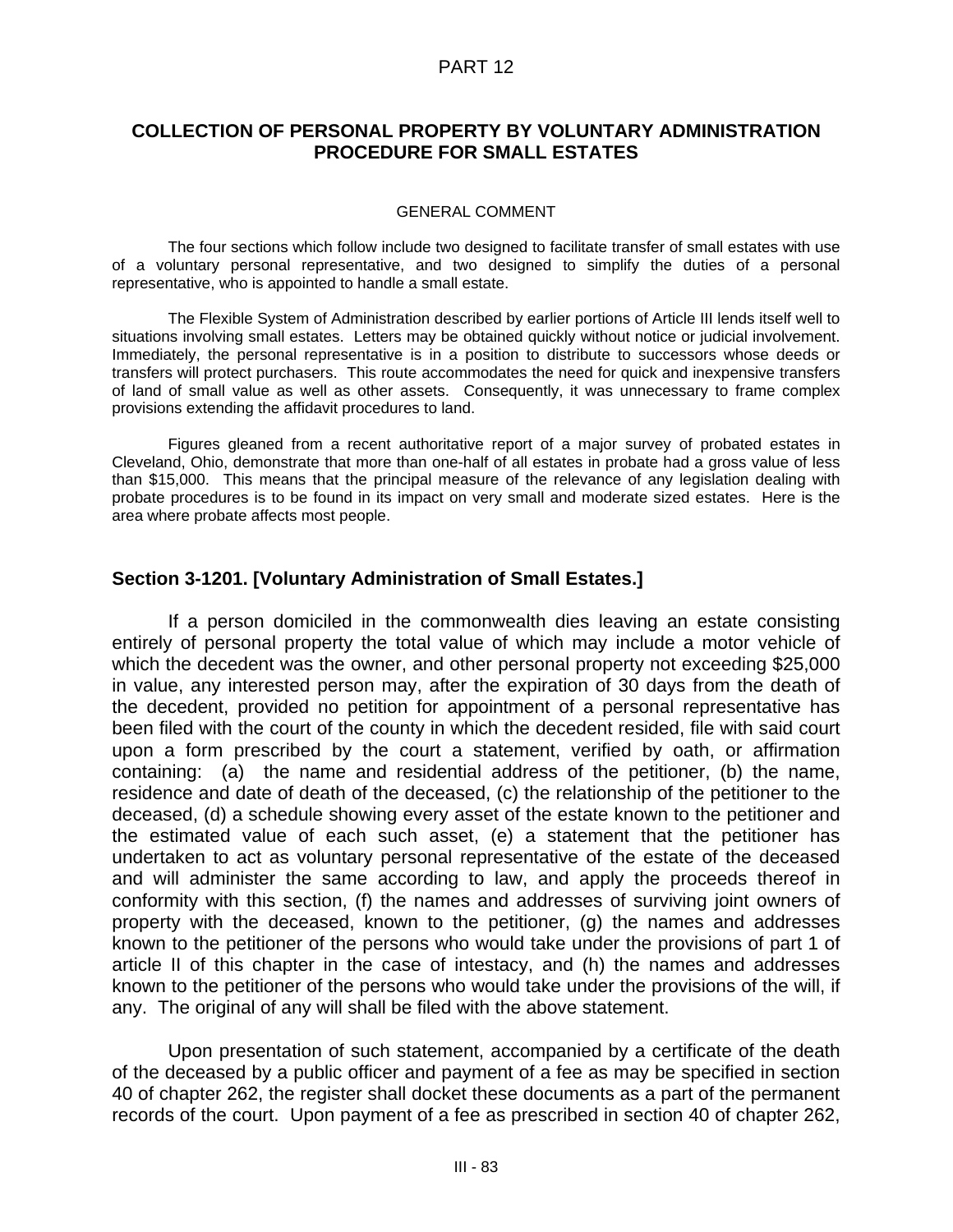the register shall, if no other probate proceeding for administration of such estate is pending in said court, issue an attested copy of a statement duly filed under this section.

 Notwithstanding any provision of law to the contrary, a voluntary personal representative shall certify on the statement that copies of said statement and death certificate have been sent to the division of medical assistance by certified mail. If the decedent received medical assistance under chapter 118E (1) when age 65 or older or (2) at any time on or after March 22, 1991, regardless of age, while an inpatient in a nursing facility or other medical institution, the provisions of section 32 of chapter 118E shall apply except (1) the period for the department to present a claim under subsection (b)(1) of said section 32 shall be within 4 months of the date the register dockets the statement and (2) interest on allowed claims under subsection (c) of said section 32 shall commence 4 months plus 60 days after said date. This paragraph shall apply to estates of decedents dying on or after September 1, 1992.

 Upon the presentation of a copy of such a statement duly attested by the register, the tender of a proper receipt in writing and the surrender of any policy, passbook, note, certificate or other evidentiary instrument, a voluntary personal representative may, as the legal representative of the deceased and his estate, receive payment of any debt or obligation in the nature of a debt, or delivery of any chattel or asset, scheduled in such statement. Payments and deliveries made under this section shall discharge liability of the debtor, obligor or deliverer to all persons with respect to such debt, chattel, obligation or other asset unless, at the time of such payment or delivery, a written demand has been made upon said debtor, obligor or deliverer by a duly appointed personal representative.

 A voluntary personal representative may sell any chattel so received and negotiate or assign any chose in action to convert the same to cash in a reasonable amount.

 A voluntary personal representative shall, as far as possible out of the assets which come into his hands, first discharge the necessary expenses of the funeral and last sickness of the deceased and the necessary expenses of administration without fee for his services, and then pay the debts of the deceased in the order specified in section 3-805 and any other debts of the estate, and then distribute the balance, if any, in accordance with part 1 of article II of this chapter.

 A voluntary personal representative shall be liable as a personal representative in his own wrong to all persons aggrieved by his administration of the estate, and, if letters testamentary or letters of administration are at any time granted, shall be liable as such a personal representative to the rightful personal representative.

 For the purpose of paragraph (6) of section 113 chapter 175 and section 2 of chapter 90, a voluntary personal representative shall be deemed to be the personal representative of the estate of the decedent until a personal representative is appointed.

 Upon payment of the proper fee, the register may issue a certificate of appointment to said voluntary personal representative, with a copy of the statement annexed thereto.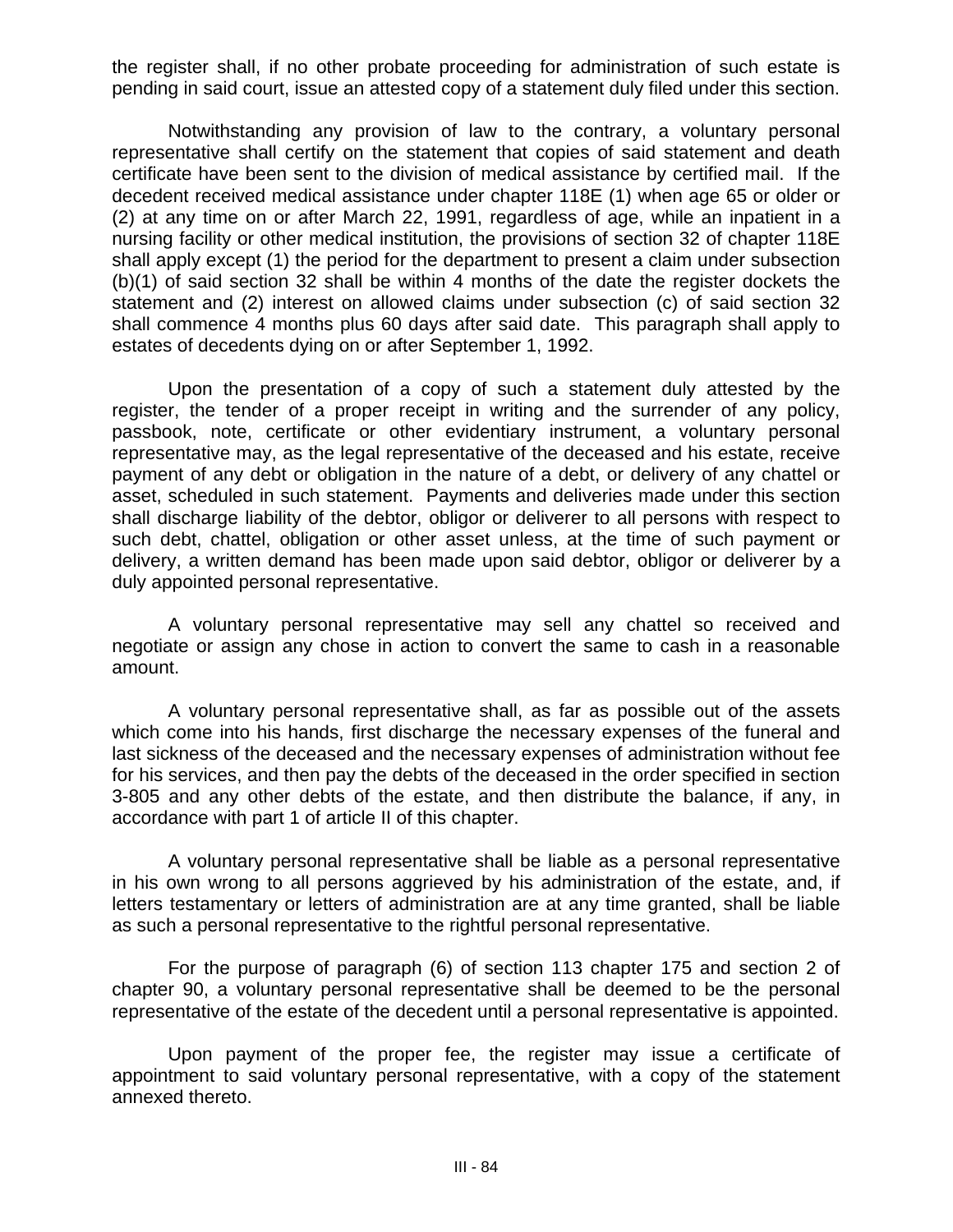#### MASSACHUSETTS COMMENT

 Rather than utilizing the UPC method of collection of assets by affidavit without Court involvement, this section adopts G.L. c. 195 §§ 16 and 16A which provide for informal voluntary administration of estates valued at \$15,000 or less and raises the limit to \$25,000.

 G.L. c. 90D, § 15A authorizes the Register of Motor Vehicles to transfer an automobile to a surviving spouse. G.L. c. 35, § 19B; c. 41, § 1111; c. 149, §§ 178A and 178C authorize employers to pay sums owed a deceased employee to designated persons. G.L. c. 167D § 33 permits bank accounts of \$10,000 or less to be paid to a surviving spouse or next of kin. G.L. c. 176A, § 32; c. 176B, § 19 and c. 176E, § 15A enable health care providers to pay up to \$2,000 to a surviving spouse or next of kin. G.L. c. 196A, § 1 allows securities of a value not exceeding \$750 per issue and \$2,100 total to be re-registered in the name of a surviving spouse, child or parent.

 Chapter 140 of the Acts of 2012 amended this section changing the phrase "If an inhabitant of the commonwealth" in the first paragraph to read, "If a person domiciled in the commonwealth".

#### **Section 3-1202. [Effect of Statement.]**

 The person paying, delivering, transferring, or issuing personal property or the evidence thereof pursuant to section 3-1201 is discharged and released to the same extent as if he dealt with a personal representative of the decedent. He or she is not required to see to the application of the personal property or evidence thereof or to inquire into the truth of any statement in the affidavit. If any person to whom a statement is delivered refuses to pay, deliver, transfer, or issue any personal property or evidence thereof, it may be recovered or its payment, delivery, transfer, or issuance compelled upon proof of their right in a proceeding brought for the purpose by or on behalf of the persons entitled thereto. Any person to whom payment, delivery, transfer or issuance is made is answerable and accountable therefor to any personal representative of the estate or to any other person having a superior right.

#### **Section 3-1203. [Small Estates; Summary Administration Procedure.]**

 If it appears that the value of the entire estate, less liens and encumbrances, does not exceed family allowances, exempt property, costs and expenses of administration, reasonable funeral expenses, and reasonable and necessary medical and hospital expenses of the last illness of the decedent, the personal representative, without giving notice to creditors, may immediately disburse and distribute the estate to the persons entitled thereto and file a closing statement as provided in section 3-1204.

#### COMMENT

 This section makes it possible for the personal representative to make a summary distribution of a small estate without the necessity of giving notice to creditors. Since the probate estate of many decedents will not exceed the amount calculated in the statute, this section will prove useful in many estates. See Sections 2-401 et seq. for allowances and exempt property.

#### MASSACHUSETTS COMMENT

 Compare G.L. c. 195 §§ 16 and 16A which provide for informal voluntary administration of estates valued at \$15,000 or less.